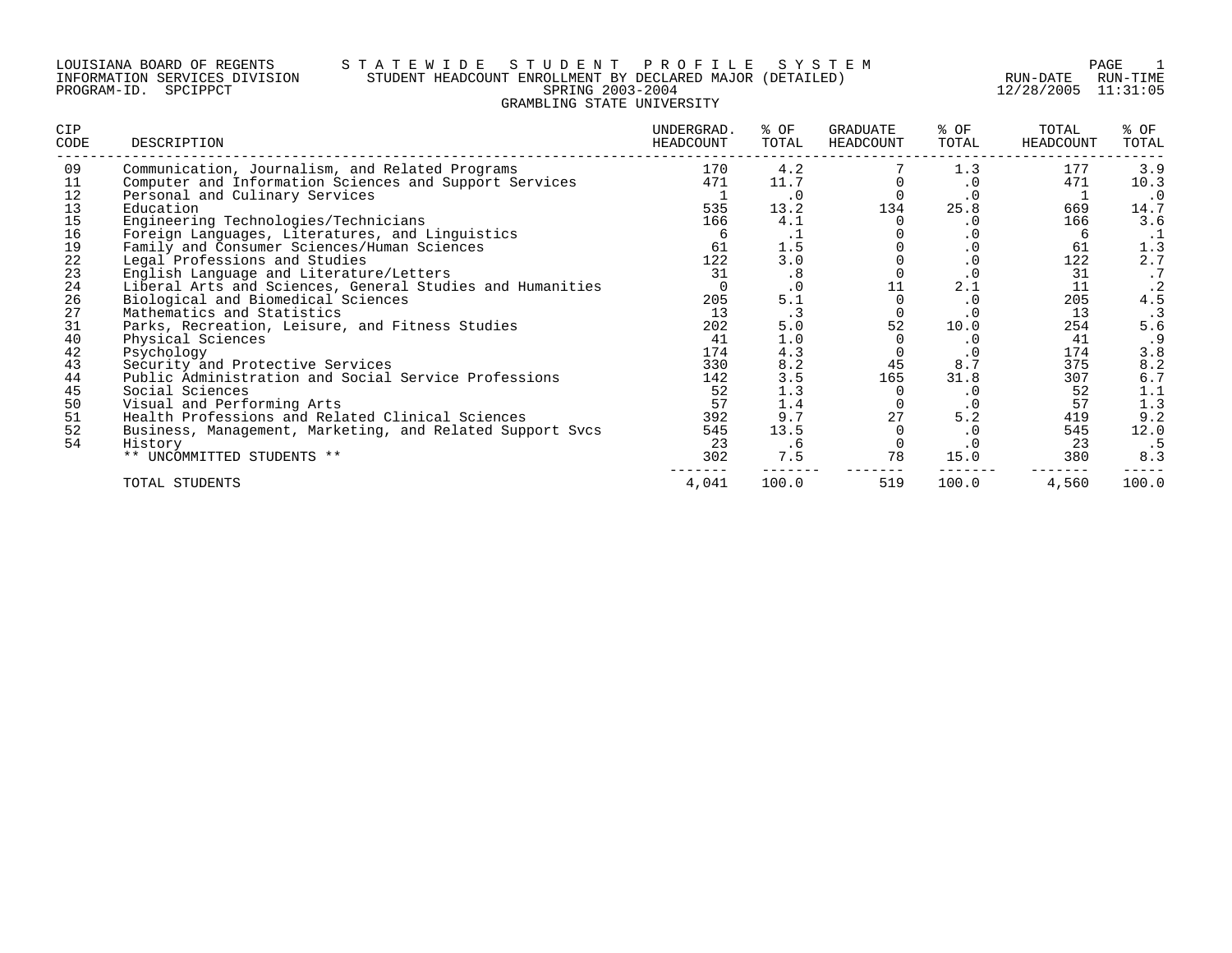#### LOUISIANA BOARD OF REGENTS S T A T E W I D E S T U D E N T P R O F I L E S Y S T E M PAGE 2 INFORMATION SERVICES DIVISION STUDENT HEADCOUNT ENROLLMENT BY DECLARED MAJOR (DETAILED) RUN-DATE RUN-TIME PROGRAM-ID. SPCIPPCT SPRING 2003-2004 12/28/2005 11:31:05 LOUISIANA TECH UNIVERSITY

| CIP<br>CODE | DESCRIPTION                                               | UNDERGRAD.<br>HEADCOUNT | % OF<br>TOTAL | GRADUATE<br>HEADCOUNT | % OF<br>TOTAL | TOTAL<br>HEADCOUNT | % OF<br>TOTAL |
|-------------|-----------------------------------------------------------|-------------------------|---------------|-----------------------|---------------|--------------------|---------------|
| 01          | Agriculture, Agriculture Operations, and Related Sciences | 147                     | 1.7           |                       | $\cdot$ 0     | 147                | 1.4           |
| 03          | Natural Resources and Conservation                        | 146                     | 1.7           |                       | $\cdot$ 0     | 146                | 1.4           |
| 04          | Architecture and Related Services                         | 237                     | 2.7           |                       | $\cdot$ 0     | 237                | 2.3           |
| 09          | Communication, Journalism, and Related Programs           | 70                      | .8            |                       | $\cdot$ 0     | 70                 | .7            |
| 11          | Computer and Information Sciences and Support Services    | 131                     | 1.5           | 113                   | 6.5           | 244                | 2.3           |
| 13          | Education                                                 | 627                     | 7.2           | 412                   | 23.8          | 1,039              | 10.0          |
| 14          | Engineering                                               | 990                     | 11.4          | 387                   | 22.3          | 1,377              | 13.3          |
| 15          | Engineering Technologies/Technicians                      | 185                     | 2.1           | 8                     | . 5           | 193                | 1.9           |
| 16          | Foreign Languages, Literatures, and Linguistics           | 14                      | $\cdot$ 2     |                       | $\cdot$ 0     | 14                 | $\cdot$ 1     |
| 19          | Family and Consumer Sciences/Human Sciences               | 196                     | 2.3           | 11                    | .6            | 207                | 2.0           |
| 23          | English Language and Literature/Letters                   | 161                     | 1.9           | 31                    | 1.8           | 192                | 1.8           |
| 24          | Liberal Arts and Sciences, General Studies and Humanities | 846                     | 9.8           | $\Omega$              | $\cdot$ 0     | 846                | 8.1           |
| 26          | Biological and Biomedical Sciences                        | 436                     | 5.0           | 30                    | 1.7           | 466                | 4.5           |
| 27          | Mathematics and Statistics                                | 20                      | $\cdot$ 2     | 6                     | $\cdot$ 3     | 26                 | $\cdot$ 3     |
| 30          | Multi/Interdisciplinary Studies                           | $\Omega$                | $\cdot$ 0     |                       | $\cdot$ 2     |                    | $\cdot$ 0     |
| 31          | Parks, Recreation, Leisure, and Fitness Studies           | 117                     | 1.4           |                       | $\cdot$ 0     | 117                | 1.1           |
| 40          | Physical Sciences                                         | 49                      | .6            | 14                    | .8            | 63                 | . 6           |
| 42          | Psychology                                                | 220                     | 2.5           | 138                   | 8.0           | 358                | 3.4           |
| 45          | Social Sciences                                           | 286                     | 3.3           | $\Omega$              | $\cdot$ 0     | 286                | 2.8           |
| 49          | Transportation and Materials Moving                       | 197                     | 2.3           |                       | $\cdot$ 0     | 197                | 1.9           |
| 50          | Visual and Performing Arts                                | 356                     | 4.1           | 18                    | 1.0           | 374                | 3.6           |
| 51          | Health Professions and Related Clinical Sciences          | 696                     | 8.0           | 60                    | 3.5           | 756                | 7.3           |
| 52          | Business, Management, Marketing, and Related Support Svcs | 997                     | 11.5          | 104                   | 6.0           | 1,101              | 10.6          |
| 54          | History                                                   | 69                      | .8            | 26                    | 1.5           | 95                 | . 9           |
|             | ** UNCOMMITTED STUDENTS **                                | 1,461                   | 16.9          | 373                   | 21.5          | 1,834              | 17.7          |
|             | TOTAL STUDENTS                                            | 8,654                   | 100.0         | 1,734                 | 100.0         | 10,388             | 100.0         |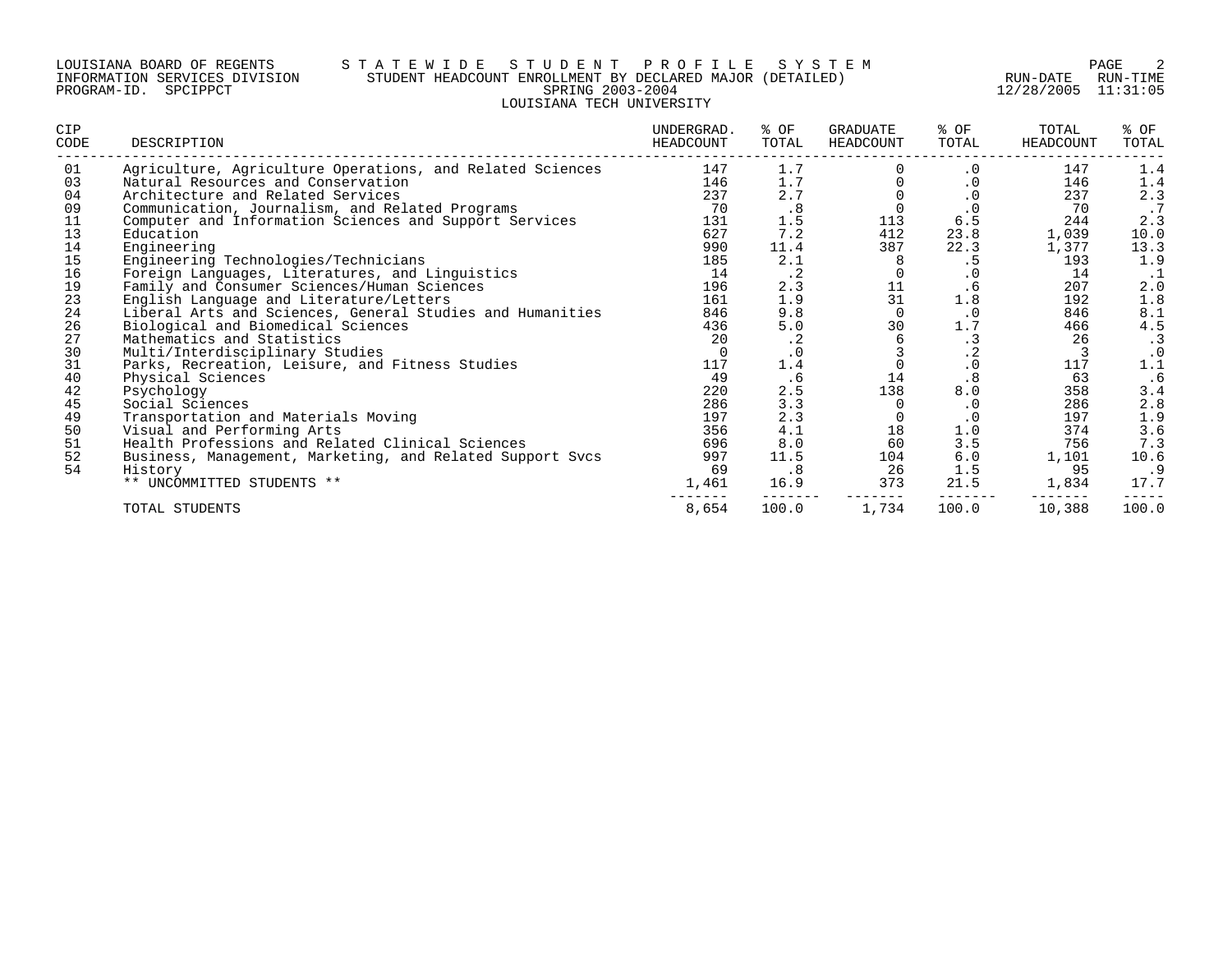### LOUISIANA BOARD OF REGENTS S T A T E W I D E S T U D E N T P R O F I L E S Y S T E M PAGE 3 INFORMATION SERVICES DIVISION STUDENT HEADCOUNT ENROLLMENT BY DECLARED MAJOR (DETAILED) RUN-DATE RUN-TIME PROGRAM-ID. SPCIPPCT SPRING 2003-2004 12/28/2005 11:31:05 MCNEESE STATE UNIVERSITY

| CIP<br>CODE | DESCRIPTION                                               | UNDERGRAD.<br>HEADCOUNT | % OF<br>TOTAL | GRADUATE<br>HEADCOUNT | % OF<br>TOTAL | TOTAL<br><b>HEADCOUNT</b> | % OF<br>TOTAL  |
|-------------|-----------------------------------------------------------|-------------------------|---------------|-----------------------|---------------|---------------------------|----------------|
| 01          | Agriculture, Agriculture Operations, and Related Sciences | 141                     | 2.1           |                       | . 0           | 141                       | 1.8            |
| 03          | Natural Resources and Conservation                        | 86                      | 1.3           |                       | $\cdot$ 0     | 86                        | 1.1            |
| 09          | Communication, Journalism, and Related Programs           | 213                     | 3.1           |                       | $\cdot$ 0     | 213                       | 2.7            |
| 11          | Computer and Information Sciences and Support Services    | 148                     | 2.2           | $\Omega$              | $\cdot$ 0     | 148                       | 1.9            |
| 13          | Education                                                 | 1,141                   | 16.6          | 398                   | 39.7          | 1,539                     | 19.5           |
| 14          | Engineering                                               | 355                     | 5.2           | 64                    | 6.4           | 419                       | 5.3            |
| 15          | Engineering Technologies/Technicians                      | 130                     | 1.9           |                       |               | 130                       | 1.6            |
| 16          | Foreign Languages, Literatures, and Linguistics           | 5                       | $\cdot$ 1     |                       | . 0           | 5                         | $\cdot$ 1      |
| 19          | Family and Consumer Sciences/Human Sciences               | 138                     | 2.0           |                       | $\cdot$ 0     | 138                       | 1.8            |
| 22          | Legal Professions and Studies                             | 69                      | 1.0           |                       | $\cdot$ 0     | 69                        | . 9            |
| 23          | English Language and Literature/Letters                   | 71                      | 1.0           | 40                    | 4.0           | 111                       | 1.4            |
| 24          | Liberal Arts and Sciences, General Studies and Humanities | 393                     | 5.7           |                       | $\cdot$ 0     | 393                       | 5.0            |
| 26          | Biological and Biomedical Sciences                        | 234                     | 3.4           |                       |               | 239                       | 3.0            |
| 27          | Mathematics and Statistics                                | 21                      | $\cdot$ 3     | 35                    | 3.5           | 56                        | $\cdot$ 7      |
| 31          | Parks, Recreation, Leisure, and Fitness Studies           | 161                     | 2.3           | $\cap$                | $\cdot$ 0     | 161                       | 2.0            |
| 40          | Physical Sciences                                         | 52                      | .8            | 27                    | 2.7           | 79                        | 1.0            |
| 42          | Psychology                                                | 235                     | 3.4           | 64                    | 6.4           | 299                       | 3.8            |
| 43          | Security and Protective Services                          | 244                     | 3.5           |                       | $\cdot$ 0     | 244                       |                |
| 45          | Social Sciences                                           | 159                     | 2.3           |                       | $\cdot$ 0     | 159                       | $3.1$<br>$2.0$ |
| 50          | Visual and Performing Arts                                | 215                     | 3.1           |                       | $\cdot$ 0     | 215                       | 2.7            |
| 51          | Health Professions and Related Clinical Sciences          | 1,070                   | 15.6          | 56                    | 5.6           | 1,126                     | 14.3           |
| 52          | Business, Management, Marketing, and Related Support Svcs | 1,110                   | 16.1          | 92                    | 9.2           | 1,202                     | 15.3           |
| 54          | History                                                   | 42                      | . 6           | 0                     | $\cdot$ 0     | 42                        | .5             |
|             | ** UNCOMMITTED STUDENTS **                                | 439                     | 6.4           | 222                   | 22.1          | 661                       | 8.4            |
|             | ** TRANSFER STUDENTS **                                   |                         | $\cdot$ 1     |                       | $\cdot$ 0     |                           | $\cdot$ 1      |
|             | TOTAL STUDENTS                                            | 6,877                   | 100.0         | 1,003                 | 100.0         | 7,880                     | 100.0          |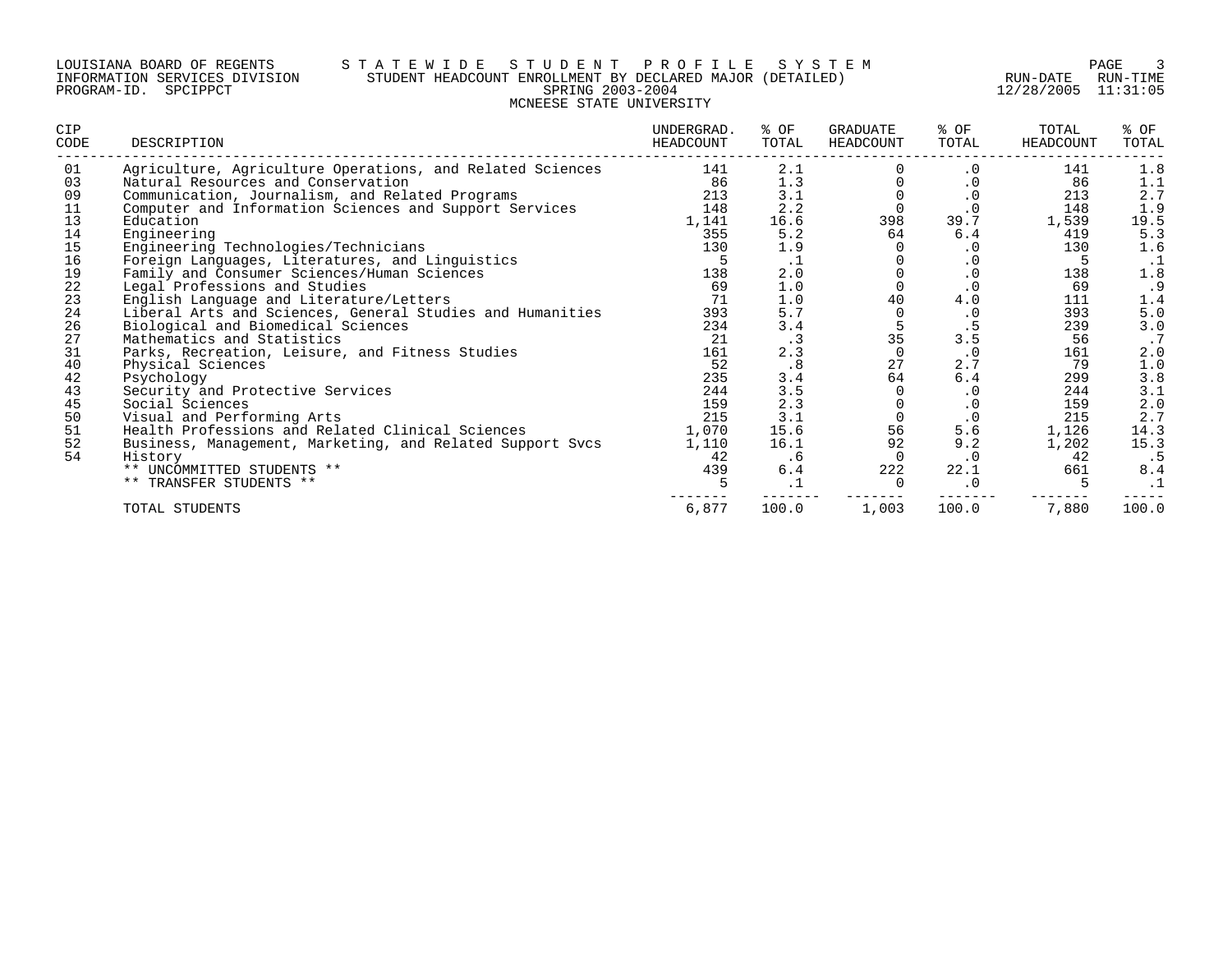#### LOUISIANA BOARD OF REGENTS S T A T E W I D E S T U D E N T P R O F I L E S Y S T E M PAGE 4 INFORMATION SERVICES DIVISION STUDENT HEADCOUNT ENROLLMENT BY DECLARED MAJOR (DETAILED) RUN-DATE RUN-TIME PROGRAM-ID. SPCIPPCT SPRING 2003-2004 12/28/2005 11:31:05 NICHOLLS STATE UNIVERSITY

| CIP<br>CODE | DESCRIPTION                                               | UNDERGRAD.<br>HEADCOUNT | % OF<br>TOTAL | GRADUATE<br>HEADCOUNT | % OF<br>TOTAL | TOTAL<br>HEADCOUNT | % OF<br>TOTAL |
|-------------|-----------------------------------------------------------|-------------------------|---------------|-----------------------|---------------|--------------------|---------------|
| 01          | Agriculture, Agriculture Operations, and Related Sciences | 46                      | . 8           |                       | $\cdot$ 0     | 46                 | .7            |
| 09          | Communication, Journalism, and Related Programs           | 144                     | 2.4           |                       | $\cdot$ 0     | 144                | 2.1           |
| 11          | Computer and Information Sciences and Support Services    | 79                      | 1.3           |                       | $\cdot$ 0     | 79                 | 1.2           |
| 12          | Personal and Culinary Services                            | 196                     | 3.3           |                       | $\cdot$ 0     | 196                | 2.9           |
| 13          | Education                                                 | 704                     | 11.7          | 224                   | 31.6          | 928                | 13.8          |
| 15          | Engineering Technologies/Technicians                      | 149                     | 2.5           |                       | $\cdot$ 0     | 149                | 2.2           |
| 16          | Foreign Languages, Literatures, and Linguistics           |                         | . 0           |                       | $\cdot$ 0     |                    | $\cdot$ 0     |
| 19          | Family and Consumer Sciences/Human Sciences               | 260                     | 4.3           |                       | $\cdot$ 0     | 260                | 3.9           |
| 22          | Legal Professions and Studies                             | 58                      | 1.0           |                       | $\cdot$ 0     | 58                 | .9            |
| 23          | English Language and Literature/Letters                   | 58                      | 1.0           |                       | $\cdot$ 0     | 58                 |               |
| 24          | Liberal Arts and Sciences, General Studies and Humanities | 745                     | 12.4          |                       | $\cdot$ 0     | 745                | 11.1          |
| 26          | Biological and Biomedical Sciences                        | 226                     | 3.8           | 18                    | 2.5           | 244                | 3.6           |
| 27          | Mathematics and Statistics                                | 21                      | .3            | 17                    | 2.4           | 38                 | . 6           |
| 40          | Physical Sciences                                         | 30                      | .5            |                       | $\cdot$ 0     | 30                 | . 4           |
| 41          | Science Technologies/Technicians                          |                         |               |                       | $\cdot$ 0     |                    | $\cdot$ 0     |
| 42          | Psychology                                                | 139                     | 2.3           | 66                    | 9.3           | 205                | 3.1           |
| 43          | Security and Protective Services                          | 85                      | 1.4           |                       | $\cdot$ 0     | 85                 | 1.3           |
| 45          | Social Sciences                                           | 211                     | 3.5           |                       | $\cdot$ 0     | 211                | 3.1           |
| 50          | Visual and Performing Arts                                | 141                     | 2.3           |                       | $\cdot$ 0     | 141                | 2.1           |
| 51          | Health Professions and Related Clinical Sciences          | 1,305                   | 21.7          |                       | $\cdot$ 0     | 1,305              | 19.4          |
| 52          | Business, Management, Marketing, and Related Support Svcs | 1,199                   | 20.0          | 116                   | 16.4          | 1,315              | 19.6          |
| 54          | History                                                   | 45                      | . 7           | $\Omega$              | $\cdot$ 0     | 45                 |               |
|             | ** UNCOMMITTED STUDENTS **                                | 43                      | .7            | 268                   | 37.8          | 311                | 4.6           |
|             | ** TRANSFER STUDENTS **                                   | 114                     | 1.9           | $\Omega$              | $\cdot$ 0     | 114                | 1.7           |
|             | TOTAL STUDENTS                                            | 6,002                   | 100.0         | 709                   | 100.0         | 6,711              | 100.0         |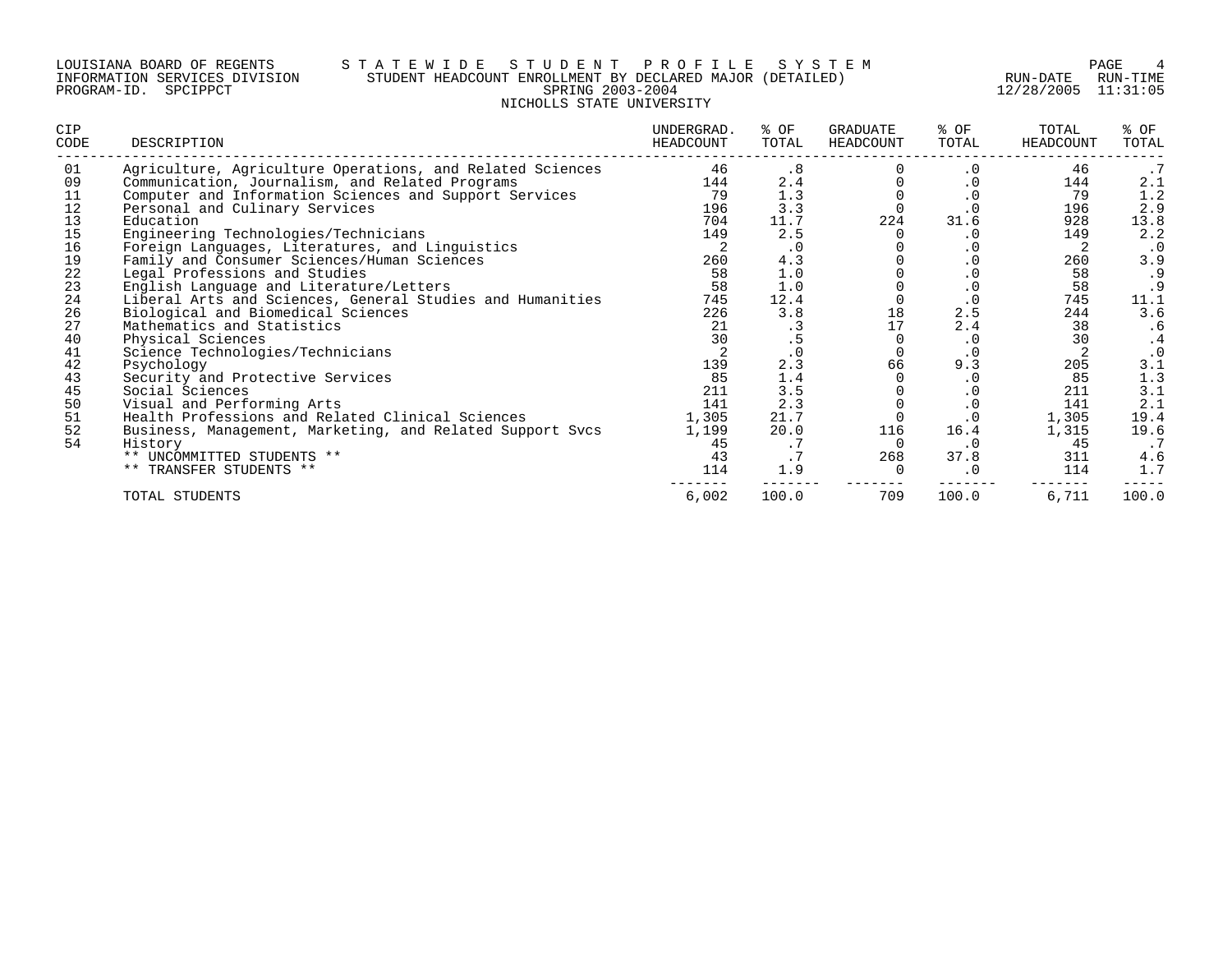#### LOUISIANA BOARD OF REGENTS S T A T E W I D E S T U D E N T P R O F I L E S Y S T E M PAGE 5 INFORMATION SERVICES DIVISION STUDENT HEADCOUNT ENROLLMENT BY DECLARED MAJOR (DETAILED) RUN-DATE RUN-TIME PROGRAM-ID. SPCIPPCT SPRING 2003-2004 12/28/2005 11:31:05 UNIVERSITY OF LA. AT MONROE

| CIP<br>CODE | DESCRIPTION                                               | UNDERGRAD.<br>HEADCOUNT | % OF<br>TOTAL | <b>GRADUATE</b><br>HEADCOUNT | % OF<br>TOTAL | TOTAL<br>HEADCOUNT | % OF<br>TOTAL |
|-------------|-----------------------------------------------------------|-------------------------|---------------|------------------------------|---------------|--------------------|---------------|
| 01          | Agriculture, Agriculture Operations, and Related Sciences | 53                      | .8            |                              | $\cdot$ 0     | 53                 | .7            |
| 09          | Communication, Journalism, and Related Programs           | 130                     | 1.9           | 16                           | 1.2           | 146                | 1.8           |
| 11          | Computer and Information Sciences and Support Services    | 64                      | 1.0           | $\Omega$                     | $\cdot$ 0     | 64                 | . 8           |
| 13          | Education                                                 | 791                     | 11.8          | 298                          | 22.6          | 1,089              | 13.6          |
| 15          | Engineering Technologies/Technicians                      | 177                     | 2.7           | 0                            | $\cdot$ 0     | 177                | 2.2           |
| 16          | Foreign Languages, Literatures, and Linguistics           | 29                      | $\cdot$ 4     |                              | . 0           | 29                 | . 4           |
| 19          | Family and Consumer Sciences/Human Sciences               | 105                     | 1.6           |                              | $\cdot$ 0     | 105                | 1.3           |
| 22          | Legal Professions and Studies                             |                         | $\cdot$ 1     | $\cap$                       | $\cdot$ 0     |                    | .1            |
| 23          | English Language and Literature/Letters                   | 104                     | 1.6           | 21                           | 1.6           | 125                | 1.6           |
| 24          | Liberal Arts and Sciences, General Studies and Humanities | 386                     | 5.8           | $\Omega$                     | $\cdot$ 0     | 386                | 4.8           |
| 26          | Biological and Biomedical Sciences                        | 241                     | 3.6           | 29                           | 2.2           | 270                | 3.4           |
| 27          | Mathematics and Statistics                                | 19                      | $\cdot$ 3     | 0                            | $\cdot$ 0     | 19                 | $\cdot$ 2     |
| 30          | Multi/Interdisciplinary Studies                           | $\Omega$                | $\cdot$ 0     | 22                           | 1.7           | 22                 | $\cdot$ 3     |
| 31          | Parks, Recreation, Leisure, and Fitness Studies           | 56                      | .8            | 23                           | $1.7$         | 79                 | 1.0           |
| 40          | Physical Sciences                                         | 68                      | 1.0           | 4                            | $\cdot$ 3     | 72                 | .9            |
| 42          | Psychology                                                | 208                     | 3.1           | 42                           | 3.2           | 250                | 3.1           |
| 43          | Security and Protective Services                          | 281                     | 4.2           | 27                           | 2.1           | 308                | 3.9           |
| 44          | Public Administration and Social Service Professions      | 126                     | 1.9           |                              | $\cdot$ 0     | 126                | 1.6           |
| 45          | Social Sciences                                           | 70                      | 1.0           |                              | $\cdot$ 0     | 70                 | .9            |
| 49          | Transportation and Materials Moving                       | 58                      | .9            |                              | $\cdot$ 0     | 58                 | .7            |
| 50          | Visual and Performing Arts                                | 82                      | 1.2           | 14                           | 1.1           | 96                 | 1.2           |
| 51          | Health Professions and Related Clinical Sciences          | 2,002                   | 30.0          | 531                          | 40.3          | 2,533              | 31.7          |
| 52          | Business, Management, Marketing, and Related Support Svcs | 1,040                   | 15.6          | 101                          | 7.7           | 1,141              | 14.3          |
| 54          | History                                                   | 46                      | $\cdot$ 7     | 15                           | 1.1           | 61                 | $\cdot$ 8     |
|             | ** UNCOMMITTED STUDENTS **                                | 534                     | 8.0           | 174                          | 13.2          | 708                | 8.9           |
|             | ** TRANSFER STUDENTS **                                   |                         | $\cdot$ 0     | $\Omega$                     | $\cdot$ 0     |                    | $\cdot$ 0     |
|             | TOTAL STUDENTS                                            | 6,678                   | 100.0         | 1,317                        | 100.0         | 7,995              | 100.0         |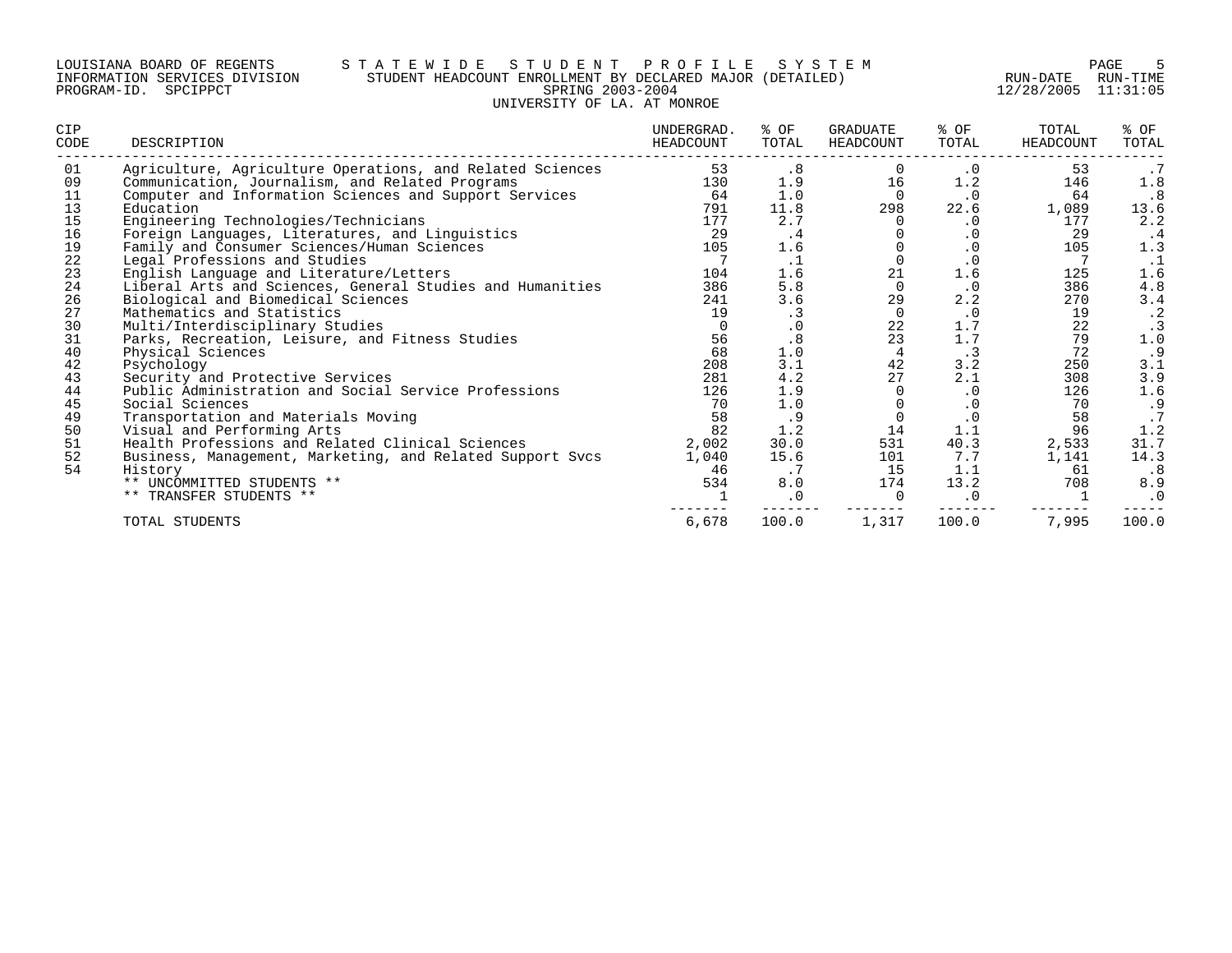#### LOUISIANA BOARD OF REGENTS S T A T E W I D E S T U D E N T P R O F I L E S Y S T E M PAGE 6 INFORMATION SERVICES DIVISION STUDENT HEADCOUNT ENROLLMENT BY DECLARED MAJOR (DETAILED) RUN-DATE RUN-TIME PROGRAM-ID. SPCIPPCT SPRING 2003-2004 12/28/2005 11:31:05 NORTHWESTERN STATE UNIVERSITY

| CIP<br>CODE | DESCRIPTION                                               | UNDERGRAD.<br>HEADCOUNT | % OF<br>TOTAL | GRADUATE<br>HEADCOUNT | % OF<br>TOTAL | TOTAL<br>HEADCOUNT | % OF<br>TOTAL |
|-------------|-----------------------------------------------------------|-------------------------|---------------|-----------------------|---------------|--------------------|---------------|
| 09          | Communication, Journalism, and Related Programs           | 164                     | 1.9           |                       | $\cdot$ 0     | 164                | 1.7           |
| 11          | Computer and Information Sciences and Support Services    | 216                     | 2.5           |                       | $\cdot$ 0     | 216                | 2.2           |
| 13          | Education                                                 | 944                     | 10.9          | 667                   | 55.0          | 1,611              | 16.3          |
| 15          | Engineering Technologies/Technicians                      | 212                     | 2.4           |                       | . 0           | 212                | 2.1           |
| 19          | Family and Consumer Sciences/Human Sciences               | 102                     | 1.2           |                       | $\cdot$ 0     | 102                | 1.0           |
| 23          | English Language and Literature/Letters                   | 39                      | . 4           | 35                    | 2.9           | 74                 | .7            |
| 24          | Liberal Arts and Sciences, General Studies and Humanities | 1,443                   | 16.6          |                       | $\cdot$ 0     | 1,443              | 14.6          |
| 26          | Biological and Biomedical Sciences                        | 379                     | 4.4           |                       | . 0           | 379                | 3.8           |
| 27          | Mathematics and Statistics                                | 28                      | . 3           |                       | $\cdot$ 0     | 28                 | $\cdot$ 3     |
| 40          | Physical Sciences                                         | 46                      |               |                       | . 0           | 46                 |               |
| 42          | Psychology                                                | 369                     | 4.3           | 26                    | 2.1           | 395                | 4.0           |
| 43          | Security and Protective Services                          | 390                     | 4.5           |                       | . ⊥           | 391                | 4.0           |
| 44          | Public Administration and Social Service Professions      | 237                     | 2.7           |                       | . 0           | 237                | 2.4           |
| 45          | Social Sciences                                           | 133                     | 1.5           |                       | $\cdot$ 0     | 133                | 1.3           |
| 50          | Visual and Performing Arts                                | 241                     | 2.8           | 24                    | 2.0           | 265                | 2.7           |
| 51          | Health Professions and Related Clinical Sciences          | 2,476                   | 28.6          | 109                   | 9.0           | 2,585              | 26.2          |
| 52          | Business, Management, Marketing, and Related Support Svcs | 1,067                   | 12.3          |                       | $\cdot$ 0     | 1,067              | 10.8          |
| 54          | History                                                   | 66                      | $\cdot$ 8     |                       | . 4           | -69                | .7            |
|             | ** UNCOMMITTED STUDENTS **                                | 98                      | 1.1           | 348                   | 28.7          | 446                | 4.5           |
|             | ** TRANSFER STUDENTS **                                   | 18                      | $\cdot$ 2     |                       | $\cdot$ 0     | 18                 | $\cdot$ 2     |
|             | TOTAL STUDENTS                                            | 8,668                   | 100.0         | 1,213                 | 100.0         | 9,881              | 100.0         |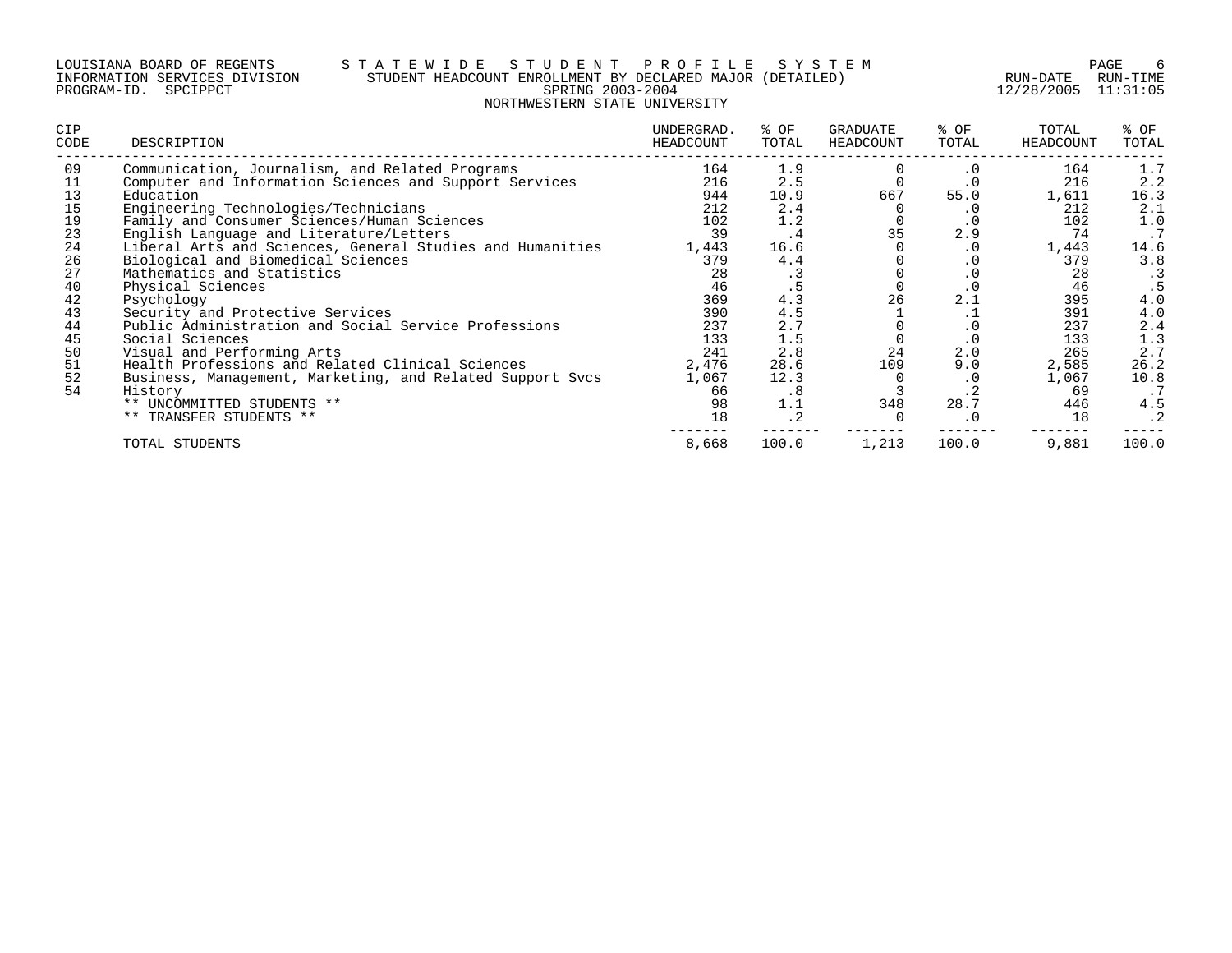#### LOUISIANA BOARD OF REGENTS S T A T E W I D E S T U D E N T P R O F I L E S Y S T E M PAGE 7 INFORMATION SERVICES DIVISION STUDENT HEADCOUNT ENROLLMENT BY DECLARED MAJOR (DETAILED) RUN-DATE RUN-TIME PROGRAM-ID. SPCIPPCT SPRING 2003-2004 12/28/2005 11:31:05 SOUTHEASTERN LA. UNIVERSITY

| <b>CIP</b><br>CODE | DESCRIPTION                                               | UNDERGRAD.<br>HEADCOUNT | % OF<br>TOTAL | GRADUATE<br>HEADCOUNT | % OF<br>TOTAL | TOTAL<br>HEADCOUNT | % OF<br>TOTAL |
|--------------------|-----------------------------------------------------------|-------------------------|---------------|-----------------------|---------------|--------------------|---------------|
| 01                 | Agriculture, Agriculture Operations, and Related Sciences | 19                      | $\cdot$ 2     |                       | $\cdot$ 0     | 19                 | $\cdot$ 1     |
| 09                 | Communication, Journalism, and Related Programs           | 332                     | 2.6           | 28                    | 1.3           | 360                | 2.4           |
| 11                 | Computer and Information Sciences and Support Services    | 285                     | 2.3           |                       | . 0           | 285                | 1.9           |
| 13                 | Education                                                 | 2,149                   | 17.0          | 900                   | 42.7          | 3,049              | 20.7          |
| 15                 | Engineering Technologies/Technicians                      | 389                     | 3.1           |                       | . 0           | 389                | 2.6           |
| 16                 | Foreign Languages, Literatures, and Linguistics           | 32                      | . 3           |                       | $\cdot$ 0     | 32                 | $\cdot$ 2     |
| 19                 | Family and Consumer Sciences/Human Sciences               | 131                     | 1.0           |                       | $\cdot$ 0     | 131                | . 9           |
| 23                 | English Language and Literature/Letters                   | 99                      | .8            | 37                    | 1.8           | 136                | . 9           |
| 24                 | Liberal Arts and Sciences, General Studies and Humanities | 543                     | 4.3           | $\Omega$              | $\cdot$ 0     | 543                | 3.7           |
| 26                 | Biological and Biomedical Sciences                        | 746                     | 5.9           | 27                    | 1.3           | 773                | 5.2           |
| 27                 | Mathematics and Statistics                                | 41                      | $\cdot$ 3     | $\Omega$              | $\cdot$ 0     | 41                 | . 3           |
| 30                 | Multi/Interdisciplinary Studies                           | $\Omega$                | .0            | 35                    | 1.7           | 35                 | $\cdot$ 2     |
| 40                 | Physical Sciences                                         | 164                     | 1.3           |                       | $\cdot$ 0     | 164                | 1.1           |
| 42                 | Psychology                                                | 407                     | 3.2           | 29                    | 1.4           | 436                | 3.0           |
| 43                 | Security and Protective Services                          | 437                     | 3.5           |                       | $\cdot$ 0     | 437                | 3.0           |
| 44                 | Public Administration and Social Service Professions      | 237                     | 1.9           |                       | $\cdot$ 0     | 237                | 1.6           |
| 45                 | Social Sciences                                           | 211                     | 1.7           | 25                    | 1.2           | 236                | 1.6           |
| 50                 | Visual and Performing Arts                                | 278                     | 2.2           | 23                    | 1.1           | 301                | 2.0           |
| 51                 | Health Professions and Related Clinical Sciences          | 1,642                   | 13.0          | 136                   | 6.5           | 1,778              | 12.0          |
| 52                 | Business, Management, Marketing, and Related Support Svcs | 2,612                   | 20.6          | 185                   | 8.8           | 2,797              | 18.9          |
| 54                 | History                                                   | 150                     | 1.2           | 37                    | 1.8           | 187                | 1.3           |
|                    | ** UNCOMMITTED STUDENTS **                                | 1,750                   | 13.8          | 645                   | 30.6          | 2,395              | 16.2          |
|                    | TOTAL STUDENTS                                            | 12,654                  | 100.0         | 2,107                 | 100.0         | 14,761             | 100.0         |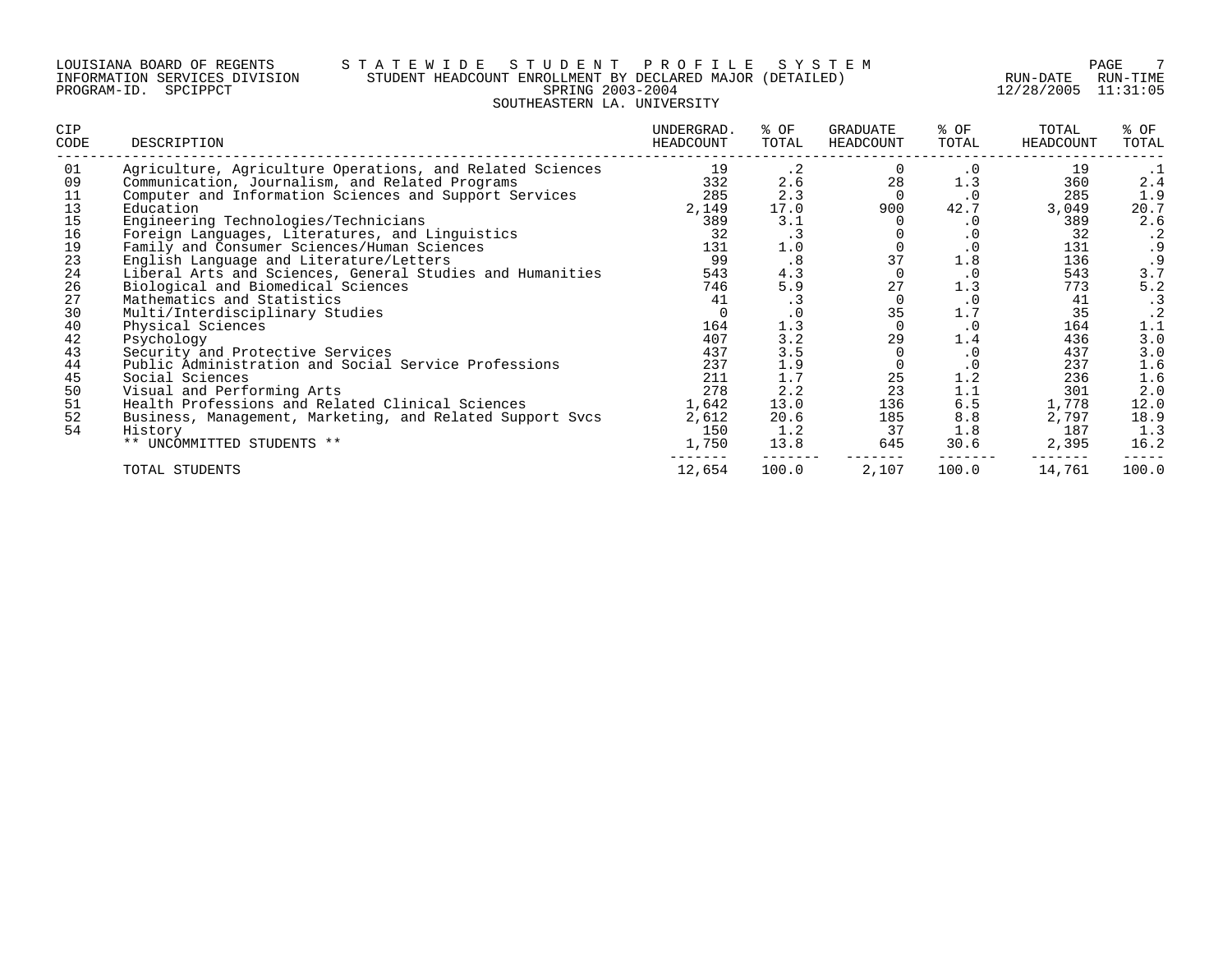#### LOUISIANA BOARD OF REGENTS S T A T E W I D E S T U D E N T P R O F I L E S Y S T E M PAGE 8 INFORMATION SERVICES DIVISION STUDENT HEADCOUNT ENROLLMENT BY DECLARED MAJOR (DETAILED) RUN-DATE RUN-TIME PROGRAM-ID. SPCIPPCT SPRING 2003-2004 12/28/2005 11:31:05 UNIVERSITY OF LA. IN LAFAYETTE

| CIP<br>CODE | DESCRIPTION                                               | UNDERGRAD.<br>HEADCOUNT | % OF<br>TOTAL | <b>GRADUATE</b><br>HEADCOUNT | % OF<br>TOTAL | TOTAL<br>HEADCOUNT | % OF<br>TOTAL |
|-------------|-----------------------------------------------------------|-------------------------|---------------|------------------------------|---------------|--------------------|---------------|
| 01          | Agriculture, Agriculture Operations, and Related Sciences | 66                      | .5            |                              | $\cdot$ 0     | 66                 | .4            |
| 03          | Natural Resources and Conservation                        | 80                      | .6            | $\Omega$                     | $\cdot$ 0     | 80                 |               |
| 04          | Architecture and Related Services                         | 365                     | 2.6           | 5                            | $\cdot$ 3     | 370                | 2.4           |
| 05          | Area, Ethnic, Cultural, and Gender Studies                | $\overline{0}$          | $\cdot$ 0     | 24                           | $1.6\,$       | 24                 | $\cdot$ 2     |
| 09          | Communication, Journalism, and Related Programs           | 527                     | 3.8           | 26                           | $1.7\,$       | 553                | 3.6           |
| 11          | Computer and Information Sciences and Support Services    | 241                     | 1.7           | 140                          | 9.1           | 381                | 2.5           |
| 13          | Education                                                 | 1,712                   | 12.4          | 240                          | 15.7          | 1,952              | 12.7          |
| 14          | Engineering                                               | 845                     | 6.1           | 154                          | 10.0          | 999                | 6.5           |
| 15          | Engineering Technologies/Technicians                      | 251                     | $1.8$         | 25                           | 1.6           | 276                | 1.8           |
| 16          | Foreign Languages, Literatures, and Linguistics           | 32                      | $\cdot$ 2     | 10                           | .7            | 42                 | $\cdot$ 3     |
| 19          | Family and Consumer Sciences/Human Sciences               | 274                     | 2.0           | 17                           | 1.1           | 291                | 1.9           |
| 22          | Legal Professions and Studies                             | 150                     | 1.1           | $\Omega$                     | $\cdot$ 0     | 150                | 1.0           |
| 23          | English Language and Literature/Letters                   | 188                     | 1.4           | 98                           | 6.4           | 286                | 1.9           |
| 24          | Liberal Arts and Sciences, General Studies and Humanities | 751                     | 5.4           | $\overline{0}$               | $\cdot$ 0     | 751                | 4.9           |
| 26          | Biological and Biomedical Sciences                        | 471                     | 3.4           | 72                           | 4.7           | 543                | 3.5           |
| 27          | Mathematics and Statistics                                | 39                      | $\cdot$ 3     | 37                           | 2.4           | 76                 | .5            |
| 30          | Multi/Interdisciplinary Studies                           | $\Omega$                | $\cdot$ 0     | 14                           | .9            | 14                 | $\frac{1}{2}$ |
| 38          | Philosophy and Religious Studies                          | 25                      | $\cdot$ 2     | $\mathbf 0$                  | $\cdot$ 0     | 25                 |               |
| 40          | Physical Sciences                                         | 97                      | .7            | 22                           | 1.4           | 119                | $.8 \, 2.8$   |
| 42          | Psychology                                                | 402                     | 2.9           | 20                           | 1.3           | 422                |               |
| 43          | Security and Protective Services                          | 354                     | 2.6           | $\Omega$                     | $\cdot$ 0     | 354                | 2.3           |
| 45          | Social Sciences                                           | 287                     | 2.1           | $\Omega$                     | $\cdot$ 0     | 287                | 1.9           |
| 50          | Visual and Performing Arts                                | 677                     | 4.9           | 16                           | 1.0           | 693                | 4.5           |
| 51          | Health Professions and Related Clinical Sciences          | 1,651                   | 12.0          | 130                          | 8.5           | 1,781              | 11.6          |
| 52          | Business, Management, Marketing, and Related Support Svcs | 2,744                   | 19.9          | 162                          | 10.6          | 2,906              | 18.9          |
| 54          | History                                                   | 103                     | .7            | 25                           | 1.6           | 128                | $\cdot$ 8     |
|             | ** UNCOMMITTED STUDENTS **                                | 1,337                   | 9.7           | 296                          | 19.3          | 1,633              | 10.6          |
|             | ** TRANSFER STUDENTS **                                   | 141                     | 1.0           |                              | $\cdot$ 0     | 141                | .9            |
|             | TOTAL STUDENTS                                            | 13,810                  | 100.0         | 1,533                        | 100.0         | 15,343             | 100.0         |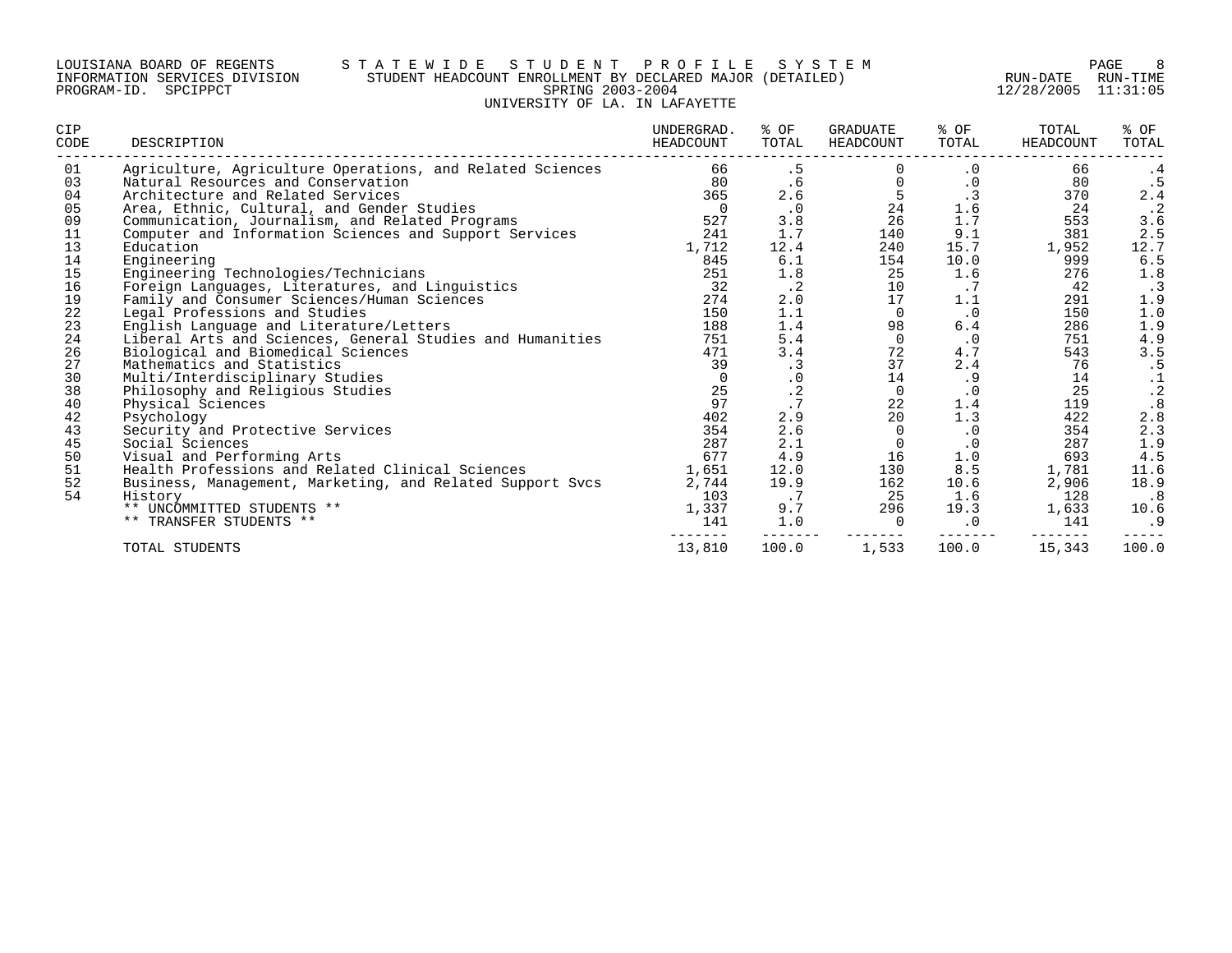| LOUISIANA BOARD OF REGENTS    |  |  | S ' |  |
|-------------------------------|--|--|-----|--|
| INFORMATION SERVICES DIVISION |  |  |     |  |
| PROGRAM-ID. SPCIPPCT          |  |  |     |  |

### LOUISIANA BOARD OF REGENTS S T A T E W I D E S T U D E N T P R O F I L E S Y S T E M PAGE 9 INFORMATION SERVICES DIVISION STUDENT HEADCOUNT ENROLLMENT BY DECLARED MAJOR (DETAILED) RUN-DATE RUN-TIME PRING 2003-2004 12/28/2005 11:31:05 L.S.U. AT ALEXANDRIA

| <b>CIP</b><br>CODE                     | DESCRIPTION                                                                                                                                                                                                                                                                                                                   | UNDERGRAD.<br>HEADCOUNT                               | % OF<br>TOTAL                             | GRADUATE<br>HEADCOUNT | % OF<br>TOTAL | TOTAL<br>HEADCOUNT                        | % OF<br>TOTAL                                    |
|----------------------------------------|-------------------------------------------------------------------------------------------------------------------------------------------------------------------------------------------------------------------------------------------------------------------------------------------------------------------------------|-------------------------------------------------------|-------------------------------------------|-----------------------|---------------|-------------------------------------------|--------------------------------------------------|
| 11<br>13<br>22<br>24<br>26<br>43<br>51 | Computer and Information Sciences and Support Services<br>Education<br>Legal Professions and Studies<br>Liberal Arts and Sciences, General Studies and Humanities<br>Biological and Biomedical Sciences<br>Security and Protective Services<br>Health Professions and Related Clinical Sciences<br>** UNCOMMITTED STUDENTS ** | 81<br>389<br>25<br>1,007<br>148<br>107<br>1,253<br>39 | 2.7<br>12.8<br>33.0<br>4.9<br>3.5<br>41.1 |                       | $\cdot$ 0     | 389<br>25<br>1,007<br>148<br>107<br>1,253 | 2.7<br>12.8<br>33.0<br>4.9<br>3.5<br>41.1<br>1.3 |
|                                        | TOTAL STUDENTS                                                                                                                                                                                                                                                                                                                | 3.049                                                 | 100.0                                     |                       |               | 3.049                                     | 100.0                                            |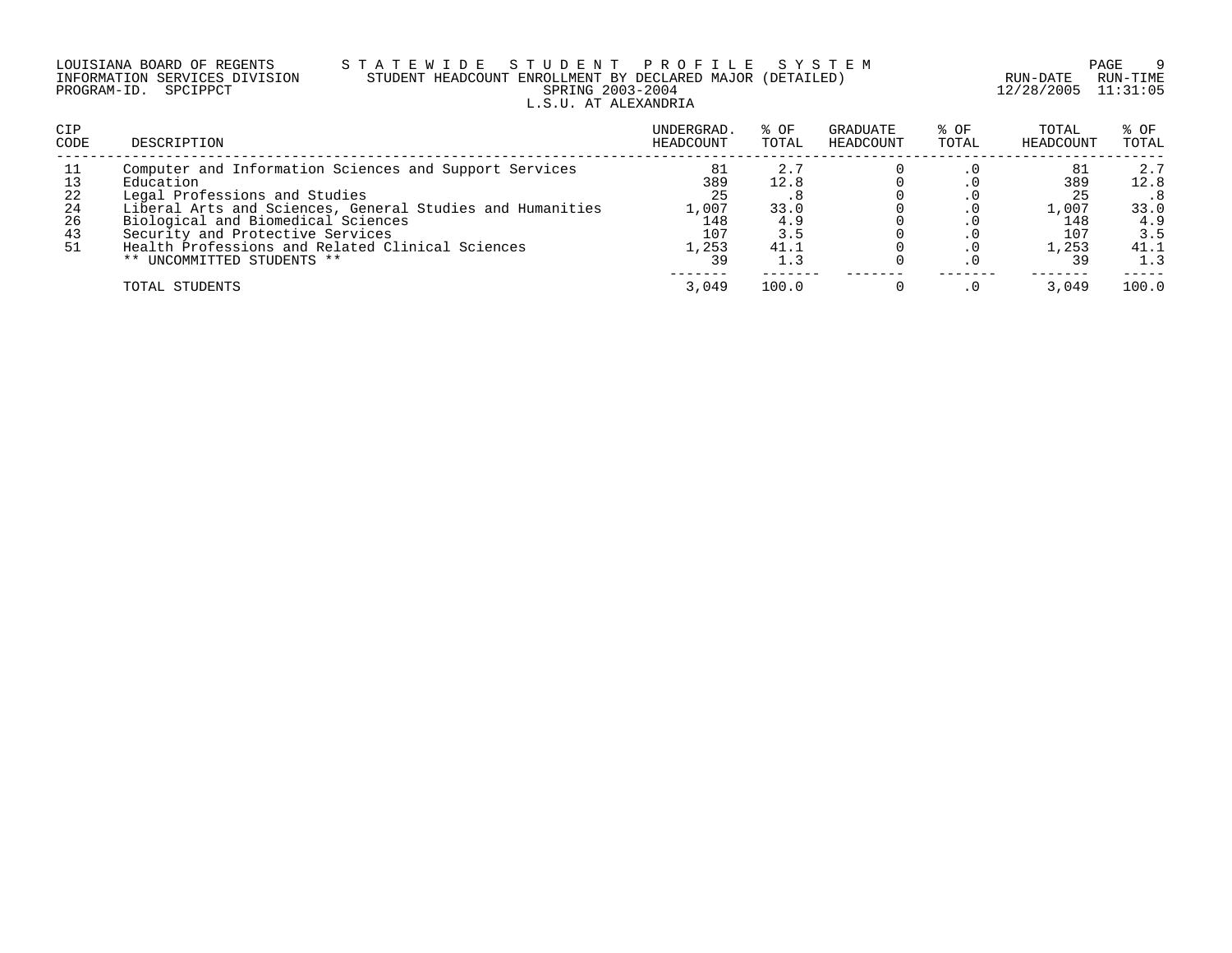#### LOUISIANA BOARD OF REGENTS S T A T E W I D E S T U D E N T P R O F I L E S Y S T E M PAGE 10 INFORMATION SERVICES DIVISION STUDENT HEADCOUNT ENROLLMENT BY DECLARED MAJOR (DETAILED) RUN-DATE RUN-TIME PROGRAM-ID. SPCIPPCT SPRING 2003-2004 12/28/2005 11:31:05 L.S.U. AT BATON ROUGE

| CIP<br>CODE | DESCRIPTION                                               | UNDERGRAD.<br>HEADCOUNT | % OF<br>TOTAL | GRADUATE<br>HEADCOUNT | % OF<br>TOTAL | TOTAL<br><b>HEADCOUNT</b> | % OF<br>TOTAL |
|-------------|-----------------------------------------------------------|-------------------------|---------------|-----------------------|---------------|---------------------------|---------------|
| 01          | Agriculture, Agriculture Operations, and Related Sciences | 624                     | 2.6           | 190                   | 3.8           | 814                       | 2.8           |
| 03          | Natural Resources and Conservation                        | 181                     | .8            | 100                   | 2.0           | 281                       | 1.0           |
| 04          | Architecture and Related Services                         | 806                     | 3.3           | 73                    | 1.5           | 879                       | 3.0           |
| 05          | Area, Ethnic, Cultural, and Gender Studies                | 14                      | $\cdot$ 1     | $\Omega$              | $\cdot$ 0     | 14                        | . 0           |
| 09          | Communication, Journalism, and Related Programs           | 1,048                   | 4.3           | 62                    | 1.2           | 1,110                     | 3.8           |
| 11          | Computer and Information Sciences and Support Services    | 337                     | 1.4           | 99                    | 2.0           | 436                       | 1.5           |
| 13          | Education                                                 | 2,283                   | 9.5           | 535                   | 10.7          | 2,818                     | 9.7           |
| 14          | Engineering                                               | 2,533                   | 10.5          | 586                   | 11.7          | 3,119                     | 10.7          |
| 16          | Foreign Languages, Literatures, and Linguistics           | 96                      | .4            | 65                    | 1.3           | 161                       | . 6           |
| 19          | Family and Consumer Sciences/Human Sciences               | 160                     | .7            | 35                    | .7            | 195                       | $\cdot$ 7     |
| 23          | English Language and Literature/Letters                   | 831                     | 3.4           | 123                   | 2.5           | 954                       | 3.3           |
| 24          | Liberal Arts and Sciences, General Studies and Humanities | 1,273                   | 5.3           | 36                    | $\cdot$ 7     | 1,309                     | 4.5           |
| 25          | Library Science                                           | 0                       | $\cdot$ 0     | 178                   | 3.6           | 178                       | .6            |
| 26          | Biological and Biomedical Sciences                        | 2,347                   | 9.7           | 178                   | 3.6           | 2,525                     | 8.7           |
| 27          | Mathematics and Statistics                                | 131                     | .5            | 93                    | 1.9           | 224                       | .8            |
| 30          | Multi/Interdisciplinary Studies                           | 121                     | .5            | 25                    | .5            | 146                       | .5            |
| 38          | Philosophy and Religious Studies                          | 100                     | $\cdot$ 4     | 11                    | $\cdot$ 2     | 111                       |               |
| 40          | Physical Sciences                                         | 289                     | 1.2           | 285                   | $5.7$         | 574                       | 2.0           |
| 42          | Psychology                                                | 1,105                   | 4.6           | 91                    | 1.8           | 1,196                     | 4.1           |
| 44          | Public Administration and Social Service Professions      | U                       | $\cdot$ 0     | 331                   | 6.6           | 331                       | 1.1           |
| 45          | Social Sciences                                           | 1,654                   | 6.9           | 211                   | 4.2           | 1,865                     | $6.4$         |
| 50          | Visual and Performing Arts                                | 888                     | 3.7           | 249                   | 5.0           | 1,137                     | 3.9           |
| 51          | Health Professions and Related Clinical Sciences          | 371                     | 1.5           | 457                   | 9.2           | 828                       | 2.8           |
| 52          | Business, Management, Marketing, and Related Support Svcs | 4,477                   | 18.6          | 449                   | 9.0           | 4,926                     | 16.9          |
| 54          | History                                                   | 371                     | 1.5           | 55                    | 1.1           | 426                       | 1.5           |
|             | ** UNCOMMITTED STUDENTS **                                | 1,553                   | 6.4           | 474                   | 9.5           | 2,027                     | 7.0           |
|             | TRANSFER STUDENTS **                                      | 540                     | 2.2           | $\Omega$              | $\cdot$ 0     | 540                       | 1.9           |
|             | TOTAL STUDENTS                                            | 24,133                  | 100.0         | 4,991                 | 100.0         | 29,124                    | 100.0         |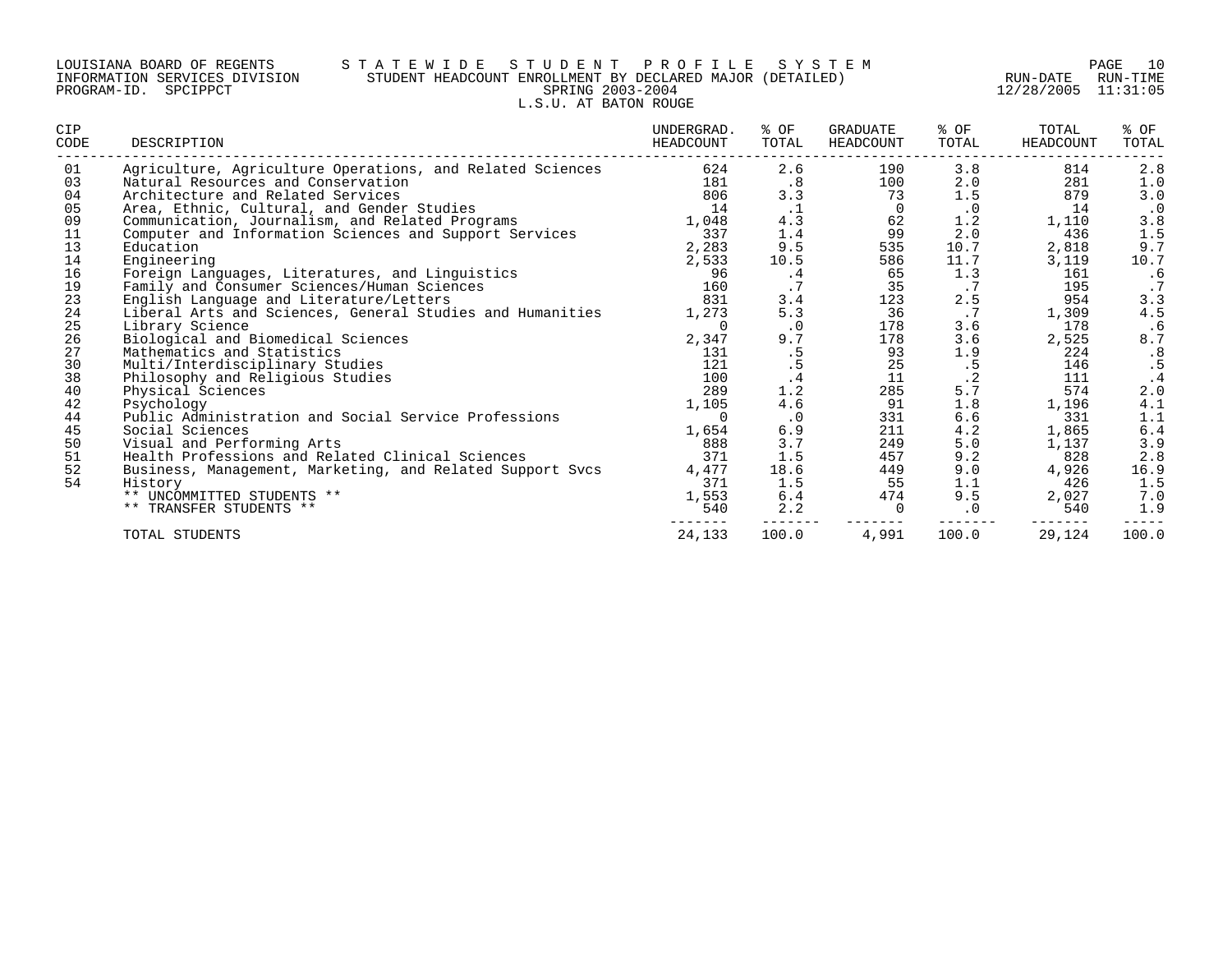| LOUISIANA BOARD OF REGENTS |  |                               |
|----------------------------|--|-------------------------------|
|                            |  | INFORMATION SERVICES DIVISION |
| PROGRAM-ID. SPCIPPCT       |  |                               |

# S T A T E W I D E S T U D E N T P R O F I L E S Y S T E M PAGE 11 PAGE 11 PAGE 11 STUDENT HEADCOUNT ENROLLMENT BY DECLARED MAJOR (DETAILED)<br>SPRING 2003-2004 L.S.U. AT EUNICE

12/28/2005 11:31:05

| <b>CIP</b><br>CODE                     | DESCRIPTION                                                                                                                                                                                                                                                                                                                                                                     | UNDERGRAD.<br>HEADCOUNT                                      | % OF<br>TOTAL                                                 | GRADUATE<br>HEADCOUNT | % OF<br>TOTAL | TOTAL<br>HEADCOUNT                                           | % OF<br>TOTAL                                                 |
|----------------------------------------|---------------------------------------------------------------------------------------------------------------------------------------------------------------------------------------------------------------------------------------------------------------------------------------------------------------------------------------------------------------------------------|--------------------------------------------------------------|---------------------------------------------------------------|-----------------------|---------------|--------------------------------------------------------------|---------------------------------------------------------------|
| 11<br>13<br>22<br>24<br>43<br>51<br>52 | Computer and Information Sciences and Support Services<br>Education<br>Legal Professions and Studies<br>Liberal Arts and Sciences, General Studies and Humanities<br>Security and Protective Services<br>Health Professions and Related Clinical Sciences<br>Business, Management, Marketing, and Related Support Svcs<br>** UNCOMMITTED STUDENTS **<br>** TRANSFER STUDENTS ** | 84<br>142<br>60<br>159<br>235<br>.,045<br>270<br>68<br>l.060 | 2.7<br>4.5<br>1.9<br>5.1<br>7.5<br>33.5<br>8.6<br>2.2<br>33.9 |                       | . 0           | 84<br>142<br>60<br>159<br>235<br>1,045<br>270<br>68<br>1,060 | 2.7<br>4.5<br>1.9<br>5.1<br>7.5<br>33.5<br>8.6<br>2.2<br>33.9 |
|                                        | TOTAL STUDENTS                                                                                                                                                                                                                                                                                                                                                                  | 3,123                                                        | 100.0                                                         |                       |               | 3,123                                                        | 100.0                                                         |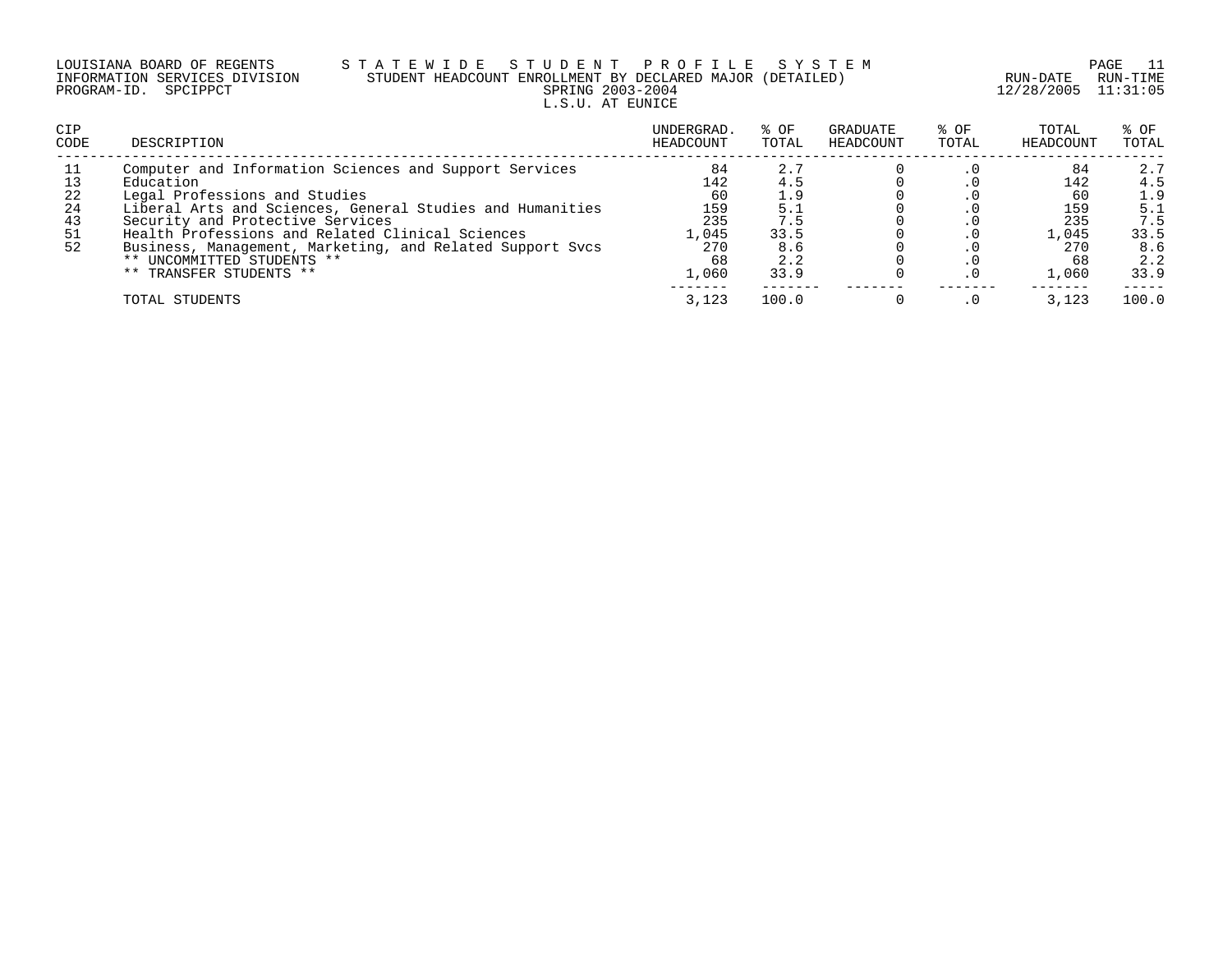#### LOUISIANA BOARD OF REGENTS S T A T E W I D E S T U D E N T P R O F I L E S Y S T E M PAGE 12 INFORMATION SERVICES DIVISION STUDENT HEADCOUNT ENROLLMENT BY DECLARED MAJOR (DETAILED) RUN-DATE RUN-TIME PROGRAM-ID. SPCIPPCT SPRING 2003-2004 12/28/2005 11:31:05 L.S.U. AT SHREVEPORT

| <b>CIP</b><br>CODE | DESCRIPTION                                               | UNDERGRAD.<br>HEADCOUNT | % OF<br>TOTAL   | GRADUATE<br>HEADCOUNT | % OF<br>TOTAL | TOTAL<br>HEADCOUNT | % OF<br>TOTAL |
|--------------------|-----------------------------------------------------------|-------------------------|-----------------|-----------------------|---------------|--------------------|---------------|
| 03                 | Natural Resources and Conservation                        | 10                      | . 3             |                       | . 0           | 10                 |               |
| 09                 | Communication, Journalism, and Related Programs           | 112                     | 3.3             |                       |               | 112                | 2.7           |
| 11                 | Computer and Information Sciences and Support Services    | 141                     | 4.1             |                       | . 4           | 144                | 3.4           |
| 13                 | Education                                                 | 478                     | 13.9            | 43                    | 5.6           | 521                | 12.4          |
| 16                 | Foreign Languages, Literatures, and Linguistics           | 13                      | . 4             |                       | . 0           | 13                 | . 3           |
| 23                 | English Language and Literature/Letters                   | 54                      | 1.6             |                       | $\cdot$ 0     | 54                 | 1.3           |
| 24                 | Liberal Arts and Sciences, General Studies and Humanities | 200                     | 5.8             | 15                    | 2.0           | 215                | 5.1           |
| 26                 | Biological and Biomedical Sciences                        | 297                     | 8.6             |                       | . 0           | 297                | 7.1           |
| 27                 | Mathematics and Statistics                                | 24                      | $\cdot$ $\cdot$ |                       | . 0           | 24                 | .6            |
| 40                 | Physical Sciences                                         | 42                      | 1.2             |                       | . 0           | 42                 | 1.0           |
| 42                 | Psychology                                                | 194                     | 5.6             |                       | 1.4           | 205                | 4.9           |
| 43                 | Security and Protective Services                          | 132                     | 3.8             |                       | . 0           | 132                | 3.1           |
| 44                 | Public Administration and Social Service Professions      |                         | . 0             | 35                    | 4.6           | 35                 | .8            |
| 45                 | Social Sciences                                           | 85                      | 2.5             |                       | . 0           | 85                 | 2.0           |
| 50                 | Visual and Performing Arts                                | 59                      | 1.7             |                       | . 0           | 59                 | 1.4           |
| 51                 | Health Professions and Related Clinical Sciences          |                         | $\cdot$ $\bot$  |                       | . 0           |                    | .1            |
| 52                 | Business, Management, Marketing, and Related Support Svcs | 844                     | 24.5            | 50                    | 6.5           | 894                | 21.2          |
| 54                 | History                                                   | 52                      | 1.5             |                       | . 0           | 52                 | 1.2           |
|                    | ** UNCOMMITTED STUDENTS **                                | 701                     | 20.4            | 611                   | 79.6          | 1,312              | 31.2          |
|                    | TOTAL STUDENTS                                            | 3,443                   | 100.0           | 768                   | 100.0         | 4,211              | 100.0         |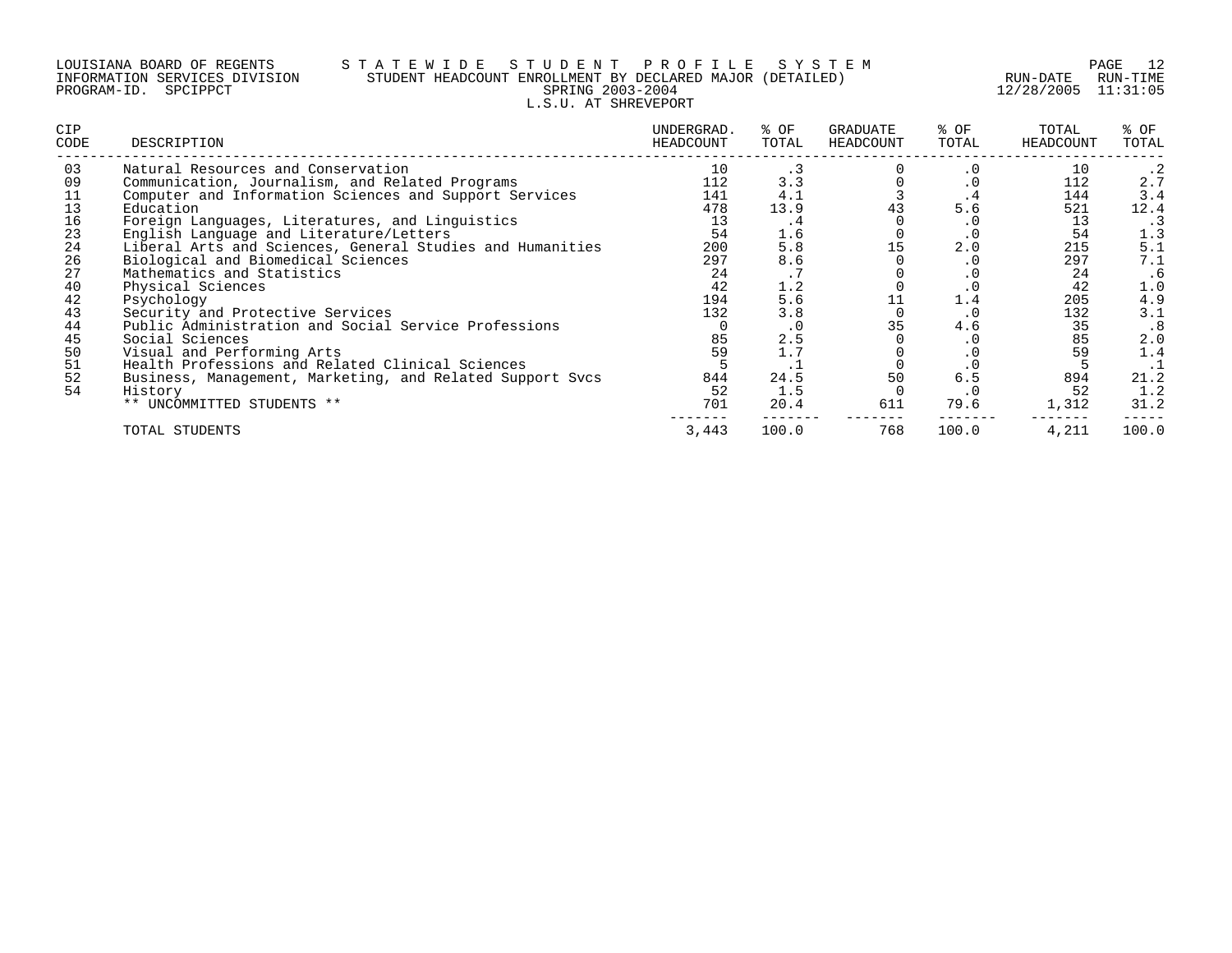#### LOUISIANA BOARD OF REGENTS S T A T E W I D E S T U D E N T P R O F I L E S Y S T E M PAGE 13 INFORMATION SERVICES DIVISION STUDENT HEADCOUNT ENROLLMENT BY DECLARED MAJOR (DETAILED) RUN-DATE RUN-TIME PROGRAM-ID. SPCIPPCT SPRING 2003-2004 12/28/2005 11:31:05 UNIVERSITY OF NEW ORLEANS

| CIP<br>CODE | DESCRIPTION                                               | UNDERGRAD.<br>HEADCOUNT | % OF<br>TOTAL | GRADUATE<br>HEADCOUNT | % OF<br>TOTAL   | TOTAL<br>HEADCOUNT | % OF<br>TOTAL                  |
|-------------|-----------------------------------------------------------|-------------------------|---------------|-----------------------|-----------------|--------------------|--------------------------------|
| 03          | Natural Resources and Conservation                        | 18                      | .1            |                       | . 0             | 18                 | $\cdot$ 1                      |
| 04          | Architecture and Related Services                         |                         | $\cdot$ 0     | 60                    | 1.5             | 60                 | . 4                            |
| 05          | Area, Ethnic, Cultural, and Gender Studies                |                         | $\cdot$ 0     |                       | $\cdot$ 0       |                    | $\cdot$ 0                      |
| 09          | Communication, Journalism, and Related Programs           | 763                     | 6.0           | 8                     | . 4             | 771                | 4.6                            |
| 11          | Computer and Information Sciences and Support Services    | 404                     | 3.2           | 68                    | $1.7$           | 472                | 2.8                            |
| 13          | Education                                                 | 385                     | 3.0           | 630                   | 16.1            | 1,015              | 6.1                            |
| 14          | Engineering                                               | 1,126                   | 8.8           | 223                   | 5.7             | 1,349              |                                |
| 15          | Engineering Technologies/Technicians                      |                         | $\cdot$ 0     | 34                    | . 9             | 34                 | $8.1$<br>$.2$<br>$.5$<br>$2.1$ |
| 16          | Foreign Languages, Literatures, and Linguistics           | 54                      | $\cdot$ 4     | 27                    | $\cdot$ $\cdot$ | 81                 |                                |
| 23          | English Language and Literature/Letters                   | 279                     | 2.2           | 74                    | 1.9             | 353                |                                |
| 24          | Liberal Arts and Sciences, General Studies and Humanities | 870                     | 6.8           | 0                     | $\cdot$ 0       | 870                |                                |
| 26          | Biological and Biomedical Sciences                        | 383                     | 3.0           | 38                    | 1.0             | 421                | $\frac{5}{2}$ . 5              |
| 27          | Mathematics and Statistics                                | 30                      | $\cdot$ 2     | 25                    | . 6             | 55                 | $\cdot$ 3                      |
| 30          | Multi/Interdisciplinary Studies                           | 26                      | $\cdot$ 2     |                       | $\cdot$ 0       | 26                 | $\cdot$ 2                      |
| 38          | Philosophy and Religious Studies                          | 58                      | .5            |                       | $\cdot$ 0       | 58                 | $\cdot$ 3                      |
| 40          | Physical Sciences                                         | 126                     | 1.0           | 111                   | 2.8             | 237                | 1.4                            |
| 42          | Psychology                                                | 309                     | 2.4           | 27                    | $\cdot$ 7       | 336                | 2.0                            |
| 44          | Public Administration and Social Service Professions      |                         | $\cdot$ 0     | 39                    | 1.0             | 39                 | $\cdot$ 2                      |
| 45          | Social Sciences                                           | 595                     | 4.7           | 161                   | 4.1             | 756                | 4.5                            |
| 50          | Visual and Performing Arts                                | 427                     | 3.3           | 207                   | 5.3             | 634                | 3.8                            |
| 51          | Health Professions and Related Clinical Sciences          | 30                      | $\cdot$ 2     | 66                    | 1.7             | 96                 | .6                             |
| 52          | Business, Management, Marketing, and Related Support Svcs | 3,385                   | 26.5          | 896                   | 22.9            | 4,281              | 25.7                           |
| 54          | History                                                   | 179                     | 1.4           | 35                    | . 9             | 214                | 1.3                            |
|             | ** UNCOMMITTED STUDENTS **                                | 3,314                   | 26.0          | 1,183                 | 30.2            | 4,497              | 27.0                           |
|             | TOTAL STUDENTS                                            | 12,765                  | 100.0         | 3,912                 | 100.0           | 16,677             | 100.0                          |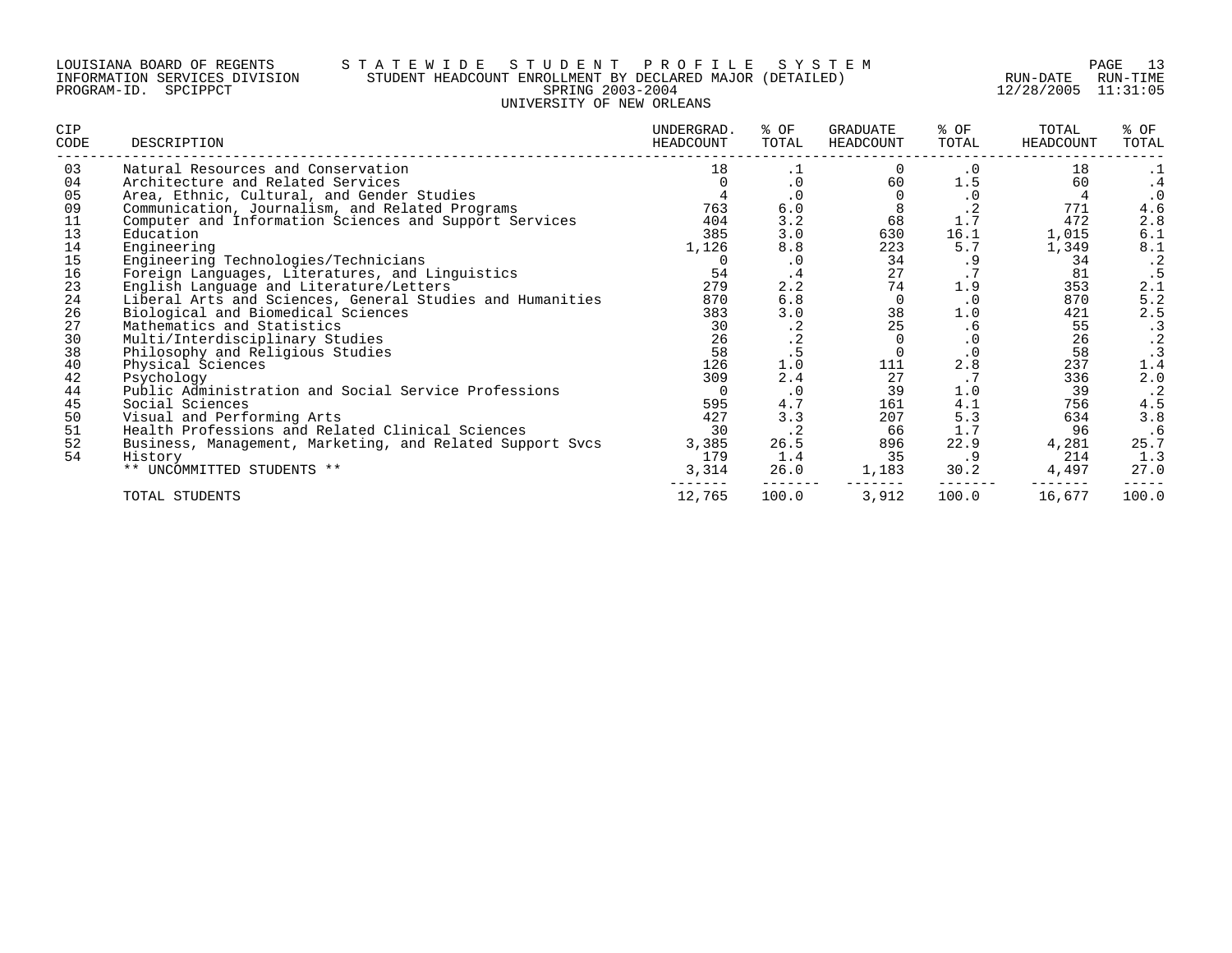| LOUISIANA BOARD OF REGENTS    | STATEWIDE STUDENT PROFILE SYSTEM                          |                     | PAGE 14  |
|-------------------------------|-----------------------------------------------------------|---------------------|----------|
| INFORMATION SERVICES DIVISION | STUDENT HEADCOUNT ENROLLMENT BY DECLARED MAJOR (DETAILED) | RUN-DATE            | RUN-TIME |
| PROGRAM-ID. SPCIPPCT          | SPRING 2003-2004                                          | 12/28/2005 11:31:05 |          |
|                               | L.S.U. LAW CENTER                                         |                     |          |

| <b>CIP</b><br>CODE | DESCRIPTION                                                 | <b>UNDERGRAD</b><br>HEADCOUNT | OF<br>TOTAL | <b>GRADUATE</b><br>HEADCOUNT | ○円<br>TOTAL | TOTAL<br>HEADCOUNT | OF<br>TOTAL |
|--------------------|-------------------------------------------------------------|-------------------------------|-------------|------------------------------|-------------|--------------------|-------------|
| 22                 | Legal Professions and Studies<br>** UNCOMMITTED STUDENTS ** |                               |             | 686<br>25                    | 96.5        | 686<br>つら          | 96.5<br>3.5 |
|                    | TOTAL STUDENTS                                              |                               |             |                              | 100.0       | 711                | 100.0       |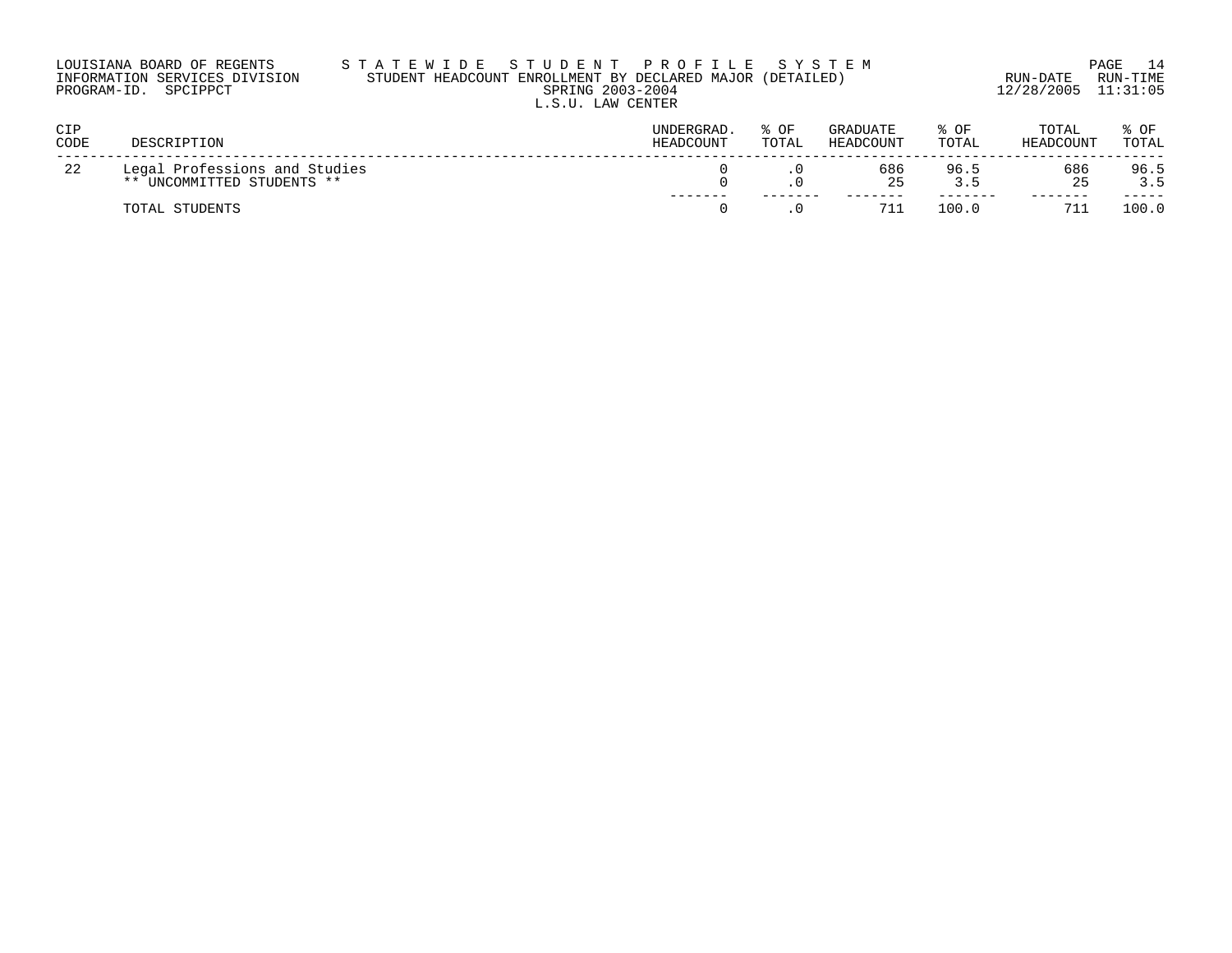#### LOUISIANA BOARD OF REGENTS S T A T E W I D E S T U D E N T P R O F I L E S Y S T E M PAGE 15 INFORMATION SERVICES DIVISION STUDENT HEADCOUNT ENROLLMENT BY DECLARED MAJOR (DETAILED) RUN-DATE RUN-TIME PROGRAM-ID. SPCIPPCT SPRING 2003-2004 12/28/2005 11:31:05 SOUTHERN U. AT BATON ROUGE

| CIP<br>CODE | DESCRIPTION                                               | UNDERGRAD.<br>HEADCOUNT | % OF<br>TOTAL | GRADUATE<br>HEADCOUNT | % OF<br>TOTAL | TOTAL<br>HEADCOUNT | % OF<br>TOTAL           |
|-------------|-----------------------------------------------------------|-------------------------|---------------|-----------------------|---------------|--------------------|-------------------------|
| 01          | Agriculture, Agriculture Operations, and Related Sciences | 68                      | . 9           | $\Omega$              | . 0           | 68                 | .8                      |
| 03          | Natural Resources and Conservation                        | 35                      | .5            | 14                    | 1.0           | 49                 | .6                      |
| 04          | Architecture and Related Services                         | 142                     | 2.0           |                       | $\cdot$ 0     | 142                | 1.6                     |
| 09          | Communication, Journalism, and Related Programs           | 262                     | 3.6           | 21                    | 1.5           | 283                | 3.3                     |
| 11          | Computer and Information Sciences and Support Services    | 490                     | 6.7           | 60                    | 4.3           | 550                | 6.4                     |
| 13          | Education                                                 | 559                     | 7.7           | 358                   | 25.9          | 917                | 10.6                    |
| 14          | Engineering                                               | 587                     | 8.1           | 37                    | 2.7           | 624                | 7.2                     |
| 15          | Engineering Technologies/Technicians                      | 168                     | 2.3           |                       | $\cdot$ 0     | 168                | 1.9                     |
| 16          | Foreign Languages, Literatures, and Linguistics           | 9                       | ⊥ .           |                       | $\cdot$ 0     | 9                  | $\cdot$ 1               |
| 19          | Family and Consumer Sciences/Human Sciences               | 159                     | 2.2           |                       | $\cdot$ 0     | 159                | 1.8                     |
| 23          | English Language and Literature/Letters                   | 61                      | .8            |                       | $\cdot$ 0     | 61                 | $\cdot$ 7               |
| 26          | Biological and Biomedical Sciences                        | 374                     | 5.1           | 29                    | 2.1           | 403                | 4.7                     |
| 27          | Mathematics and Statistics                                | 32                      | .4            | 12                    | . 9           | 44                 | .5                      |
| 40          | Physical Sciences                                         | 118                     | 1.6           |                       | .5            | 125                | 1.4                     |
| 42          | Psychology                                                | 330                     | 4.5           |                       | $\cdot$ 0     | 330                | 3.8                     |
| 43          | Security and Protective Services                          | 283                     | 3.9           |                       | $\cdot$ 0     | 283                |                         |
| 44          | Public Administration and Social Service Professions      | 221                     | 3.0           | 194                   | 14.0          | 415                |                         |
| 45          | Social Sciences                                           | 260                     | 3.6           | 73                    | 5.3           | 333                | $3.3$<br>$4.8$<br>$3.8$ |
| 50          | Visual and Performing Arts                                | 174                     | 2.4           |                       | $\cdot$ 0     | 174                | 2.0                     |
| 51          | Health Professions and Related Clinical Sciences          | 1,300                   | 17.9          | 208                   | 15.0          | 1,508              | 17.4                    |
| 52          | Business, Management, Marketing, and Related Support Svcs | 1,131                   | 15.6          |                       | $\cdot$ 0     | 1,131              | 13.1                    |
| 54          | History                                                   | 56                      | .8            |                       | $\cdot$ 0     | 56                 | .6                      |
|             | ** UNCOMMITTED STUDENTS **                                | 448                     | 6.2           | 371                   | 26.8          | 819                | 9.5                     |
|             | TOTAL STUDENTS                                            | 7,267                   | 100.0         | 1,384                 | 100.0         | 8,651              | 100.0                   |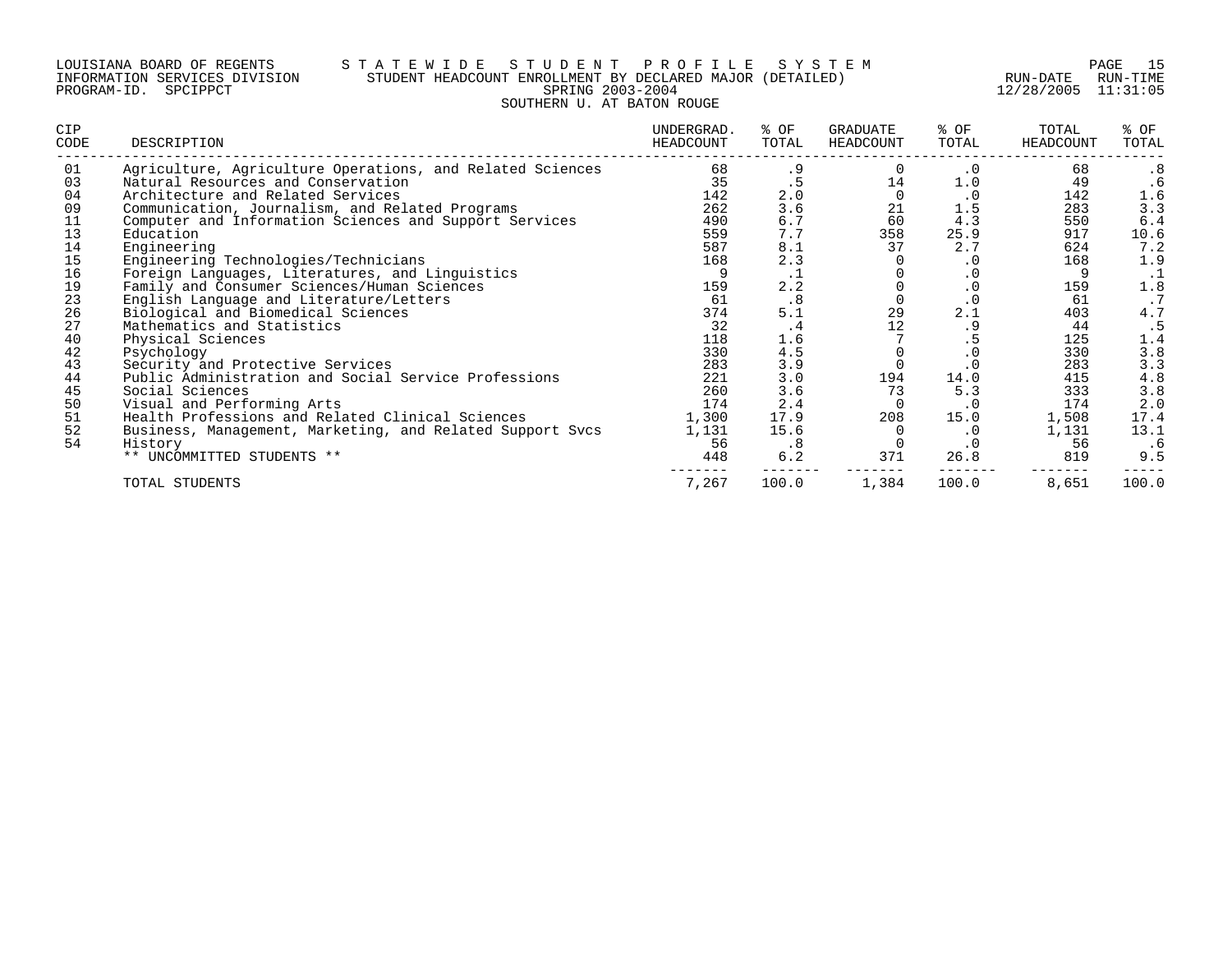#### LOUISIANA BOARD OF REGENTS S T A T E W I D E S T U D E N T P R O F I L E S Y S T E M PAGE 16 INFORMATION SERVICES DIVISION STUDENT HEADCOUNT ENROLLMENT BY DECLARED MAJOR (DETAILED) RUN-DATE RUN-TIME PROGRAM-ID. SPCIPPCT SPRING 2003-2004 12/28/2005 11:31:05 SOUTHERN U. AT NEW ORLEANS

| <b>CIP</b><br>CODE | DESCRIPTION                                               | UNDERGRAD.<br>HEADCOUNT | % OF<br>TOTAL | GRADUATE<br>HEADCOUNT | % OF<br>TOTAL  | TOTAL<br>HEADCOUNT | % OF<br>TOTAL |
|--------------------|-----------------------------------------------------------|-------------------------|---------------|-----------------------|----------------|--------------------|---------------|
| 09                 | Communication, Journalism, and Related Programs           | 33                      | 1.2           |                       | $\cdot$ $\bot$ | 34                 | .9            |
| 11                 | Computer and Information Sciences and Support Services    | 165                     | 5.9           | 42                    | 5.2            | 207                | 5.8           |
| 13                 | Education                                                 | 275                     | 9.9           | 110                   | 13.6           | 385                | 10.7          |
| 14                 | Engineering                                               |                         | . 0           |                       | . 0            |                    | $\cdot$ 0     |
| 16                 | Foreign Languages, Literatures, and Linguistics           |                         |               |                       | . 4            |                    | . 2           |
| 23                 | English Language and Literature/Letters                   | 10                      | . 4           |                       |                |                    |               |
| 24                 | Liberal Arts and Sciences, General Studies and Humanities | 94                      | 3.4           |                       | $\cdot$ 0      | 94                 | 2.6           |
| 26                 | Biological and Biomedical Sciences                        | 147                     | 5.3           |                       | . 4            | 150                | 4.2           |
| 27                 | Mathematics and Statistics                                | 23                      | .8            |                       | $\cdot$ 2      | 25                 |               |
| 30                 | Multi/Interdisciplinary Studies                           |                         | $\cdot$ 0     |                       | 1.4            | 11                 |               |
| 40                 | Physical Sciences                                         | 31                      | 1.1           |                       | .6             | 36                 | 1.0           |
| 42                 | Psychology                                                | 128                     | 4.6           |                       | . 4            | 131                | 3.6           |
| 43                 | Security and Protective Services                          | 188                     | 6.8           | 69                    | 8.6            | 257                | 7.2           |
| 44                 | Public Administration and Social Service Professions      | 184                     | 6.6           | 299                   | 37.1           | 483                | 13.5          |
| 45                 | Social Sciences                                           | 36                      | 1.3           |                       | $\cdot$ 0      | 36                 | 1.0           |
| 50                 | Visual and Performing Arts                                | 15                      | د .           |                       | . 0            | 15                 | . 4           |
| 51                 | Health Professions and Related Clinical Sciences          | 26                      |               | 25                    | 3.1            | 51                 | 1.4           |
| 52                 | Business, Management, Marketing, and Related Support Svcs | 336                     | 12.1          |                       | 1.0            | 344                | 9.6           |
| 54                 | History                                                   | 24                      | . 9           |                       | $\cdot$ 2      | 26                 | .7            |
|                    | ** UNCOMMITTED STUDENTS **                                | 1,065                   | 38.3          | 223                   | 27.6           | 1,288              | 35.9          |
|                    | TOTAL STUDENTS                                            | 2,784                   | 100.0         | 807                   | 100.0          | 3,591              | 100.0         |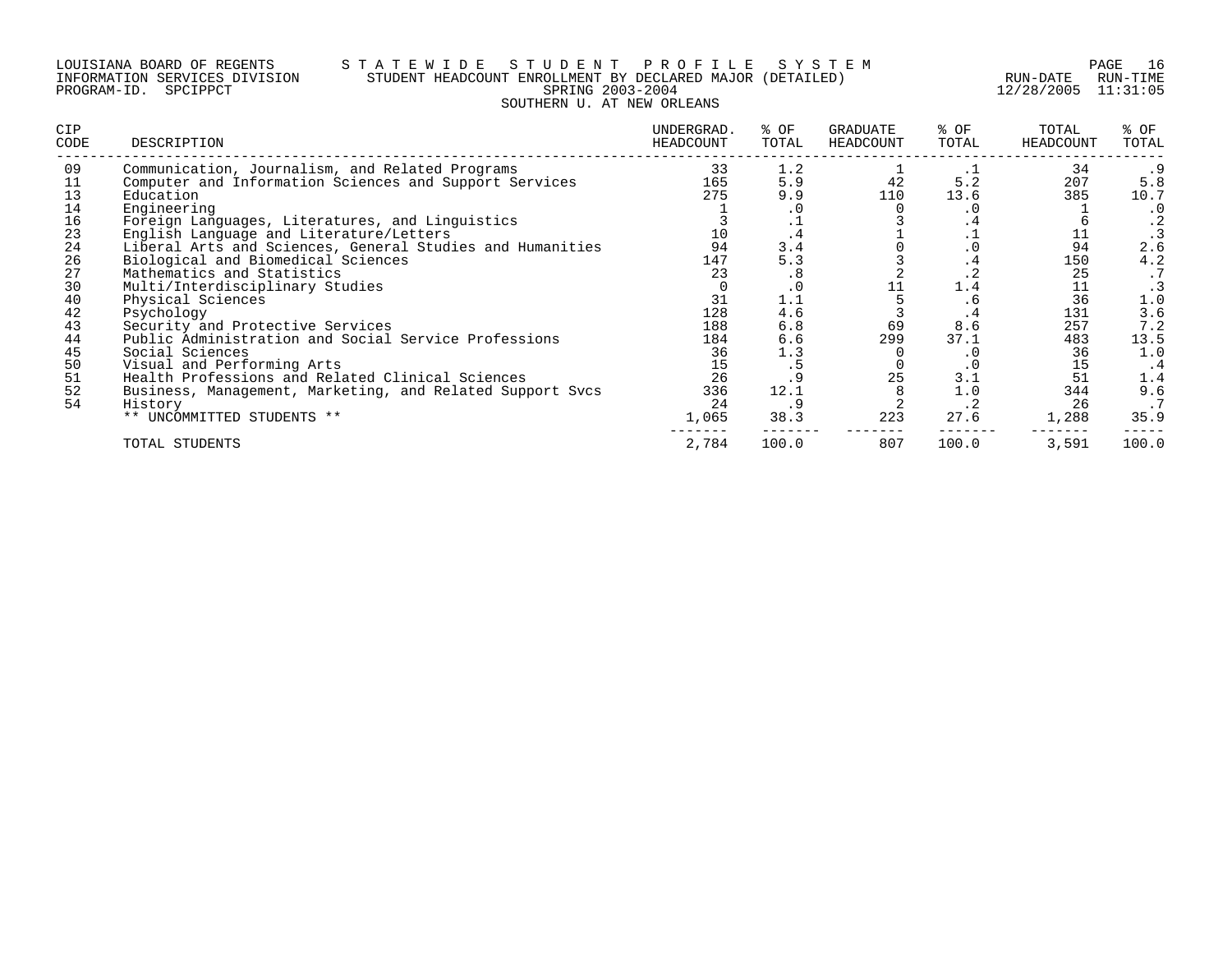#### LOUISIANA BOARD OF REGENTS S T A T E W I D E S T U D E N T P R O F I L E S Y S T E M PAGE 17 INFORMATION SERVICES DIVISION STUDENT HEADCOUNT ENROLLMENT BY DECLARED MAJOR (DETAILED) RUN-DATE RUN-TIME PROGRAM-ID. SPCIPPCT SPRING 2003-2004 12/28/2005 11:31:05 SOUTHERN U. AT SHREVEPORT

| CIP<br>CODE | DESCRIPTION                                               | UNDERGRAD.<br>HEADCOUNT | % OF<br>TOTAL | GRADUATE<br>HEADCOUNT | % OF<br>TOTAL | TOTAL<br>HEADCOUNT | % OF<br>TOTAL |
|-------------|-----------------------------------------------------------|-------------------------|---------------|-----------------------|---------------|--------------------|---------------|
| -11         | Computer and Information Sciences and Support Services    | 47                      | 2.0           |                       | . 0           | 47                 | 2.0           |
|             | Personal and Culinary Services                            |                         | . 6           |                       | . U           | 15                 | . 6           |
| 13          | Education                                                 | 162                     | 7.0           |                       | . U           | 162                | 7.0           |
| 15          | Engineering Technologies/Technicians                      | 36                      | 1.6           |                       | . U           | 36                 | 1.6           |
| 19          | Family and Consumer Sciences/Human Sciences               |                         | . 8           |                       | . U           |                    | .8            |
| 22          | Legal Professions and Studies                             |                         |               |                       | . U           |                    | $\cdot$ 2     |
| 24          | Liberal Arts and Sciences, General Studies and Humanities | 935                     | 40.3          |                       |               | 935                | 40.3          |
| 26          | Biological and Biomedical Sciences                        | 43                      | 1.9           |                       | . U           | 43                 | 1.9           |
| 27          | Mathematics and Statistics                                |                         |               |                       |               |                    |               |
| 40          | Physical Sciences                                         |                         |               |                       |               |                    |               |
| 43          | Security and Protective Services                          |                         | 1.8           |                       |               |                    | 1.8           |
| 47          | Mechanic and Repair Technologies/Technicians              | 46                      | 2.0           |                       |               |                    | 2.0           |
| 50          | Visual and Performing Arts                                |                         | . .           |                       |               |                    |               |
| 51          | Health Professions and Related Clinical Sciences          | 698                     | 30.1          |                       |               | 698                | 30.1          |
| 52          | Business, Management, Marketing, and Related Support Svcs | 178                     | 7.7           |                       |               | 178                | 7.7           |
|             | ** UNCOMMITTED STUDENTS **                                | 81                      | 3.5           |                       | . 0           | 81                 | 3.5           |
|             | TOTAL STUDENTS                                            | 2,321                   | 100.0         |                       | $\cdot$ 0     | 2,321              | 100.0         |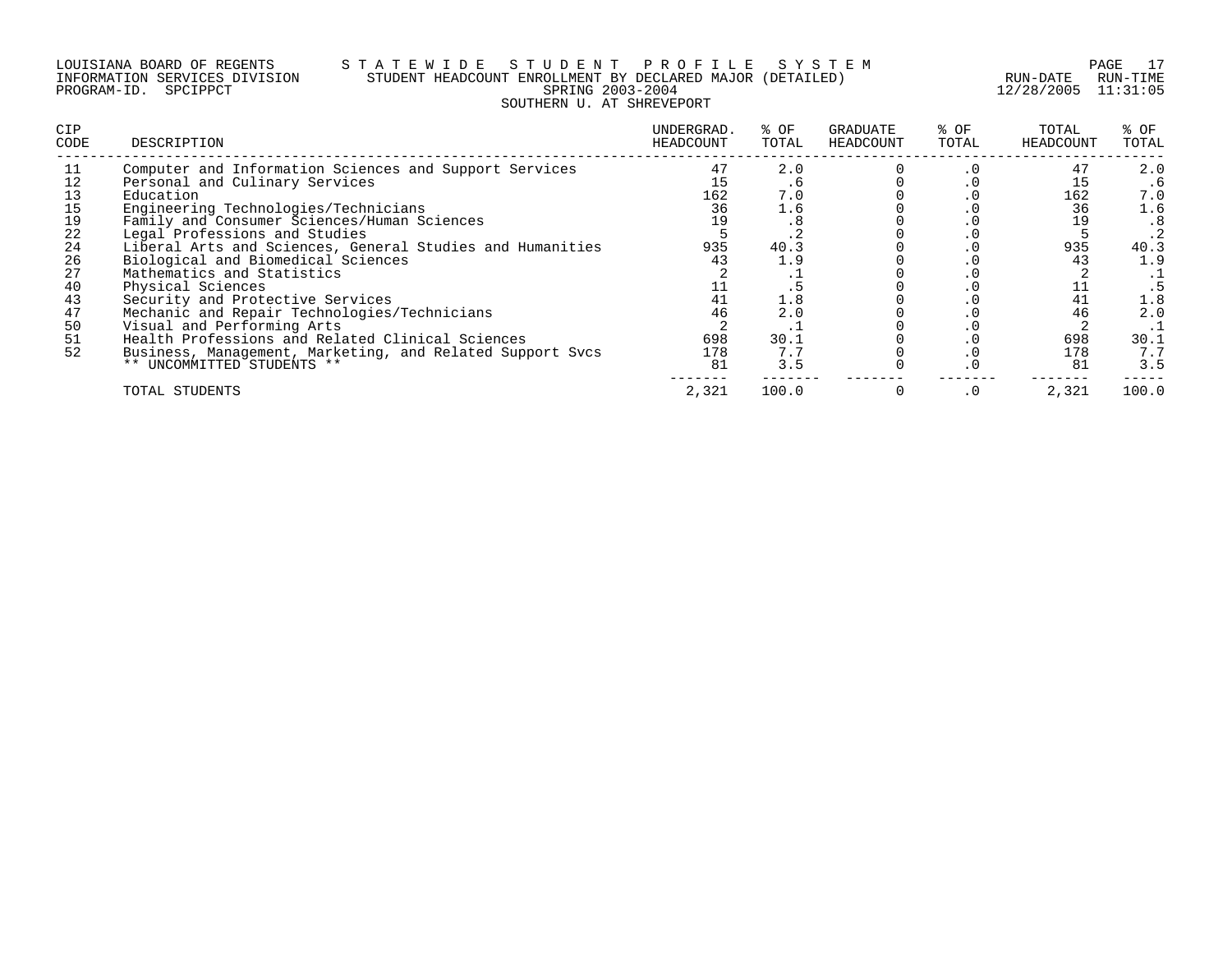| STATEWIDE STUDENT PROFILE SYSTEM                          |                     | - 18<br>PAGE |  |  |  |  |  |
|-----------------------------------------------------------|---------------------|--------------|--|--|--|--|--|
| STUDENT HEADCOUNT ENROLLMENT BY DECLARED MAJOR (DETAILED) | RUN-DATE            | RUN-TIMF     |  |  |  |  |  |
| SPRING 2003-2004                                          | 12/28/2005 11:31:05 |              |  |  |  |  |  |
| SOUTHERN LAW CENTER                                       |                     |              |  |  |  |  |  |
|                                                           |                     |              |  |  |  |  |  |

| CIP<br>CODE | DESCRIPTION                   | <b>UNDERGRAD</b><br>HEADCOUNT | % OF<br>TOTAL | GRADUATE<br>HEADCOUNT | % OF<br>TOTAL | TOTAL<br>HEADCOUNT | े OF<br>TOTAL  |
|-------------|-------------------------------|-------------------------------|---------------|-----------------------|---------------|--------------------|----------------|
| 22          | Legal Professions and Studies |                               |               | 409                   | 100.0         | 409                | 100.0          |
|             | TOTAL STUDENTS                |                               |               | 409                   | 100.0         | 409                | -----<br>100.0 |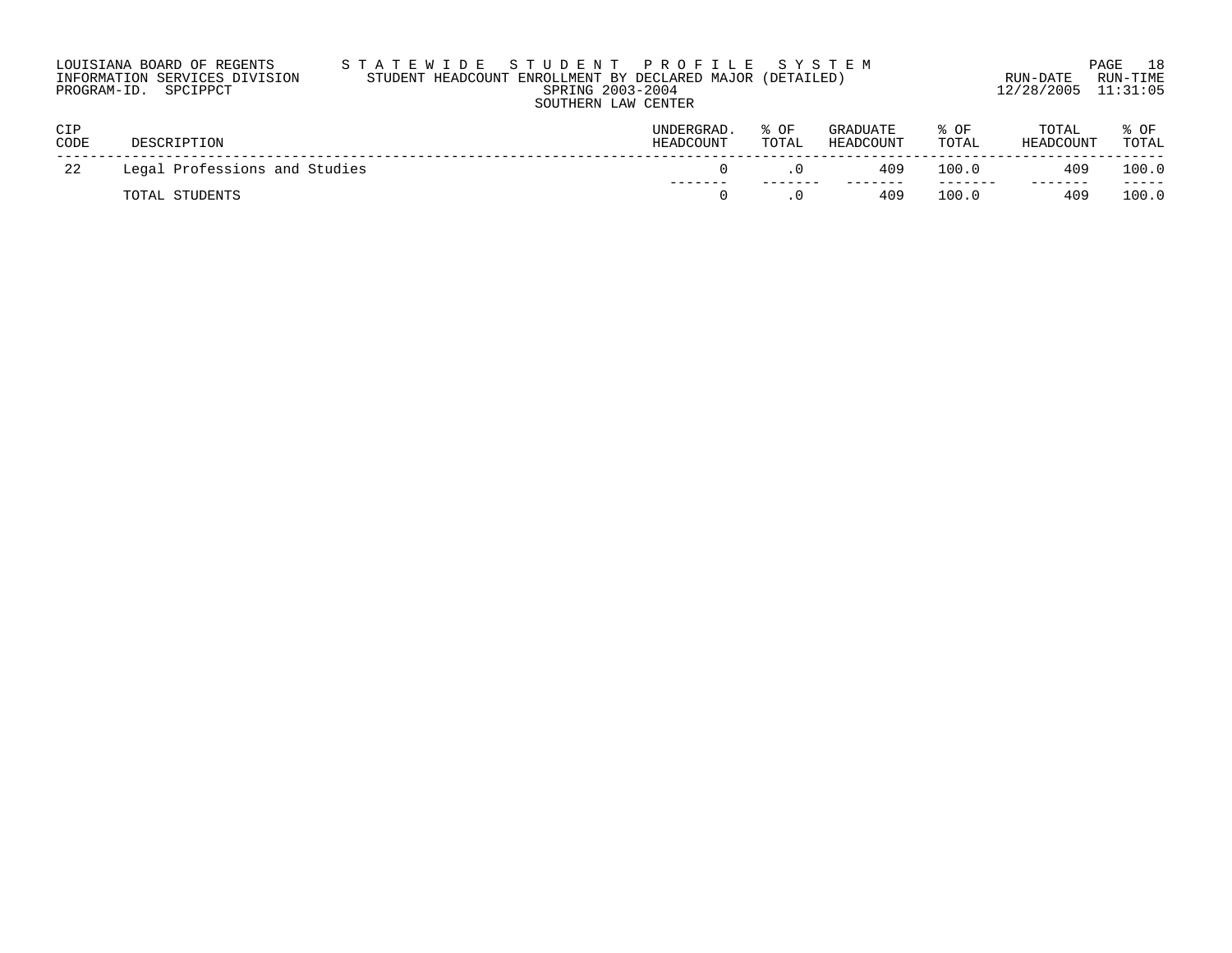### LOUISIANA BOARD OF REGENTS S T A T E W I D E S T U D E N T P R O F I L E S Y S T E M PAGE 19 INFORMATION SERVICES DIVISION STUDENT HEADCOUNT ENROLLMENT BY DECLARED MAJOR (DETAILED) RUN-DATE RUN-TIME PROGRAM-ID. SPCIPPCT SPRING 2003-2004 12/28/2005 11:31:05 BATON ROUGE COMMUNITY COLLEGE

| CIP<br>CODE    | DESCRIPTION                                                                                                                                                                                  | UNDERGRAD.<br>HEADCOUNT      | $8$ OF<br>TOTAL      | GRADUATE<br>HEADCOUNT | $8$ OF<br>TOTAL | TOTAL<br>HEADCOUNT           | % OF<br>TOTAL               |
|----------------|----------------------------------------------------------------------------------------------------------------------------------------------------------------------------------------------|------------------------------|----------------------|-----------------------|-----------------|------------------------------|-----------------------------|
| 15<br>24<br>52 | Engineering Technologies/Technicians<br>Liberal Arts and Sciences, General Studies and Humanities<br>Business, Management, Marketing, and Related Support Sycs<br>** UNCOMMITTED STUDENTS ** | 254<br>.,826<br>569<br>2,519 | 35.3<br>11.0<br>48.7 |                       |                 | 254<br>1,826<br>569<br>2,519 | 4.9<br>35.3<br>11.0<br>48.7 |
|                | TOTAL STUDENTS                                                                                                                                                                               | 5,168                        | 100.0                |                       |                 | 5,168                        | 100.0                       |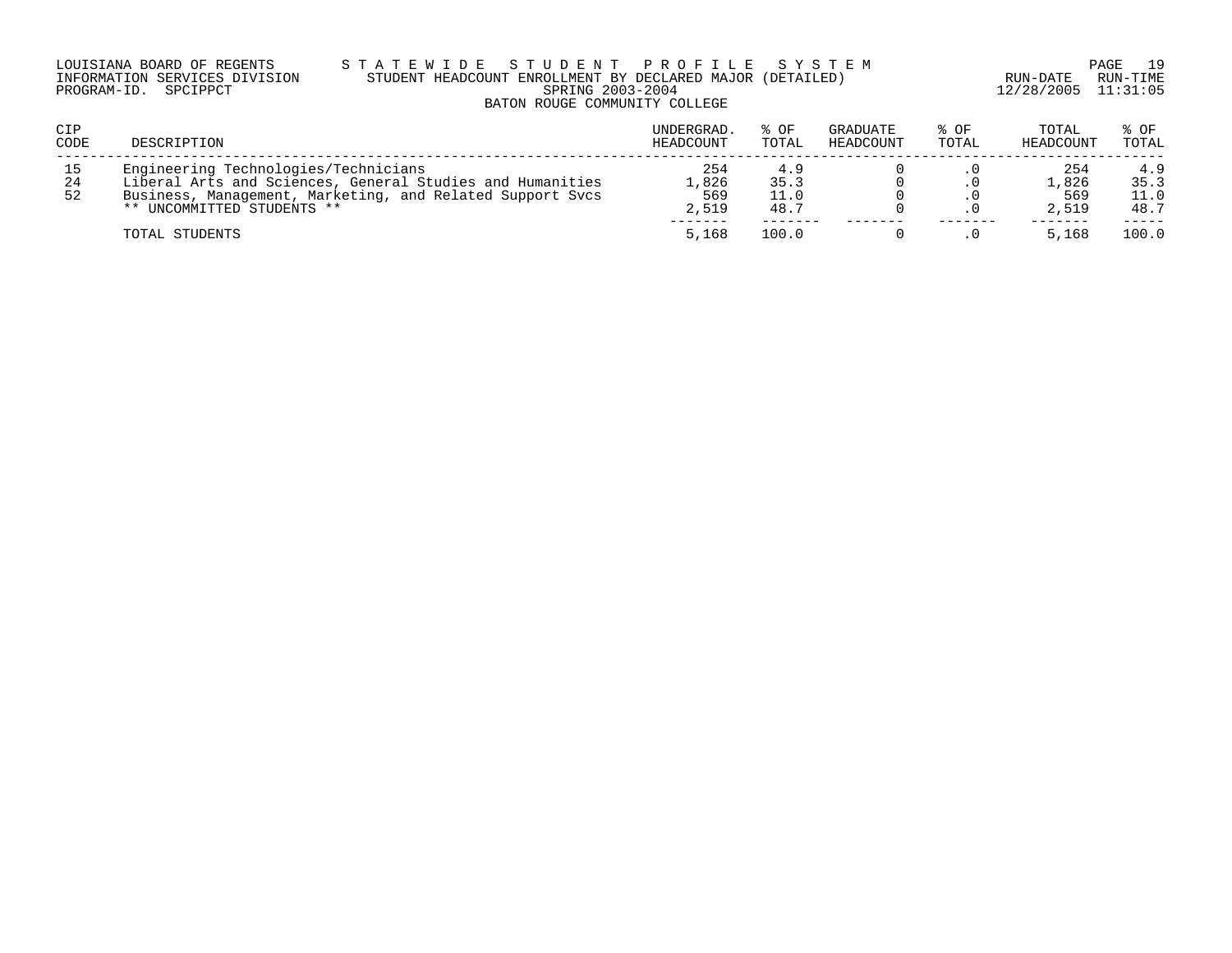#### LOUISIANA BOARD OF REGENTS S T A T E W I D E S T U D E N T P R O F I L E S Y S T E M PAGE 20 INFORMATION SERVICES DIVISION STUDENT HEADCOUNT ENROLLMENT BY DECLARED MAJOR (DETAILED) RUN-DATE RUN-TIME PROGRAM-ID. SPCIPPCT SPRING 2003-2004 12/28/2005 11:31:05 BOSSIER PARISH COMMUNITY COLLEGE

| <b>CIP</b><br>CODE                                 | DESCRIPTION                                                                                                                                                                                                                                                                                                                                                                                                                                                                                                                                               | UNDERGRAD.<br>HEADCOUNT                                                  | % OF<br>TOTAL                                                          | GRADUATE<br>HEADCOUNT | % OF<br>TOTAL          | TOTAL<br>HEADCOUNT                                                 | % OF<br>TOTAL                                                                        |
|----------------------------------------------------|-----------------------------------------------------------------------------------------------------------------------------------------------------------------------------------------------------------------------------------------------------------------------------------------------------------------------------------------------------------------------------------------------------------------------------------------------------------------------------------------------------------------------------------------------------------|--------------------------------------------------------------------------|------------------------------------------------------------------------|-----------------------|------------------------|--------------------------------------------------------------------|--------------------------------------------------------------------------------------|
| 10<br>12<br>15<br>24<br>43<br>47<br>50<br>51<br>52 | Communications Technologies/Technicians and Support Services<br>Computer and Information Sciences and Support Services<br>Personal and Culinary Services<br>Engineering Technologies/Technicians<br>Liberal Arts and Sciences, General Studies and Humanities<br>Security and Protective Services<br>Mechanic and Repair Technologies/Technicians<br>Visual and Performing Arts<br>Health Professions and Related Clinical Sciences<br>Business, Management, Marketing, and Related Support Svcs<br>** UNCOMMITTED STUDENTS **<br>** TRANSFER STUDENTS ** | 148<br>193<br>79<br>1,453<br>242<br>26<br>24<br>873<br>437<br>329<br>512 | 3.4<br>4.5<br>1.8<br>33.5<br>5.6<br>. 6<br>20.1<br>10.1<br>7.6<br>11.8 |                       | $\cdot$ 0<br>$\cdot$ 0 | 148<br>193<br>1,453<br>242<br>26<br>24<br>873<br>437<br>329<br>512 | 3.4<br>4.5<br>. 4<br>1.8<br>33.5<br>5.6<br>. 6<br>. 6<br>20.1<br>10.1<br>7.6<br>11.8 |
|                                                    | TOTAL STUDENTS                                                                                                                                                                                                                                                                                                                                                                                                                                                                                                                                            | 4,334                                                                    | 100.0                                                                  |                       | . 0                    | 4,334                                                              | 100.0                                                                                |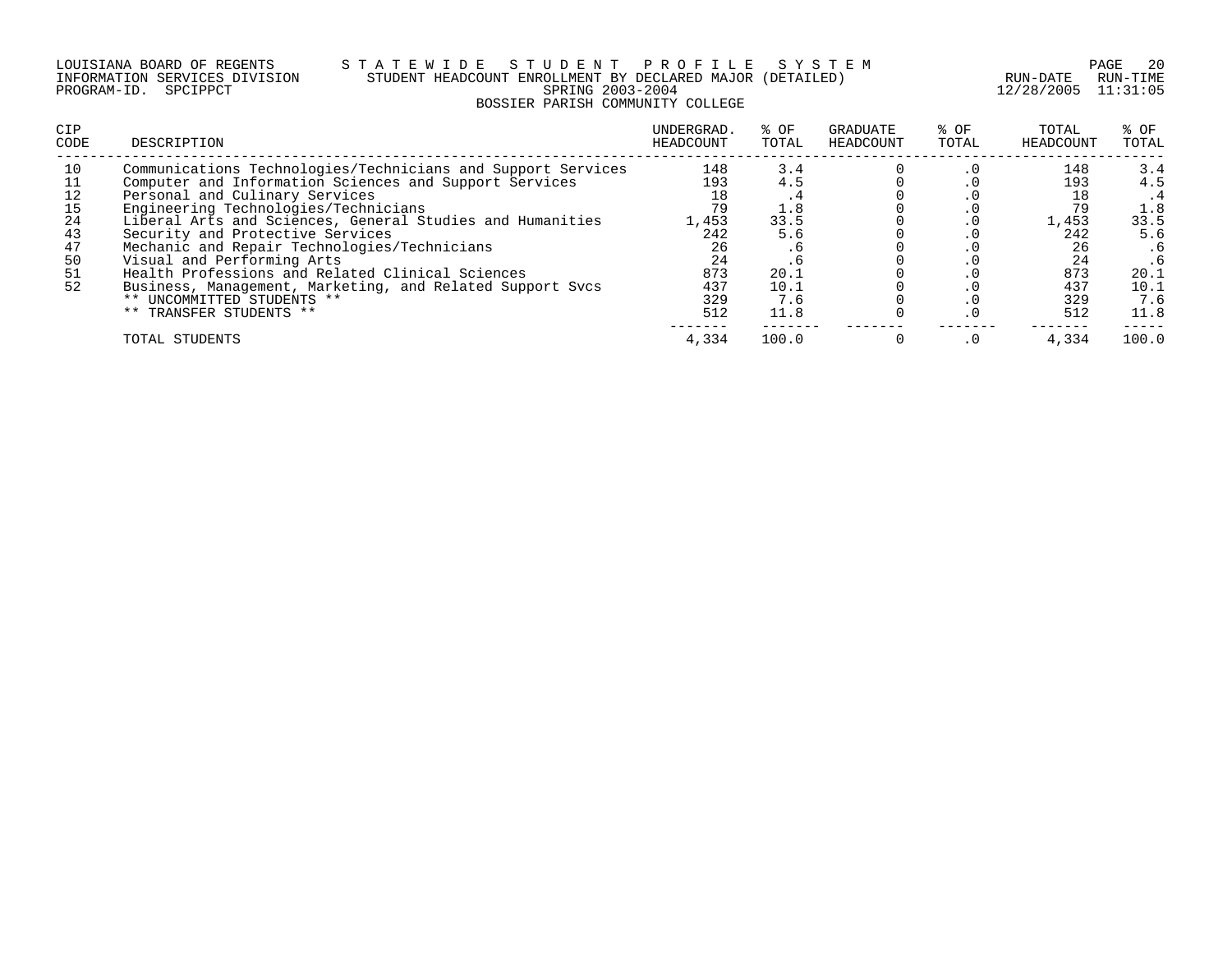#### LOUISIANA BOARD OF REGENTS S T A T E W I D E S T U D E N T P R O F I L E S Y S T E M PAGE 21 INFORMATION SERVICES DIVISION STUDENT HEADCOUNT ENROLLMENT BY DECLARED MAJOR (DETAILED) RUN-DATE RUN-TIME PROGRAM-ID. SPCIPPCT SPRING 2003-2004 12/28/2005 11:31:05 DELGADO COMMUNITY COLLEGE

| <b>CIP</b><br>CODE                                                                     | DESCRIPTION                                                                                                                                                                                                                                                                                                                                                                                                                                                                                                                                                                                                                                                                                                                    | UNDERGRAD.<br>HEADCOUNT                                                                                                | % OF<br>TOTAL                                                                                                         | GRADUATE<br>HEADCOUNT | % OF<br>TOTAL                                                                                           | TOTAL<br>HEADCOUNT                                                                                                     | % OF<br>TOTAL                                                                                           |
|----------------------------------------------------------------------------------------|--------------------------------------------------------------------------------------------------------------------------------------------------------------------------------------------------------------------------------------------------------------------------------------------------------------------------------------------------------------------------------------------------------------------------------------------------------------------------------------------------------------------------------------------------------------------------------------------------------------------------------------------------------------------------------------------------------------------------------|------------------------------------------------------------------------------------------------------------------------|-----------------------------------------------------------------------------------------------------------------------|-----------------------|---------------------------------------------------------------------------------------------------------|------------------------------------------------------------------------------------------------------------------------|---------------------------------------------------------------------------------------------------------|
| 01<br>09<br>12<br>13<br>15<br>16<br>22<br>24<br>43<br>46<br>47<br>48<br>50<br>51<br>52 | Agriculture, Agriculture Operations, and Related Sciences<br>Communication, Journalism, and Related Programs<br>Computer and Information Sciences and Support Services<br>Personal and Culinary Services<br>Education<br>Engineering Technologies/Technicians<br>Foreign Languages, Literatures, and Linguistics<br>Legal Professions and Studies<br>Liberal Arts and Sciences, General Studies and Humanities<br>Security and Protective Services<br>Construction Trades<br>Mechanic and Repair Technologies/Technicians<br>Precision Production<br>Visual and Performing Arts<br>Health Professions and Related Clinical Sciences<br>Business, Management, Marketing, and Related Support Svcs<br>** UNCOMMITTED STUDENTS ** | 42<br>204<br>730<br>370<br>810<br>498<br>99<br>98<br>1,845<br>691<br>49<br>294<br>19<br>647<br>6,905<br>1,985<br>1,156 | . .<br>1.2<br>4.4<br>2.3<br>4.9<br>3.0<br>. 6<br>. 6<br>11.2<br>4.2<br>د.<br>1.8<br>. .<br>3.9<br>42.0<br>12.1<br>7.0 |                       | . ∪<br>. 0<br>. U<br>. 0<br>. 0<br>$\cdot$ 0<br>. 0<br>$\cdot$ 0<br>$\cdot$ 0<br>$\cdot$ 0<br>$\cdot$ 0 | 42<br>204<br>730<br>370<br>810<br>498<br>99<br>98<br>1,845<br>691<br>49<br>294<br>19<br>647<br>6,905<br>1,985<br>1,156 | 1.2<br>4.4<br>2.3<br>4.9<br>3.0<br>.6<br>. 6<br>11.2<br>4.2<br>. 3<br>1.8<br>3.9<br>42.0<br>12.1<br>7.0 |
|                                                                                        | TOTAL STUDENTS                                                                                                                                                                                                                                                                                                                                                                                                                                                                                                                                                                                                                                                                                                                 | 16,442                                                                                                                 | 100.0                                                                                                                 |                       | $\cdot$ 0                                                                                               | 16,442                                                                                                                 | 100.0                                                                                                   |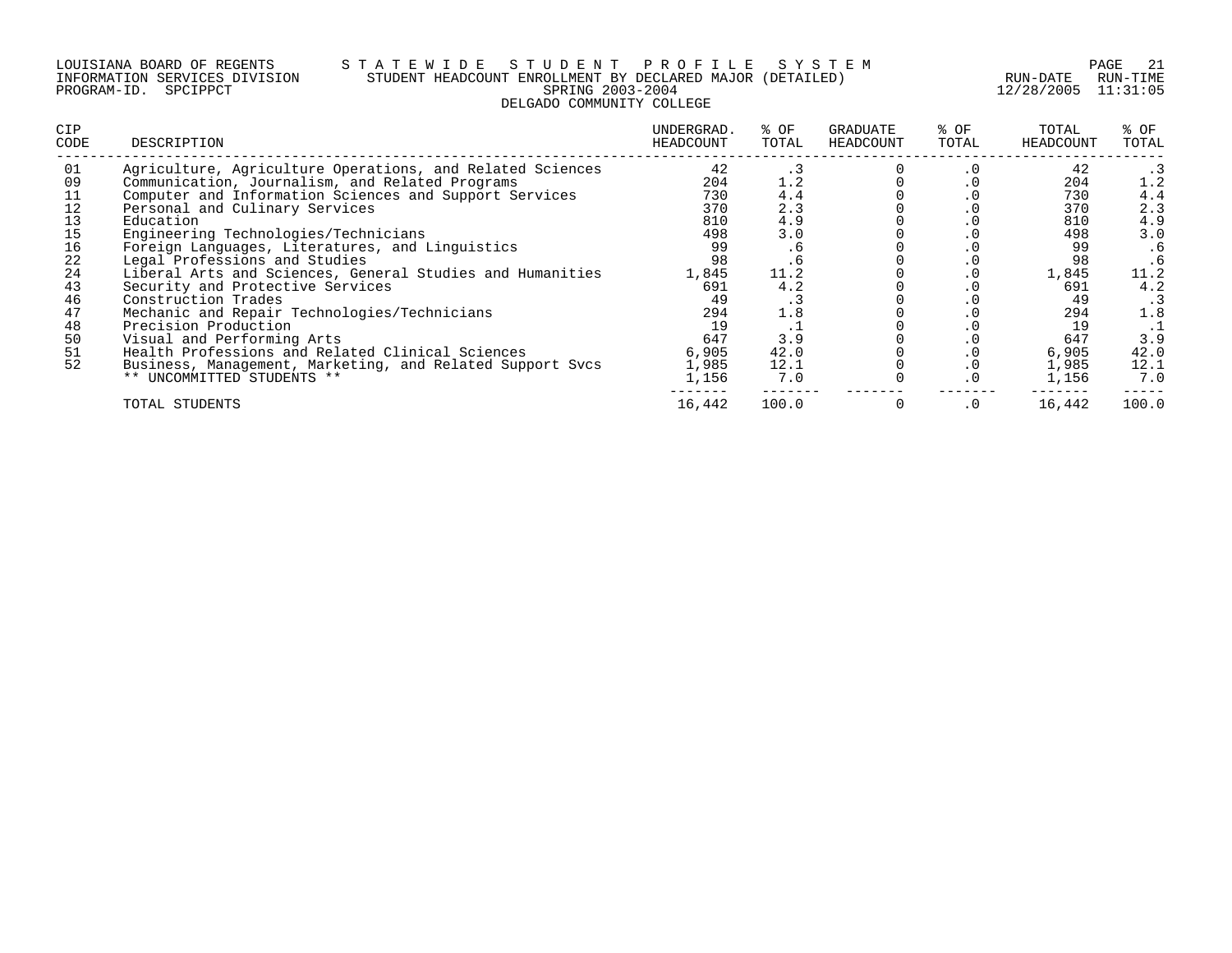#### LOUISIANA BOARD OF REGENTS S T A T E W I D E S T U D E N T P R O F I L E S Y S T E M PAGE 22 INFORMATION SERVICES DIVISION STUDENT HEADCOUNT ENROLLMENT BY DECLARED MAJOR (DETAILED) RUN-DATE RUN-TIME PROGRAM-ID. SPCIPPCT SPRING 2003-2004 12/28/2005 11:31:05 ELAINE P. NUNEZ COMMUN. COLLEGE

| <b>CIP</b><br>CODE | DESCRIPTION                                               | UNDERGRAD.<br>HEADCOUNT | % OF<br>TOTAL | GRADUATE<br>HEADCOUNT | % OF<br>TOTAL | TOTAL<br>HEADCOUNT | % OF<br>TOTAL |
|--------------------|-----------------------------------------------------------|-------------------------|---------------|-----------------------|---------------|--------------------|---------------|
| 11                 | Computer and Information Sciences and Support Services    | 93                      | 4.1           |                       | . v           | 93                 | 4.1           |
| 12                 | Personal and Culinary Services                            | 50                      | 2.2           |                       | . ∪           | 50                 | 2.2           |
| 13                 | Education                                                 | 121                     | 5.3           |                       | . v           | 121                | 5.3           |
| 15                 | Engineering Technologies/Technicians                      | 157                     | 6.9           |                       | . v           | 157                | 6.9           |
| 22                 | Legal Professions and Studies                             | 88                      | 3.9           |                       | . v           | 88                 | 3.9           |
| 24                 | Liberal Arts and Sciences, General Studies and Humanities | 512                     | 22.6          |                       | . v           | 512                | 22.6          |
| 26                 | Biological and Biomedical Sciences                        |                         |               |                       | . v           |                    |               |
| 46                 | Construction Trades                                       | 34                      | 1.5           |                       | . v           | 34                 | 1.5           |
| 47                 | Mechanic and Repair Technologies/Technicians              | 58                      | 2.6           |                       | . U           | 58                 | 2.6           |
| 48                 | Precision Production                                      | 30                      | 1.3           |                       |               | 30                 | 1.3           |
| 51                 | Health Professions and Related Clinical Sciences          | 559                     | 24.7          |                       |               | 559                | 24.7          |
| 52                 | Business, Management, Marketing, and Related Support Sycs | 284                     | 12.5          |                       |               | 284                | 12.5          |
|                    | ** UNCOMMITTED STUDENTS **                                | 276                     | 12.2          |                       |               | 276                | 12.2          |
|                    | TOTAL STUDENTS                                            | 2,265                   | 100.0         |                       | $\cdot$ 0     | 2,265              | 100.0         |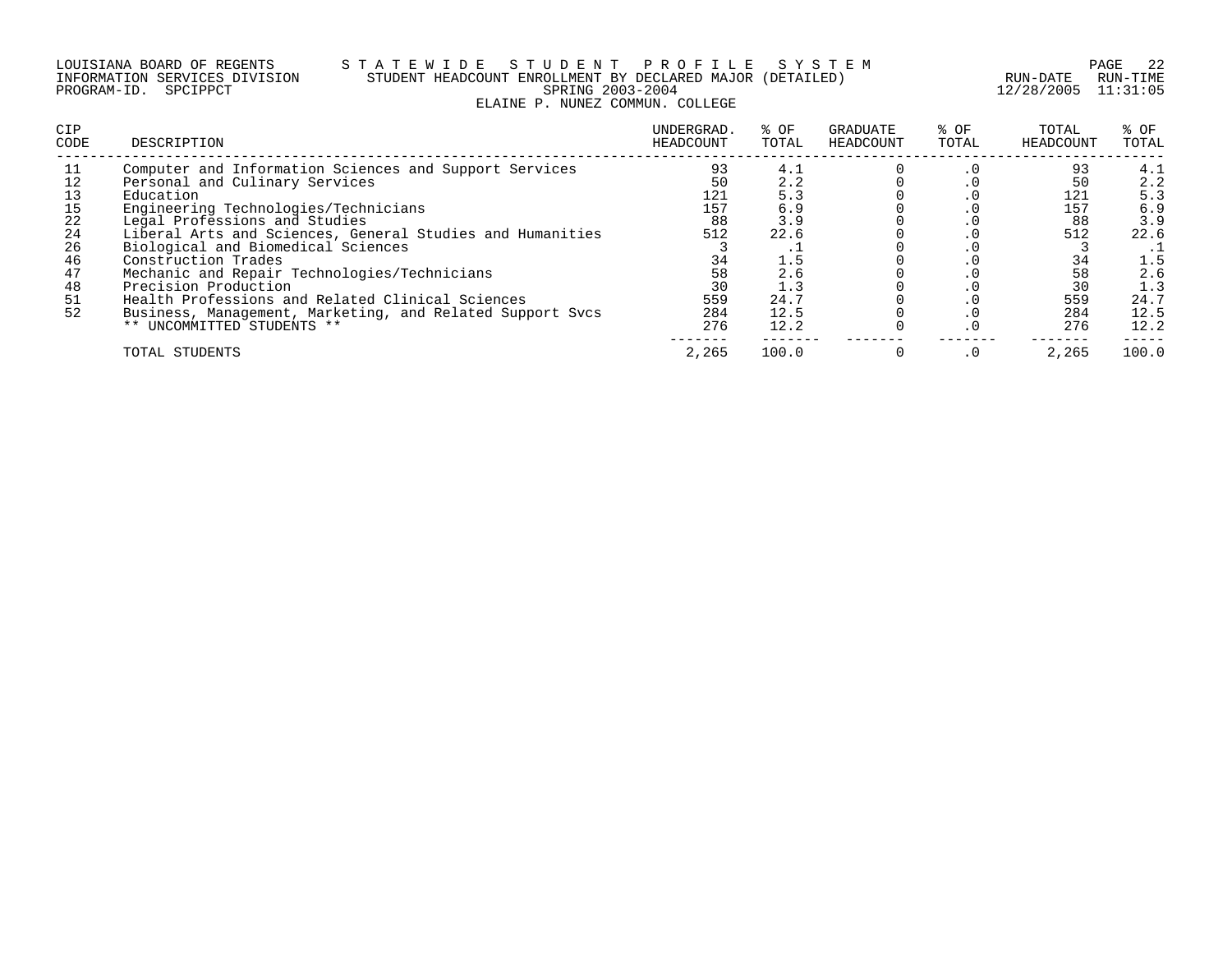| LOUISIANA BOARD OF REGENTS    |  |  |
|-------------------------------|--|--|
| INFORMATION SERVICES DIVISION |  |  |
| PROGRAM-ID. SPCIPPCT          |  |  |

#### LOUISIANA BOARD OF REGENTS S T A T E W I D E S T U D E N T P R O F I L E S Y S T E M PAGE 23 INFORMATION SERVICES DIVISION STUDENT HEADCOUNT ENROLLMENT BY DECLARED MAJOR (DETAILED) RUN-DATE RUN-TIME PRING 2003-2004 12/28/2005 11:31:05 RIVER PARISHES COMMUNITY COLLEGE

| <b>CIP</b><br>CODE | DESCRIPTION                                                                             | <b>UNDERGRAD</b><br>HEADCOUNT | OF<br>TOTAL  | GRADUATE<br>HEADCOUNT | $8$ OF<br>TOTAL | TOTAL<br>HEADCOUNT | % OF<br>TOTAL |
|--------------------|-----------------------------------------------------------------------------------------|-------------------------------|--------------|-----------------------|-----------------|--------------------|---------------|
| 24                 | Liberal Arts and Sciences, General Studies and Humanities<br>** UNCOMMITTED STUDENTS ** | 395<br>303                    | 56.6<br>43.4 |                       |                 | 395<br>303         | 56.6<br>43.4  |
|                    | TOTAL STUDENTS                                                                          | 698                           | 100.0        |                       |                 | 698                | 100.0         |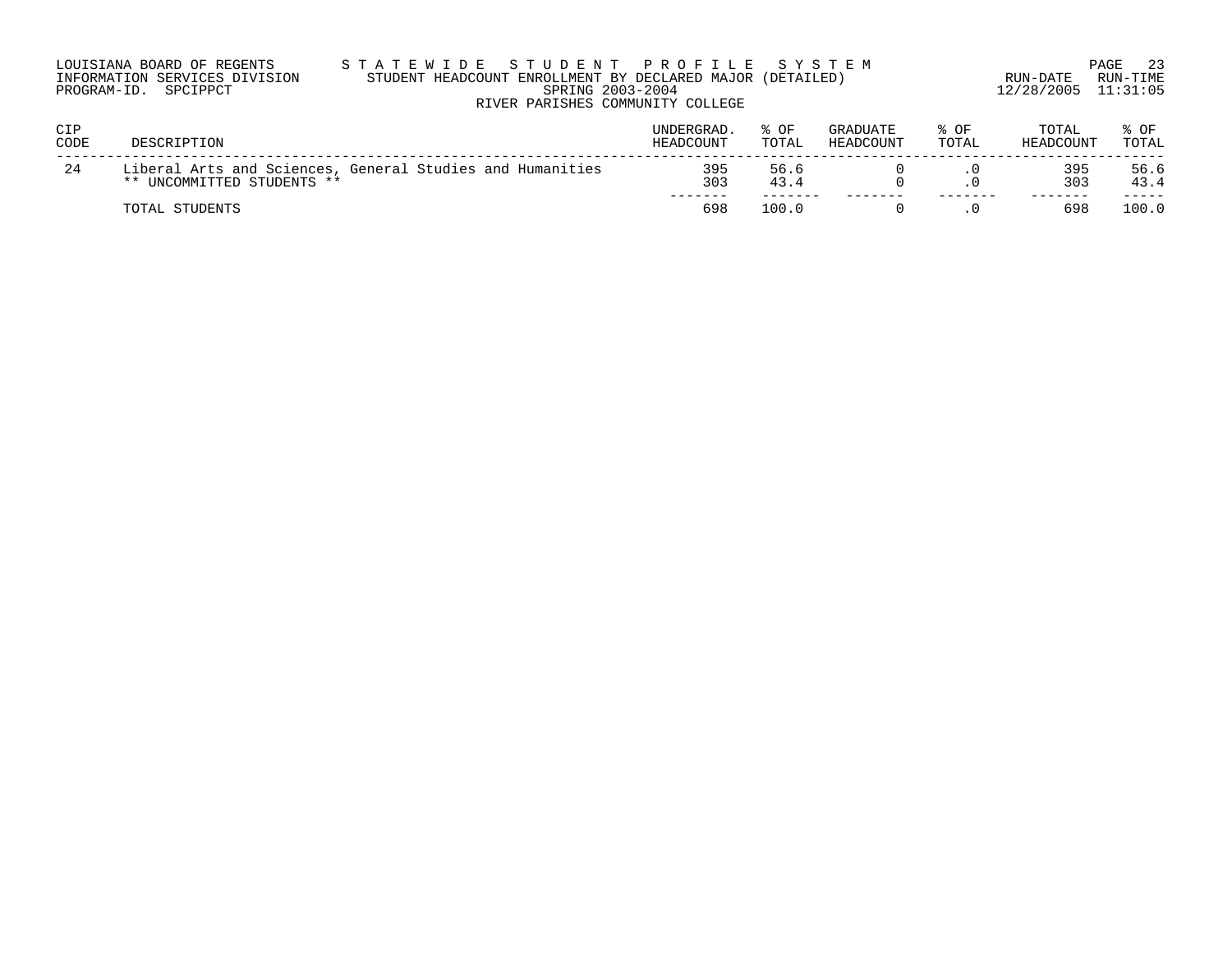#### LOUISIANA BOARD OF REGENTS S T A T E W I D E S T U D E N T P R O F I L E S Y S T E M PAGE 24 INFORMATION SERVICES DIVISION STUDENT HEADCOUNT ENROLLMENT BY DECLARED MAJOR (DETAILED) RUN-DATE RUN-TIME PROGRAM-ID. SPCIPPCT SPRING 2003-2004 12/28/2005 11:31:05 SOUTH LA. COMMUNITY COLLEGE

| CIP<br>CODE | DESCRIPTION                                               | UNDERGRAD.<br>HEADCOUNT | % OF<br>TOTAL | GRADUATE<br>HEADCOUNT | % OF<br>TOTAL | TOTAL<br>HEADCOUNT | % OF<br>TOTAL |
|-------------|-----------------------------------------------------------|-------------------------|---------------|-----------------------|---------------|--------------------|---------------|
| 13          | Education                                                 | 234                     | 12.7          |                       |               | 234                | 12.7          |
| 15          | Engineering Technologies/Technicians                      | 45                      | 2.4           |                       |               |                    | 2.4           |
| -24         | Liberal Arts and Sciences, General Studies and Humanities | 164                     | 8.9           |                       |               | 164                | 8.9           |
| 43          | Security and Protective Services                          | 53                      | 2.9           |                       |               |                    | 2.9           |
| 51          | Health Professions and Related Clinical Sciences          | 342                     | 18.5          |                       |               | 342                | 18.5          |
| 52          | Business, Management, Marketing, and Related Support Svcs | 115                     | 6.2           |                       |               | 115                | 6.2           |
|             | ** UNCOMMITTED STUDENTS **                                | 895                     | 48.4          |                       |               | 895                | 48.4          |
|             | TOTAL STUDENTS                                            | 1,848                   | 100.0         |                       |               | 1,848              | 100.0         |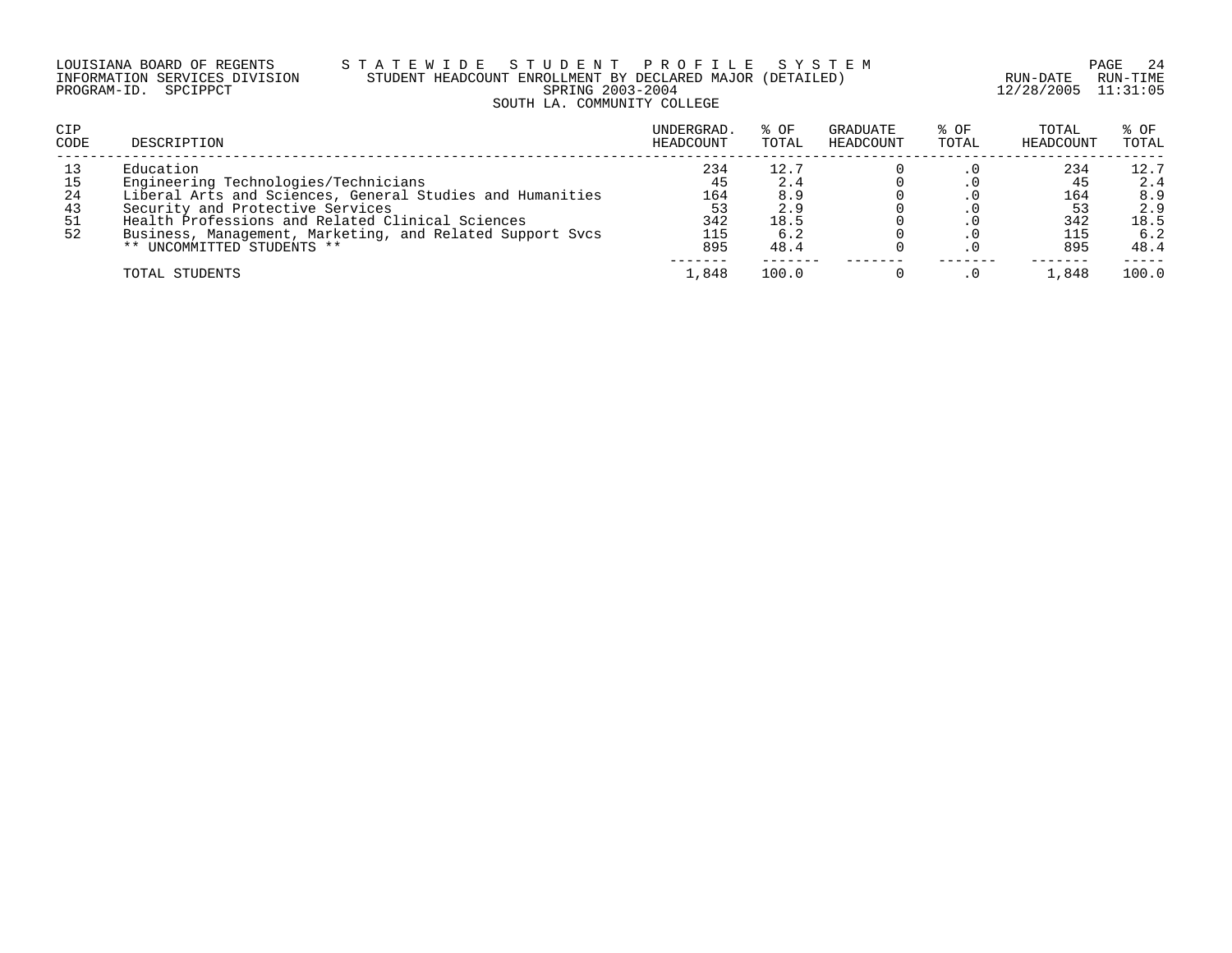#### LOUISIANA BOARD OF REGENTS S T A T E W I D E S T U D E N T P R O F I L E S Y S T E M PAGE 25 INFORMATION SERVICES DIVISION STUDENT HEADCOUNT ENROLLMENT BY DECLARED MAJOR (DETAILED) RUN-DATE RUN-TIME PROGRAM-ID. SPCIPPCT SPRING 2003-2004 12/28/2005 11:31:05 LA. DELTA COMMUNITY COLLEGE

| <b>CIP</b><br>CODE | DESCRIPTION                                                                                                                                                       | UNDERGRAD.<br>HEADCOUNT | $8$ OF<br>TOTAL     | GRADUATE<br>HEADCOUNT | $8$ OF<br>TOTAL | TOTAL<br>HEADCOUNT | % OF<br>TOTAL              |
|--------------------|-------------------------------------------------------------------------------------------------------------------------------------------------------------------|-------------------------|---------------------|-----------------------|-----------------|--------------------|----------------------------|
| 13<br>24<br>52     | Education<br>Liberal Arts and Sciences, General Studies and Humanities<br>Business, Management, Marketing, and Related Support Sycs<br>** UNCOMMITTED STUDENTS ** | 21<br>164<br>59<br>489  | 2.9<br>22.4<br>66.7 |                       |                 | 164<br>489         | 2.9<br>22.4<br>8.0<br>66.7 |
|                    | TOTAL STUDENTS                                                                                                                                                    | 733                     | 100.0               |                       |                 |                    | 100.0                      |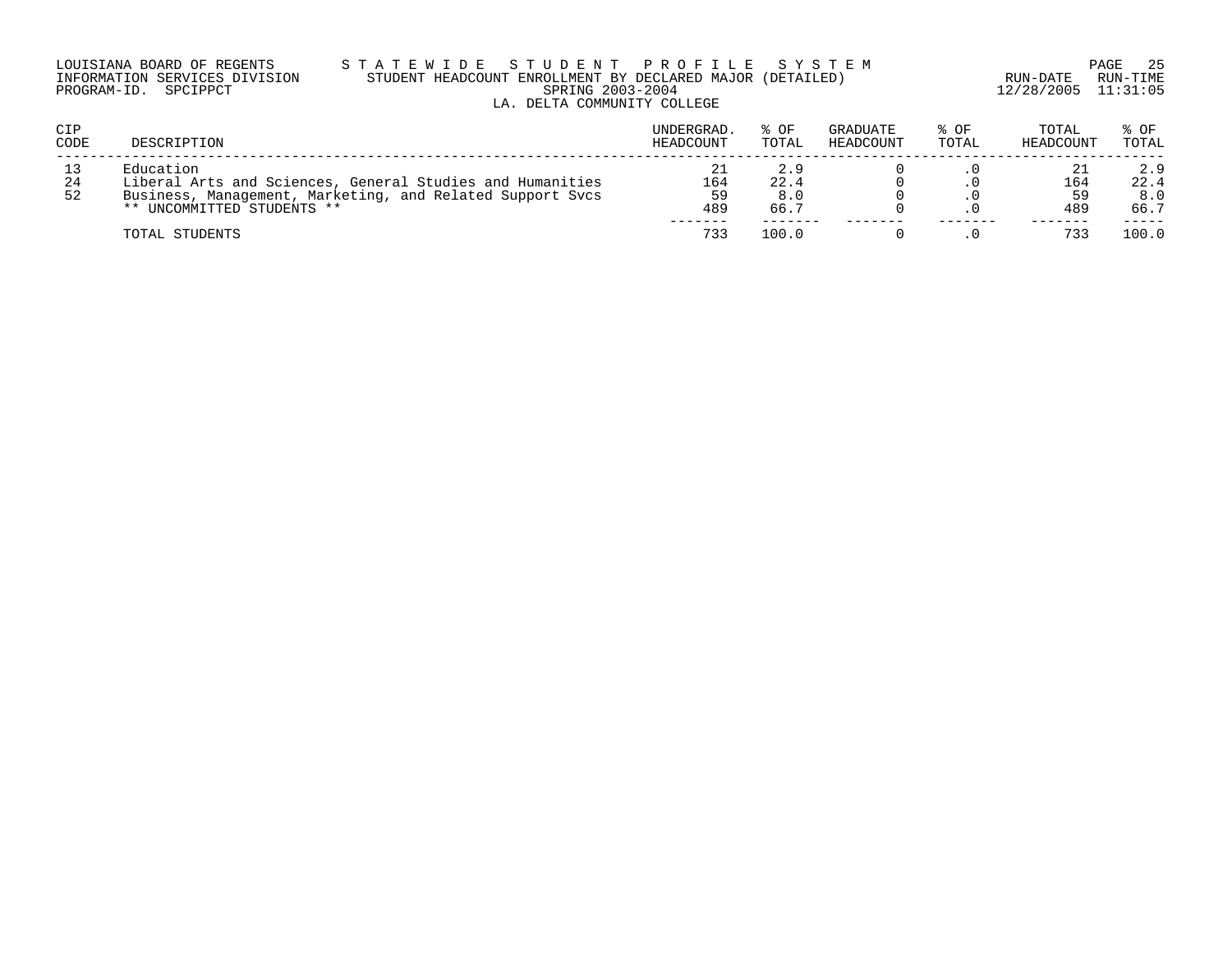|                      | LOUISIANA BOARD OF REGENTS    | S T A |
|----------------------|-------------------------------|-------|
|                      | INFORMATION SERVICES DIVISION | STU   |
| PROGRAM-ID. SPCIPPCT |                               |       |

## LOUISIANA BOARD OF REGENTS S T A T E W I D E S T U D E N T P R O F I L E S Y S T E M PAGE 26 INFORMATION SERVICES DIVISION STUDENT HEADCOUNT ENROLLMENT BY DECLARED MAJOR (DETAILED) RUN-DATE RUN-TIME PRING 2003-2004 12/28/2005 11:31:05 L.T.C.-ACADIAN

| CIP<br>CODE                 | DESCRIPTION                                                                                                                                                                                                                                                 | UNDERGRAD.<br>HEADCOUNT | $8$ OF<br>TOTAL                            | GRADUATE<br>HEADCOUNT | % OF<br>TOTAL | TOTAL<br>HEADCOUNT | % OF<br>TOTAL                              |
|-----------------------------|-------------------------------------------------------------------------------------------------------------------------------------------------------------------------------------------------------------------------------------------------------------|-------------------------|--------------------------------------------|-----------------------|---------------|--------------------|--------------------------------------------|
| 15<br>47<br>48<br>-51<br>52 | Engineering Technologies/Technicians<br>Mechanic and Repair Technologies/Technicians<br>Precision Production<br>Health Professions and Related Clinical Sciences<br>Business, Management, Marketing, and Related Support Sycs<br>** UNCOMMITTED STUDENTS ** | 30<br>20<br>40<br>70    | 3.9<br>17.2<br>14.8<br>9.9<br>19.7<br>34.5 |                       |               | 30<br>20           | 3.9<br>17.2<br>14.8<br>9.9<br>19.7<br>34.5 |
|                             | TOTAL STUDENTS                                                                                                                                                                                                                                              | 203                     | 100.0                                      |                       |               | 203                | 100.0                                      |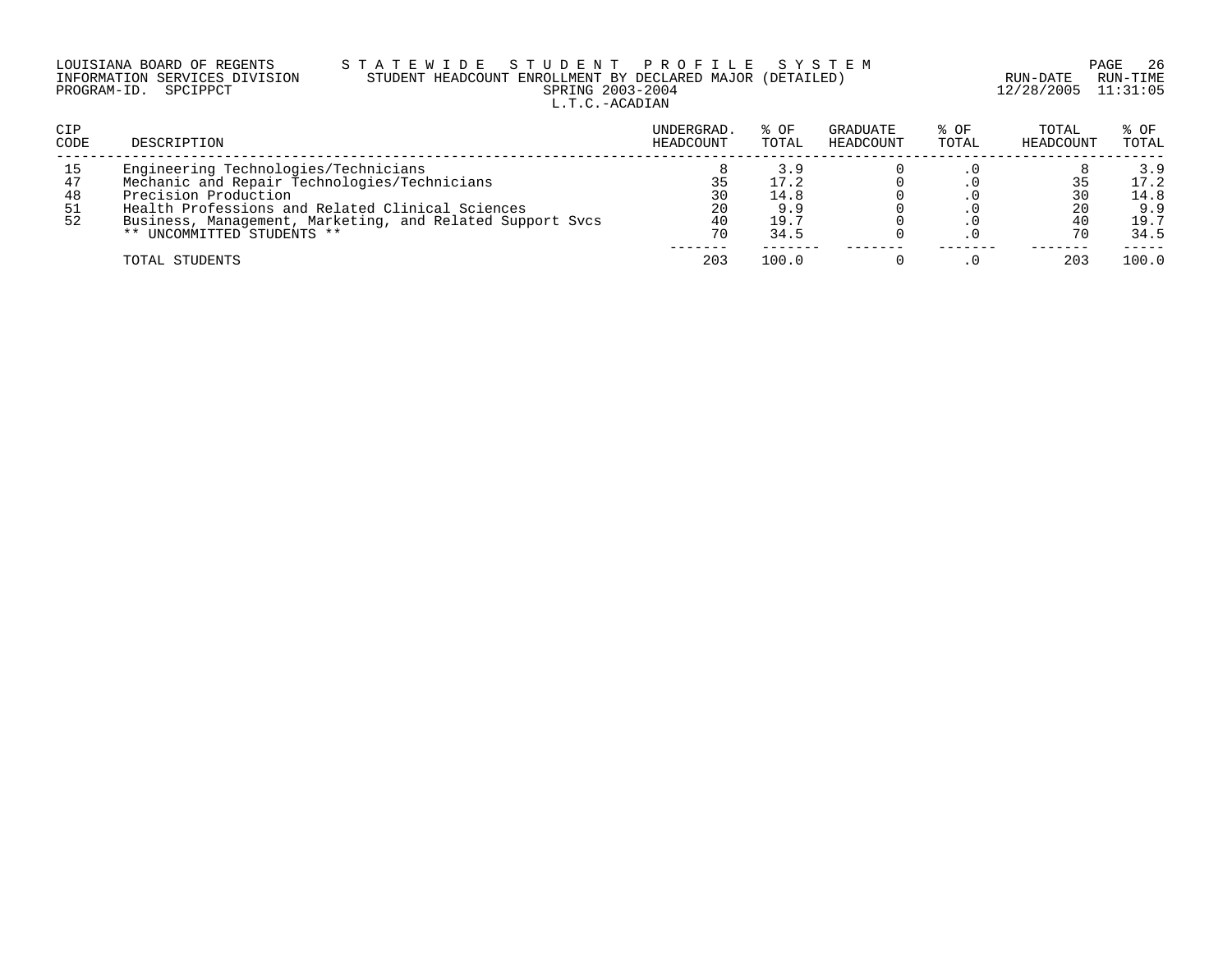## LOUISIANA BOARD OF REGENTS S T A T E W I D E S T U D E N T P R O F I L E S Y S T E M PAGE 27 INFORMATION SERVICES DIVISION STUDENT HEADCOUNT ENROLLMENT BY DECLARED MAJOR (DETAILED) RUN-DATE RUN-TIME PROGRAM-ID. SPCIPPCT SPRING 2003-2004 12/28/2005 11:31:05 L.T.C.-ALEXANDRIA

| CIP<br>CODE | DESCRIPTION                                               | UNDERGRAD.<br>HEADCOUNT | % OF<br>TOTAL | GRADUATE<br>HEADCOUNT | % OF<br>TOTAL | TOTAL<br>HEADCOUNT | $8$ OF<br>TOTAL |
|-------------|-----------------------------------------------------------|-------------------------|---------------|-----------------------|---------------|--------------------|-----------------|
| 15          | Engineering Technologies/Technicians                      |                         | 3.0           |                       |               |                    | 3.0             |
| 46          | Construction Trades                                       | 20                      |               |                       |               | 20                 | 3.2             |
| 47          | Mechanic and Repair Technologies/Technicians              | 105                     | 16.8          |                       |               | 105                | 16.8            |
| 48          | Precision Production                                      | 34                      | 5.4           |                       |               |                    | 5.4             |
| 51          | Health Professions and Related Clinical Sciences          | 156                     | 25.0          |                       |               | 156                | 25.0            |
| 52          | Business, Management, Marketing, and Related Support Sycs | -81                     | 13.0          |                       |               |                    | 13.0            |
|             | ** UNCOMMITTED STUDENTS **                                | 209                     | 33.5          |                       |               | 209                | 33.5            |
|             | TOTAL STUDENTS                                            | 624                     | 100.0         |                       |               | 624                | 100.0           |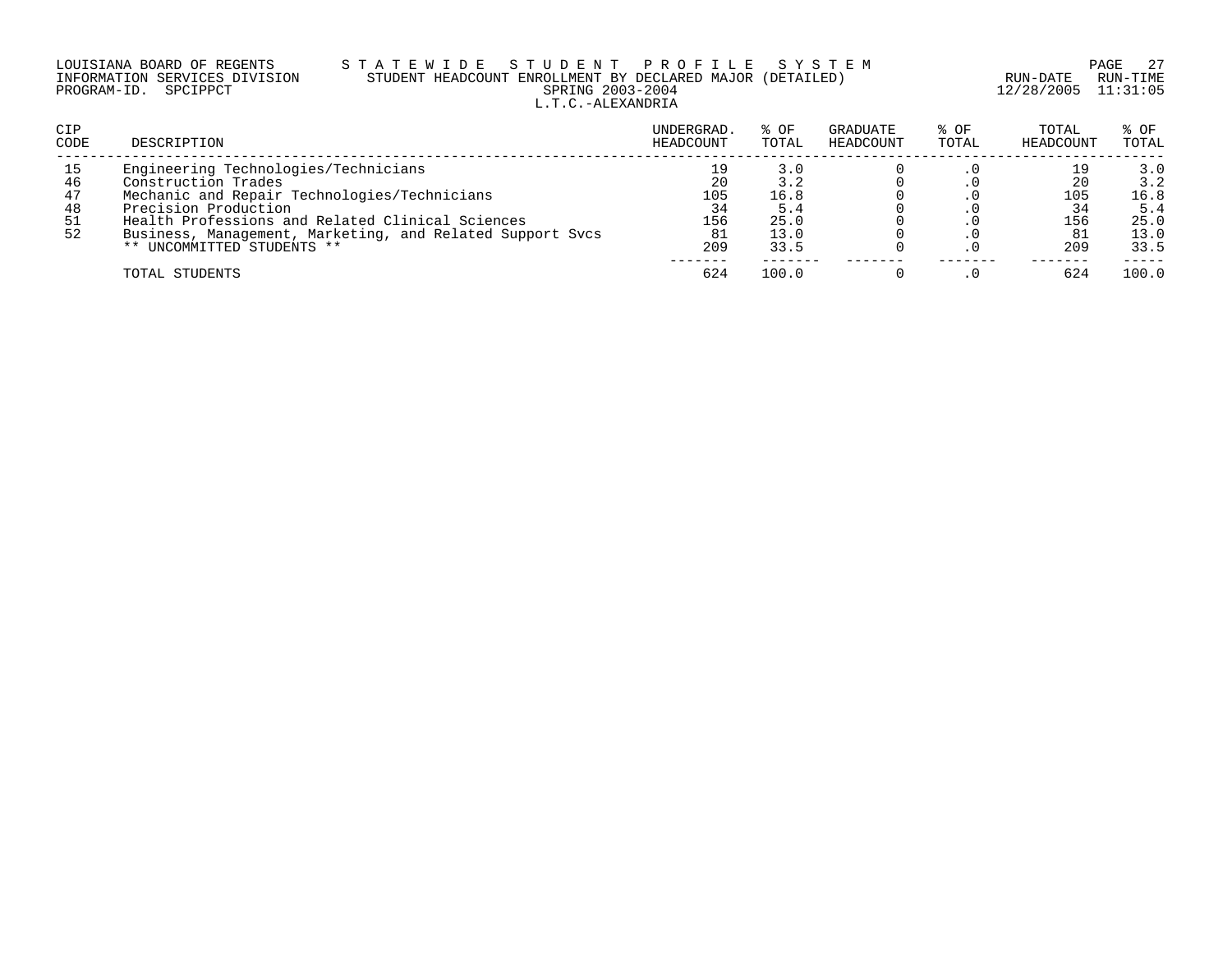## LOUISIANA BOARD OF REGENTS S T A T E W I D E S T U D E N T P R O F I L E S Y S T E M PAGE 28 INFORMATION SERVICES DIVISION STUDENT HEADCOUNT ENROLLMENT BY DECLARED MAJOR (DETAILED) RUN-DATE RUN-TIME PROGRAM-ID. SPCIPPCT SPRING 2003-2004 12/28/2005 11:31:05 L.T.C.-ASCENSION

| CIP<br>CODE | DESCRIPTION                                               | UNDERGRAD.<br>HEADCOUNT | % OF<br>TOTAL | GRADUATE<br>HEADCOUNT | % OF<br>TOTAL | TOTAL<br>HEADCOUNT | % OF<br>TOTAL |
|-------------|-----------------------------------------------------------|-------------------------|---------------|-----------------------|---------------|--------------------|---------------|
| 15          | Engineering Technologies/Technicians                      |                         | 36.7          |                       |               |                    | 36.7          |
| 41          | Science Technologies/Technicians                          | 27                      | 13.6          |                       |               |                    | 13.6          |
| 47          | Mechanic and Repair Technologies/Technicians              | 27                      | 13.6          |                       |               |                    | 13.6          |
| 48          | Precision Production                                      | 15                      | 7.5           |                       |               |                    | 7.5           |
| 52          | Business, Management, Marketing, and Related Support Sycs | 49                      | 24.6          |                       |               | 49                 | 24.6          |
|             | ** UNCOMMITTED STUDENTS **                                |                         | 4.0           |                       |               |                    | 4.0           |
|             | TOTAL STUDENTS                                            | 199                     | 100.0         |                       |               | 199                | 100.0         |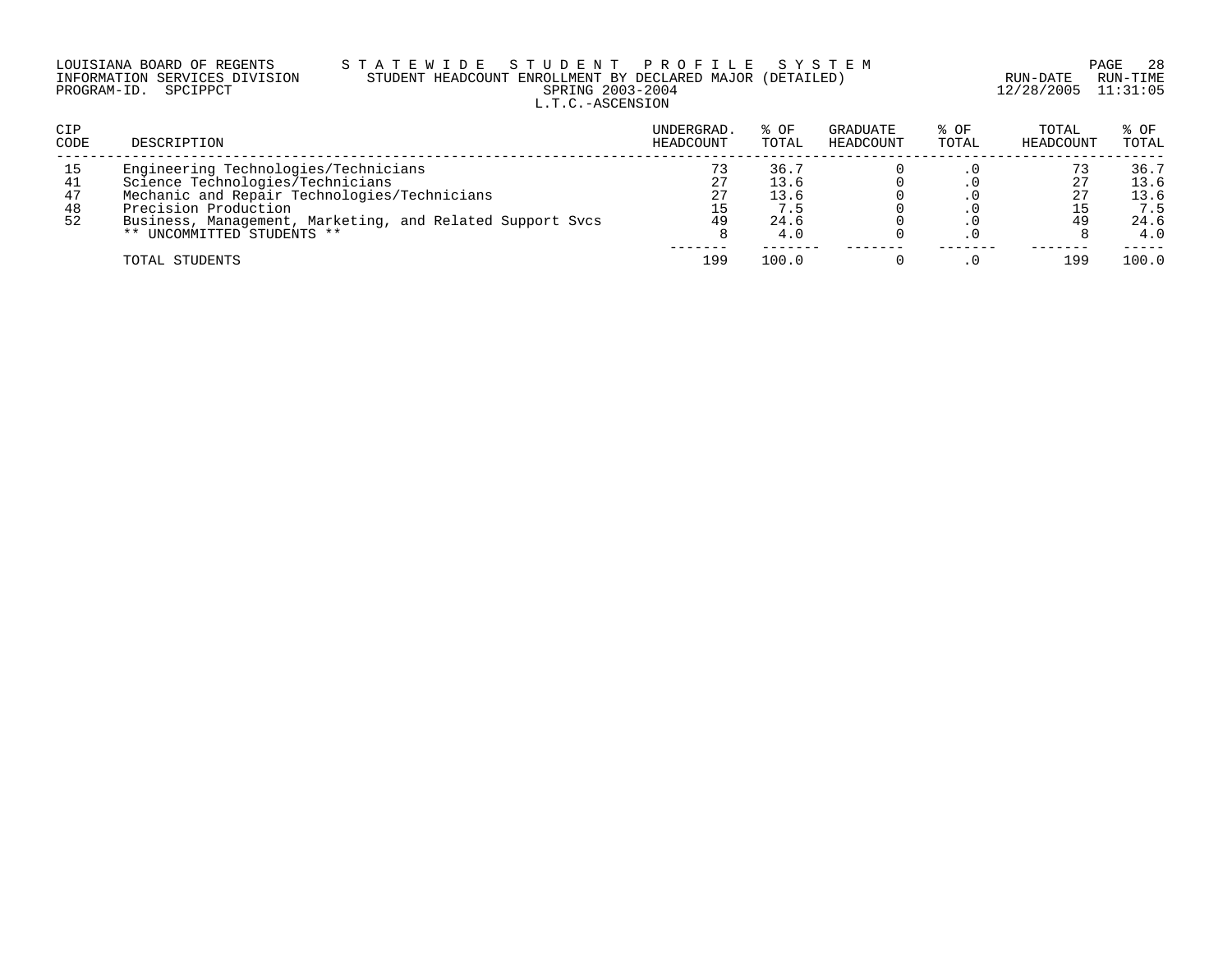| LOUISIANA BOARD OF REGENTS    |  |  |
|-------------------------------|--|--|
| INFORMATION SERVICES DIVISION |  |  |
| PROGRAM-ID. SPCIPPCT          |  |  |

# LOUISIANA BOARD OF REGENTS S T A T E W I D E S T U D E N T P R O F I L E S Y S T E M PAGE 29 INFORMATION SERVICES DIVISION STUDENT HEADCOUNT ENROLLMENT BY DECLARED MAJOR (DETAILED) RUN-DATE RUN-TIME PRING 2003-2004 12/28/2005 11:31:05 L.T.C.-AVOYELLES

| CIP<br>CODE                 | DESCRIPTION                                                                                                                                                                                                                                           | UNDERGRAD.<br>HEADCOUNT | % OF<br>TOTAL                      | GRADUATE<br>HEADCOUNT | % OF<br>TOTAL | TOTAL<br>HEADCOUNT | % OF<br>TOTAL                             |
|-----------------------------|-------------------------------------------------------------------------------------------------------------------------------------------------------------------------------------------------------------------------------------------------------|-------------------------|------------------------------------|-----------------------|---------------|--------------------|-------------------------------------------|
| 12<br>47<br>48<br>-51<br>52 | Personal and Culinary Services<br>Mechanic and Repair Technologies/Technicians<br>Precision Production<br>Health Professions and Related Clinical Sciences<br>Business, Management, Marketing, and Related Support Svcs<br>** UNCOMMITTED STUDENTS ** | 29<br>70<br>48<br>276   | 7.1<br>6.3<br>15.2<br>10.4<br>59.7 |                       |               | 29<br>276          | 7.1<br>6.3<br>1.3<br>15.2<br>10.4<br>59.7 |
|                             | TOTAL STUDENTS                                                                                                                                                                                                                                        | 462                     | 100.0                              |                       |               | 462                | 100.0                                     |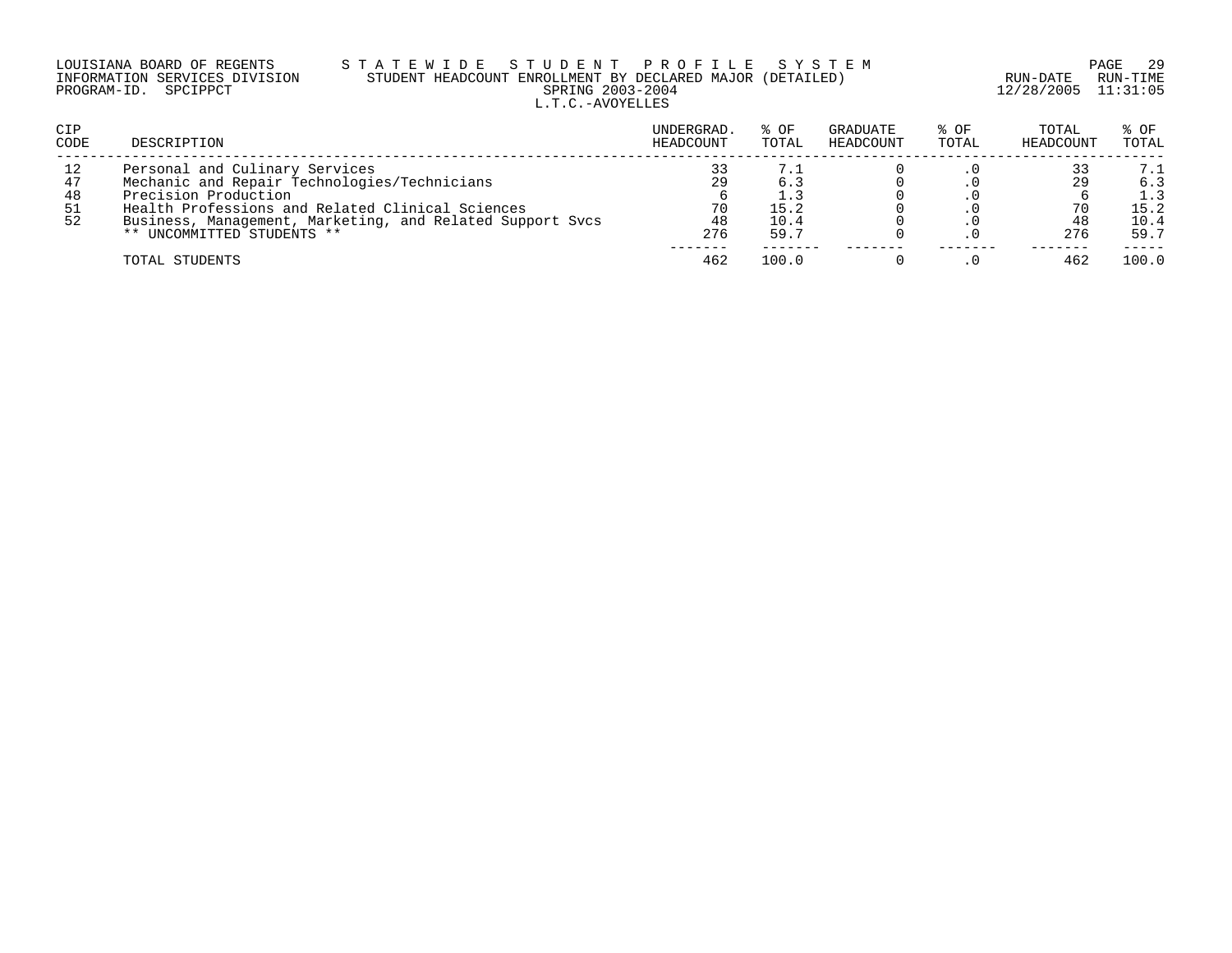| LOUISIANA BOARD OF REGENTS    | STATEWIDE STUDENT PROFILE SYSTEM                          |                         | PAGE 30  |
|-------------------------------|-----------------------------------------------------------|-------------------------|----------|
| INFORMATION SERVICES DIVISION | STUDENT HEADCOUNT ENROLLMENT BY DECLARED MAJOR (DETAILED) | RUN-DATE                | RUN-TIME |
| PROGRAM-ID. SPCIPPCT          | SPRING 2003-2004                                          | $12/28/2005$ $11:31:05$ |          |
|                               | L.T.C.-BASTROP                                            |                         |          |

| CIP<br><b>CODE</b>          | DESCRIPTION                                                                                                                                                                                                                                                 | UNDERGRAD.<br>HEADCOUNT | % OF<br>TOTAL                             | GRADUATE<br>HEADCOUNT | % OF<br>TOTAL | TOTAL<br>HEADCOUNT | % OF<br>TOTAL                             |
|-----------------------------|-------------------------------------------------------------------------------------------------------------------------------------------------------------------------------------------------------------------------------------------------------------|-------------------------|-------------------------------------------|-----------------------|---------------|--------------------|-------------------------------------------|
| 15<br>47<br>48<br>-51<br>52 | Engineering Technologies/Technicians<br>Mechanic and Repair Technologies/Technicians<br>Precision Production<br>Health Professions and Related Clinical Sciences<br>Business, Management, Marketing, and Related Support Sycs<br>** UNCOMMITTED STUDENTS ** | 29<br>96<br>39          | 8.8<br>8.3<br>7.4<br>13.4<br>44.2<br>18.0 |                       |               | 39                 | 8.8<br>8.3<br>7.4<br>13.4<br>44.2<br>18.0 |
|                             | TOTAL STUDENTS                                                                                                                                                                                                                                              | 217                     | 100.0                                     |                       |               | 217                | 100.0                                     |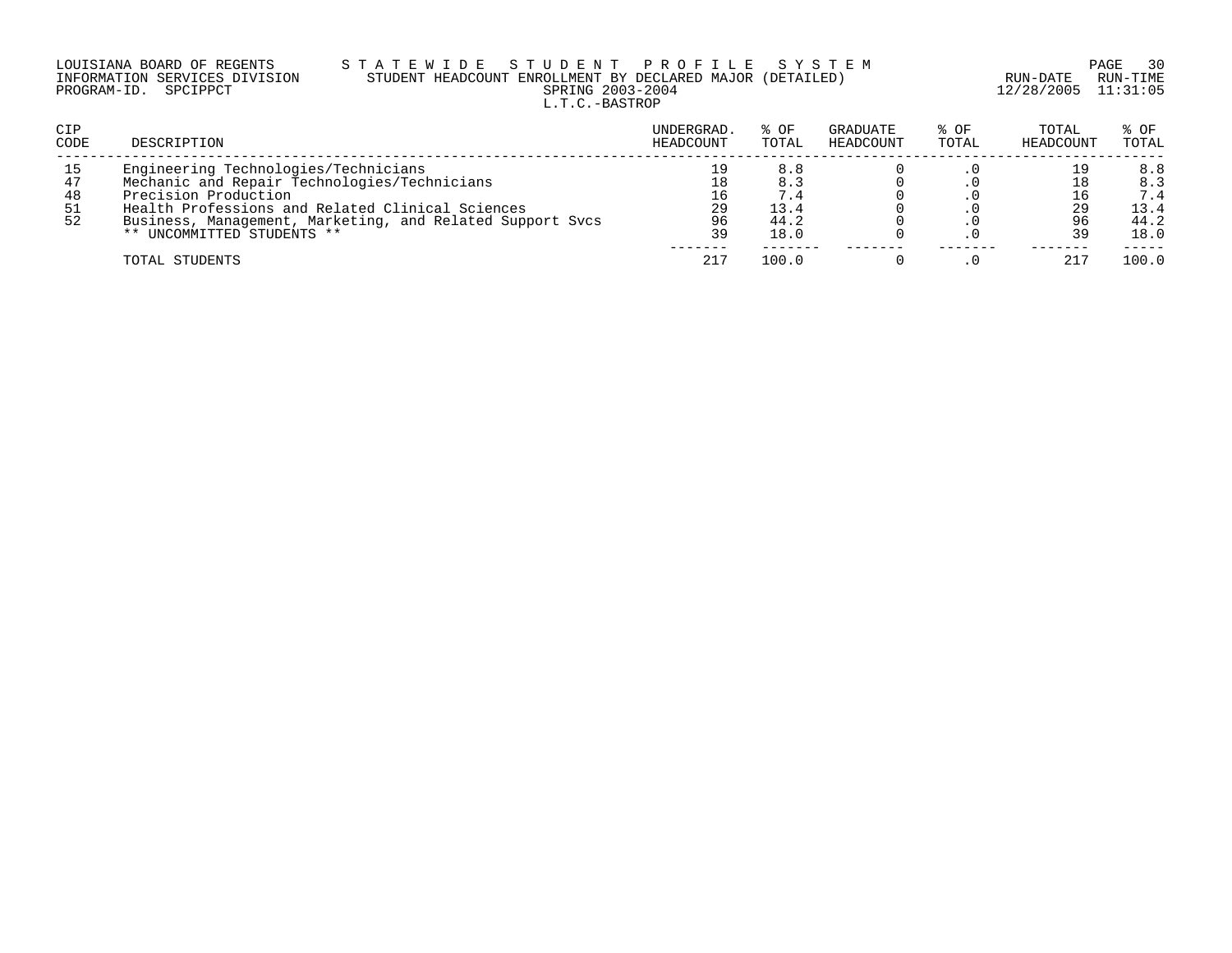# LOUISIANA BOARD OF REGENTS S T A T E W I D E S T U D E N T P R O F I L E S Y S T E M PAGE 31 INFORMATION SERVICES DIVISION STUDENT HEADCOUNT ENROLLMENT BY DECLARED MAJOR (DETAILED) RUN-DATE RUN-TIME PROGRAM-ID. SPCIPPCT SPRING 2003-2004 12/28/2005 11:31:05 L.T.C.-BATON ROUGE

| <b>CIP</b><br>CODE                           | DESCRIPTION                                                                                                                                                                                                                                                                                                                                                                                                                                                            | UNDERGRAD.<br>HEADCOUNT                                | % OF<br>TOTAL                                                    | GRADUATE<br>HEADCOUNT | % OF<br>TOTAL | TOTAL<br>HEADCOUNT                               | % OF<br>TOTAL                                                    |
|----------------------------------------------|------------------------------------------------------------------------------------------------------------------------------------------------------------------------------------------------------------------------------------------------------------------------------------------------------------------------------------------------------------------------------------------------------------------------------------------------------------------------|--------------------------------------------------------|------------------------------------------------------------------|-----------------------|---------------|--------------------------------------------------|------------------------------------------------------------------|
| 10<br>12<br>15<br>19<br>47<br>48<br>51<br>52 | Communications Technologies/Technicians and Support Services<br>Computer and Information Sciences and Support Services<br>Personal and Culinary Services<br>Engineering Technologies/Technicians<br>Family and Consumer Sciences/Human Sciences<br>Mechanic and Repair Technologies/Technicians<br>Precision Production<br>Health Professions and Related Clinical Sciences<br>Business, Management, Marketing, and Related Support Svcs<br>** UNCOMMITTED STUDENTS ** | 40<br>118<br>98<br>39<br>222<br>80<br>75<br>123<br>101 | 4.3<br>12.8<br>10.6<br>4.2<br>24.0<br>8.6<br>8.1<br>13.3<br>10.9 |                       |               | 40<br>118<br>98<br>39<br>222<br>80<br>123<br>101 | 4.3<br>12.8<br>10.6<br>4.2<br>24.0<br>8.6<br>8.1<br>13.3<br>10.9 |
|                                              | TOTAL STUDENTS                                                                                                                                                                                                                                                                                                                                                                                                                                                         | 29<br>925                                              | 3.1<br>100.0                                                     |                       |               | 29<br>925                                        | 3.1<br>100.0                                                     |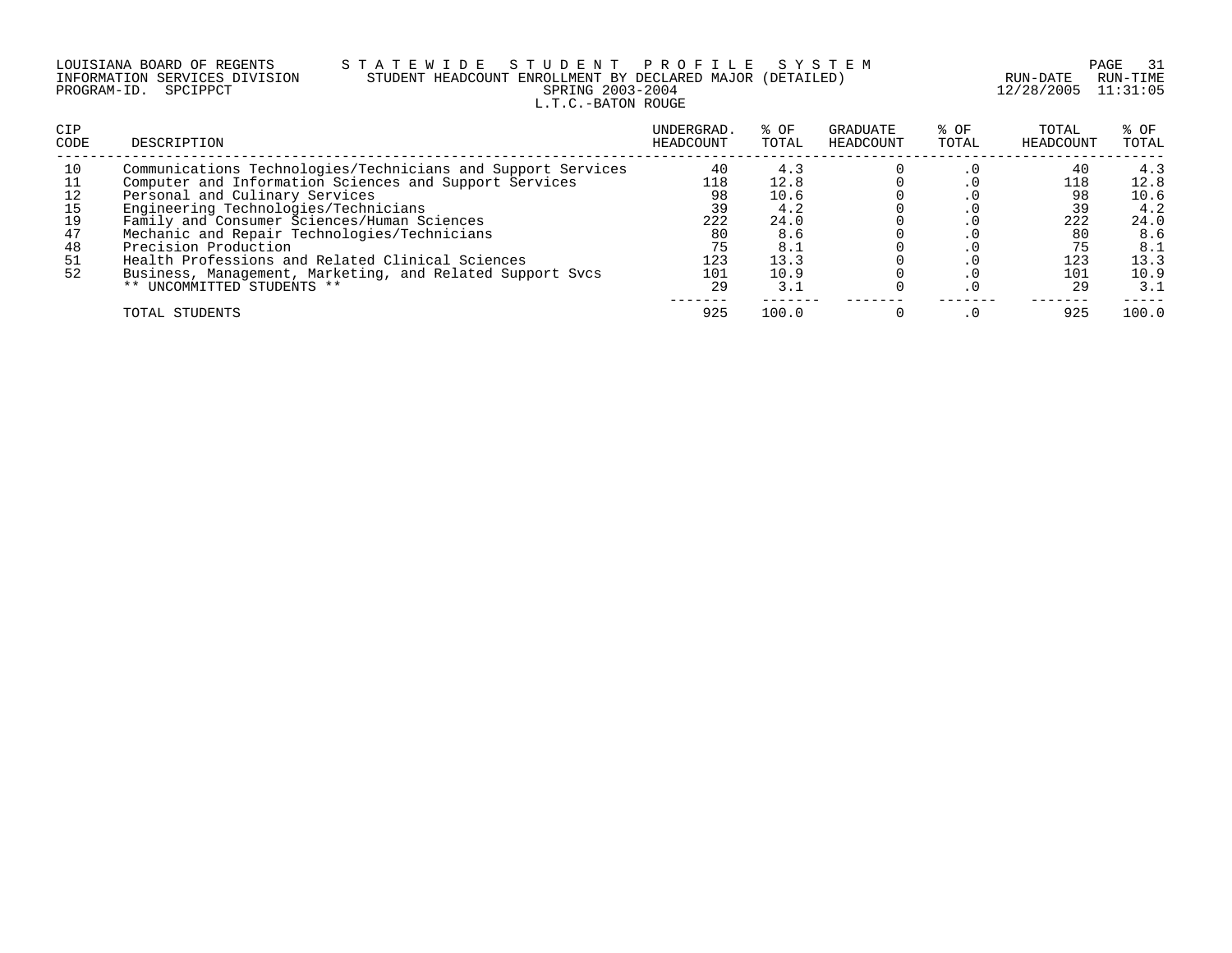|                      | LOUISIANA BOARD OF REGENTS    |
|----------------------|-------------------------------|
|                      | INFORMATION SERVICES DIVISION |
| PROGRAM-ID. SPCIPPCT |                               |

## LOUISIANA BOARD OF REGENTS S T A T E W I D E S T U D E N T P R O F I L E S Y S T E M PAGE 32 INFORMATION SERVICES DIVISION STUDENT HEADCOUNT ENROLLMENT BY DECLARED MAJOR (DETAILED) RUN-DATE RUN-TIME PROGRAM-ID. SPCIPPCT SPRING 2003-2004 12/28/2005 11:31:05 L.T.C.-CHARLES B. COREIL

| CIP<br>CODE | DESCRIPTION                                               | UNDERGRAD.<br>HEADCOUNT | % OF<br>TOTAL | <b>GRADUATE</b><br>HEADCOUNT | % OF<br>TOTAL | TOTAL<br>HEADCOUNT | % OF<br>TOTAL |
|-------------|-----------------------------------------------------------|-------------------------|---------------|------------------------------|---------------|--------------------|---------------|
| 47          | Mechanic and Repair Technologies/Technicians              |                         | 3.0           |                              |               |                    | 3.0           |
| 48          | Precision Production                                      |                         | 5.9           |                              |               |                    | 5.9           |
| -51         | Health Professions and Related Clinical Sciences          | 21                      | 10.3          |                              |               |                    | 10.3          |
| 52          | Business, Management, Marketing, and Related Support Sycs | 38                      | 18.7          |                              |               |                    | 18.7          |
|             | ** UNCOMMITTED STUDENTS **                                | 126                     | 62.1          |                              |               | 126                | 62.1          |
|             | TOTAL STUDENTS                                            | 203                     | 100.0         |                              |               | 203                | 100.0         |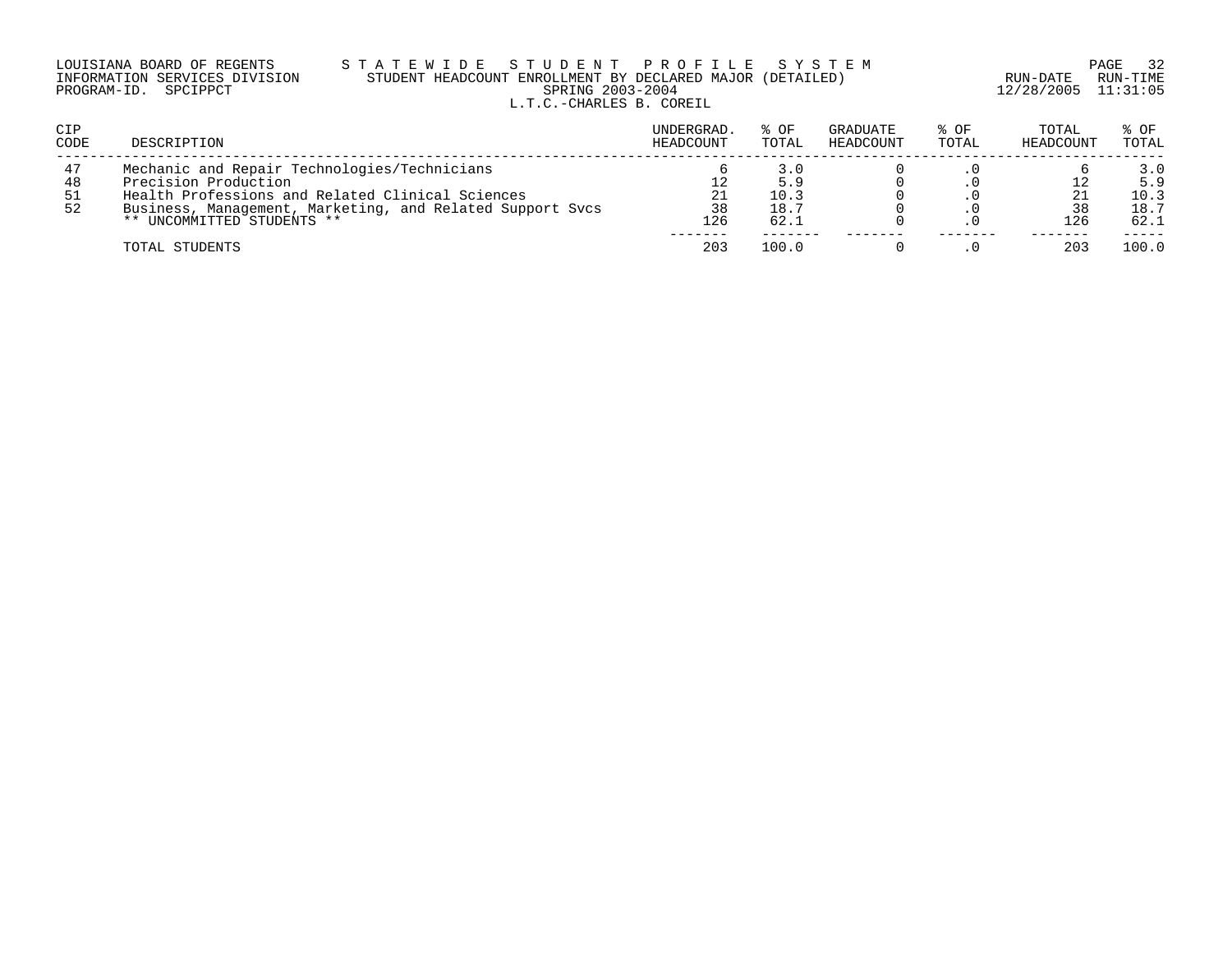## LOUISIANA BOARD OF REGENTS S T A T E W I D E S T U D E N T P R O F I L E S Y S T E M PAGE 33 INFORMATION SERVICES DIVISION STUDENT HEADCOUNT ENROLLMENT BY DECLARED MAJOR (DETAILED) RUN-DATE RUN-TIME PROGRAM-ID. SPCIPPCT SPRING 2003-2004 12/28/2005 11:31:05 L.T.C.-DELTA OUACHITA

| <b>CIP</b><br>CODE               | DESCRIPTION                                                                                                                                                                                                                                                                                                                        | UNDERGRAD.<br>HEADCOUNT                      | % OF<br>TOTAL                                           | GRADUATE<br>HEADCOUNT | % OF<br>TOTAL | TOTAL<br>HEADCOUNT                     | % OF<br>TOTAL                                           |
|----------------------------------|------------------------------------------------------------------------------------------------------------------------------------------------------------------------------------------------------------------------------------------------------------------------------------------------------------------------------------|----------------------------------------------|---------------------------------------------------------|-----------------------|---------------|----------------------------------------|---------------------------------------------------------|
| 15<br>19<br>46<br>47<br>48<br>51 | Computer and Information Sciences and Support Services<br>Personal and Culinary Services<br>Engineering Technologies/Technicians<br>Family and Consumer Sciences/Human Sciences<br>Construction Trades<br>Mechanic and Repair Technologies/Technicians<br>Precision Production<br>Health Professions and Related Clinical Sciences | 83<br>35<br>23<br>39<br>34<br>72<br>23<br>78 | 17.3<br>7.3<br>4.8<br>8.1<br>7.1<br>15.0<br>4.8<br>16.2 |                       |               | 83<br>35<br>39<br>34<br>72<br>23<br>78 | 17.3<br>7.3<br>4.8<br>8.1<br>7.1<br>15.0<br>4.8<br>16.2 |
| 52                               | Business, Management, Marketing, and Related Support Svcs<br>** UNCOMMITTED STUDENTS **<br>TOTAL STUDENTS                                                                                                                                                                                                                          | 42<br>52<br>481                              | 8.7<br>10.8<br>100.0                                    |                       |               | 42<br>52<br>481                        | 8.7<br>10.8<br>100.0                                    |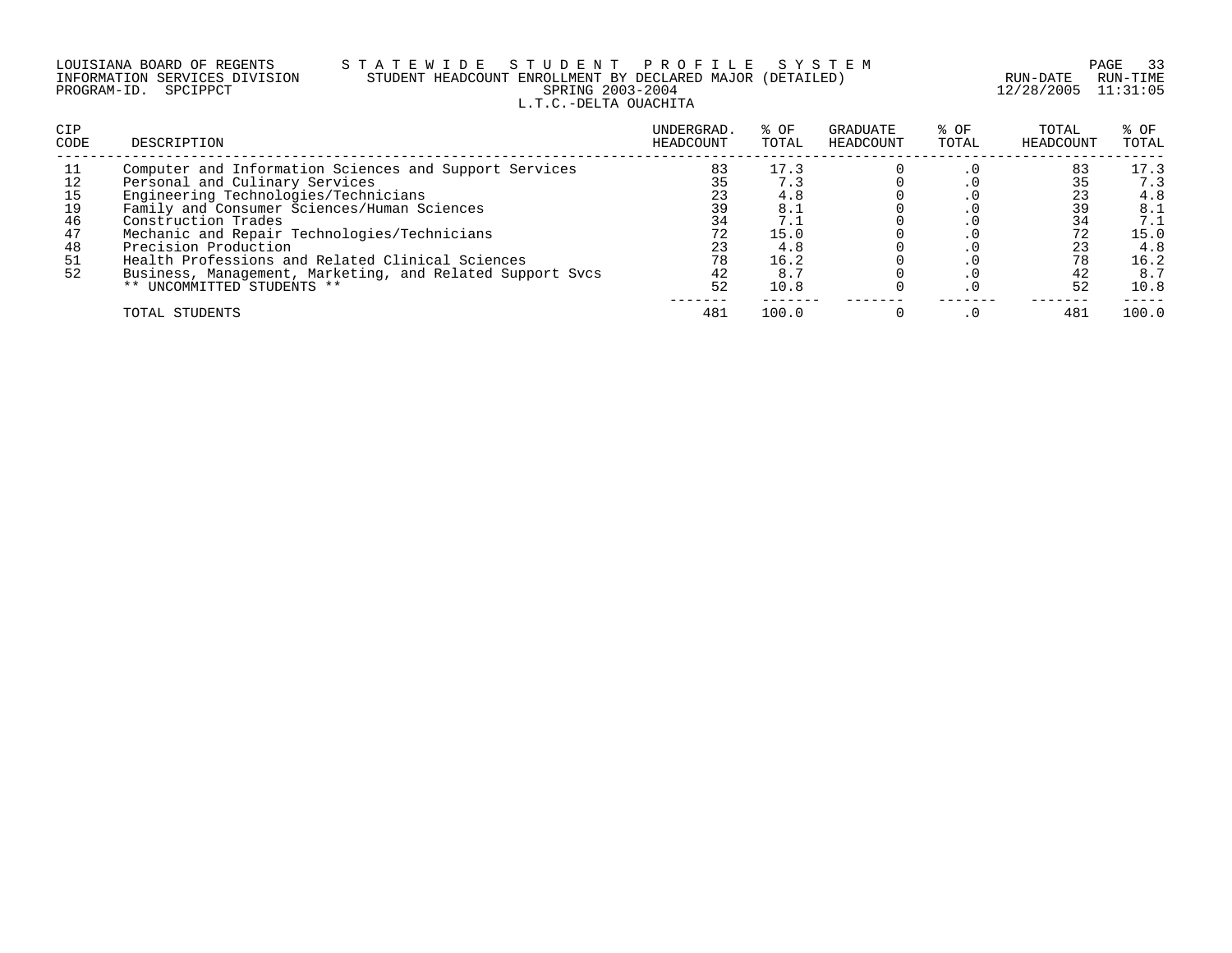|                      | LOUISIANA BOARD OF REGENTS    | S T A |
|----------------------|-------------------------------|-------|
|                      | INFORMATION SERVICES DIVISION | SI    |
| PROGRAM-ID. SPCIPPCT |                               |       |

## LOUISIANA BOARD OF REGENTS S T A T E W I D E S T U D E N T P R O F I L E S Y S T E M PAGE 34 INFORMATION SERVICES DIVISION STUDENT HEADCOUNT ENROLLMENT BY DECLARED MAJOR (DETAILED) RUN-DATE RUN-TIME PRING 2003-2004 12/28/2005 11:31:05 L.T.C.-EVANGELINE

| CIP<br>CODE                 | DESCRIPTION                                                                                                                                                                                                                                                        | UNDERGRAD.<br>HEADCOUNT | % OF<br>TOTAL                             | GRADUATE<br>HEADCOUNT | % OF<br>TOTAL | TOTAL<br>HEADCOUNT | % OF<br>TOTAL                             |
|-----------------------------|--------------------------------------------------------------------------------------------------------------------------------------------------------------------------------------------------------------------------------------------------------------------|-------------------------|-------------------------------------------|-----------------------|---------------|--------------------|-------------------------------------------|
| 19<br>47<br>48<br>-51<br>52 | Family and Consumer Sciences/Human Sciences<br>Mechanic and Repair Technologies/Technicians<br>Precision Production<br>Health Professions and Related Clinical Sciences<br>Business, Management, Marketing, and Related Support Sycs<br>** UNCOMMITTED STUDENTS ** | 47<br>43<br>187         | 9.5<br>14.0<br>4.2<br>3.9<br>12.8<br>55.7 |                       |               | 187                | 9.5<br>14.0<br>4.2<br>3.9<br>12.8<br>55.7 |
|                             | TOTAL STUDENTS                                                                                                                                                                                                                                                     | 336                     | 100.0                                     |                       |               | 336                | 100.0                                     |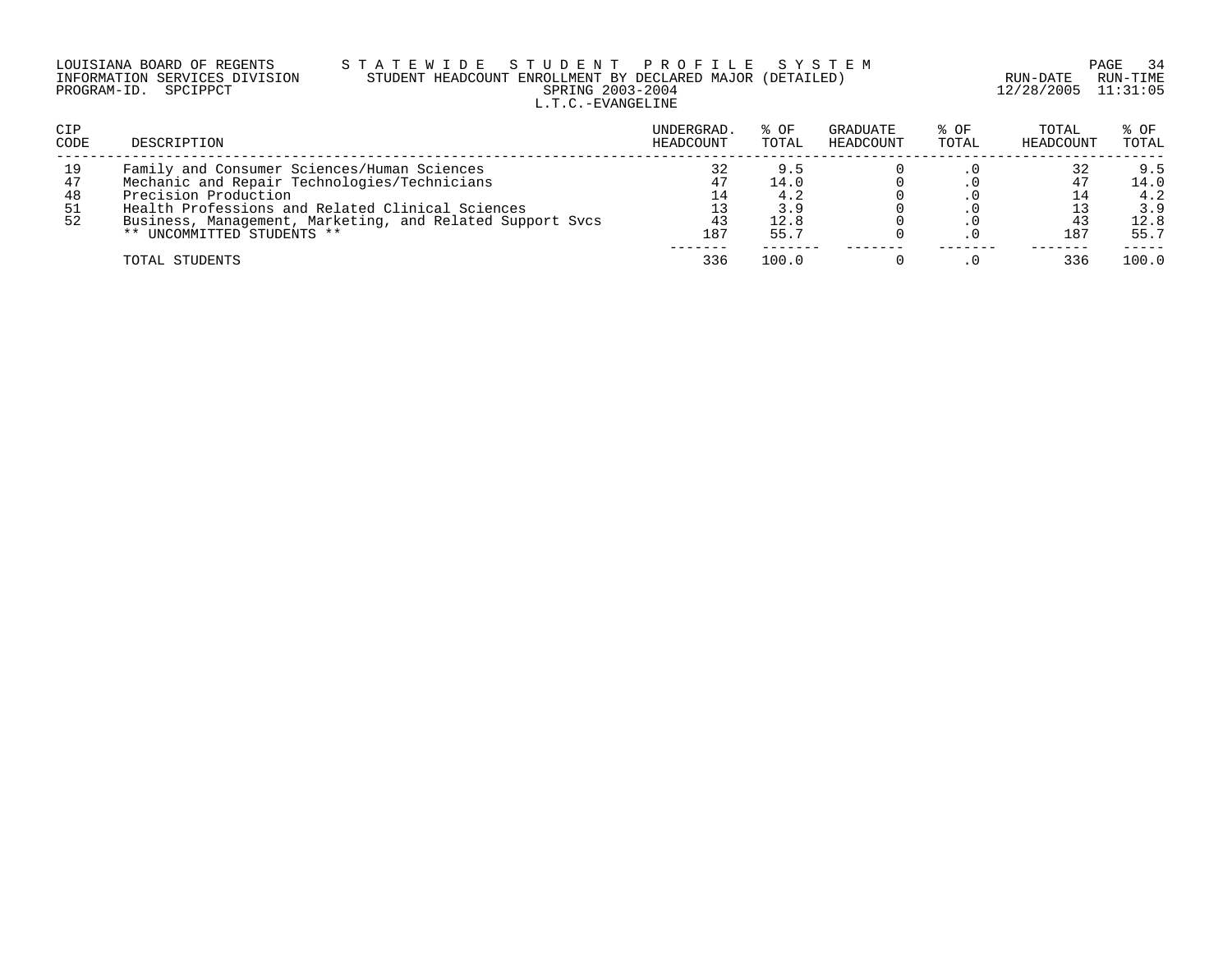| LOUISIANA BOARD OF REGENTS    |  |  |
|-------------------------------|--|--|
| INFORMATION SERVICES DIVISION |  |  |
| PROGRAM-ID. SPCIPPCT          |  |  |

# LOUISIANA BOARD OF REGENTS S T A T E W I D E S T U D E N T P R O F I L E S Y S T E M PAGE 35 INFORMATION SERVICES DIVISION STUDENT HEADCOUNT ENROLLMENT BY DECLARED MAJOR (DETAILED) RUN-DATE RUN-TIME PRING 2003-2004 12/28/2005 11:31:05 L.T.C.-FLORIDA PARISHES

| <b>CIP</b><br>CODE          | DESCRIPTION                                                                                                                                                                                                                                | UNDERGRAD.<br>HEADCOUNT | % OF<br>TOTAL             | GRADUATE<br>HEADCOUNT | % OF<br>TOTAL | TOTAL<br>HEADCOUNT | % OF<br>TOTAL                           |
|-----------------------------|--------------------------------------------------------------------------------------------------------------------------------------------------------------------------------------------------------------------------------------------|-------------------------|---------------------------|-----------------------|---------------|--------------------|-----------------------------------------|
| 46<br>47<br>48<br>-51<br>52 | Construction Trades<br>Mechanic and Repair Technologies/Technicians<br>Precision Production<br>Health Professions and Related Clinical Sciences<br>Business, Management, Marketing, and Related Support Sycs<br>** UNCOMMITTED STUDENTS ** | 16<br>26<br>223         | 4.8<br>8.3<br>9.8<br>70.8 |                       |               | 26<br>223          | 5.1<br>1.3<br>4.8<br>8.3<br>9.8<br>70.8 |
|                             | TOTAL STUDENTS                                                                                                                                                                                                                             | -----<br>315            | 100.0                     |                       |               | 315                | 100.0                                   |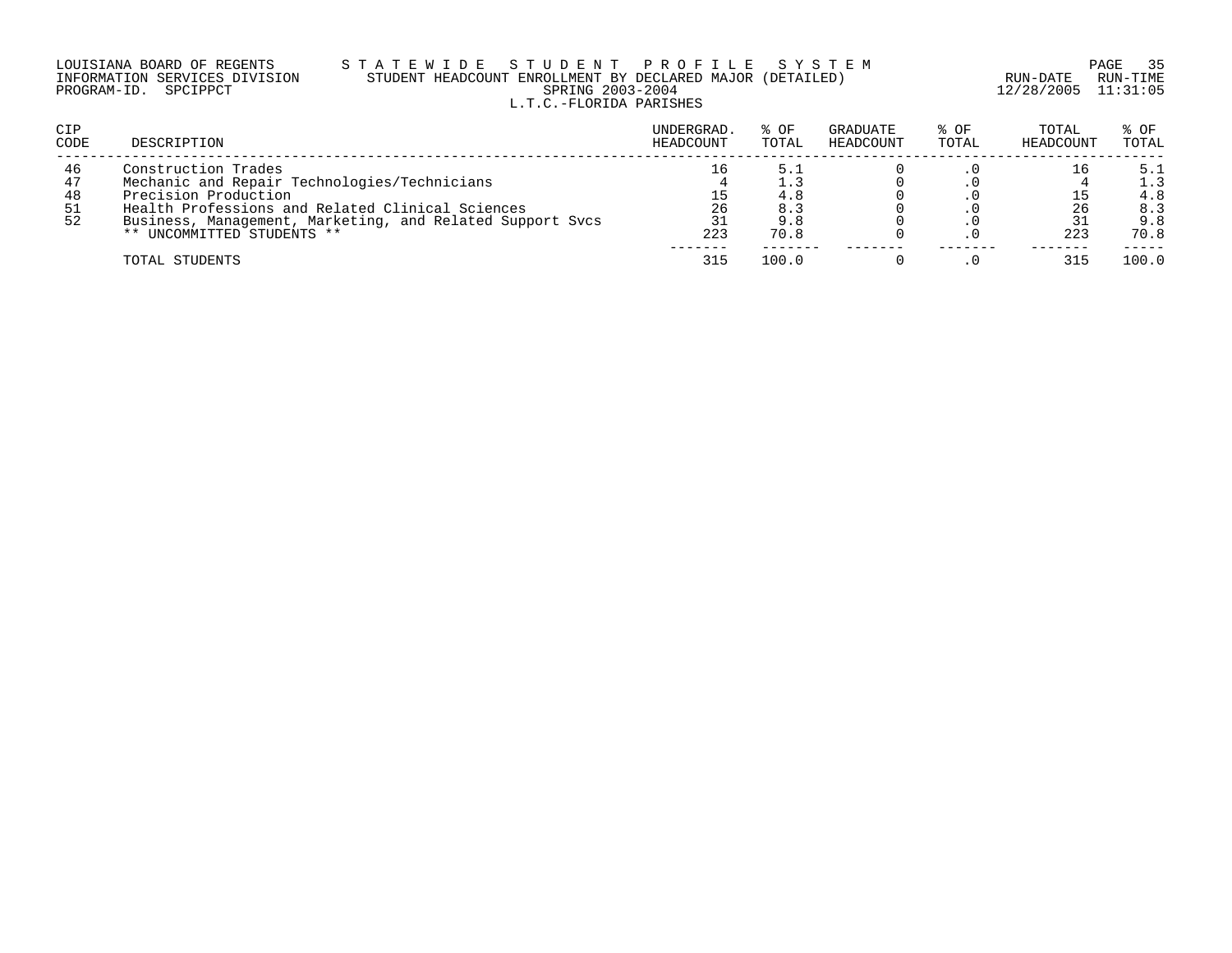| LOUISIANA BOARD OF REGENTS    | STATEWIDE STUDENT PROFILE SYSTEM                          |                         | PAGE 36  |
|-------------------------------|-----------------------------------------------------------|-------------------------|----------|
| INFORMATION SERVICES DIVISION | STUDENT HEADCOUNT ENROLLMENT BY DECLARED MAJOR (DETAILED) | RUN-DATE                | RUN-TIME |
| PROGRAM-ID. SPCIPPCT          | SPRING 2003-2004                                          | $12/28/2005$ $11:31:05$ |          |
|                               | L.T.C.-FOLKES                                             |                         |          |

| <b>CIP</b><br>CODE         | DESCRIPTION                                                                                                                                                                                                                                                                      | UNDERGRAD.<br>HEADCOUNT             | % OF<br>TOTAL                     | GRADUATE<br>HEADCOUNT | % OF<br>TOTAL | TOTAL<br>HEADCOUNT      | % OF<br>TOTAL                     |
|----------------------------|----------------------------------------------------------------------------------------------------------------------------------------------------------------------------------------------------------------------------------------------------------------------------------|-------------------------------------|-----------------------------------|-----------------------|---------------|-------------------------|-----------------------------------|
| 01<br>47<br>48<br>51<br>52 | Agriculture, Agriculture Operations, and Related Sciences<br>Mechanic and Repair Technologies/Technicians<br>Precision Production<br>Health Professions and Related Clinical Sciences<br>Business, Management, Marketing, and Related Support Sycs<br>** UNCOMMITTED STUDENTS ** | 61<br>101<br>62<br>14<br>147<br>907 | 4.7<br>7.8<br>4.8<br>11.4<br>70.2 |                       |               | 101<br>62<br>147<br>907 | 4.7<br>7.8<br>4.8<br>11.4<br>70.2 |
|                            | TOTAL STUDENTS                                                                                                                                                                                                                                                                   | .292                                | 100.0                             |                       |               | 1,292                   | 100.0                             |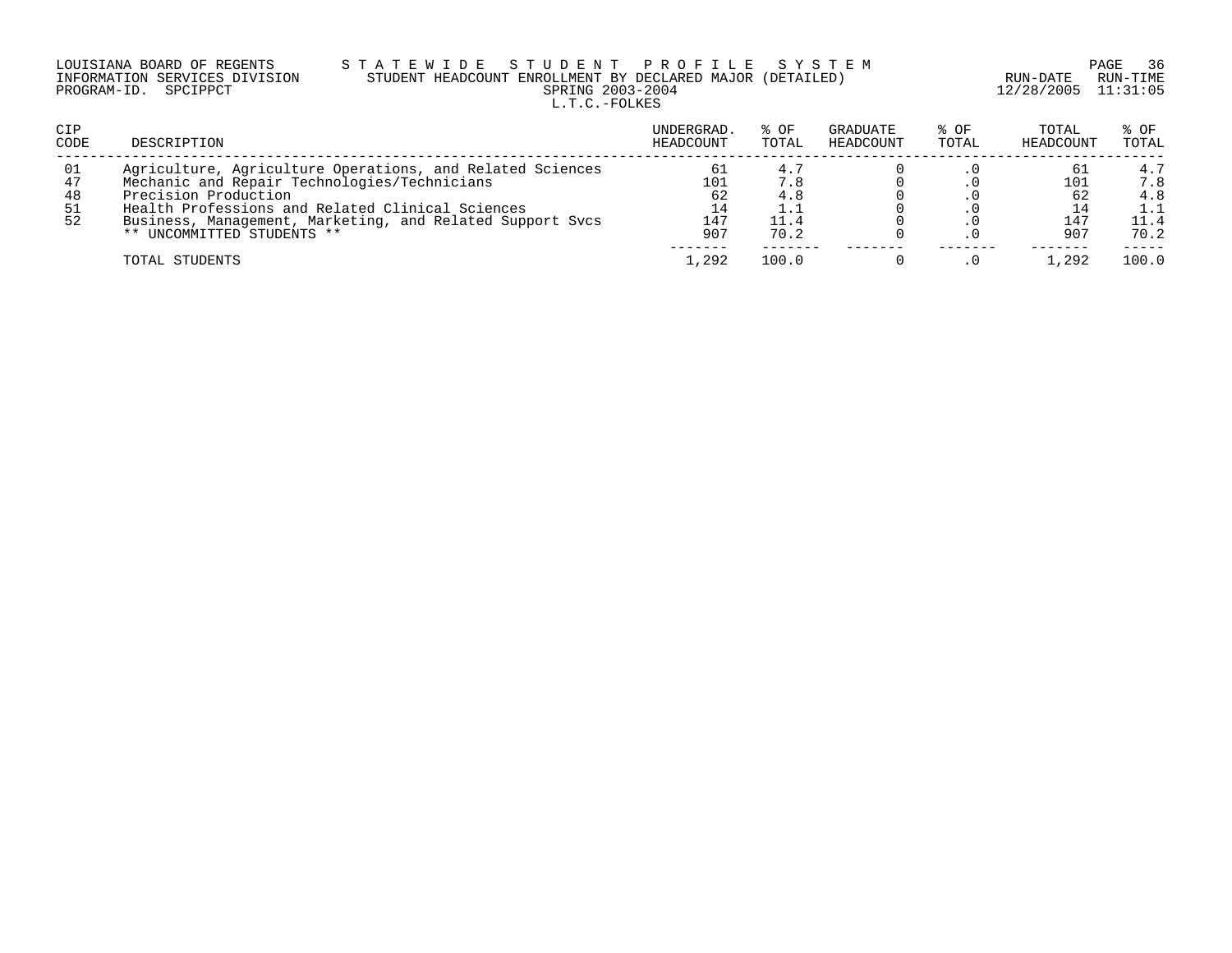| LOUISIANA BOARD OF REGENTS    | STATEWIDE STUDENT PROFILE SYSTEM                          |                     | PAGE 37  |
|-------------------------------|-----------------------------------------------------------|---------------------|----------|
| INFORMATION SERVICES DIVISION | STUDENT HEADCOUNT ENROLLMENT BY DECLARED MAJOR (DETAILED) | RUN-DATE            | RUN-TIMF |
| PROGRAM-ID. SPCIPPCT          | SPRING 2003-2004                                          | 12/28/2005 11:31:05 |          |
|                               | L.T.C.-GULF AREA                                          |                     |          |

| <b>CIP</b><br><b>CODE</b> | DESCRIPTION                                               | UNDERGRAD.<br>HEADCOUNT | % OF<br>TOTAL | GRADUATE<br>HEADCOUNT | % OF<br>TOTAL | TOTAL<br>HEADCOUNT | % OF<br>TOTAL |
|---------------------------|-----------------------------------------------------------|-------------------------|---------------|-----------------------|---------------|--------------------|---------------|
| -11                       | Computer and Information Sciences and Support Services    | 27                      | 6.9           |                       |               | 27                 | 6.9           |
| 12                        | Personal and Culinary Services                            | 36                      | 9.2           |                       |               | 36                 | 9.2           |
| 15                        | Engineering Technologies/Technicians                      |                         | 3.1           |                       |               |                    | 3.1           |
| 46                        | Construction Trades                                       |                         |               |                       |               |                    | 1.0           |
| 47                        | Mechanic and Repair Technologies/Technicians              | 63                      | 16.0          |                       |               | 63                 | 16.0          |
| 48                        | Precision Production                                      | 18                      | 4.6           |                       |               | 18                 | 4.6           |
| 51                        | Health Professions and Related Clinical Sciences          | 80                      | 20.4          |                       |               | 80                 | 20.4          |
| 52                        | Business, Management, Marketing, and Related Support Svcs | 59                      | 15.0          |                       |               | 59                 | 15.0          |
|                           | ** UNCOMMITTED STUDENTS **                                | 94                      | 23.9          |                       |               | 94                 | 23.9          |
|                           | TOTAL STUDENTS                                            | 393                     | 100.0         |                       |               | 393                | 100.0         |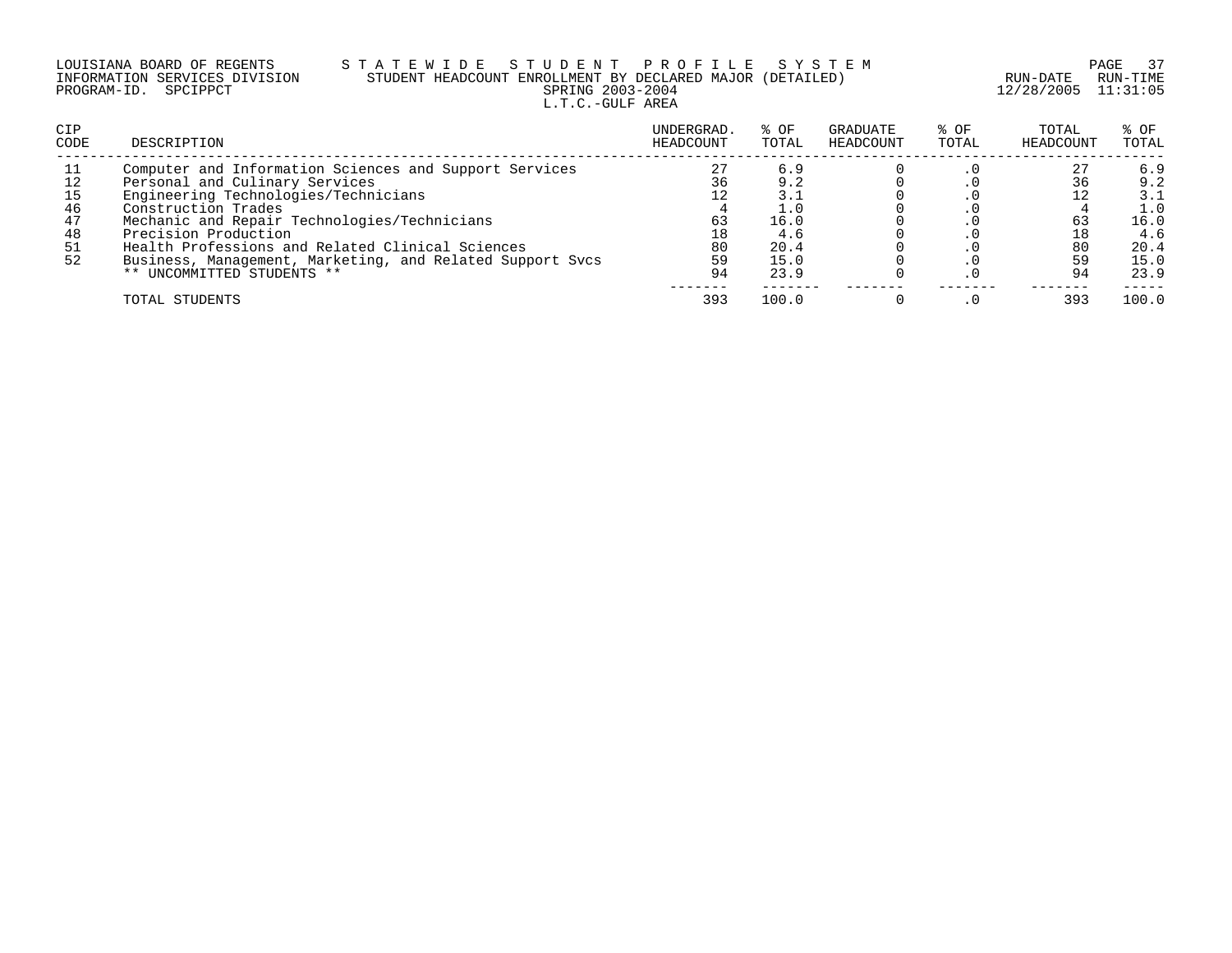| LOUISIANA BOARD OF REGENTS    |  |  |
|-------------------------------|--|--|
| INFORMATION SERVICES DIVISION |  |  |
| PROGRAM-ID. SPCIPPCT          |  |  |

### LOUISIANA BOARD OF REGENTS S T A T E W I D E S T U D E N T P R O F I L E S Y S T E M PAGE 38 INFORMATION SERVICES DIVISION STUDENT HEADCOUNT ENROLLMENT BY DECLARED MAJOR (DETAILED) RUN-DATE RUN-TIME PRING 2003-2004 12/28/2005 11:31:05 L.T.C.-HAMMOND AREA

| CIP<br><b>CODE</b> | DESCRIPTION                                               | UNDERGRAD.<br>HEADCOUNT | % OF<br>TOTAL | GRADUATE<br>HEADCOUNT | % OF<br>TOTAL | TOTAL<br>HEADCOUNT | % OF<br>TOTAL |
|--------------------|-----------------------------------------------------------|-------------------------|---------------|-----------------------|---------------|--------------------|---------------|
| - 11               | Computer and Information Sciences and Support Services    |                         | 13.3          |                       |               |                    | 13.3          |
|                    | Personal and Culinary Services                            |                         | 8.3           |                       |               |                    | 8.3           |
| 47                 | Mechanic and Repair Technologies/Technicians              | 28                      | 10.6          |                       |               |                    | 10.6          |
| 48                 | Precision Production                                      | 14                      | 5.3           |                       |               | 14                 | 5.3           |
| -51                | Health Professions and Related Clinical Sciences          | 79                      | 29.9          |                       |               |                    | 29.9          |
| 52                 | Business, Management, Marketing, and Related Support Sycs | 53                      | 20.1          |                       |               |                    | 20.1          |
|                    | ** UNCOMMITTED STUDENTS **                                | 33                      | 12.5          |                       |               |                    | 12.5          |
|                    | TOTAL STUDENTS                                            | 264                     | 100.0         |                       |               | 264                | 100.0         |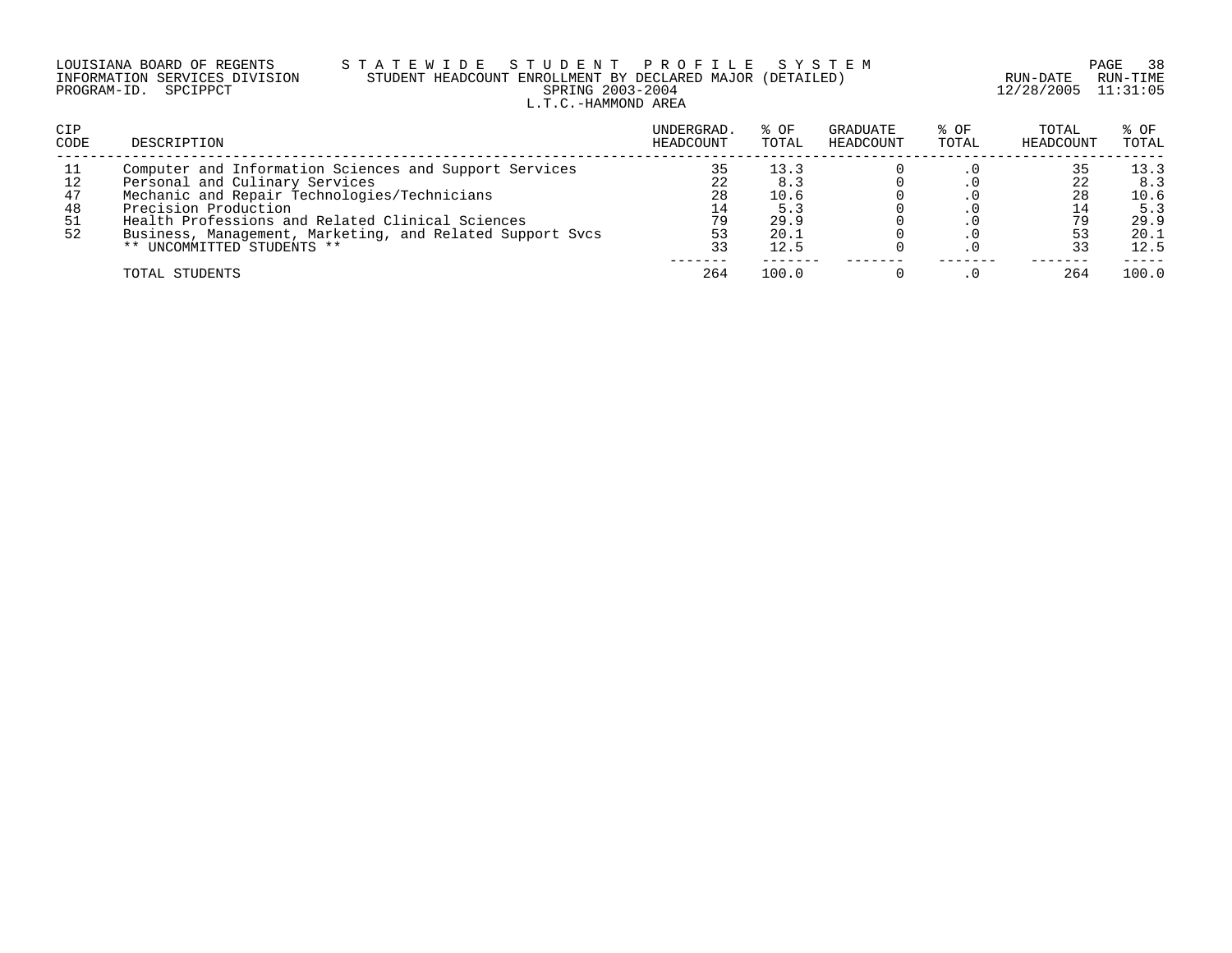| LOUISIANA BOARD OF REGENTS    | STATEWIDE STUDENT PROFILE SYSTEM                          |                     | PAGE 39  |
|-------------------------------|-----------------------------------------------------------|---------------------|----------|
| INFORMATION SERVICES DIVISION | STUDENT HEADCOUNT ENROLLMENT BY DECLARED MAJOR (DETAILED) | RUN-DATE            | RUN-TIMF |
| PROGRAM-ID. SPCIPPCT          | SPRING 2003-2004                                          | 12/28/2005 11:31:05 |          |
|                               | L.T.C.-HUEY P. LONG                                       |                     |          |

| <b>CIP</b><br><b>CODE</b>  | DESCRIPTION                                                                                                                                                                                                                                | UNDERGRAD.<br>HEADCOUNT | % OF<br>TOTAL                       | GRADUATE<br>HEADCOUNT | % OF<br>TOTAL | TOTAL<br>HEADCOUNT | % OF<br>TOTAL                              |
|----------------------------|--------------------------------------------------------------------------------------------------------------------------------------------------------------------------------------------------------------------------------------------|-------------------------|-------------------------------------|-----------------------|---------------|--------------------|--------------------------------------------|
| 46<br>47<br>48<br>51<br>52 | Construction Trades<br>Mechanic and Repair Technologies/Technicians<br>Precision Production<br>Health Professions and Related Clinical Sciences<br>Business, Management, Marketing, and Related Support Svcs<br>** UNCOMMITTED STUDENTS ** | 29<br>66<br>52<br>62    | 3.5<br>12.8<br>29.2<br>23.0<br>27.4 |                       |               | 29<br>66           | 4.0<br>3.5<br>12.8<br>29.2<br>23.0<br>27.4 |
|                            | TOTAL STUDENTS                                                                                                                                                                                                                             | 226                     | 100.0                               |                       |               | 226                | 100.0                                      |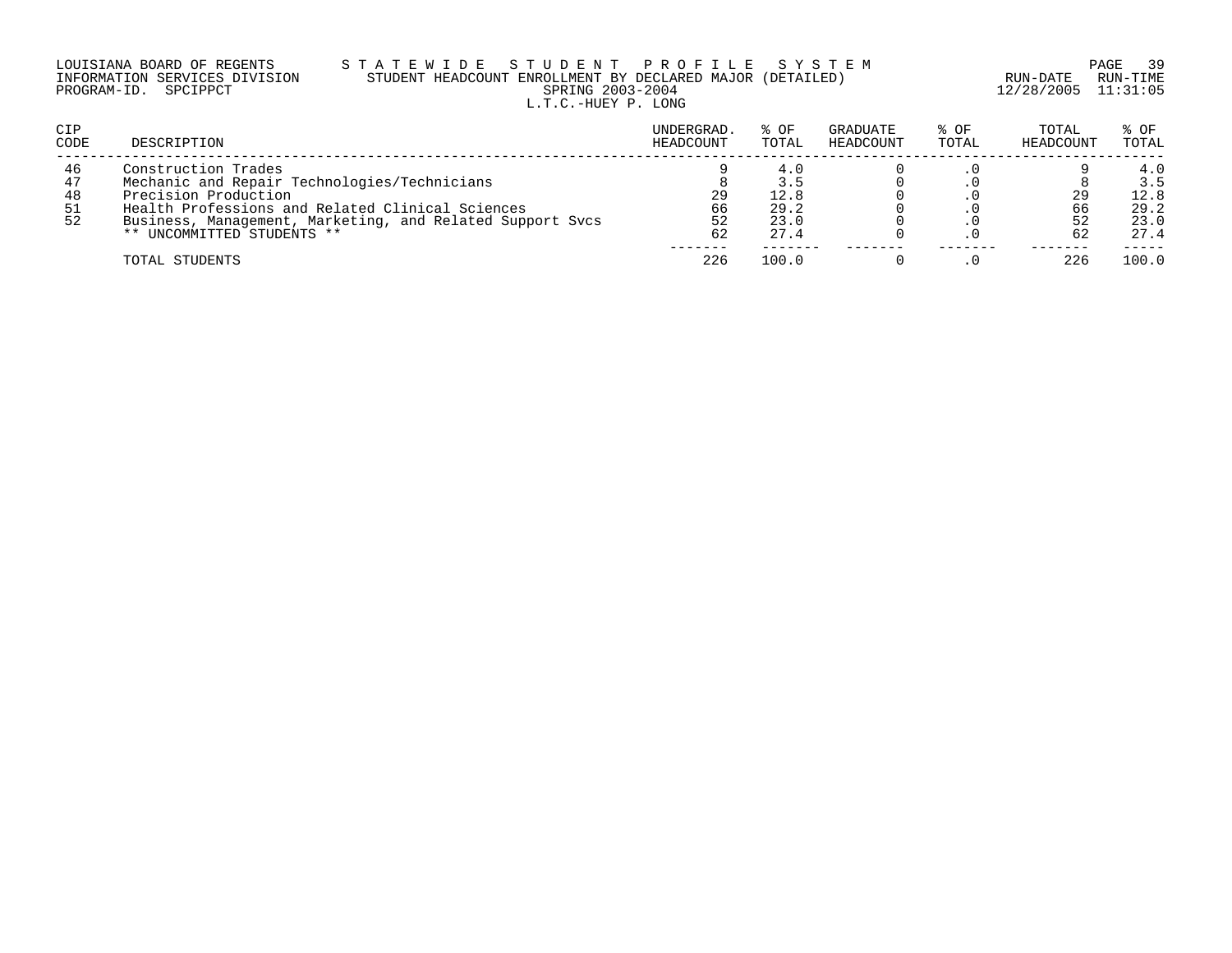### LOUISIANA BOARD OF REGENTS S T A T E W I D E S T U D E N T P R O F I L E S Y S T E M PAGE 40 INFORMATION SERVICES DIVISION STUDENT HEADCOUNT ENROLLMENT BY DECLARED MAJOR (DETAILED) RUN-DATE RUN-TIME PROGRAM-ID. SPCIPPCT SPRING 2003-2004 12/28/2005 11:31:05 L.T.C.-JEFFERSON

| <b>CIP</b><br>CODE | DESCRIPTION                                               | UNDERGRAD.<br>HEADCOUNT | % OF<br>TOTAL | GRADUATE<br>HEADCOUNT | % OF<br>TOTAL | TOTAL<br>HEADCOUNT | % OF<br>TOTAL |
|--------------------|-----------------------------------------------------------|-------------------------|---------------|-----------------------|---------------|--------------------|---------------|
| 12                 | Personal and Culinary Services                            | 22                      | د. 6          |                       |               | 22                 | 6.1           |
| 15                 | Engineering Technologies/Technicians                      |                         | 5.9           |                       |               |                    | 5.9           |
| 46                 | Construction Trades                                       |                         | 3.4           |                       |               |                    | 3.4           |
| 47                 | Mechanic and Repair Technologies/Technicians              | 4⊥                      | 11.5          |                       |               |                    | 11.5          |
| 48                 | Precision Production                                      |                         |               |                       |               |                    | 3.1           |
| 51                 | Health Professions and Related Clinical Sciences          | 84                      | 23.5          |                       |               | 84                 | 23.5          |
| 52                 | Business, Management, Marketing, and Related Support Svcs | 51                      | 14.2          |                       |               |                    | 14.2          |
|                    | ** UNCOMMITTED STUDENTS **                                | 116                     | 32.4          |                       |               | 116                | 32.4          |
|                    | TOTAL STUDENTS                                            | 358                     | 100.0         |                       |               | 358                | 100.0         |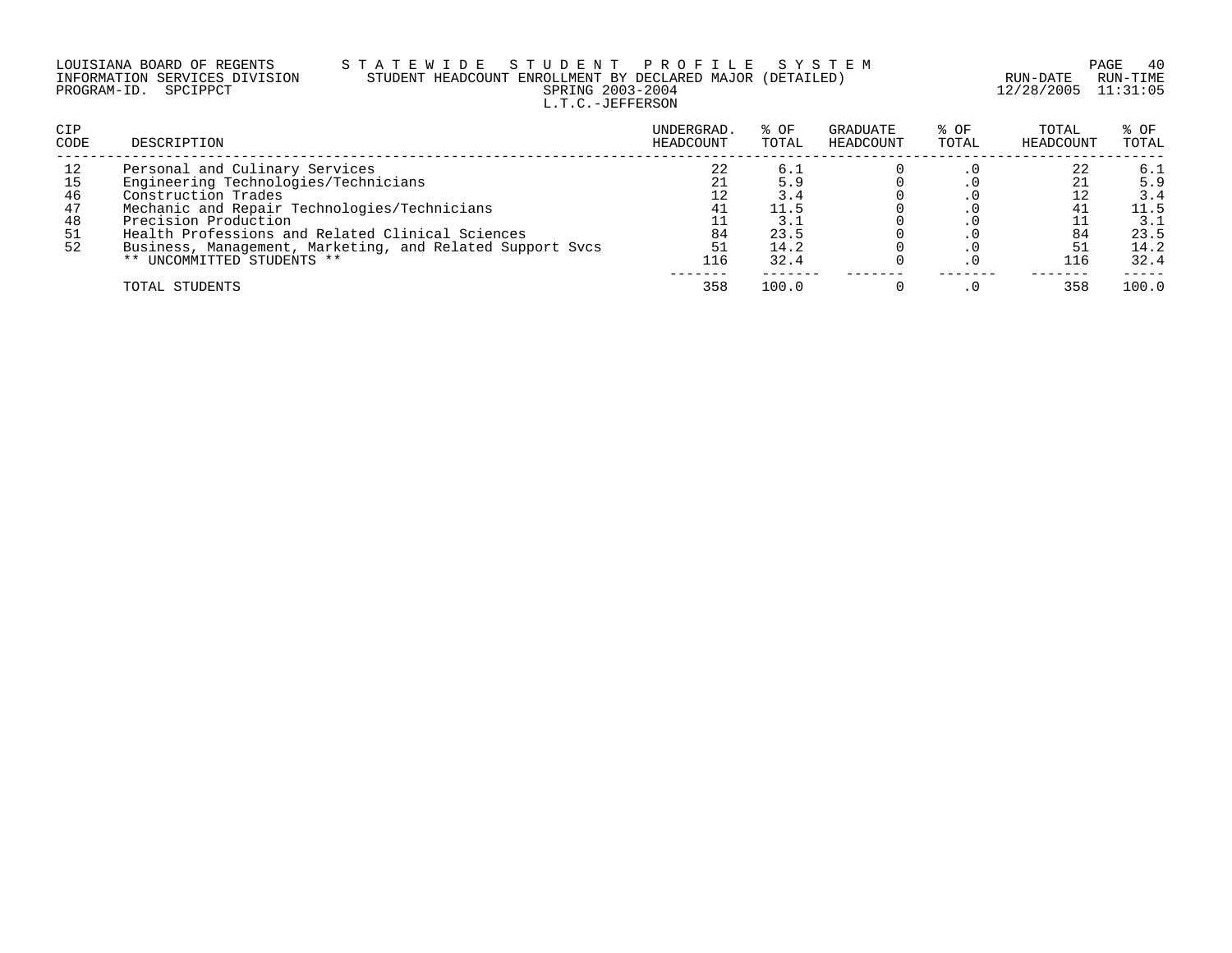| LOUISIANA BOARD OF REGENTS    | STATEWIDE STUDENT PROFILE SYSTEM                          |                     | PAGE 41  |
|-------------------------------|-----------------------------------------------------------|---------------------|----------|
| INFORMATION SERVICES DIVISION | STUDENT HEADCOUNT ENROLLMENT BY DECLARED MAJOR (DETAILED) | RUN-DATE            | RUN-TIME |
| PROGRAM-ID. SPCIPPCT          | SPRING 2003-2004                                          | 12/28/2005 11:31:05 |          |

### INFORMATION SERVICES DIVISION STUDENT HEADCOUNT ENROLLMENT BY DECLARED MAJOR (DETAILED) RUN-DATE RUN-TIME PRING 2003-2004 12/28/2005 11:31:05 L.T.C.-JUMONVILLE

| CIP<br>CODE     | DESCRIPTION                                                                                                                                                         | UNDERGRAD.<br>HEADCOUNT | % OF<br>TOTAL                | <b>GRADUATE</b><br>HEADCOUNT | % OF<br>TOTAL | TOTAL<br>HEADCOUNT | $8$ OF<br>TOTAL              |
|-----------------|---------------------------------------------------------------------------------------------------------------------------------------------------------------------|-------------------------|------------------------------|------------------------------|---------------|--------------------|------------------------------|
| 48<br>-51<br>52 | Precision Production<br>Health Professions and Related Clinical Sciences<br>Business, Management, Marketing, and Related Support Sycs<br>** UNCOMMITTED STUDENTS ** | 22<br>33<br>47<br>17    | 18.5<br>27.7<br>39.5<br>14.3 |                              |               |                    | 18.5<br>27.7<br>39.5<br>14.3 |
|                 | TOTAL STUDENTS                                                                                                                                                      | 119                     | 100.0                        |                              |               |                    | 100.0                        |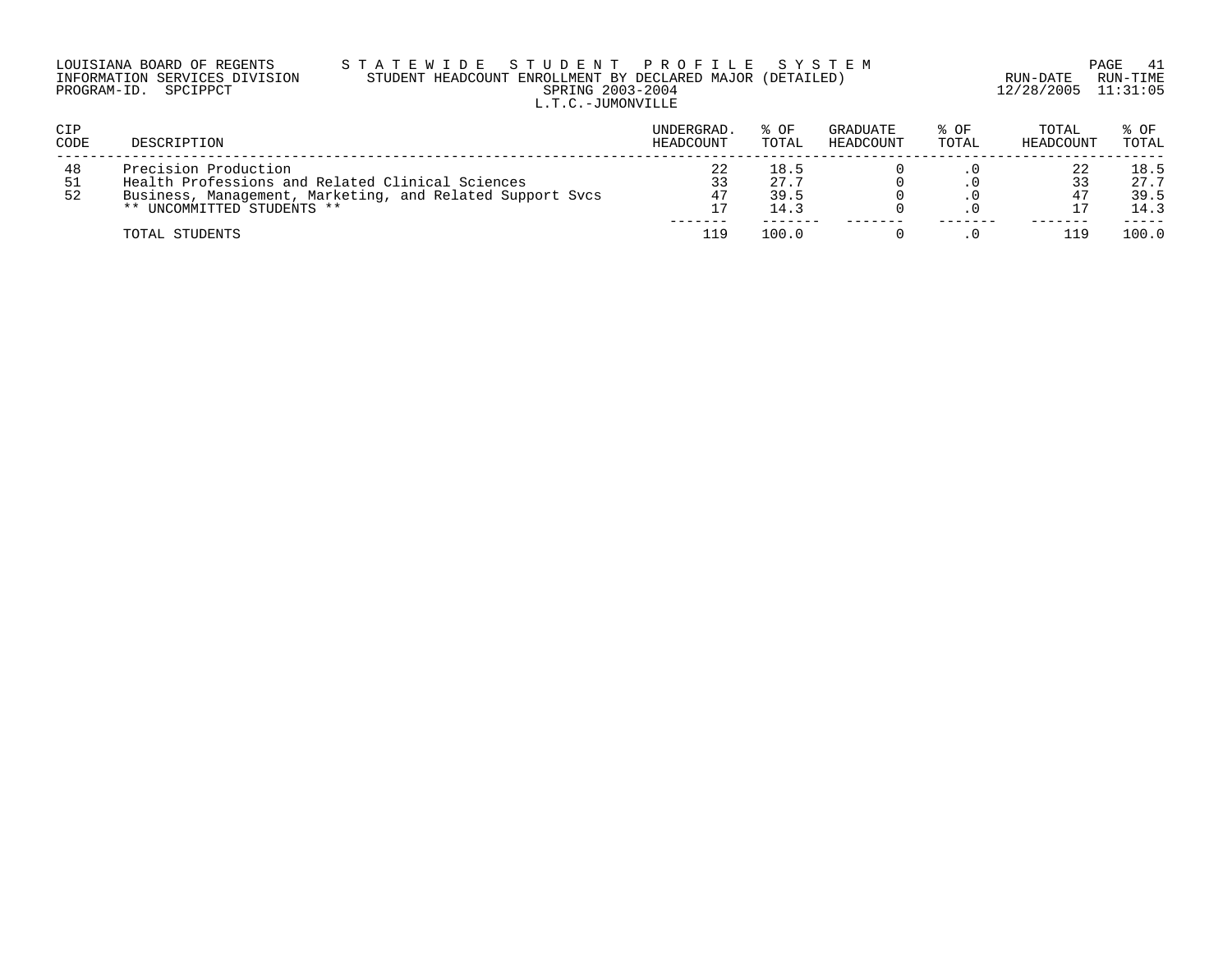### LOUISIANA BOARD OF REGENTS S T A T E W I D E S T U D E N T P R O F I L E S Y S T E M PAGE 42 INFORMATION SERVICES DIVISION STUDENT HEADCOUNT ENROLLMENT BY DECLARED MAJOR (DETAILED) RUN-DATE RUN-TIME PROGRAM-ID. SPCIPPCT SPRING 2003-2004 12/28/2005 11:31:05 L. E. FLETCHER

| <b>CIP</b><br>CODE | DESCRIPTION                                               | UNDERGRAD.<br>HEADCOUNT | % OF<br>TOTAL | GRADUATE<br>HEADCOUNT | $8$ OF<br>TOTAL | TOTAL<br>HEADCOUNT | $8$ OF<br>TOTAL |
|--------------------|-----------------------------------------------------------|-------------------------|---------------|-----------------------|-----------------|--------------------|-----------------|
| 15                 | Engineering Technologies/Technicians                      | 56                      | 8.9           |                       |                 | 56                 | 8.9             |
| 46                 | Construction Trades                                       |                         | 2.7           |                       |                 |                    | 2.7             |
| 47                 | Mechanic and Repair Technologies/Technicians              |                         | 11.6          |                       |                 |                    | 11.6            |
| 48                 | Precision Production                                      | 36                      | 5.7           |                       |                 |                    | 5.5             |
| 49                 | Transportation and Materials Moving                       | 111                     | 17.7          |                       |                 |                    | 17.7            |
| 51                 | Health Professions and Related Clinical Sciences          | 87                      | 13.9          |                       |                 | 87                 | 13.9            |
| 52                 | Business, Management, Marketing, and Related Support Svcs | 158                     | 25.2          |                       |                 | 158                | 25.2            |
|                    | ** UNCOMMITTED STUDENTS **                                | 90                      | 14.3          |                       |                 | 90                 | 14.3            |
|                    | TOTAL STUDENTS                                            | 628                     | 100.0         |                       |                 | 628                | 100.0           |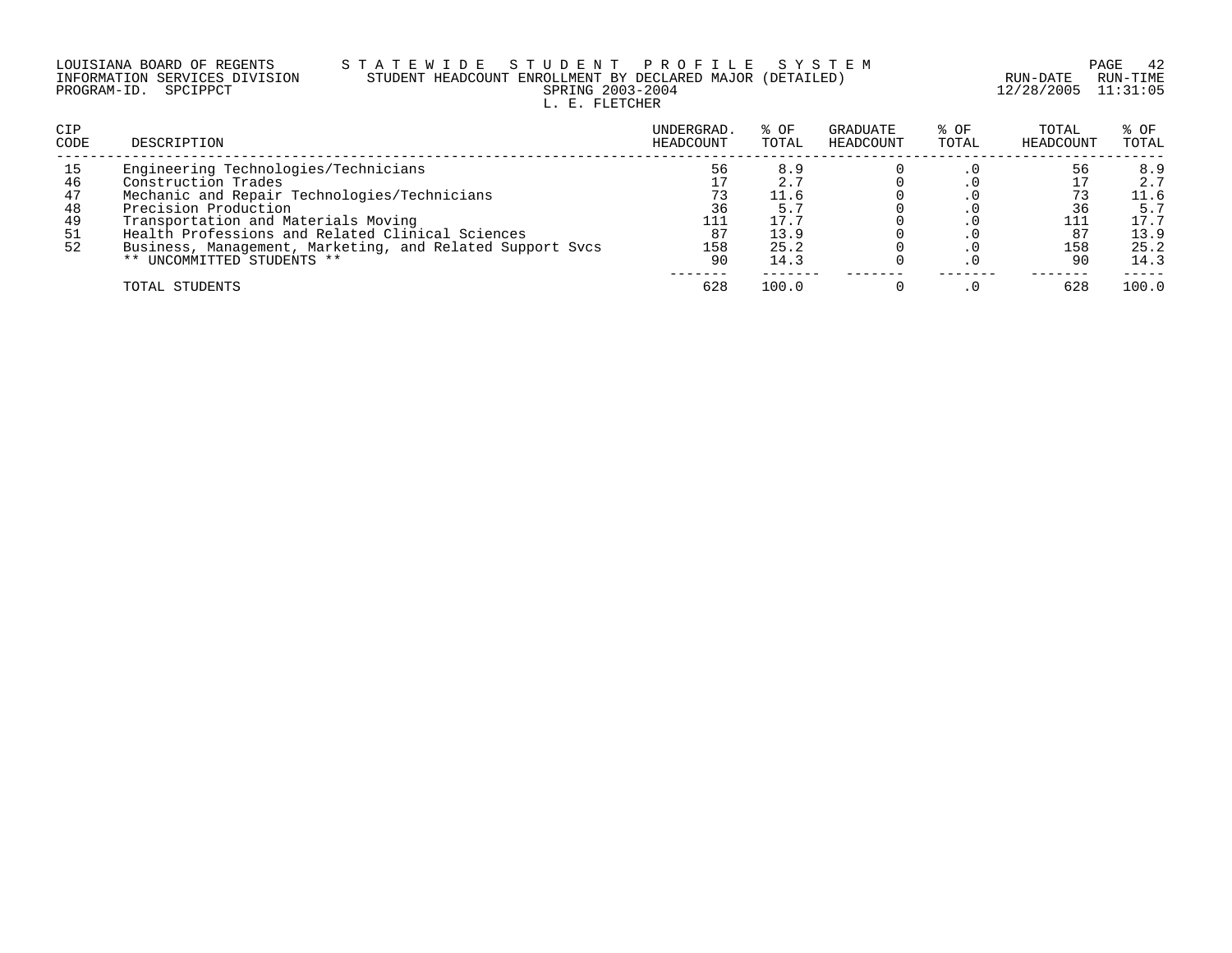| LOUISIANA BOARD OF REGENTS    |  |  |
|-------------------------------|--|--|
| INFORMATION SERVICES DIVISION |  |  |
| PROGRAM-ID. SPCIPPCT          |  |  |

## S T A T E W I D E S T U D E N T P R O F I L E S Y S T E M PAGE 43<br>STUDENT HEADCOUNT ENROLLMENT BY DECLARED MAJOR (DETAILED) RUN-DATE RUN-TIME STUDENT HEADCOUNT ENROLLMENT BY DECLARED MAJOR (DETAILED)<br>SPRING 2003-2004 L.T.C.-LAFAYETTE

12/28/2005 11:31:05

| CIP<br><b>CODE</b> | DESCRIPTION                                                  | UNDERGRAD.<br>HEADCOUNT | % OF<br>TOTAL | GRADUATE<br>HEADCOUNT | % OF<br>TOTAL | TOTAL<br>HEADCOUNT | $8$ OF<br>TOTAL |
|--------------------|--------------------------------------------------------------|-------------------------|---------------|-----------------------|---------------|--------------------|-----------------|
| 10                 | Communications Technologies/Technicians and Support Services | 32                      | 3.6           |                       | . 0           | 32                 | 3.6             |
| 11                 | Computer and Information Sciences and Support Services       | 93                      | 10.5          |                       |               | 93                 | 10.5            |
| 12                 | Personal and Culinary Services                               | 53                      | 6.0           |                       |               |                    | 6.0             |
| 15                 | Engineering Technologies/Technicians                         |                         | 1.9           |                       |               |                    | 1.9             |
| 19                 | Family and Consumer Sciences/Human Sciences                  | 38                      | 4.3           |                       |               | 38                 | 4.3             |
| 46                 | Construction Trades                                          | 30                      | 3.4           |                       |               | 30                 | 3.4             |
| 47                 | Mechanic and Repair Technologies/Technicians                 | 171                     | 19.2          |                       |               | 171                | 19.2            |
| 48                 | Precision Production                                         | 40                      | 4.5           |                       |               | 40                 | 4.5             |
| 51                 | Health Professions and Related Clinical Sciences             | 202                     | 22.7          |                       |               | 202                | 22.7            |
| 52                 | Business, Management, Marketing, and Related Support Svcs    | 141                     | 15.9          |                       |               | 141                | 15.9            |
|                    | ** UNCOMMITTED STUDENTS **                                   | 72                      | 8.1           |                       |               | 72                 | 8.1             |
|                    | TOTAL STUDENTS                                               | 889                     | 100.0         |                       |               | 889                | 100.0           |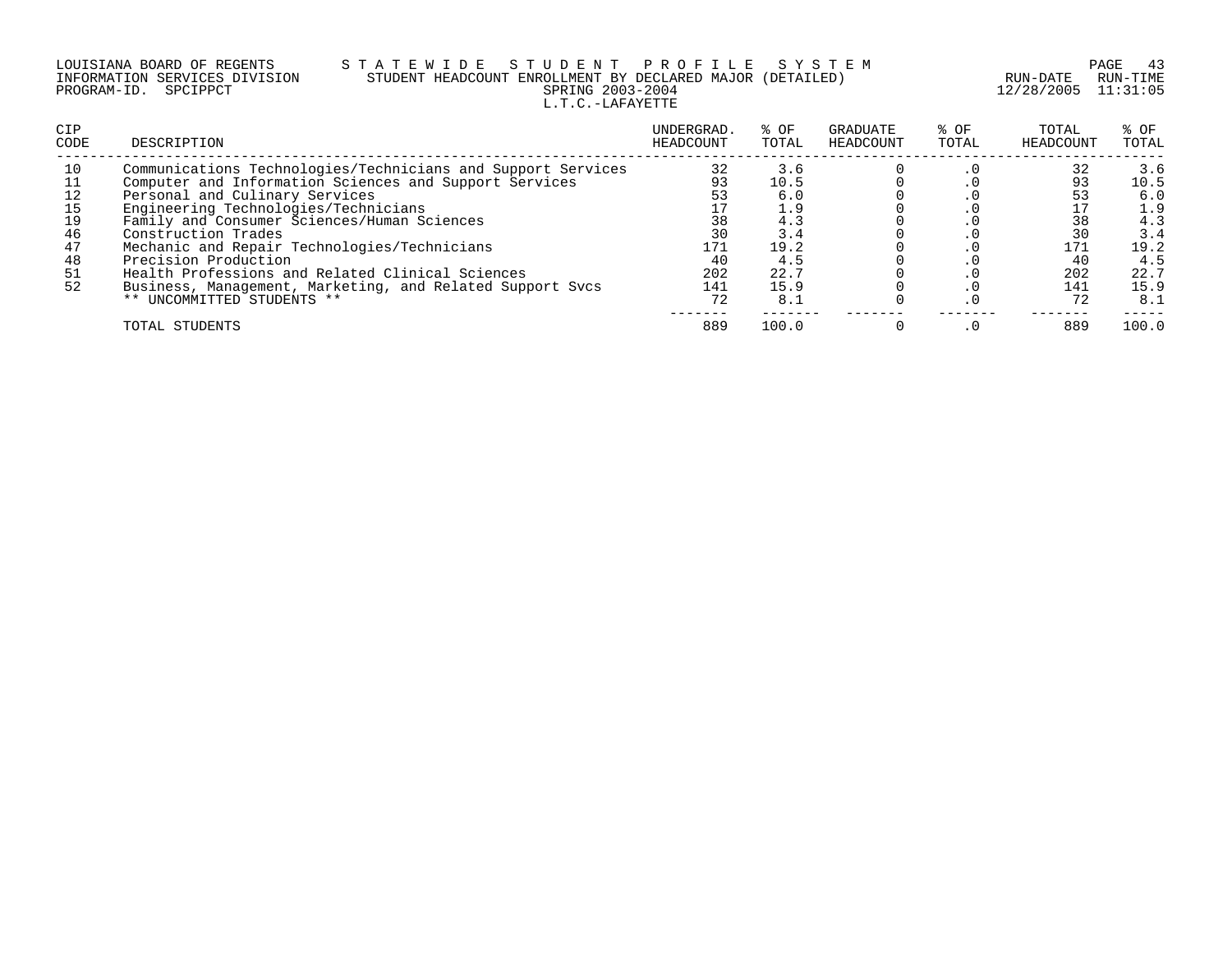|                      | LOUISIANA BOARD OF REGENTS    | STATEWIDE |  |  |                 |  |
|----------------------|-------------------------------|-----------|--|--|-----------------|--|
|                      | INFORMATION SERVICES DIVISION |           |  |  | STUDENT HEADCOL |  |
| PROGRAM-ID. SPCIPPCT |                               |           |  |  |                 |  |

### LOUISIANA BOARD OF REGENTS S T A T E W I D E S T U D E N T P R O F I L E S Y S T E M PAGE 44 INFORMATION SERVICES DIVISION STUDENT HEADCOUNT ENROLLMENT BY DECLARED MAJOR (DETAILED) RUN-DATE RUN-TIME UDENT PROFILE SYSTEM PAGE 44<br>ROLLMENT BY DECLARED MAJOR (DETAILED) RUN-DATE RUN-TIME<br>SPRING 2003-2004 12/28/2005 11:31:05 L.T.C.-LAFOURCHE

| CIP<br>CODE                | DESCRIPTION                                                                                                                                                                                                                                | UNDERGRAD.<br>HEADCOUNT           | % OF<br>TOTAL                      | GRADUATE<br>HEADCOUNT | % OF<br>TOTAL | TOTAL<br>HEADCOUNT    | % OF<br>TOTAL                             |
|----------------------------|--------------------------------------------------------------------------------------------------------------------------------------------------------------------------------------------------------------------------------------------|-----------------------------------|------------------------------------|-----------------------|---------------|-----------------------|-------------------------------------------|
| 46<br>47<br>48<br>51<br>52 | Construction Trades<br>Mechanic and Repair Technologies/Technicians<br>Precision Production<br>Health Professions and Related Clinical Sciences<br>Business, Management, Marketing, and Related Support Sycs<br>** UNCOMMITTED STUDENTS ** | 24<br>21<br>24<br>42<br>96<br>161 | 6.5<br>6.5<br>11.4<br>26.1<br>43.8 |                       |               | 24<br>42<br>96<br>161 | 6.5<br>5.7<br>6.5<br>11.4<br>26.1<br>43.8 |
|                            | TOTAL STUDENTS                                                                                                                                                                                                                             | 368                               | 100.0                              |                       |               | 368                   | 100.0                                     |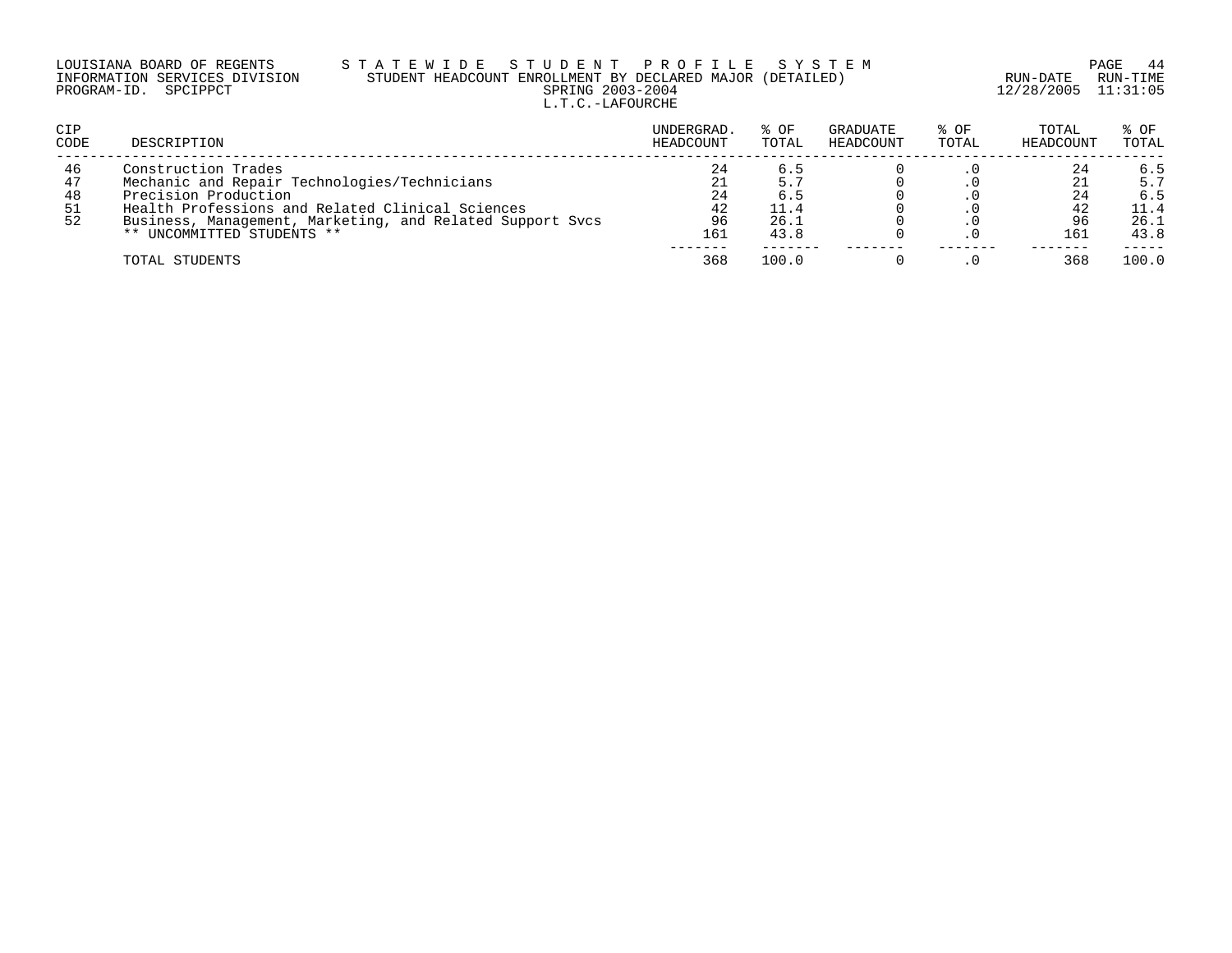|                      | LOUISIANA BOARD OF REGENTS    |
|----------------------|-------------------------------|
|                      | INFORMATION SERVICES DIVISION |
| PROGRAM-ID. SPCIPPCT |                               |

## S T A T E W I D E S T U D E N T P R O F I L E S Y S T E M PAGE 45 PAGE 45 STUDENT HEADCOUNT ENROLLMENT BY DECLARED MAJOR (DETAILED) STUDENT HEADCOUNT ENROLLMENT BY DECLARED MAJOR (DETAILED)<br>SPRING 2003-2004 L.T.C.-LAMAR SALTER

12/28/2005 11:31:05

| <b>CIP</b><br>CODE               | DESCRIPTION                                                                                                                                                                                                                                                                                                                                         | UNDERGRAD.<br>HEADCOUNT                | % OF<br>TOTAL                                            | GRADUATE<br>HEADCOUNT | % OF<br>TOTAL | TOTAL<br>HEADCOUNT | % OF<br>TOTAL                                            |
|----------------------------------|-----------------------------------------------------------------------------------------------------------------------------------------------------------------------------------------------------------------------------------------------------------------------------------------------------------------------------------------------------|----------------------------------------|----------------------------------------------------------|-----------------------|---------------|--------------------|----------------------------------------------------------|
| 19<br>46<br>47<br>48<br>51<br>52 | Computer and Information Sciences and Support Services<br>Family and Consumer Sciences/Human Sciences<br>Construction Trades<br>Mechanic and Repair Technologies/Technicians<br>Precision Production<br>Health Professions and Related Clinical Sciences<br>Business, Management, Marketing, and Related Support Svcs<br>** UNCOMMITTED STUDENTS ** | 21<br>12<br>15<br>14<br>48<br>37<br>66 | 8.4<br>4.8<br>6.0<br>14.8<br>5.6<br>19.2<br>14.8<br>26.4 |                       |               | 48<br>37<br>66     | 8.4<br>4.8<br>6.0<br>14.8<br>5.6<br>19.2<br>14.8<br>26.4 |
|                                  | TOTAL STUDENTS                                                                                                                                                                                                                                                                                                                                      | 250                                    | 100.0                                                    |                       |               | 250                | 100.0                                                    |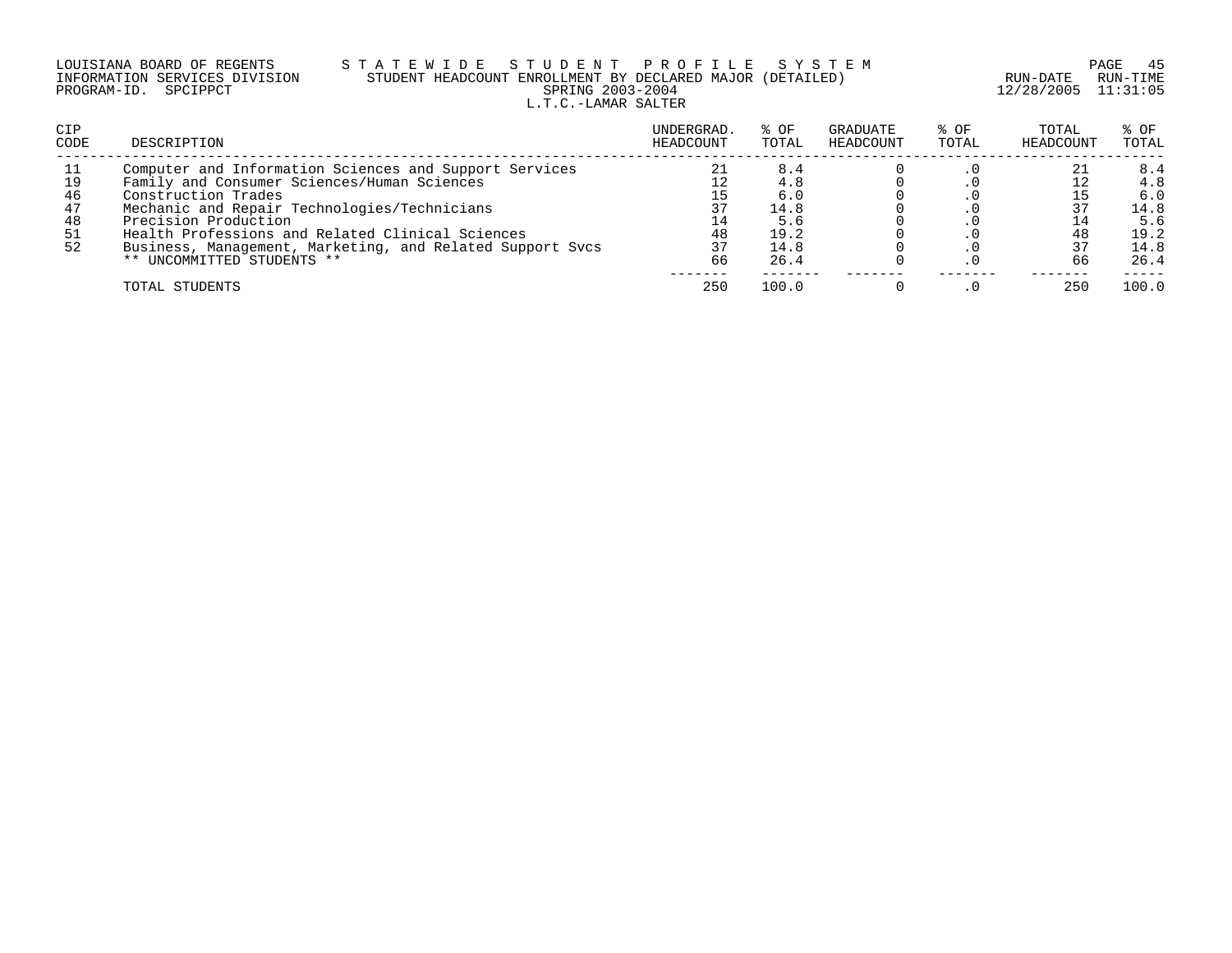| LOUISIANA BOARD OF REGENTS    | STATEWIDE STUDENT PROFILE SYSTEM                          |                         | PAGE 46  |
|-------------------------------|-----------------------------------------------------------|-------------------------|----------|
| INFORMATION SERVICES DIVISION | STUDENT HEADCOUNT ENROLLMENT BY DECLARED MAJOR (DETAILED) | RUN-DATE                | RUN-TIME |
| PROGRAM-ID. SPCIPPCT          | SPRING 2003-2004                                          | $12/28/2005$ $11:31:05$ |          |
|                               | L.T.C.-MANSFIELD                                          |                         |          |

| <b>CIP</b><br><b>CODE</b> | DESCRIPTION                                                                                                                                                                                                                                                                   | UNDERGRAD.<br>HEADCOUNT | % OF<br>TOTAL                       | GRADUATE<br>HEADCOUNT | % OF<br>TOTAL | TOTAL<br>HEADCOUNT | % OF<br>TOTAL                       |
|---------------------------|-------------------------------------------------------------------------------------------------------------------------------------------------------------------------------------------------------------------------------------------------------------------------------|-------------------------|-------------------------------------|-----------------------|---------------|--------------------|-------------------------------------|
| 47<br>48<br>-51<br>52     | Computer and Information Sciences and Support Services<br>Mechanic and Repair Technologies/Technicians<br>Precision Production<br>Health Professions and Related Clinical Sciences<br>Business, Management, Marketing, and Related Support Sycs<br>** UNCOMMITTED STUDENTS ** | 29<br>37<br>23          | 8.1<br>10.8<br>26.1<br>33.3<br>20.7 |                       |               | 29                 | 8.1<br>10.8<br>26.1<br>33.3<br>20.7 |
|                           | TOTAL STUDENTS                                                                                                                                                                                                                                                                |                         | 100.0                               |                       |               |                    | 100.0                               |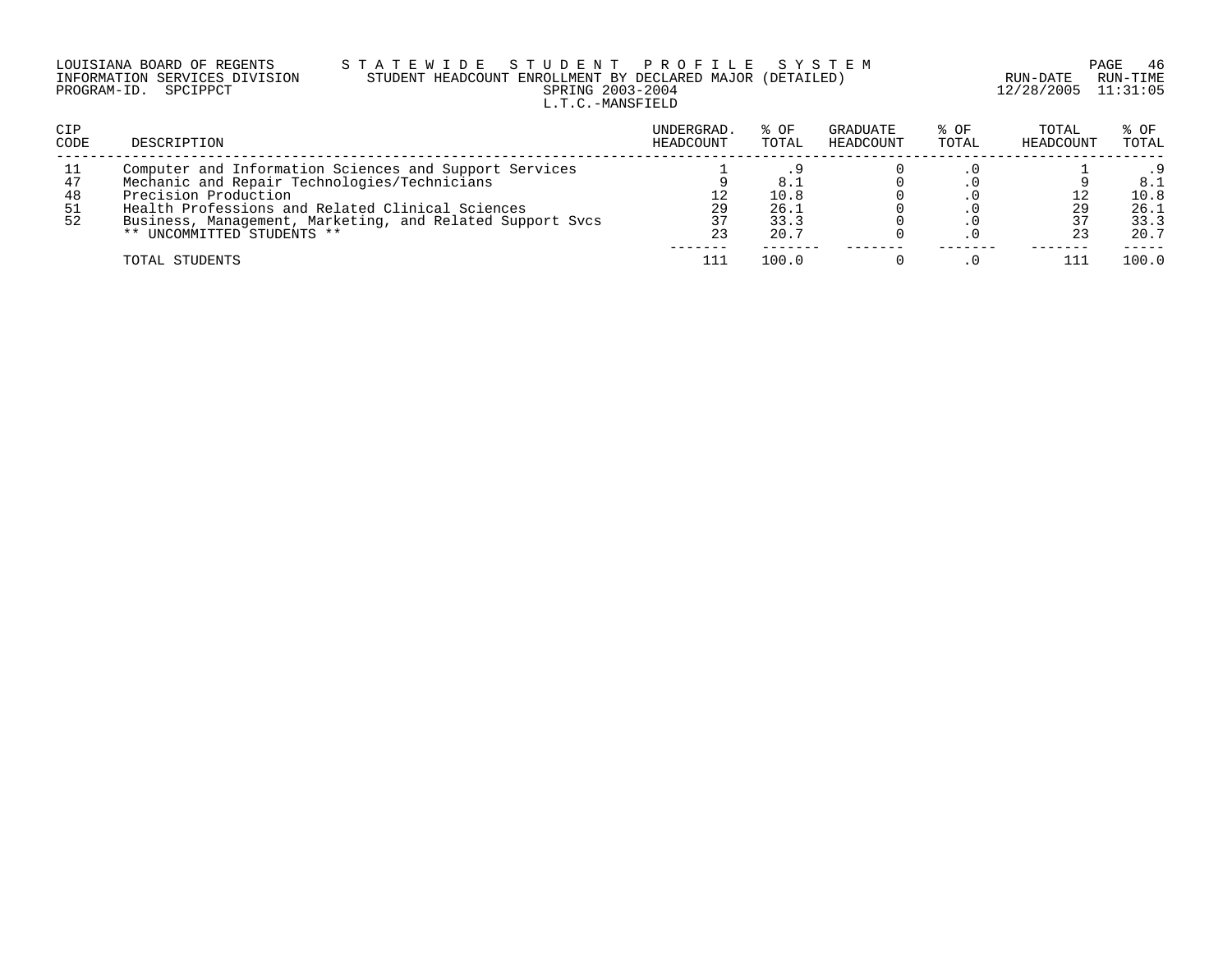| LOUISIANA BOARD OF REGENTS    | STATEWIDE STUDENT PROFILE SYSTEM                          |                     | PAGE 47  |
|-------------------------------|-----------------------------------------------------------|---------------------|----------|
| INFORMATION SERVICES DIVISION | STUDENT HEADCOUNT ENROLLMENT BY DECLARED MAJOR (DETAILED) | RUN-DATE            | RUN-TIME |
| PROGRAM-ID. SPCIPPCT          | SPRING 2003-2004                                          | 12/28/2005 11:31:05 |          |
|                               | L.T.C.-MORGAN SMITH                                       |                     |          |

| CIP<br><b>CODE</b>         | DESCRIPTION                                                                                                                                                                                                                                | UNDERGRAD.<br>HEADCOUNT | % OF<br>TOTAL                               | GRADUATE<br>HEADCOUNT | % OF<br>TOTAL | TOTAL<br>HEADCOUNT | % OF<br>TOTAL                               |
|----------------------------|--------------------------------------------------------------------------------------------------------------------------------------------------------------------------------------------------------------------------------------------|-------------------------|---------------------------------------------|-----------------------|---------------|--------------------|---------------------------------------------|
| 46<br>47<br>48<br>51<br>52 | Construction Trades<br>Mechanic and Repair Technologies/Technicians<br>Precision Production<br>Health Professions and Related Clinical Sciences<br>Business, Management, Marketing, and Related Support Svcs<br>** UNCOMMITTED STUDENTS ** | 18<br>21<br>50<br>31    | 10.6<br>9.9<br>11.9<br>13.9<br>33.1<br>20.5 |                       |               | 50                 | 10.6<br>9.9<br>11.9<br>13.9<br>33.1<br>20.5 |
|                            | TOTAL STUDENTS                                                                                                                                                                                                                             | 151                     | 100.0                                       |                       |               | 151                | 100.0                                       |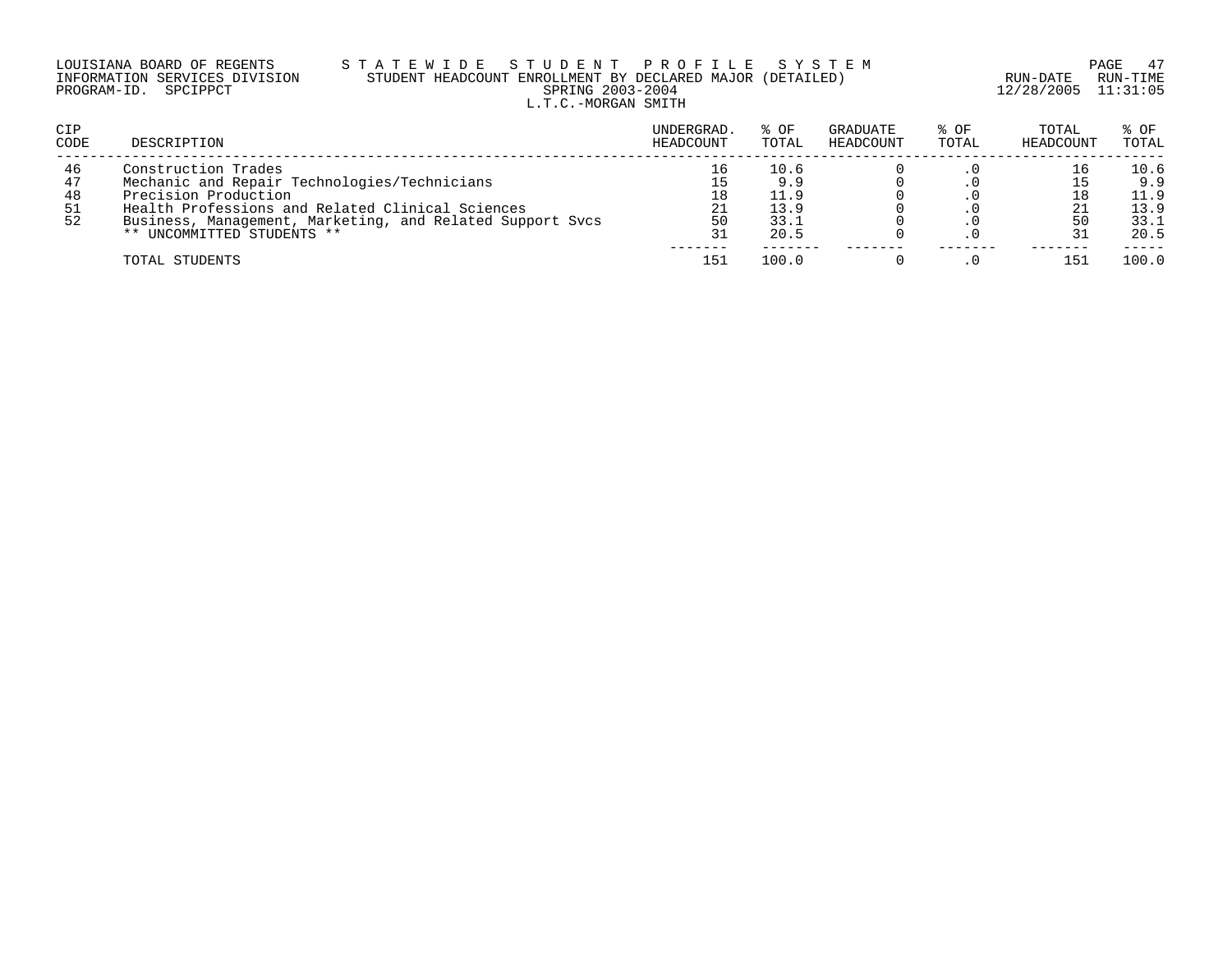### LOUISIANA BOARD OF REGENTS S T A T E W I D E S T U D E N T P R O F I L E S Y S T E M PAGE 48 INFORMATION SERVICES DIVISION STUDENT HEADCOUNT ENROLLMENT BY DECLARED MAJOR (DETAILED) RUN-DATE RUN-TIME PROGRAM-ID. SPCIPPCT SPRING 2003-2004 12/28/2005 11:31:05 L.T.C.-NATCHITOCHES

| <b>CIP</b><br>CODE | DESCRIPTION                                               | UNDERGRAD.<br>HEADCOUNT | % OF<br>TOTAL | GRADUATE<br>HEADCOUNT | % OF<br>TOTAL | TOTAL<br>HEADCOUNT | % OF<br>TOTAL |
|--------------------|-----------------------------------------------------------|-------------------------|---------------|-----------------------|---------------|--------------------|---------------|
| 12                 | Personal and Culinary Services                            |                         | 1.8           |                       |               |                    | 1.8           |
| 19                 | Family and Consumer Sciences/Human Sciences               | 59                      | 14.8          |                       |               | 59                 | 14.8          |
| 46                 | Construction Trades                                       |                         | 2.0           |                       |               |                    | 2.0           |
| 47                 | Mechanic and Repair Technologies/Technicians              | 33                      | 8.3           |                       |               |                    | 8.3           |
| 50                 | Visual and Performing Arts                                |                         | 2.3           |                       |               |                    | 2.3           |
| 51                 | Health Professions and Related Clinical Sciences          |                         | 2.5           |                       |               |                    | 2.5           |
| 52                 | Business, Management, Marketing, and Related Support Svcs | 26                      | 6.5           |                       |               | 26                 | 6.5           |
|                    | ** UNCOMMITTED STUDENTS **                                | 246                     | 61.8          |                       |               | 246                | 61.8          |
|                    | TOTAL STUDENTS                                            | 398                     | 100.0         |                       |               | 398                | 100.0         |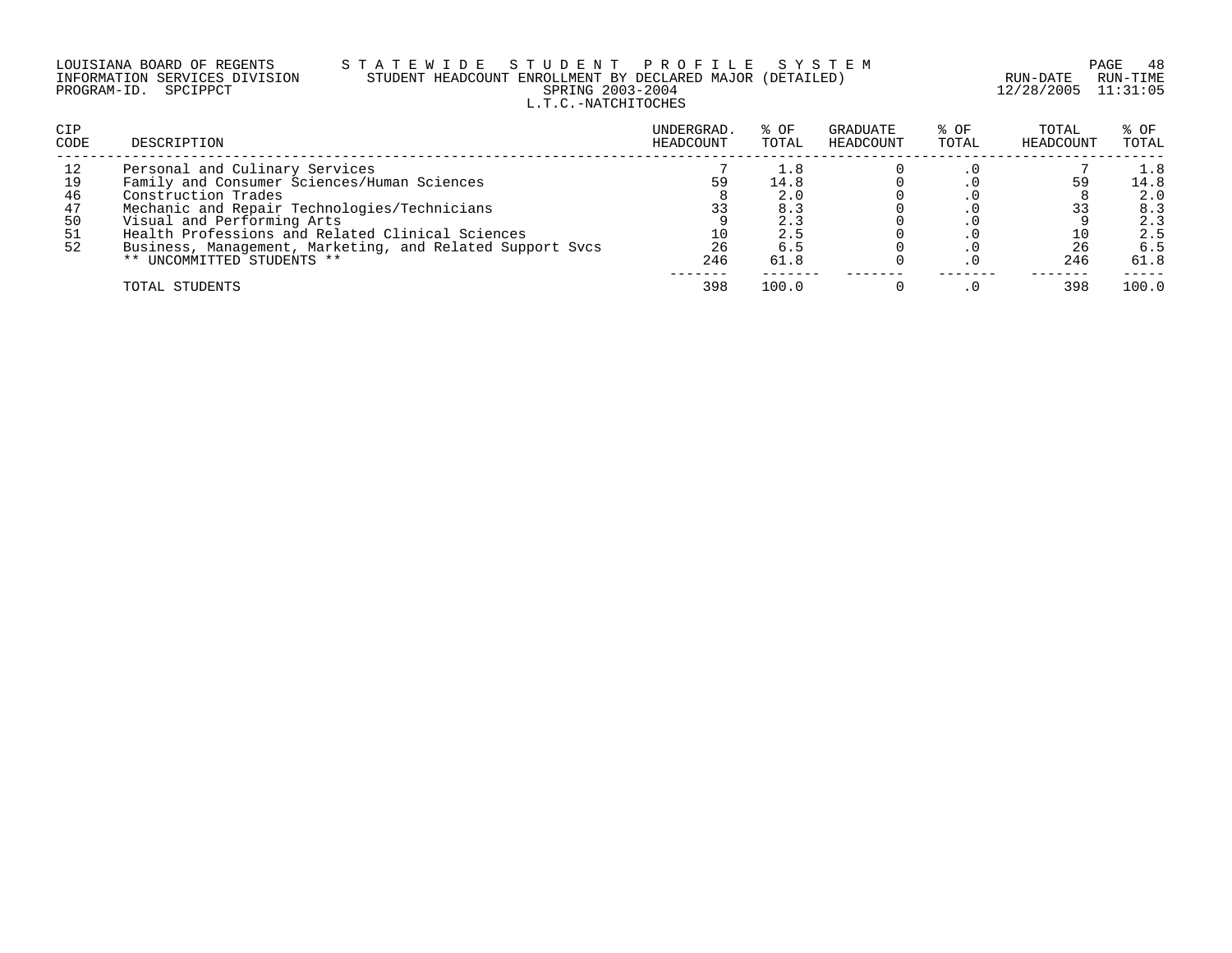| LOUISIANA BOARD OF REGENTS    | STATEWIDE STUDENT PROFILE SYSTEM                          |                     | - 49<br>PAGE |
|-------------------------------|-----------------------------------------------------------|---------------------|--------------|
| INFORMATION SERVICES DIVISION | STUDENT HEADCOUNT ENROLLMENT BY DECLARED MAJOR (DETAILED) | RUN-DATE            | RUN-TIME     |
| PROGRAM-ID. SPCIPPCT          | SPRING 2003-2004                                          | 12/28/2005 11:31:05 |              |
|                               | L.T.C.-NORTH CENTRAL                                      |                     |              |

| CIP<br><b>CODE</b>     | DESCRIPTION                                                                                                                                                                                                                   | UNDERGRAD.<br>HEADCOUNT | % OF<br>TOTAL                      | GRADUATE<br>HEADCOUNT | % OF<br>TOTAL | TOTAL<br>HEADCOUNT | % OF<br>TOTAL                      |
|------------------------|-------------------------------------------------------------------------------------------------------------------------------------------------------------------------------------------------------------------------------|-------------------------|------------------------------------|-----------------------|---------------|--------------------|------------------------------------|
| -11<br>48<br>-51<br>52 | Computer and Information Sciences and Support Services<br>Precision Production<br>Health Professions and Related Clinical Sciences<br>Business, Management, Marketing, and Related Support Sycs<br>** UNCOMMITTED STUDENTS ** | 15<br>62<br>22<br>62    | 7.5<br>8.6<br>35.6<br>12.6<br>35.6 |                       |               | 62                 | 7.5<br>8.6<br>35.6<br>12.6<br>35.6 |
|                        | TOTAL STUDENTS                                                                                                                                                                                                                | 174                     | 100.0                              |                       |               |                    | 100.0                              |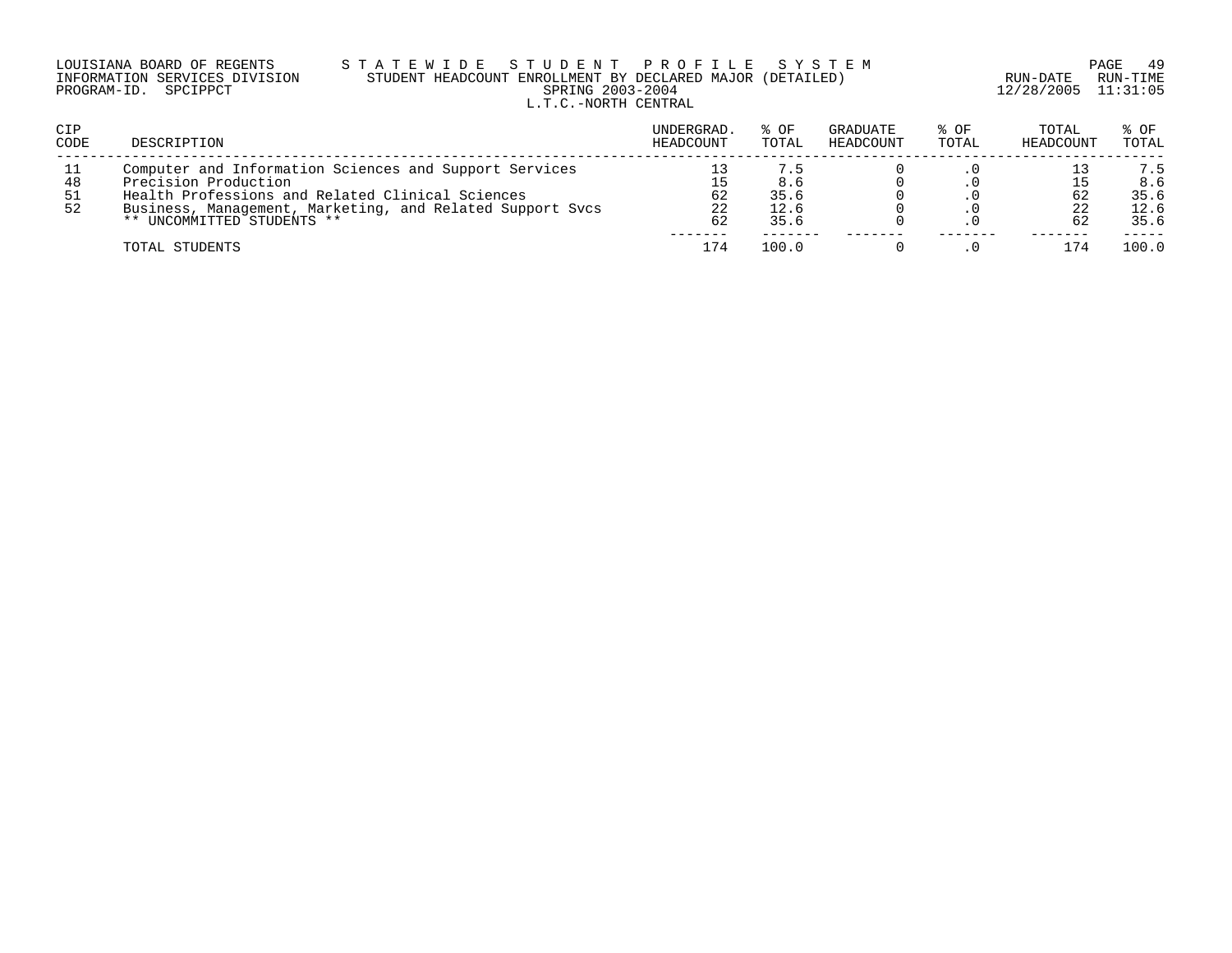|                      | LOUISIANA BOARD OF REGENTS    |  |
|----------------------|-------------------------------|--|
|                      | INFORMATION SERVICES DIVISION |  |
| PROGRAM-ID. SPCIPPCT |                               |  |

### LOUISIANA BOARD OF REGENTS S T A T E W I D E S T U D E N T P R O F I L E S Y S T E M PAGE 50 INFORMATION SERVICES DIVISION STUDENT HEADCOUNT ENROLLMENT BY DECLARED MAJOR (DETAILED) RUN-DATE RUN-TIME PRING 2003-2004 12/28/2005 11:31:05 L.T.C.-NORTHEAST

| <b>CIP</b><br>CODE | DESCRIPTION                                               | UNDERGRAD.<br>HEADCOUNT | % OF<br>TOTAL | GRADUATE<br>HEADCOUNT | % OF<br>TOTAL | TOTAL<br>HEADCOUNT | $8$ OF<br>TOTAL |
|--------------------|-----------------------------------------------------------|-------------------------|---------------|-----------------------|---------------|--------------------|-----------------|
| 11                 | Computer and Information Sciences and Support Services    |                         |               |                       |               |                    |                 |
| -15                | Engineering Technologies/Technicians                      |                         |               |                       |               |                    | 3.4             |
| 47                 | Mechanic and Repair Technologies/Technicians              |                         | 2.1           |                       |               |                    | 2.1             |
| 48                 | Precision Production                                      |                         | 4.3           |                       |               |                    | 4.3             |
| 51                 | Health Professions and Related Clinical Sciences          | 43                      | 13.1          |                       |               |                    | 13.1            |
| 52                 | Business, Management, Marketing, and Related Support Svcs | 75                      | 22.9          |                       |               |                    | 22.9            |
|                    | ** UNCOMMITTED STUDENTS **                                | 177                     | 54.0          |                       |               | 177                | 54.0            |
|                    | TOTAL STUDENTS                                            | 328                     | 100.0         |                       |               |                    | 100.0           |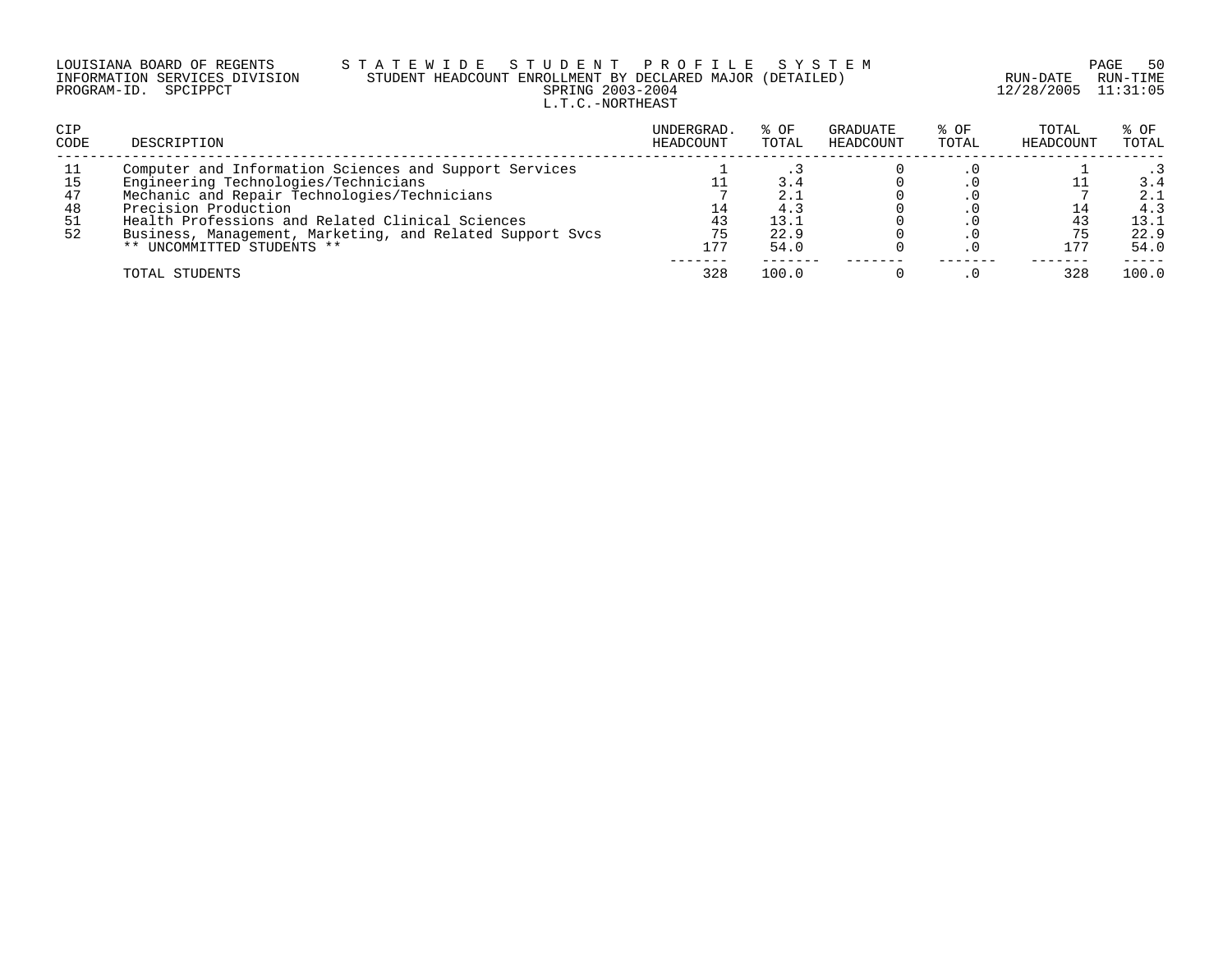### LOUISIANA BOARD OF REGENTS S T A T E W I D E S T U D E N T P R O F I L E S Y S T E M PAGE 51 INFORMATION SERVICES DIVISION STUDENT HEADCOUNT ENROLLMENT BY DECLARED MAJOR (DETAILED) RUN-DATE RUN-TIME PROGRAM-ID. SPCIPPCT SPRING 2003-2004 12/28/2005 11:31:05 L.T.C.-NORTHWEST

| <b>CIP</b><br>CODE | DESCRIPTION                                               | UNDERGRAD.<br>HEADCOUNT | % OF<br>TOTAL | GRADUATE<br>HEADCOUNT | % OF<br>TOTAL | TOTAL<br>HEADCOUNT | $8$ OF<br>TOTAL |
|--------------------|-----------------------------------------------------------|-------------------------|---------------|-----------------------|---------------|--------------------|-----------------|
| 01                 | Agriculture, Agriculture Operations, and Related Sciences |                         | 1.6           |                       |               |                    | 1.6             |
| 11                 | Computer and Information Sciences and Support Services    | 56                      | 7.3           |                       |               | 56                 | 7.3             |
| 15                 | Engineering Technologies/Technicians                      | 97                      | 12.7          |                       |               | 97                 | 12.7            |
| 19                 | Family and Consumer Sciences/Human Sciences               | 43                      | 5.6           |                       |               |                    | 5.6             |
| 46                 | Construction Trades                                       | 18                      | 2.4           |                       |               | 18                 | 2.4             |
| 47                 | Mechanic and Repair Technologies/Technicians              | 69                      | 9.0           |                       |               | 69                 | 9.0             |
| 48                 | Precision Production                                      | 54                      | 7.1           |                       |               | 54                 | 7.1             |
| 51                 | Health Professions and Related Clinical Sciences          | 96                      | 12.6          |                       |               | 96                 | 12.6            |
| 52                 | Business, Management, Marketing, and Related Support Svcs | 104                     | 13.6          |                       |               | 104                | 13.6            |
|                    | ** UNCOMMITTED STUDENTS **                                | 215                     | 28.1          |                       |               | 215                | 28.1            |
|                    | TOTAL STUDENTS                                            | 764                     | 100.0         |                       |               | 764                | 100.0           |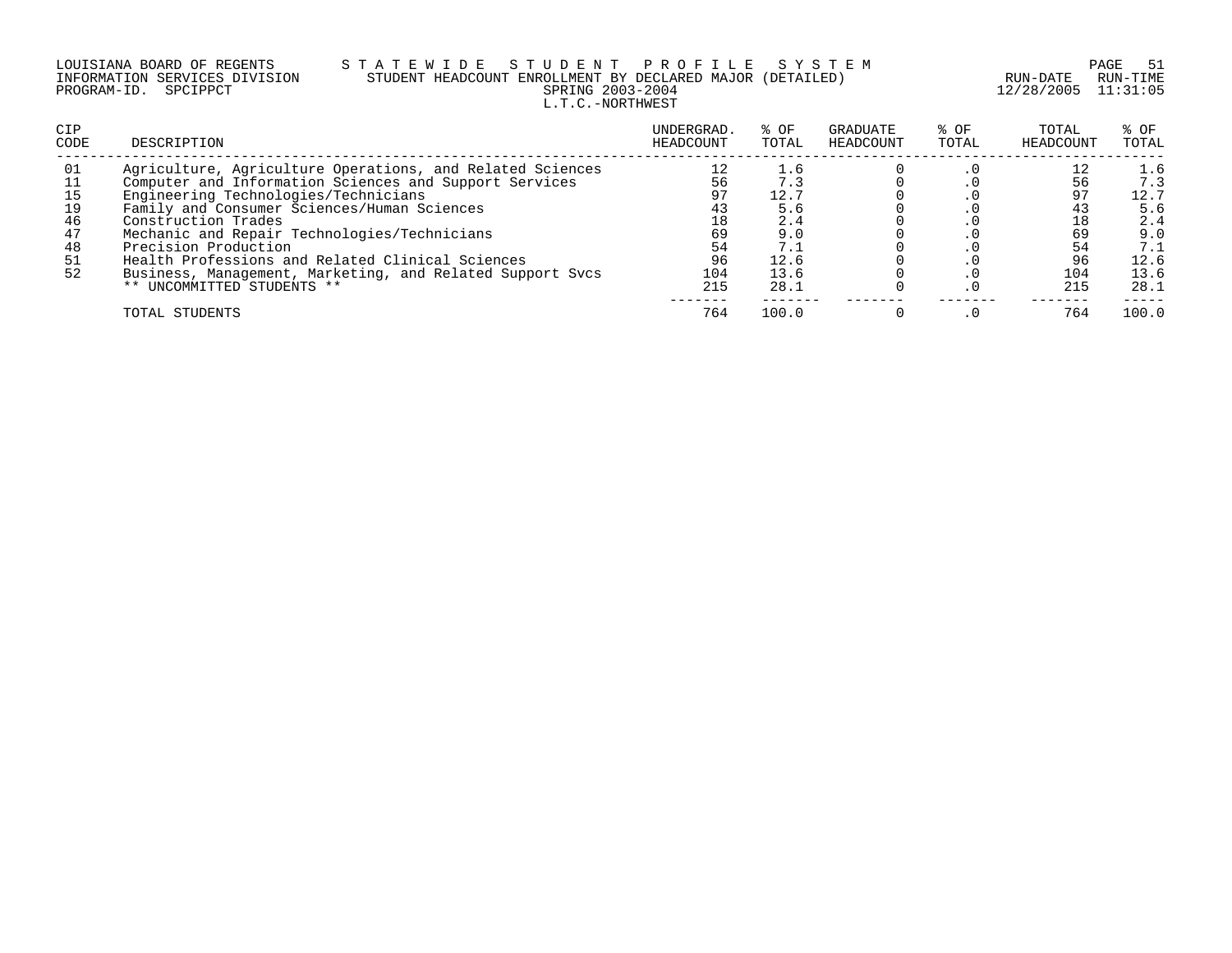|                      | LOUISIANA BOARD OF REGENTS    | STATEW |           |  |  |
|----------------------|-------------------------------|--------|-----------|--|--|
|                      | INFORMATION SERVICES DIVISION |        | STUDENT I |  |  |
| PROGRAM-ID. SPCIPPCT |                               |        |           |  |  |

### LOUISIANA BOARD OF REGENTS S T A T E W I D E S T U D E N T P R O F I L E S Y S T E M PAGE 52 INFORMATION SERVICES DIVISION STUDENT HEADCOUNT ENROLLMENT BY DECLARED MAJOR (DETAILED) RUN-DATE RUN-TIME PRING 2003-2004 12/28/2005 11:31:05 L.T.C.-OAKDALE

| CIP<br>CODE | DESCRIPTION                                               | UNDERGRAD.<br>HEADCOUNT | % OF<br>TOTAL | GRADUATE<br>HEADCOUNT | % OF<br>TOTAL | TOTAL<br>HEADCOUNT | % OF<br>TOTAL |
|-------------|-----------------------------------------------------------|-------------------------|---------------|-----------------------|---------------|--------------------|---------------|
| 03          | Natural Resources and Conservation                        |                         | 4.2           |                       |               |                    | 4.2           |
| 19          | Family and Consumer Sciences/Human Sciences               | 24                      | 8.4           |                       |               |                    | 8.4           |
| 43          | Security and Protective Services                          | 100                     | 35.0          |                       |               | 100                | 35.0          |
| 48          | Precision Production                                      | 65                      | 22.7          |                       |               |                    | 22.7          |
|             | Health Professions and Related Clinical Sciences          | 22                      |               |                       |               |                    | 7.7           |
| 52          | Business, Management, Marketing, and Related Support Svcs | 32                      | 11.2          |                       |               |                    | 11.2          |
|             | ** UNCOMMITTED STUDENTS **                                | 31                      | 10.8          |                       |               |                    | 10.8          |
|             | TOTAL STUDENTS                                            | 286                     | 100.0         |                       |               | 286                | 100.0         |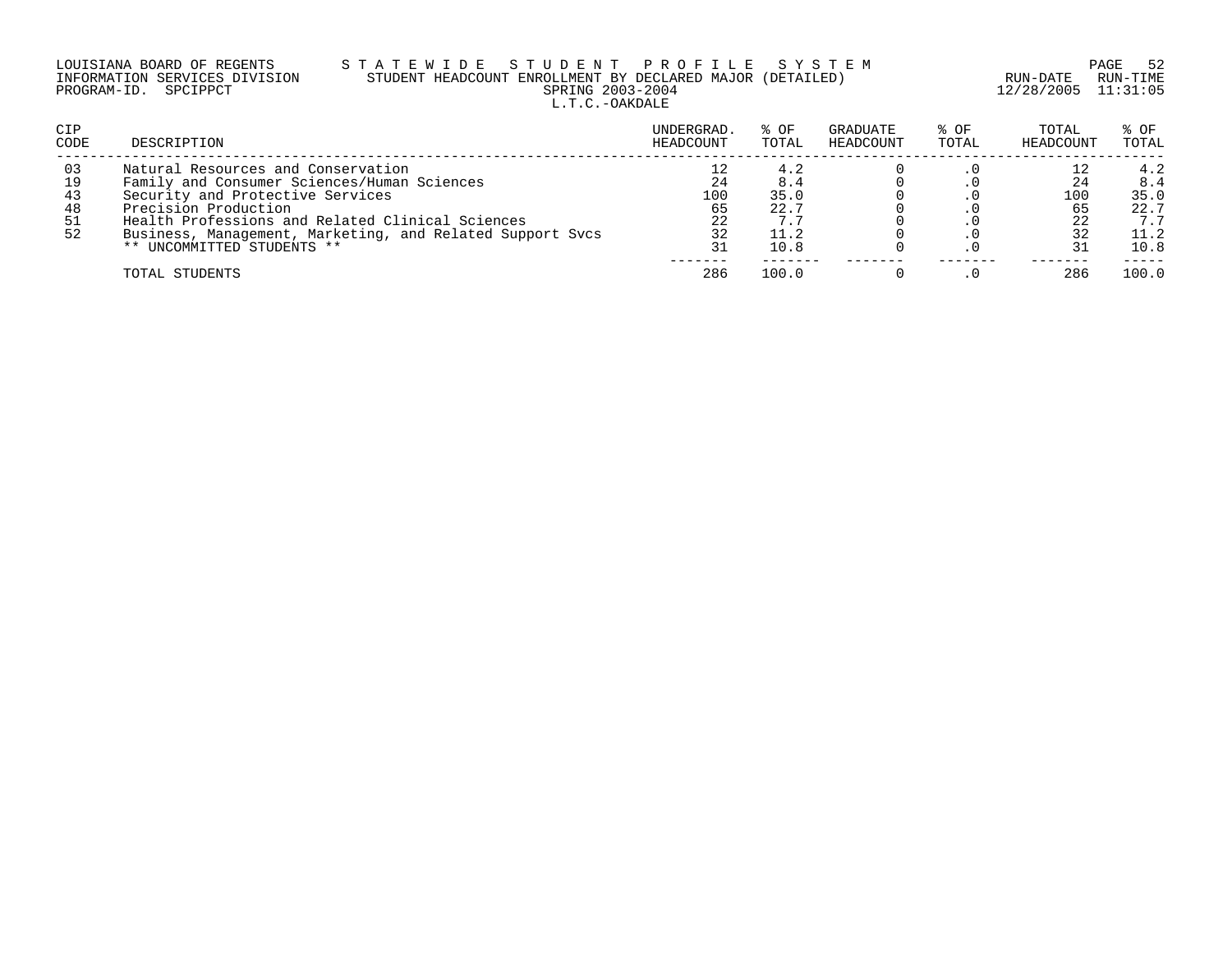|                      | LOUISIANA BOARD OF REGENTS    |
|----------------------|-------------------------------|
|                      | INFORMATION SERVICES DIVISION |
| PROGRAM-ID. SPCIPPCT |                               |

### LOUISIANA BOARD OF REGENTS S T A T E W I D E S T U D E N T P R O F I L E S Y S T E M PAGE 53 INFORMATION SERVICES DIVISION STUDENT HEADCOUNT ENROLLMENT BY DECLARED MAJOR (DETAILED) RUN-DATE RUN-TIME PRING 2003-2004 12/28/2005 11:31:05 L.T.C.-RIVER PARISHES

| <b>CIP</b><br>CODE | DESCRIPTION                                               | UNDERGRAD.<br>HEADCOUNT | $8$ OF<br>TOTAL | GRADUATE<br>HEADCOUNT | % OF<br>TOTAL | TOTAL<br>HEADCOUNT | % OF<br>TOTAL |
|--------------------|-----------------------------------------------------------|-------------------------|-----------------|-----------------------|---------------|--------------------|---------------|
| 15                 | Engineering Technologies/Technicians                      |                         | 22.9            |                       |               |                    | 22.9          |
| 41                 | Science Technologies/Technicians                          | 65                      | 21.0            |                       |               | 65                 | 21.0          |
| 47                 | Mechanic and Repair Technologies/Technicians              | 41                      | 13.2            |                       |               |                    | 13.2          |
| 48                 | Precision Production                                      |                         | 5.8             |                       |               |                    | 5.8           |
| 51                 | Health Professions and Related Clinical Sciences          | 36                      | 11.6            |                       |               |                    | 11.6          |
| 52                 | Business, Management, Marketing, and Related Support Svcs | 28                      | 9.0             |                       |               | 28                 | 9.0           |
|                    | ** UNCOMMITTED STUDENTS **                                | 51                      | 16.5            |                       |               |                    | 16.5          |
|                    | TOTAL STUDENTS                                            | 310                     | 100.0           |                       |               |                    | 100.0         |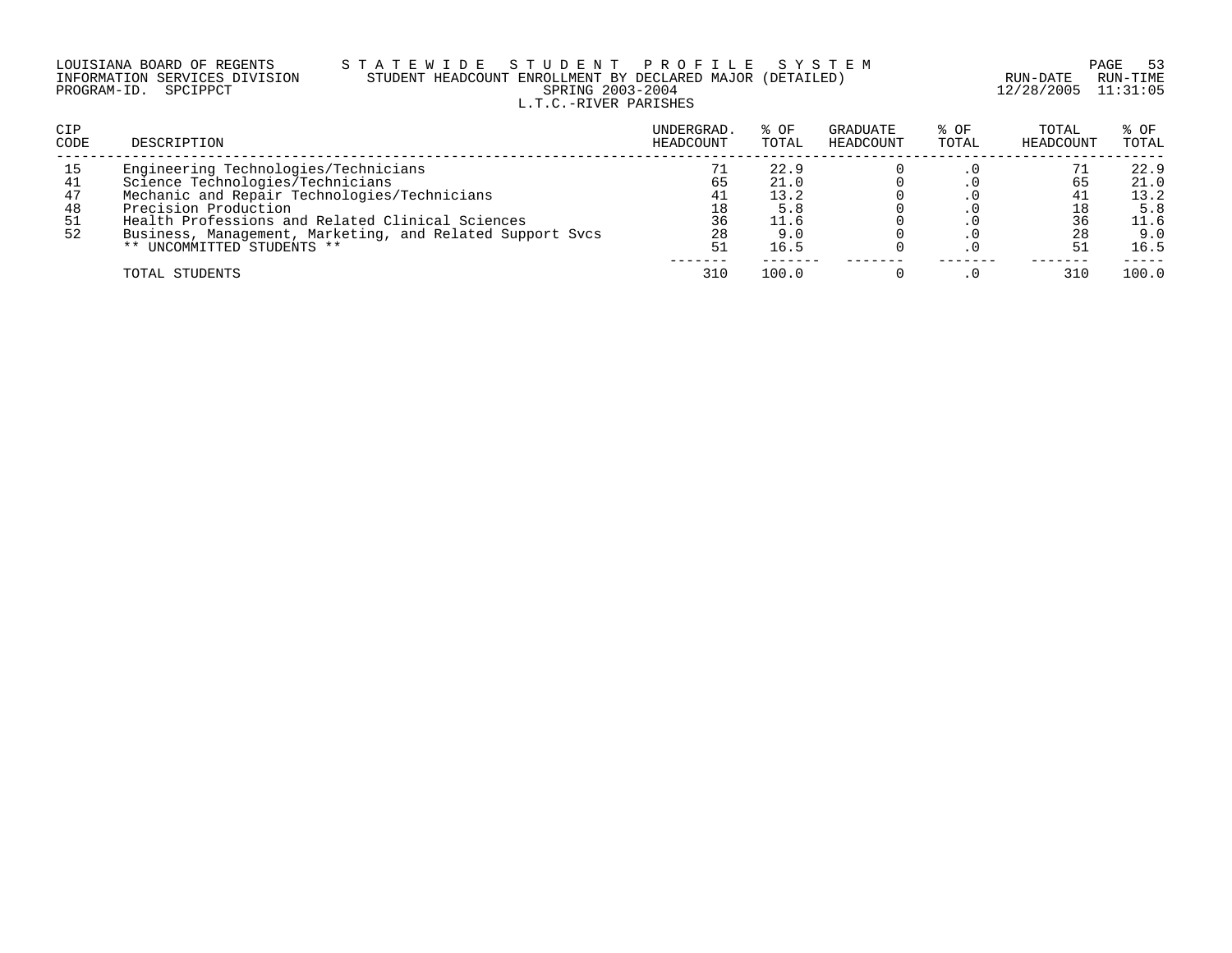| LOUISIANA BOARD OF REGENTS    |  |  |  |
|-------------------------------|--|--|--|
| INFORMATION SERVICES DIVISION |  |  |  |
| PROGRAM-ID. SPCIPPCT          |  |  |  |

### LOUISIANA BOARD OF REGENTS S T A T E W I D E S T U D E N T P R O F I L E S Y S T E M PAGE 54 INFORMATION SERVICES DIVISION STUDENT HEADCOUNT ENROLLMENT BY DECLARED MAJOR (DETAILED) RUN-DATE RUN-TIME PRING 2003-2004 12/28/2005 11:31:05 L.T.C.-RUSTON

| CIP<br>CODE                 | DESCRIPTION                                                                                                                                                                                                                                                 | UNDERGRAD.<br>HEADCOUNT | % OF<br>TOTAL                       | GRADUATE<br>HEADCOUNT | $8$ OF<br>TOTAL | TOTAL<br>HEADCOUNT | $8$ OF<br>TOTAL                            |
|-----------------------------|-------------------------------------------------------------------------------------------------------------------------------------------------------------------------------------------------------------------------------------------------------------|-------------------------|-------------------------------------|-----------------------|-----------------|--------------------|--------------------------------------------|
| 15<br>47<br>48<br>-51<br>52 | Engineering Technologies/Technicians<br>Mechanic and Repair Technologies/Technicians<br>Precision Production<br>Health Professions and Related Clinical Sciences<br>Business, Management, Marketing, and Related Support Svcs<br>** UNCOMMITTED STUDENTS ** | 23<br>28<br>39          | 14.3<br>17.4<br>24.2<br>31.7<br>3.7 |                       |                 | 28                 | 14.3<br>17.4<br>8.7<br>24.2<br>31.7<br>3.7 |
|                             | TOTAL STUDENTS                                                                                                                                                                                                                                              | 161                     | 100.0                               |                       |                 | 161                | 100.0                                      |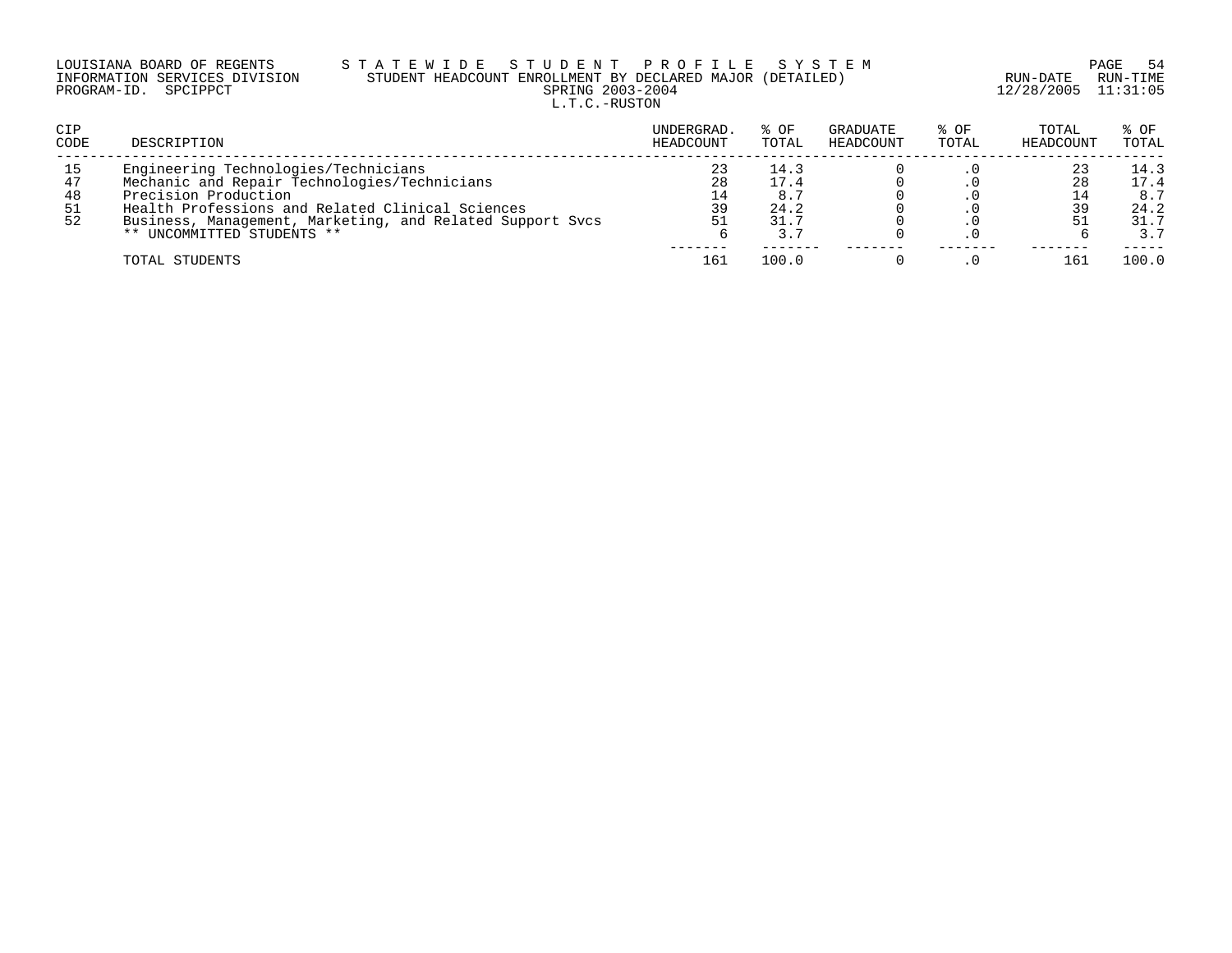| LOUISIANA BOARD OF REGENTS    |  |  |
|-------------------------------|--|--|
| INFORMATION SERVICES DIVISION |  |  |
| PROGRAM-ID. SPCIPPCT          |  |  |

### LOUISIANA BOARD OF REGENTS S T A T E W I D E S T U D E N T P R O F I L E S Y S T E M PAGE 55 INFORMATION SERVICES DIVISION STUDENT HEADCOUNT ENROLLMENT BY DECLARED MAJOR (DETAILED) RUN-DATE RUN-TIME PRING 2003-2004 12/28/2005 11:31:05 L.T.C.-WEST JEFFERSON

| <b>CIP</b><br>CODE         | DESCRIPTION                                                                                                                                                                                                                                | UNDERGRAD.<br>HEADCOUNT      | % OF<br>TOTAL                       | GRADUATE<br>HEADCOUNT | % OF<br>TOTAL | TOTAL<br>HEADCOUNT | % OF<br>TOTAL                              |
|----------------------------|--------------------------------------------------------------------------------------------------------------------------------------------------------------------------------------------------------------------------------------------|------------------------------|-------------------------------------|-----------------------|---------------|--------------------|--------------------------------------------|
| 46<br>47<br>48<br>51<br>52 | Construction Trades<br>Mechanic and Repair Technologies/Technicians<br>Precision Production<br>Health Professions and Related Clinical Sciences<br>Business, Management, Marketing, and Related Support Sycs<br>** UNCOMMITTED STUDENTS ** | 41<br>29<br>124<br>47<br>112 | 11.2<br>3.8<br>33.8<br>12.8<br>30.5 |                       |               | 124<br>112         | 11.2<br>7.9<br>3.8<br>33.8<br>12.8<br>30.5 |
|                            | TOTAL STUDENTS                                                                                                                                                                                                                             | -----<br>367                 | 100.0                               |                       |               | 36 <sup>7</sup>    | 100.0                                      |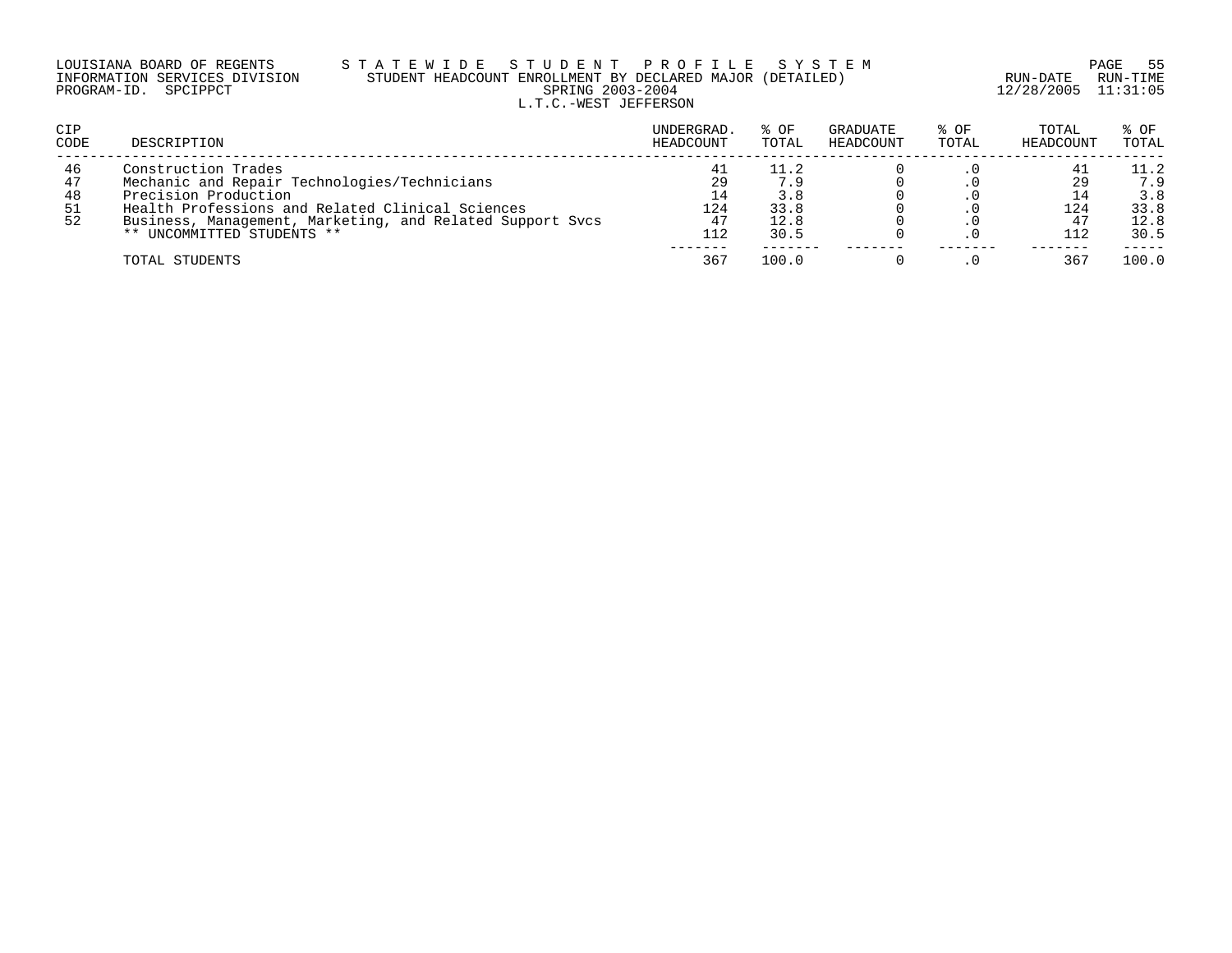| LOUISIANA BOARD OF REGENTS    | STATEWIDE STUDENT PROFILE SYSTEM                          |                         | PAGE 56  |
|-------------------------------|-----------------------------------------------------------|-------------------------|----------|
| INFORMATION SERVICES DIVISION | STUDENT HEADCOUNT ENROLLMENT BY DECLARED MAJOR (DETAILED) | RUN-DATE                | RUN-TIME |
| PROGRAM-ID. SPCIPPCT          | SPRING 2003-2004                                          | $12/28/2005$ $11:31:05$ |          |
|                               | L.T.C.-WESTSIDE                                           |                         |          |

| CIP<br><b>CODE</b> | DESCRIPTION                                                                                                                                                      | UNDERGRAD.<br>HEADCOUNT | % OF<br>TOTAL       | GRADUATE<br>HEADCOUNT | % OF<br>TOTAL | TOTAL<br>HEADCOUNT | % OF<br>TOTAL       |
|--------------------|------------------------------------------------------------------------------------------------------------------------------------------------------------------|-------------------------|---------------------|-----------------------|---------------|--------------------|---------------------|
| -11<br>48<br>-51   | Computer and Information Sciences and Support Services<br>Precision Production<br>Health Professions and Related Clinical Sciences<br>** UNCOMMITTED STUDENTS ** | 120<br>-24              | 9.9<br>74.5<br>14.9 |                       |               | 120                | 9.9<br>74.5<br>14.9 |
|                    | TOTAL STUDENTS                                                                                                                                                   | 161                     | 100.0               |                       |               | 16.                | 100.0               |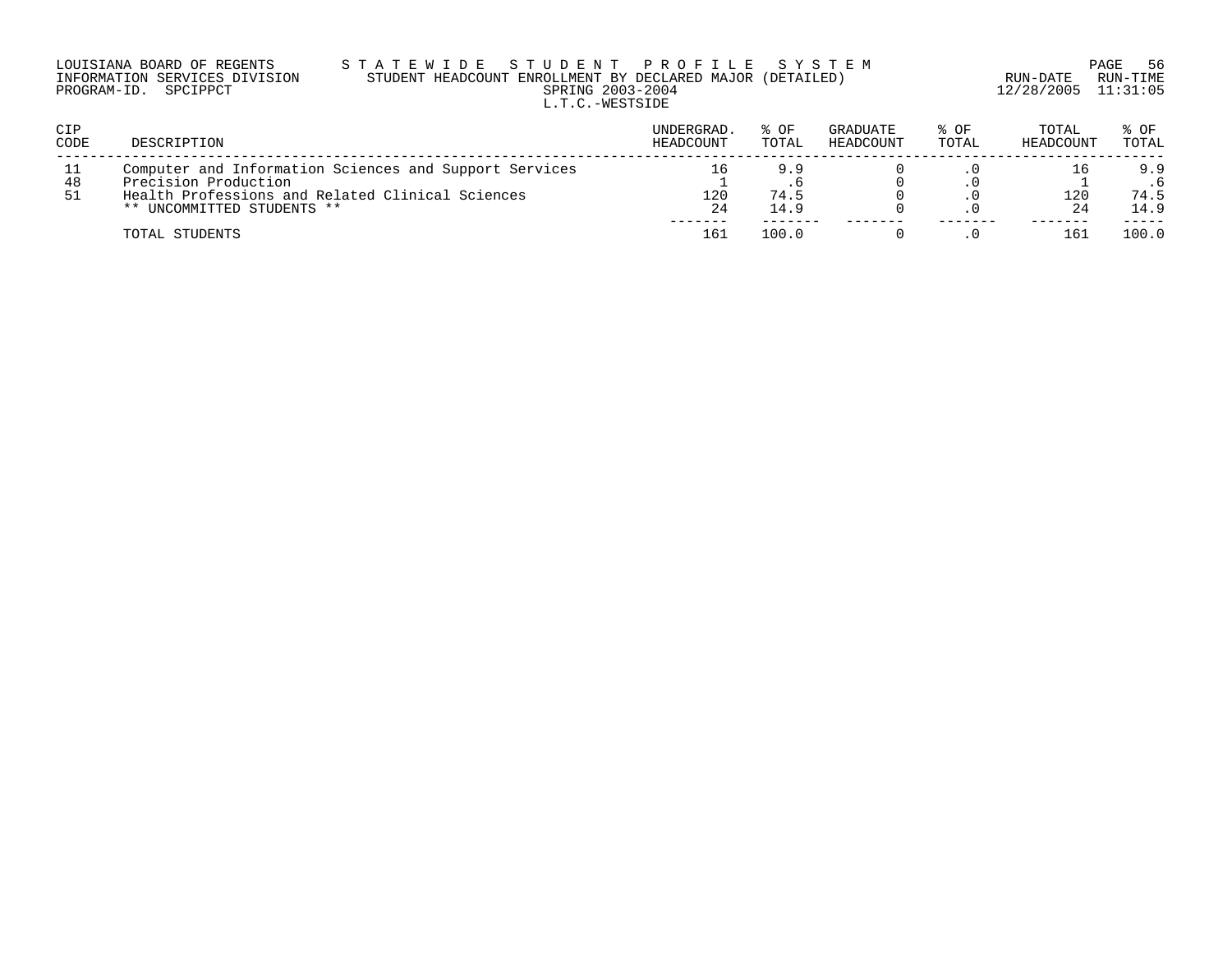### LOUISIANA BOARD OF REGENTS S T A T E W I D E S T U D E N T P R O F I L E S Y S T E M PAGE 57 INFORMATION SERVICES DIVISION STUDENT HEADCOUNT ENROLLMENT BY DECLARED MAJOR (DETAILED) RUN-DATE RUN-TIME PROGRAM-ID. SPCIPPCT SPRING 2003-2004 12/28/2005 11:31:05 L.T.C.-YOUNG MEMORIAL

| <b>CIP</b><br><b>CODE</b> | DESCRIPTION                                               | UNDERGRAD.<br>HEADCOUNT | % OF<br>TOTAL | GRADUATE<br>HEADCOUNT | $8$ OF<br>TOTAL | TOTAL<br>HEADCOUNT | $8$ OF<br>TOTAL |
|---------------------------|-----------------------------------------------------------|-------------------------|---------------|-----------------------|-----------------|--------------------|-----------------|
| 15                        | Engineering Technologies/Technicians                      | 15                      |               |                       |                 |                    | 1.7             |
| 46                        | Construction Trades                                       |                         | 2.0           |                       |                 |                    | 2.0             |
| 47                        | Mechanic and Repair Technologies/Technicians              | 10                      |               |                       |                 |                    | 1.2             |
| 48                        | Precision Production                                      |                         |               |                       |                 |                    |                 |
| 49                        | Transportation and Materials Moving                       | 22                      | 2.5           |                       |                 | 22                 | 2.5             |
| 51                        | Health Professions and Related Clinical Sciences          | 69                      | 8.0           |                       |                 | 69                 | 8.0             |
| 52                        | Business, Management, Marketing, and Related Support Sycs | 121                     | 14.0          |                       |                 | 121                | 14.0            |
|                           | ** UNCOMMITTED STUDENTS **                                | 605                     | 69.8          |                       |                 | 605                | 69.8            |
|                           | TOTAL STUDENTS                                            | 867                     | 100.0         |                       |                 | 86'                | 100.0           |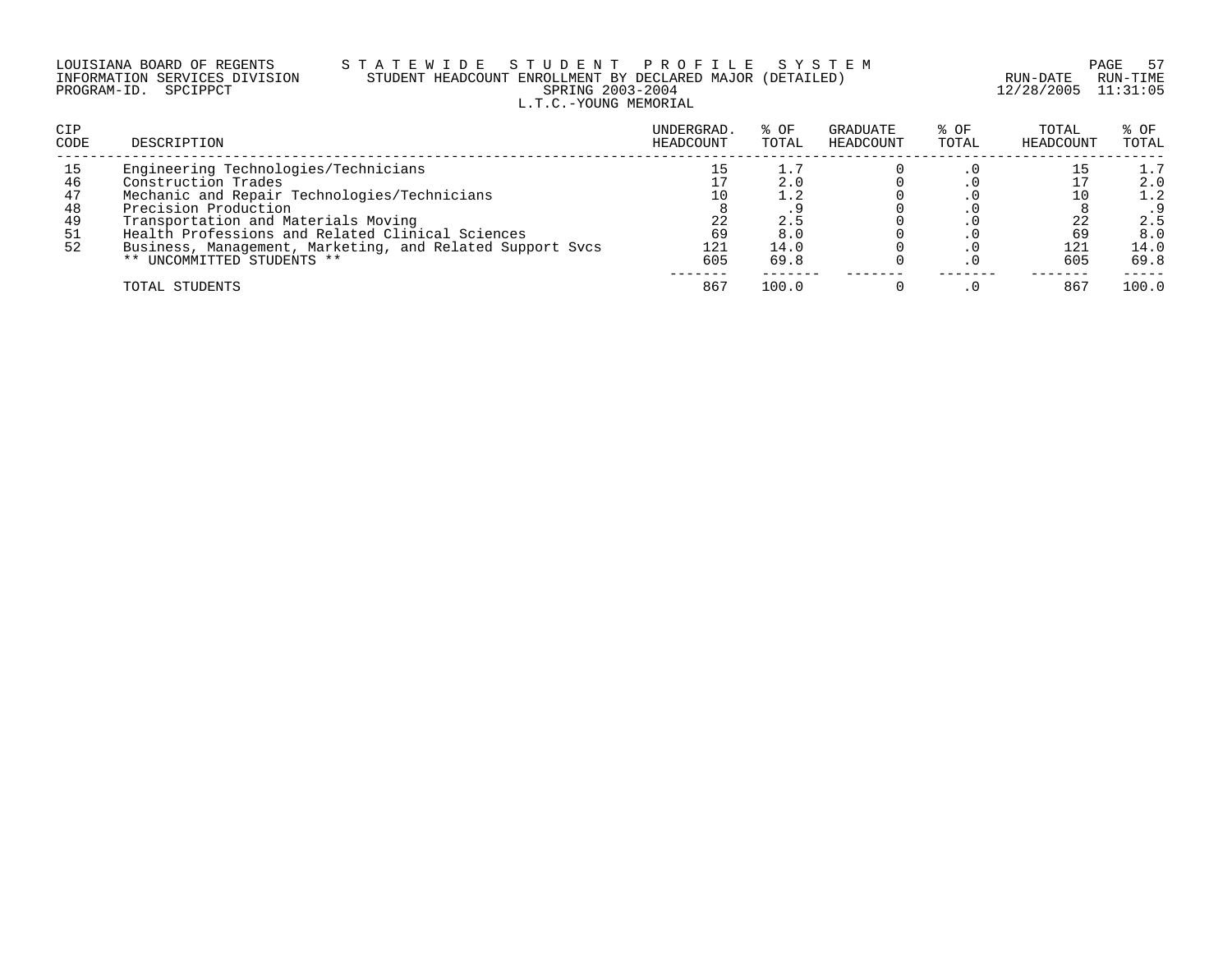| LOUISIANA BOARD OF REGENTS    | STATEWIDE STUDENT PROFILE SYSTEM                          |                     | PAGE 58  |
|-------------------------------|-----------------------------------------------------------|---------------------|----------|
| INFORMATION SERVICES DIVISION | STUDENT HEADCOUNT ENROLLMENT BY DECLARED MAJOR (DETAILED) | RUN-DATE            | RUN-TIME |
| PROGRAM-ID. SPCIPPCT          | SPRING 2003-2004                                          | 12/28/2005 11:31:05 |          |
|                               | L.T.C.-SABINE VALLEY                                      |                     |          |

| CIP<br>CODE          | DESCRIPTION                                                                                                                                                                                                               | UNDERGRAD.<br>HEADCOUNT | % OF<br>TOTAL                      | GRADUATE<br>HEADCOUNT | % OF<br>TOTAL | TOTAL<br>HEADCOUNT | % OF<br>TOTAL                      |
|----------------------|---------------------------------------------------------------------------------------------------------------------------------------------------------------------------------------------------------------------------|-------------------------|------------------------------------|-----------------------|---------------|--------------------|------------------------------------|
| 11<br>47<br>48<br>52 | Computer and Information Sciences and Support Services<br>Mechanic and Repair Technologies/Technicians<br>Precision Production<br>Business, Management, Marketing, and Related Support Sycs<br>** UNCOMMITTED STUDENTS ** | 35<br>63<br>28          | 24.3<br>6.3<br>6.3<br>43.8<br>19.4 |                       |               | 63<br>-28          | 24.3<br>6.3<br>6.3<br>43.8<br>19.4 |
|                      | TOTAL STUDENTS                                                                                                                                                                                                            | 144                     | 100.0                              |                       |               | 144                | 100.0                              |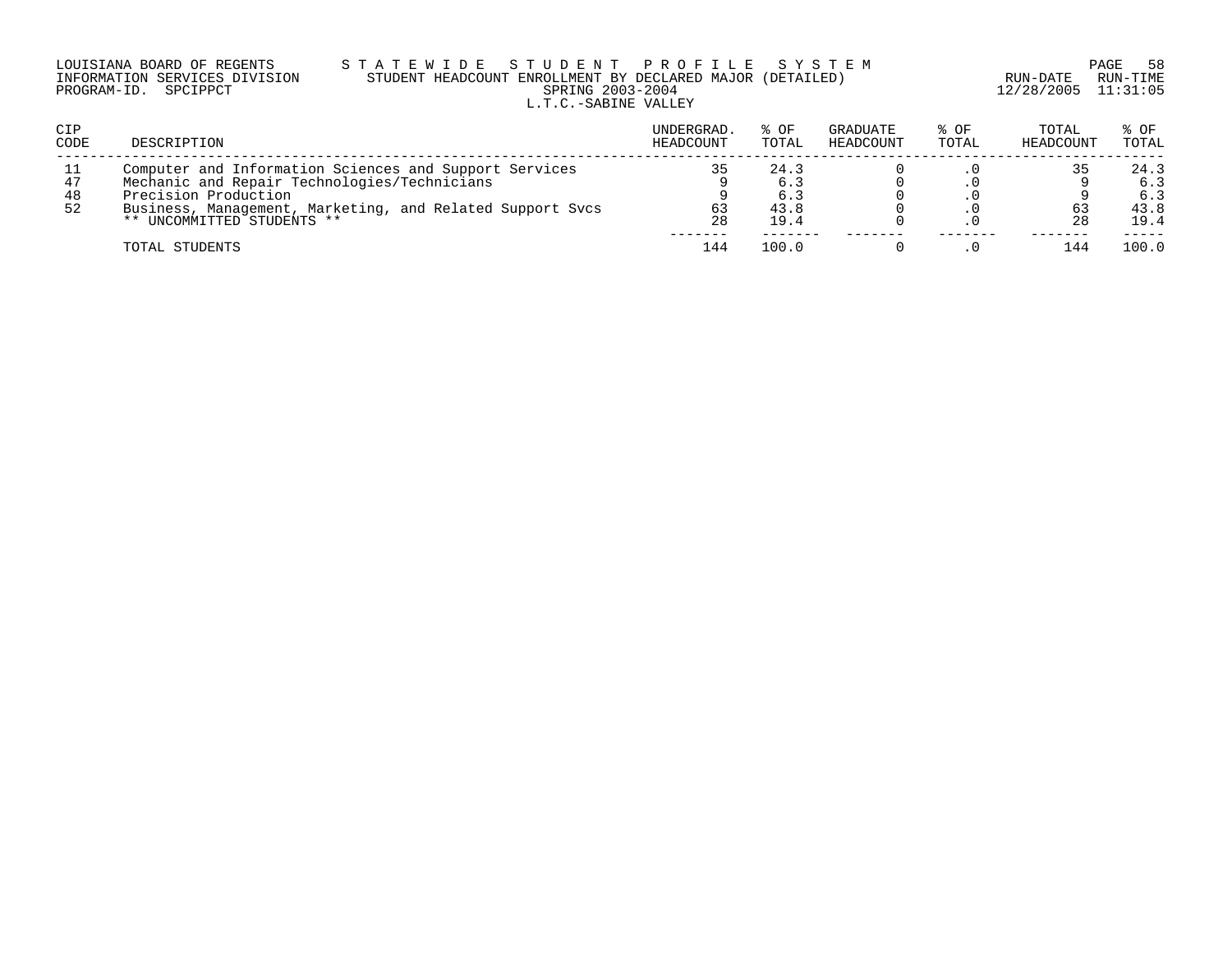|                      | LOUISIANA BOARD OF REGENTS    | STATEWID: |  |  |               |  |
|----------------------|-------------------------------|-----------|--|--|---------------|--|
|                      | INFORMATION SERVICES DIVISION |           |  |  | STUDENT HEADC |  |
| PROGRAM-ID. SPCIPPCT |                               |           |  |  |               |  |

### LOUISIANA BOARD OF REGENTS S T A T E W I D E S T U D E N T P R O F I L E S Y S T E M PAGE 59 INFORMATION SERVICES DIVISION STUDENT HEADCOUNT ENROLLMENT BY DECLARED MAJOR (DETAILED) RUN-DATE RUN-TIME PROGRAM-ID. SPCIPPCT SPRING 2003-2004 12/28/2005 11:31:05 L.T.C.-SHELBY JACKSON

| CIP<br>CODE                  | DESCRIPTION                                                                                                                                                                                                                                                                   | UNDERGRAD.<br>HEADCOUNT | % OF<br>TOTAL                               | GRADUATE<br>HEADCOUNT | % OF<br>TOTAL | TOTAL<br>HEADCOUNT | % OF<br>TOTAL                               |
|------------------------------|-------------------------------------------------------------------------------------------------------------------------------------------------------------------------------------------------------------------------------------------------------------------------------|-------------------------|---------------------------------------------|-----------------------|---------------|--------------------|---------------------------------------------|
| -11<br>47<br>48<br>-51<br>52 | Computer and Information Sciences and Support Services<br>Mechanic and Repair Technologies/Technicians<br>Precision Production<br>Health Professions and Related Clinical Sciences<br>Business, Management, Marketing, and Related Support Sycs<br>** UNCOMMITTED STUDENTS ** | 21<br>16<br>29<br>35    | 14.0<br>8.0<br>10.7<br>19.3<br>24.7<br>23.3 |                       |               | 29                 | 14.0<br>8.0<br>10.7<br>19.3<br>24.7<br>23.3 |
|                              | TOTAL STUDENTS                                                                                                                                                                                                                                                                | 150                     | 100.0                                       |                       |               | 150                | 100.0                                       |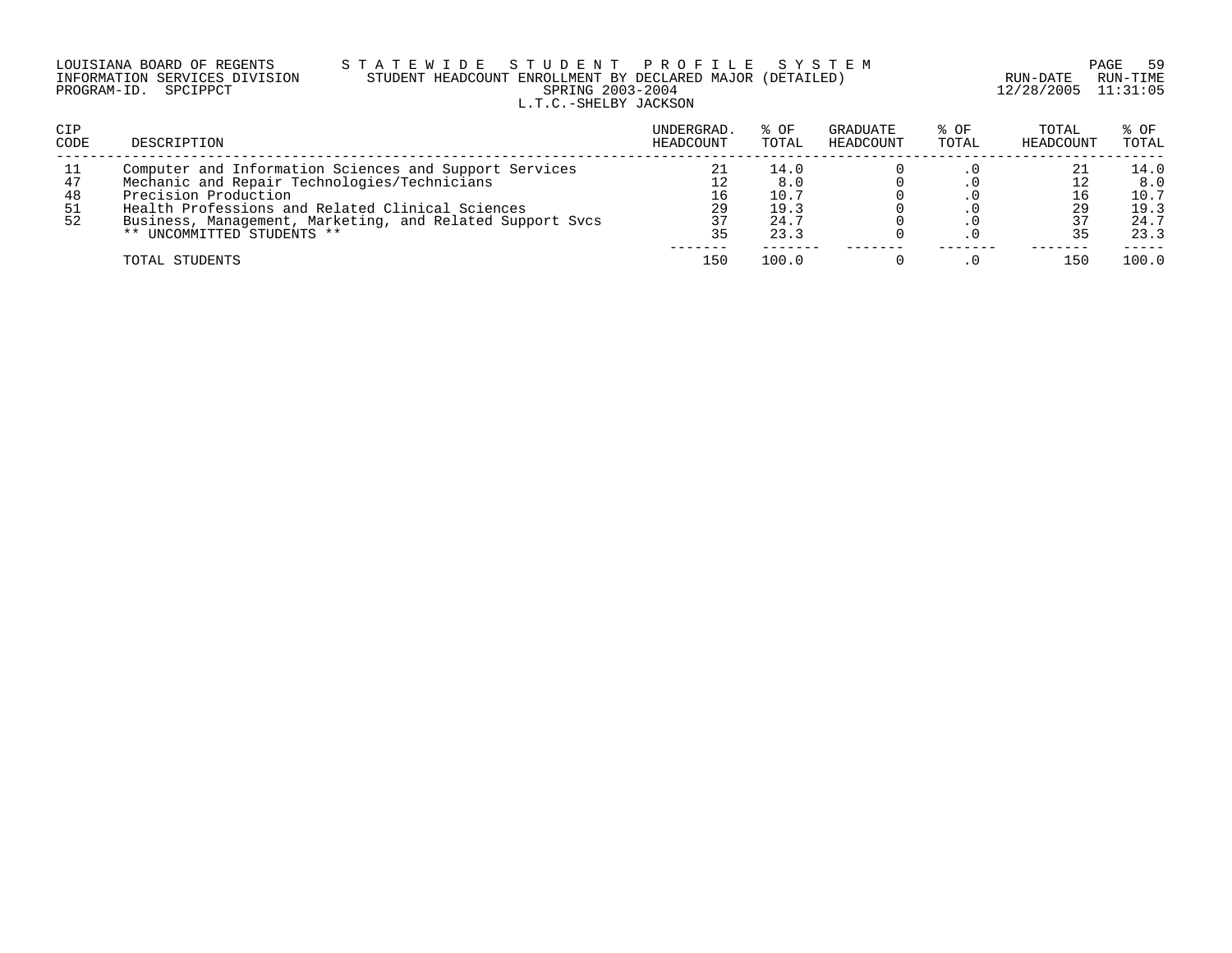### LOUISIANA BOARD OF REGENTS S T A T E W I D E S T U D E N T P R O F I L E S Y S T E M PAGE 60 INFORMATION SERVICES DIVISION STUDENT HEADCOUNT ENROLLMENT BY DECLARED MAJOR (DETAILED) RUN-DATE RUN-TIME PROGRAM-ID. SPCIPPCT SPRING 2003-2004 12/28/2005 11:31:05 L.T.C.-SHREVEPORT BOSSIER

| <b>CIP</b><br>CODE                           | DESCRIPTION                                                                                                                                                                                                                                                                                                                                                                                                                                    | UNDERGRAD.<br>HEADCOUNT                                | % OF<br>TOTAL                                                   | GRADUATE<br>HEADCOUNT | % OF<br>TOTAL | TOTAL<br>HEADCOUNT                               | % OF<br>TOTAL                                                   |
|----------------------------------------------|------------------------------------------------------------------------------------------------------------------------------------------------------------------------------------------------------------------------------------------------------------------------------------------------------------------------------------------------------------------------------------------------------------------------------------------------|--------------------------------------------------------|-----------------------------------------------------------------|-----------------------|---------------|--------------------------------------------------|-----------------------------------------------------------------|
| 10<br>12<br>15<br>46<br>47<br>48<br>51<br>52 | Communications Technologies/Technicians and Support Services<br>Computer and Information Sciences and Support Services<br>Personal and Culinary Services<br>Engineering Technologies/Technicians<br>Construction Trades<br>Mechanic and Repair Technologies/Technicians<br>Precision Production<br>Health Professions and Related Clinical Sciences<br>Business, Management, Marketing, and Related Support Svcs<br>** UNCOMMITTED STUDENTS ** | 20<br>116<br>24<br>40<br>209<br>30<br>176<br>64<br>123 | 2.5<br>14.4<br>3.0<br>5.0<br>26.0<br>3.7<br>21.9<br>8.0<br>15.3 |                       |               | 20<br>116<br>24<br>40<br>209<br>176<br>64<br>123 | 2.5<br>14.4<br>3.0<br>5.0<br>26.0<br>3.7<br>21.9<br>8.0<br>15.3 |
|                                              | TOTAL STUDENTS                                                                                                                                                                                                                                                                                                                                                                                                                                 | 805                                                    | 100.0                                                           |                       |               | 805                                              | 100.0                                                           |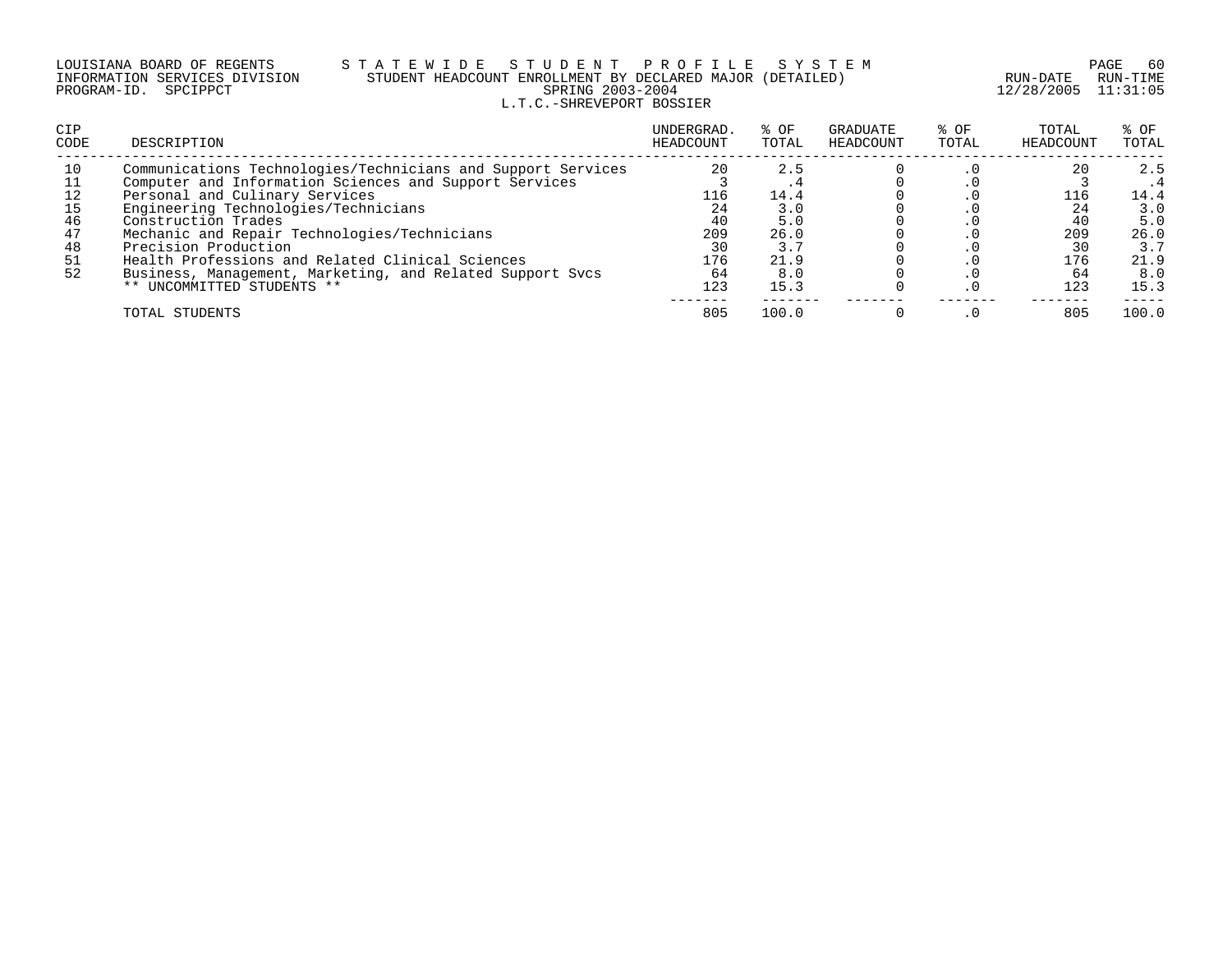|                      | LOUISIANA BOARD OF REGENTS    |
|----------------------|-------------------------------|
|                      | INFORMATION SERVICES DIVISION |
| PROGRAM-ID. SPCIPPCT |                               |

# S T A T E W I D E S T U D E N T P R O F I L E S Y S T E M PAGE 61<br>STUDENT HEADCOUNT ENROLLMENT BY DECLARED MAJOR (DETAILED) STUDENT HEADCOUNT ENROLLMENT BY DECLARED MAJOR (DETAILED)<br>SPRING 2003-2004 L.T.C.-SIDNEY COLLIER

12/28/2005 11:31:05

| <b>CIP</b><br><b>CODE</b> | DESCRIPTION                                               | UNDERGRAD.<br>HEADCOUNT | % OF<br>TOTAL | GRADUATE<br>HEADCOUNT | % OF<br>TOTAL | TOTAL<br>HEADCOUNT | $8$ OF<br>TOTAL |
|---------------------------|-----------------------------------------------------------|-------------------------|---------------|-----------------------|---------------|--------------------|-----------------|
| 11                        | Computer and Information Sciences and Support Services    |                         | 1.2           |                       |               |                    | 1.2             |
| 12                        | Personal and Culinary Services                            | 123                     | 36.2          |                       |               | 123                | 36.2            |
| 19                        | Family and Consumer Sciences/Human Sciences               |                         | 2.4           |                       |               |                    | 2.4             |
| 46                        | Construction Trades                                       | 18                      | 5.3           |                       |               |                    | 5.3             |
| 47                        | Mechanic and Repair Technologies/Technicians              | 47                      | 13.8          |                       |               | 47                 | 13.8            |
| 48                        | Precision Production                                      | 26                      | 7.6           |                       |               | 26                 | 7.6             |
| 51                        | Health Professions and Related Clinical Sciences          | 66                      | 19.4          |                       |               | 66                 | 19.4            |
| 52                        | Business, Management, Marketing, and Related Support Svcs |                         | 3.5           |                       |               |                    | 3.5             |
|                           | ** UNCOMMITTED STUDENTS **                                | 36                      | 10.6          |                       |               |                    | 10.6            |
|                           | TOTAL STUDENTS                                            | 340                     | 100.0         |                       |               | 340                | 100.0           |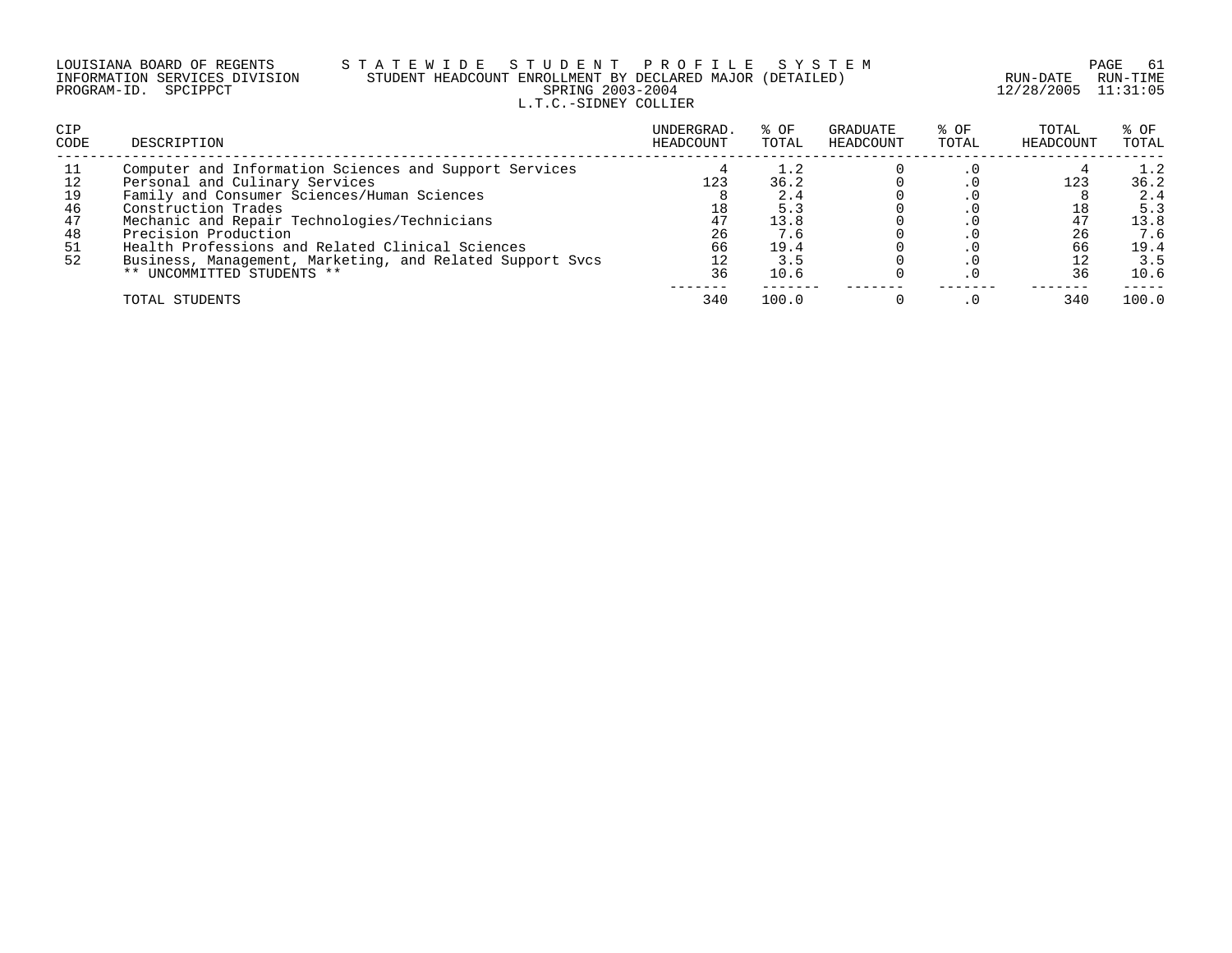| LOUISIANA BOARD OF REGENTS    |  |
|-------------------------------|--|
| INFORMATION SERVICES DIVISION |  |
| PROGRAM-ID. SPCIPPCT          |  |

## S T A T E W I D E S T U D E N T P R O F I L E S Y S T E M PAGE 62 PAGE 62<br>STUDENT HEADCOUNT ENROLLMENT BY DECLARED MAJOR (DETAILED) RUN-DATE RUN-TIME STUDENT HEADCOUNT ENROLLMENT BY DECLARED MAJOR (DETAILED)<br>SPRING 2003-2004 L.T.C.-SLIDELL

12/28/2005 11:31:05

| <b>CIP</b><br>CODE | DESCRIPTION                                               | UNDERGRAD.<br>HEADCOUNT | % OF<br>TOTAL | GRADUATE<br>HEADCOUNT | $8$ OF<br>TOTAL | TOTAL<br>HEADCOUNT | $8$ OF<br>TOTAL |
|--------------------|-----------------------------------------------------------|-------------------------|---------------|-----------------------|-----------------|--------------------|-----------------|
| 01                 | Agriculture, Agriculture Operations, and Related Sciences |                         | 3.8           |                       |                 |                    | 3.8             |
|                    | Computer and Information Sciences and Support Services    |                         | 9.2           |                       |                 |                    | 9.2             |
| 12                 | Personal and Culinary Services                            |                         | 11.5          |                       |                 |                    | 11.5            |
| 15                 | Engineering Technologies/Technicians                      |                         | 3.1           |                       |                 |                    | 3.1             |
| 46                 | Construction Trades                                       |                         | 3.1           |                       |                 |                    | 3.1             |
| 47                 | Mechanic and Repair Technologies/Technicians              |                         | 25.4          |                       |                 |                    | 25.4            |
| 51                 | Health Professions and Related Clinical Sciences          |                         | 17.7          |                       |                 |                    | 17.7            |
| 52                 | Business, Management, Marketing, and Related Support Svcs |                         | 12.3          |                       |                 |                    | 12.3            |
|                    | ** UNCOMMITTED STUDENTS **                                | 18                      | 13.8          |                       |                 |                    | 13.8            |
|                    | TOTAL STUDENTS                                            | 130                     | 100.0         |                       |                 | 130                | 100.0           |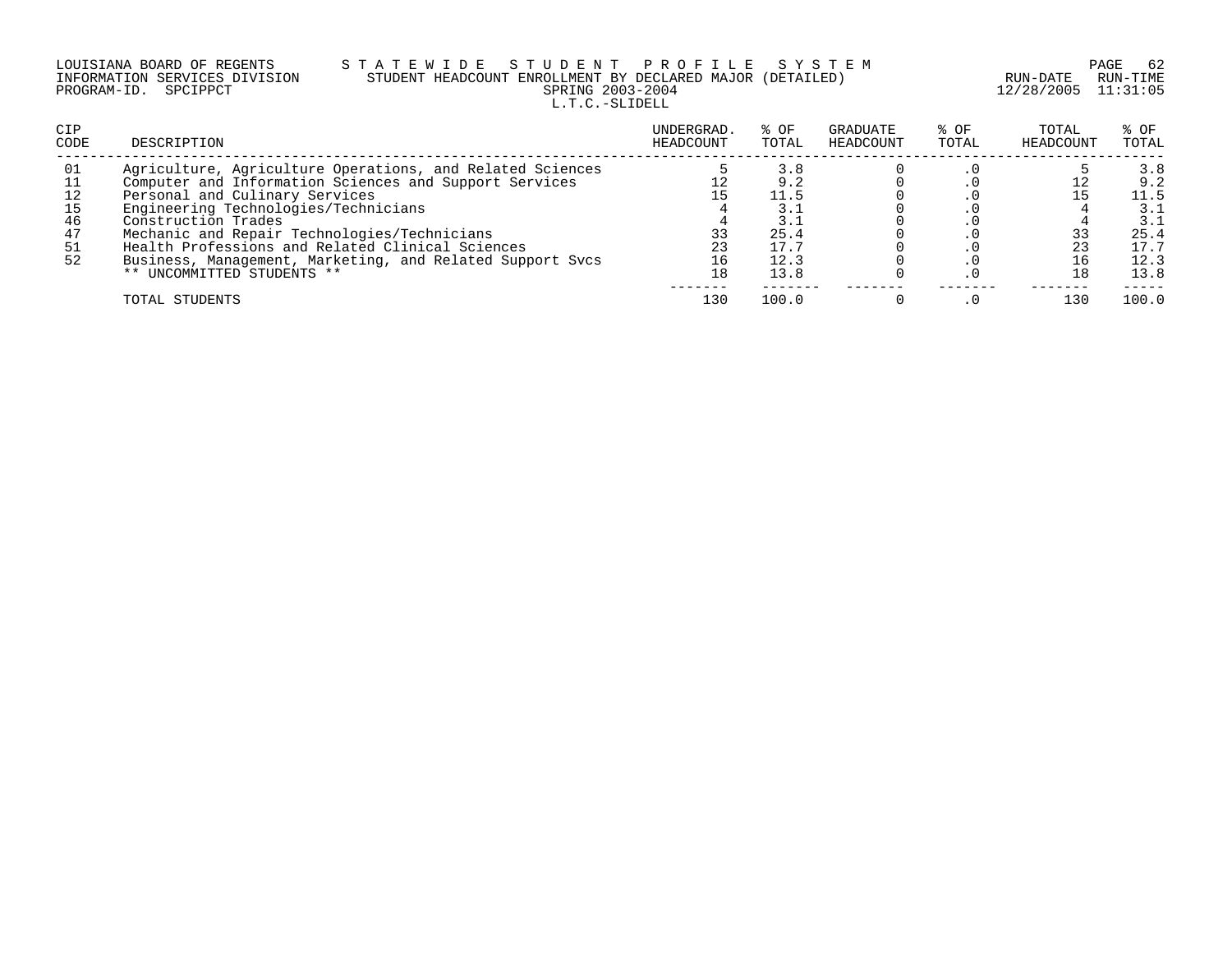### LOUISIANA BOARD OF REGENTS S T A T E W I D E S T U D E N T P R O F I L E S Y S T E M PAGE 63 INFORMATION SERVICES DIVISION STUDENT HEADCOUNT ENROLLMENT BY DECLARED MAJOR (DETAILED) RUN-DATE RUN-TIME PROGRAM-ID. SPCIPPCT SPRING 2003-2004 12/28/2005 11:31:05 SOWELA

| <b>CIP</b><br>CODE                                             | DESCRIPTION                                                                                                                                                                                                                                                                                                                                                                                                                                                   | UNDERGRAD.<br>HEADCOUNT                                                    | % OF<br>TOTAL                                                                         | GRADUATE<br>HEADCOUNT | % OF<br>TOTAL            | TOTAL<br>HEADCOUNT                                             | % OF<br>TOTAL                                                                         |
|----------------------------------------------------------------|---------------------------------------------------------------------------------------------------------------------------------------------------------------------------------------------------------------------------------------------------------------------------------------------------------------------------------------------------------------------------------------------------------------------------------------------------------------|----------------------------------------------------------------------------|---------------------------------------------------------------------------------------|-----------------------|--------------------------|----------------------------------------------------------------|---------------------------------------------------------------------------------------|
| 11<br>12<br>13<br>15<br>43<br>46<br>47<br>48<br>50<br>51<br>52 | Computer and Information Sciences and Support Services<br>Personal and Culinary Services<br>Education<br>Engineering Technologies/Technicians<br>Security and Protective Services<br>Construction Trades<br>Mechanic and Repair Technologies/Technicians<br>Precision Production<br>Visual and Performing Arts<br>Health Professions and Related Clinical Sciences<br>Business, Management, Marketing, and Related Support Sycs<br>** UNCOMMITTED STUDENTS ** | 166<br>26<br>51<br>355<br>87<br>34<br>166<br>67<br>86<br>127<br>223<br>180 | 10.6<br>1.7<br>3.3<br>22.6<br>5.5<br>2.2<br>10.6<br>4.3<br>5.5<br>8.1<br>14.2<br>11.5 |                       | . 0<br>. U<br>. 0<br>. 0 | 166<br>26<br>51<br>355<br>34<br>166<br>86<br>127<br>223<br>180 | 10.6<br>1.7<br>3.3<br>22.6<br>5.5<br>2.2<br>10.6<br>4.3<br>5.5<br>8.1<br>14.2<br>11.5 |
|                                                                | TOTAL STUDENTS                                                                                                                                                                                                                                                                                                                                                                                                                                                | 1,568                                                                      | 100.0                                                                                 |                       | $\cdot$ 0                | 1,568                                                          | 100.0                                                                                 |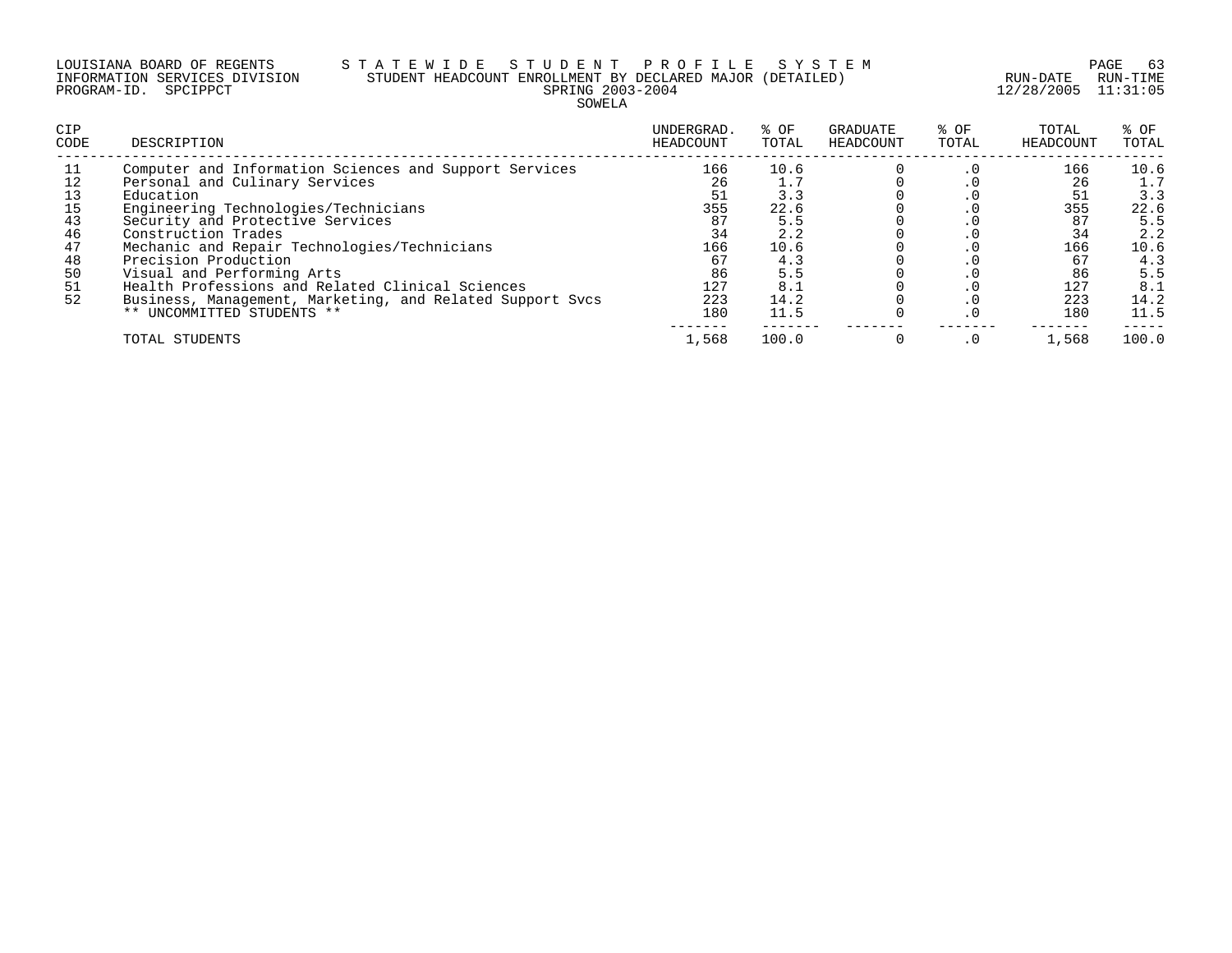| LOUISIANA BOARD OF REGENTS    |  |  |
|-------------------------------|--|--|
| INFORMATION SERVICES DIVISION |  |  |
| PROGRAM-ID. SPCIPPCT          |  |  |

## S T A T E W I D E S T U D E N T P R O F I L E S Y S T E M PAGE 64 PAGE 64 PAGE 64 STUDENT HEADCOUNT ENROLLMENT BY DECLARED MAJOR (DETAILED)<br>SPRING 2003-2004 L.T.C.-SULLIVAN

12/28/2005 11:31:05

| <b>CIP</b><br>CODE         | DESCRIPTION                                                                                                                                                                                                                                                                                          | UNDERGRAD.<br>HEADCOUNT            | % OF<br>TOTAL                                    | GRADUATE<br>HEADCOUNT | % OF<br>TOTAL | TOTAL<br>HEADCOUNT     | % OF<br>TOTAL                                     |
|----------------------------|------------------------------------------------------------------------------------------------------------------------------------------------------------------------------------------------------------------------------------------------------------------------------------------------------|------------------------------------|--------------------------------------------------|-----------------------|---------------|------------------------|---------------------------------------------------|
| 46<br>47<br>48<br>51<br>52 | Computer and Information Sciences and Support Services<br>Construction Trades<br>Mechanic and Repair Technologies/Technicians<br>Precision Production<br>Health Professions and Related Clinical Sciences<br>Business, Management, Marketing, and Related Support Sycs<br>** UNCOMMITTED STUDENTS ** | 55<br>75<br>45<br>156<br>64<br>215 | 10.4<br>8.<br>11.0<br>6.6<br>22.9<br>9.4<br>31.6 |                       |               | 45<br>156<br>64<br>215 | 10.4<br>8.3<br>11.0<br>6.6<br>22.9<br>9.4<br>31.6 |
|                            | TOTAL STUDENTS                                                                                                                                                                                                                                                                                       | 681                                | 100.0                                            |                       |               | 681                    | 100.0                                             |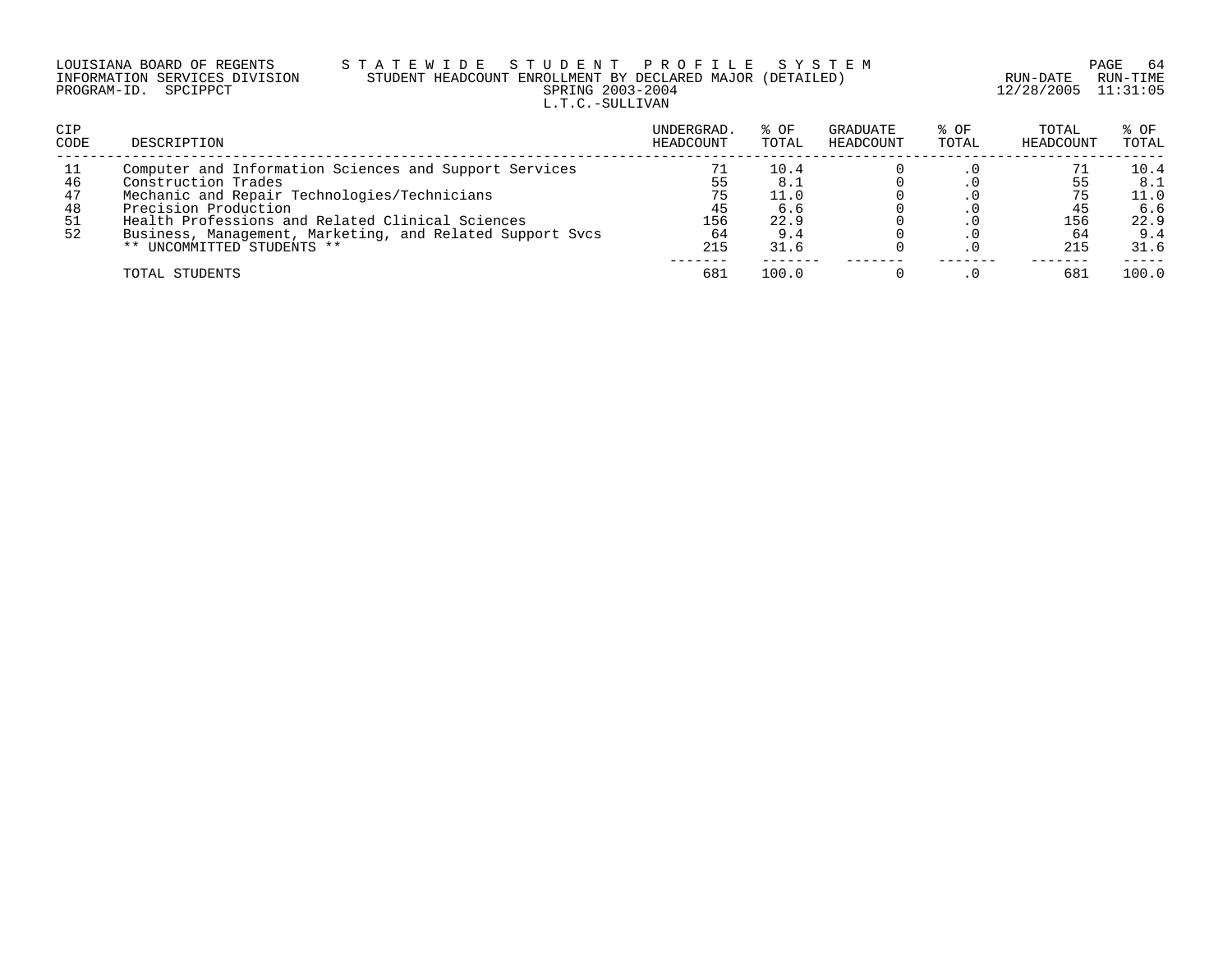| LOUISIANA BOARD OF REGENTS    |  |  |
|-------------------------------|--|--|
| INFORMATION SERVICES DIVISION |  |  |
| PROGRAM-ID. SPCIPPCT          |  |  |

### LOUISIANA BOARD OF REGENTS S T A T E W I D E S T U D E N T P R O F I L E S Y S T E M PAGE 65 INFORMATION SERVICES DIVISION STUDENT HEADCOUNT ENROLLMENT BY DECLARED MAJOR (DETAILED) RUN-DATE RUN-TIME PRING 2003-2004 12/28/2005 11:31:05 L.T.C.-T.H. HARRIS

| <b>CIP</b><br><b>CODE</b>                                 | DESCRIPTION                                                                                                                                                                                                                                                                                                                                                                                                                       | UNDERGRAD.<br>HEADCOUNT                        | % OF<br>TOTAL                                                                | GRADUATE<br>HEADCOUNT | % OF<br>TOTAL | TOTAL<br>HEADCOUNT                             | % OF<br>TOTAL                                                                |
|-----------------------------------------------------------|-----------------------------------------------------------------------------------------------------------------------------------------------------------------------------------------------------------------------------------------------------------------------------------------------------------------------------------------------------------------------------------------------------------------------------------|------------------------------------------------|------------------------------------------------------------------------------|-----------------------|---------------|------------------------------------------------|------------------------------------------------------------------------------|
| -11<br>12<br>14<br>15<br>41<br>46<br>47<br>48<br>51<br>52 | Computer and Information Sciences and Support Services<br>Personal and Culinary Services<br>Engineering<br>Engineering Technologies/Technicians<br>Science Technologies/Technicians<br>Construction Trades<br>Mechanic and Repair Technologies/Technicians<br>Precision Production<br>Health Professions and Related Clinical Sciences<br>Business, Management, Marketing, and Related Support Svcs<br>** UNCOMMITTED STUDENTS ** | 43<br>32<br>49<br>26<br>129<br>50<br>123<br>90 | 7.4<br>2.9<br>5.5<br>2.2<br>8.4<br>4.5<br>22.2<br>8.6<br>21.2<br>15.5<br>1.5 |                       | $\cdot$ 0     | 43<br>32<br>49<br>26<br>129<br>50<br>123<br>90 | 7.4<br>2.9<br>5.5<br>2.2<br>8.4<br>4.5<br>22.2<br>8.6<br>21.2<br>15.5<br>1.5 |
|                                                           | TOTAL STUDENTS                                                                                                                                                                                                                                                                                                                                                                                                                    | 581                                            | 100.0                                                                        |                       |               | 581                                            | 100.0                                                                        |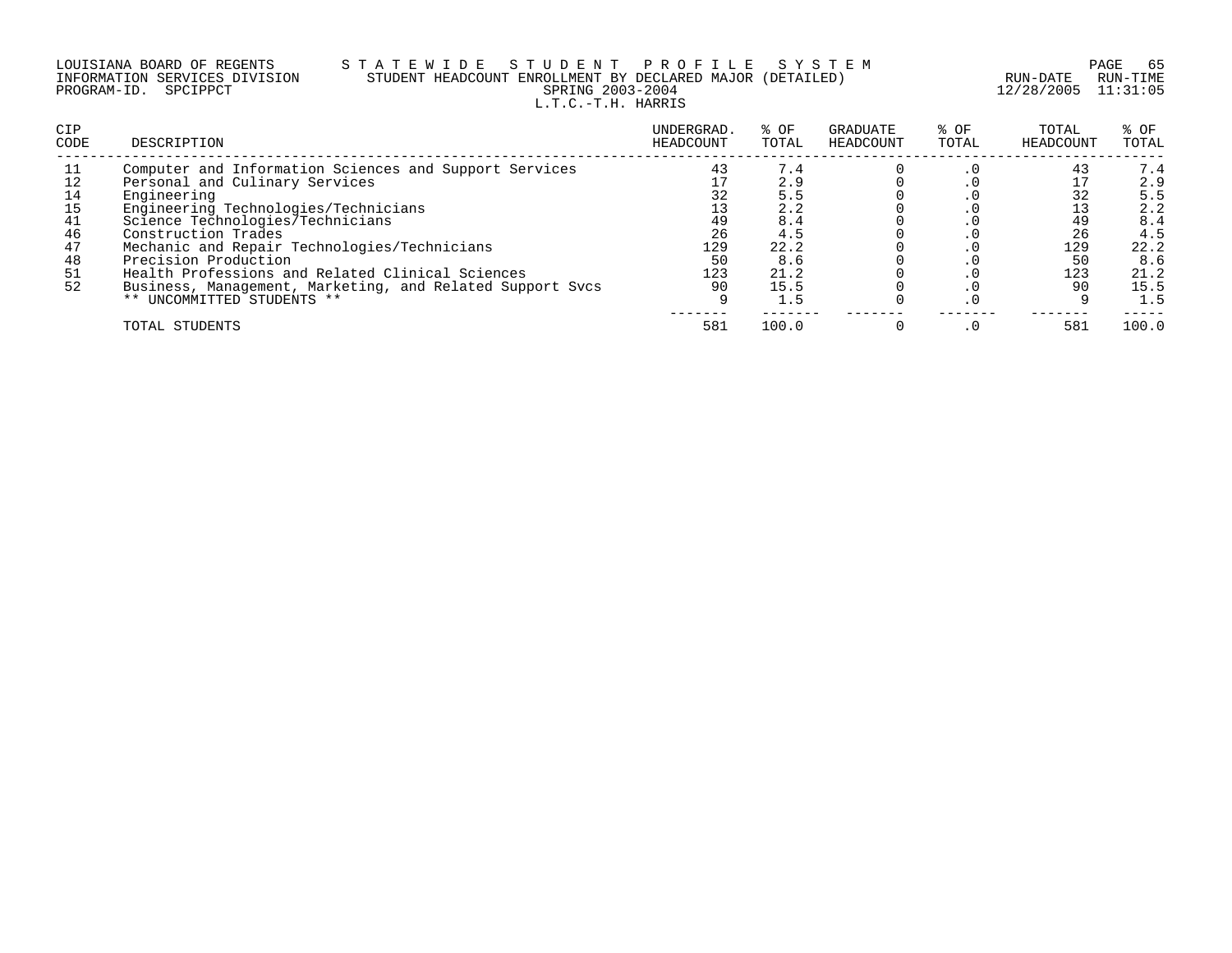| LOUISIANA BOARD OF REGENTS    |  |  |
|-------------------------------|--|--|
| INFORMATION SERVICES DIVISION |  |  |
| PROGRAM-ID. SPCIPPCT          |  |  |

### LOUISIANA BOARD OF REGENTS S T A T E W I D E S T U D E N T P R O F I L E S Y S T E M PAGE 66 INFORMATION SERVICES DIVISION STUDENT HEADCOUNT ENROLLMENT BY DECLARED MAJOR (DETAILED) RUN-DATE RUN-TIME PRING 2003-2004 12/28/2005 11:31:05 L.T.C.-TALLULAH/M. SURLES

| <b>CIP</b><br><b>CODE</b>   | DESCRIPTION                                                                                                                                                                                                                                                                   | UNDERGRAD.<br>HEADCOUNT | % OF<br>TOTAL               | GRADUATE<br>HEADCOUNT | % OF<br>TOTAL | TOTAL<br>HEADCOUNT | % OF<br>TOTAL                             |
|-----------------------------|-------------------------------------------------------------------------------------------------------------------------------------------------------------------------------------------------------------------------------------------------------------------------------|-------------------------|-----------------------------|-----------------------|---------------|--------------------|-------------------------------------------|
| 11<br>47<br>48<br>-51<br>52 | Computer and Information Sciences and Support Services<br>Mechanic and Repair Technologies/Technicians<br>Precision Production<br>Health Professions and Related Clinical Sciences<br>Business, Management, Marketing, and Related Support Svcs<br>** UNCOMMITTED STUDENTS ** | 29<br>21<br>52<br>231   | 7.0<br>12.6<br>17.7<br>56.1 |                       |               | 29<br>231          | 7.0<br>1.5<br>5.1<br>12.6<br>17.7<br>56.1 |
|                             | TOTAL STUDENTS                                                                                                                                                                                                                                                                | 412                     | 100.0                       |                       |               | 41.                | 100.0                                     |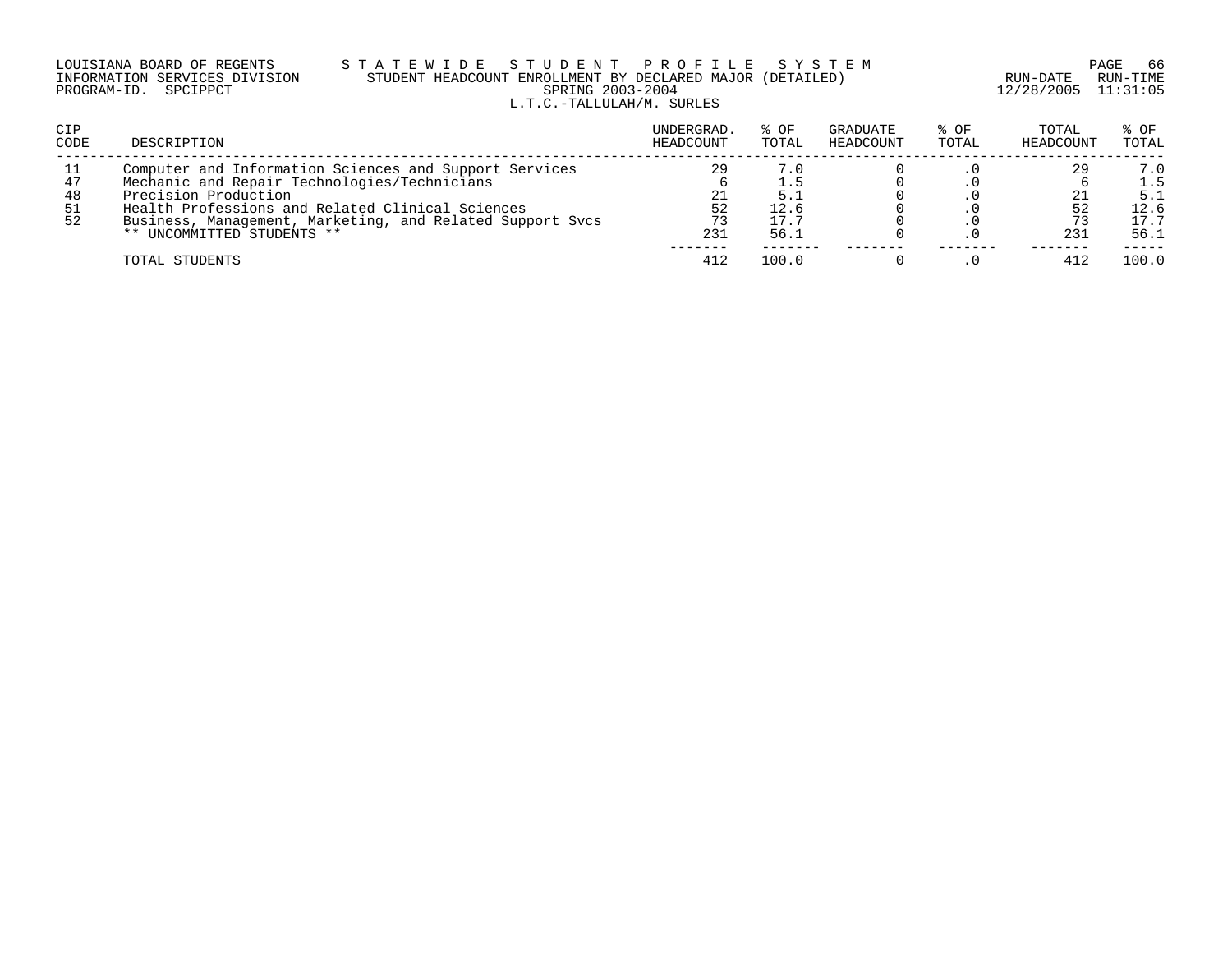| LOUISIANA BOARD OF REGENTS    | STATEWIDE STUDENT PROFILE SYSTEM                          |                     | PAGE 67  |
|-------------------------------|-----------------------------------------------------------|---------------------|----------|
| INFORMATION SERVICES DIVISION | STUDENT HEADCOUNT ENROLLMENT BY DECLARED MAJOR (DETAILED) | RUN-DATE            | RUN-TIME |
| PROGRAM-ID. SPCIPPCT          | SPRING 2003-2004                                          | 12/28/2005 11:31:05 |          |
|                               | L.T.C.-TECHE AREA                                         |                     |          |

| CIP<br>CODE | DESCRIPTION                                               | UNDERGRAD<br>HEADCOUNT | % OF<br>TOTAL | GRADUATE<br>HEADCOUNT | % OF<br>TOTAL | TOTAL<br>HEADCOUNT | % OF<br>TOTAL |
|-------------|-----------------------------------------------------------|------------------------|---------------|-----------------------|---------------|--------------------|---------------|
|             | Computer and Information Sciences and Support Services    | 61                     | 14.4          |                       |               | 61                 | 14.4          |
|             | Engineering Technologies/Technicians                      | 26                     | 6.1           |                       |               | 26                 | 6.1           |
| 19          | Family and Consumer Sciences/Human Sciences               | 70                     | 16.5          |                       |               |                    | 16.5          |
| 46          | Construction Trades                                       | 26                     | 6.1           |                       |               | 26                 | 6.1           |
| 47          | Mechanic and Repair Technologies/Technicians              | 66                     | 15.5          |                       |               | 66                 | 15.5          |
| 48          | Precision Production                                      | 21                     | 4.9           |                       |               |                    | 4.9           |
| 51          | Health Professions and Related Clinical Sciences          | 35                     | 8.2           |                       |               |                    | 8.2           |
| 52          | Business, Management, Marketing, and Related Support Sycs | 91                     | 21.4          |                       |               |                    | 21.4          |
|             | ** UNCOMMITTED STUDENTS **                                | 29                     | 6.8           |                       |               | 29                 | 6.8           |
|             | TOTAL STUDENTS                                            | 425                    | 100.0         |                       |               | 425                | 100.0         |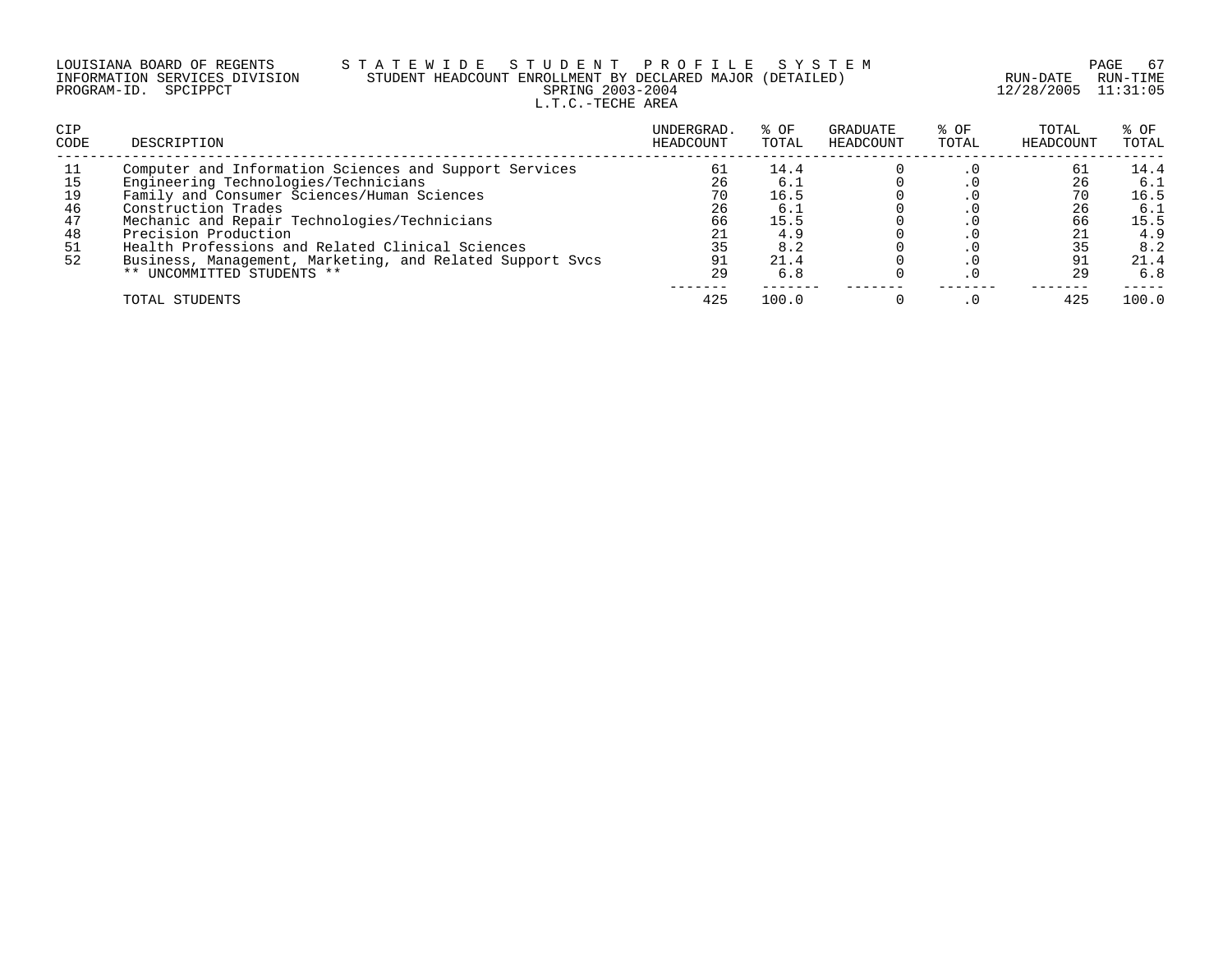#### LOUISIANA BOARD OF REGENTS S T A T E W I D E S T U D E N T P R O F I L E S Y S T E M PAGE 68 INFORMATION SERVICES DIVISION STUDENT HEADCOUNT ENROLLMENT BY DECLARED MAJOR (DETAILED) RUN-DATE RUN-TIME PROGRAM-ID. SPCIPPCT SPRING 2003-2004 12/28/2005 11:31:05 BOARD OF TRUSTEES SYSTEM TOTALS

| CIP<br>CODE | DESCRIPTION                                                             | UNDERGRAD.<br>HEADCOUNT | % OF<br>TOTAL               | GRADUATE<br>HEADCOUNT | % OF<br>TOTAL                                 | TOTAL<br>HEADCOUNT | % OF<br>TOTAL                           |
|-------------|-------------------------------------------------------------------------|-------------------------|-----------------------------|-----------------------|-----------------------------------------------|--------------------|-----------------------------------------|
| 01          | Agriculture, Agriculture Operations, and Related Sciences               | 472                     | .7                          |                       | $\cdot$ 0                                     | 472                | . 6                                     |
| 03<br>04    | Natural Resources and Conservation<br>Architecture and Related Services | 312<br>602              | .5<br>. 9                   | $\mathbf 0$<br>5      | $\cdot$ 0<br>$\cdot$ 0                        | 312<br>607         | $\cdot$ 4                               |
| 05          | Area, Ethnic, Cultural, and Gender Studies                              | $\overline{0}$          | $\cdot$ 0                   | 24                    | $\cdot$ 2                                     | 24                 | .8<br>$\cdot$ 0                         |
| 09          | Communication, Journalism, and Related Programs                         | 1,750                   | 2.6                         | 77                    | .8                                            | 1,827              | 2.4                                     |
| 11          | Computer and Information Sciences and Support Services                  | 1,635                   | 2.4                         | 253                   | 2.5                                           | 1,888              | 2.4                                     |
| 12          | Personal and Culinary Services                                          | 197                     | $\cdot$ 3                   | $\overline{0}$        | $\cdot$ 0                                     | 197                | $\cdot$ 3                               |
| 13          | Education                                                               | 8,603                   | 12.8                        | 3,273                 | 32.3                                          | 11,876             | 15.3                                    |
| 14          | Engineering                                                             | 2,190                   | 3.3                         | 605                   | 6.0                                           | 2,795              | 3.6                                     |
| 15          | Engineering Technologies/Technicians                                    | 1,659                   | 2.5                         | 33                    | $\cdot$ 3                                     | 1,692              | 2.2                                     |
| 16          | Foreign Languages, Literatures, and Linguistics                         | 120                     | $\cdot$ 2                   | 10                    | $\begin{array}{c} .1 \\ .3 \\ .0 \end{array}$ | 130                | $\cdot$ 2                               |
| 19          | Family and Consumer Sciences/Human Sciences                             | 1,267                   | 1.9                         | 28                    |                                               | 1,295              | 1.7                                     |
| 22          | Legal Professions and Studies                                           | 406                     | .6                          | $\overline{0}$        |                                               | 406                | .5                                      |
| 23          | English Language and Literature/Letters                                 | 751                     | 1.1                         | 262                   | 2.6                                           | 1,013              | 1.3                                     |
| 24          | Liberal Arts and Sciences, General Studies and Humanities               | 5,107                   | 7.6                         | 11                    | $\cdot$ 1                                     | 5,118              | $6.6$                                   |
| 26          | Biological and Biomedical Sciences                                      | 2,938                   | 4.4                         | 181                   | 1.8                                           | 3,119              | $4\,.0$                                 |
| 27          | Mathematics and Statistics                                              | 202                     | $\cdot$ 3                   | 95                    | .9                                            | 297                | $\cdot$ 4                               |
| 30          | Multi/Interdisciplinary Studies                                         | $\overline{0}$          | $\cdot$ 0                   | 74                    | .7                                            | 74                 | $\cdot$ 1                               |
| 31          | Parks, Recreation, Leisure, and Fitness Studies                         | 536                     | .8                          | 75                    | $\cdot$ 7                                     | 611                | $\begin{array}{c} .8 \\ .0 \end{array}$ |
| 38          | Philosophy and Religious Studies                                        | 25                      | $\cdot$ 0                   | $\Omega$              | $\boldsymbol{\cdot}$ 0                        | 25                 |                                         |
| 40          | Physical Sciences                                                       | 547                     | .8                          | 67                    | .7                                            | 614                | .8                                      |
| 41<br>42    | Science Technologies/Technicians                                        | 2<br>2,154              | $\cdot$ 0<br>3.2            | $\overline{0}$<br>385 | $\cdot$ 0<br>3.8                              | 2                  | $\cdot$ 0                               |
| 43          | Psychology<br>Security and Protective Services                          | 2,121                   | 3.1                         | 73                    | $\cdot$ 7                                     | 2,539<br>2,194     | 3.3<br>2.8                              |
| 44          | Public Administration and Social Service Professions                    | 742                     | 1.1                         | 165                   | 1.6                                           | 907                | 1.2                                     |
| 45          | Social Sciences                                                         | 1,409                   | 2.1                         | 25                    | $\cdot$ 2                                     | 1,434              | 1.8                                     |
| 49          | Transportation and Materials Moving                                     | 255                     | $\cdot$ 4                   | $\Omega$              | $\cdot$ 0                                     | 255                | .3                                      |
| 50          | Visual and Performing Arts                                              | 2,047                   | 3.0                         | 95                    | .9                                            | 2,142              | $2.8$                                   |
| 51          | Health Professions and Related Clinical Sciences                        | 11,234                  | 16.7                        | 1,049                 | 10.4                                          | 12,283             | 15.8                                    |
| 52          | Business, Management, Marketing, and Related Support Svcs               | 11,314                  | 16.8                        | 760                   | 7.5                                           | 12,074             | 15.6                                    |
| 54          | History                                                                 | 544                     | $\overline{\phantom{0}}$ .8 | 106                   | 1.0                                           | 650                | .8                                      |
|             | ** UNCOMMITTED STUDENTS **                                              | 5,964                   | 8.9                         | 2,404                 | 23.7                                          | 8,368              | 10.8                                    |
|             | ** TRANSFER STUDENTS **                                                 | 279                     | .4                          | $\mathbf 0$           | $\cdot$ 0                                     | 279                | . 4                                     |
|             | TOTAL STUDENTS                                                          | 67,384                  | -------<br>100.0            | -------<br>10,135     | 100.0                                         | 77,519             | 100.0                                   |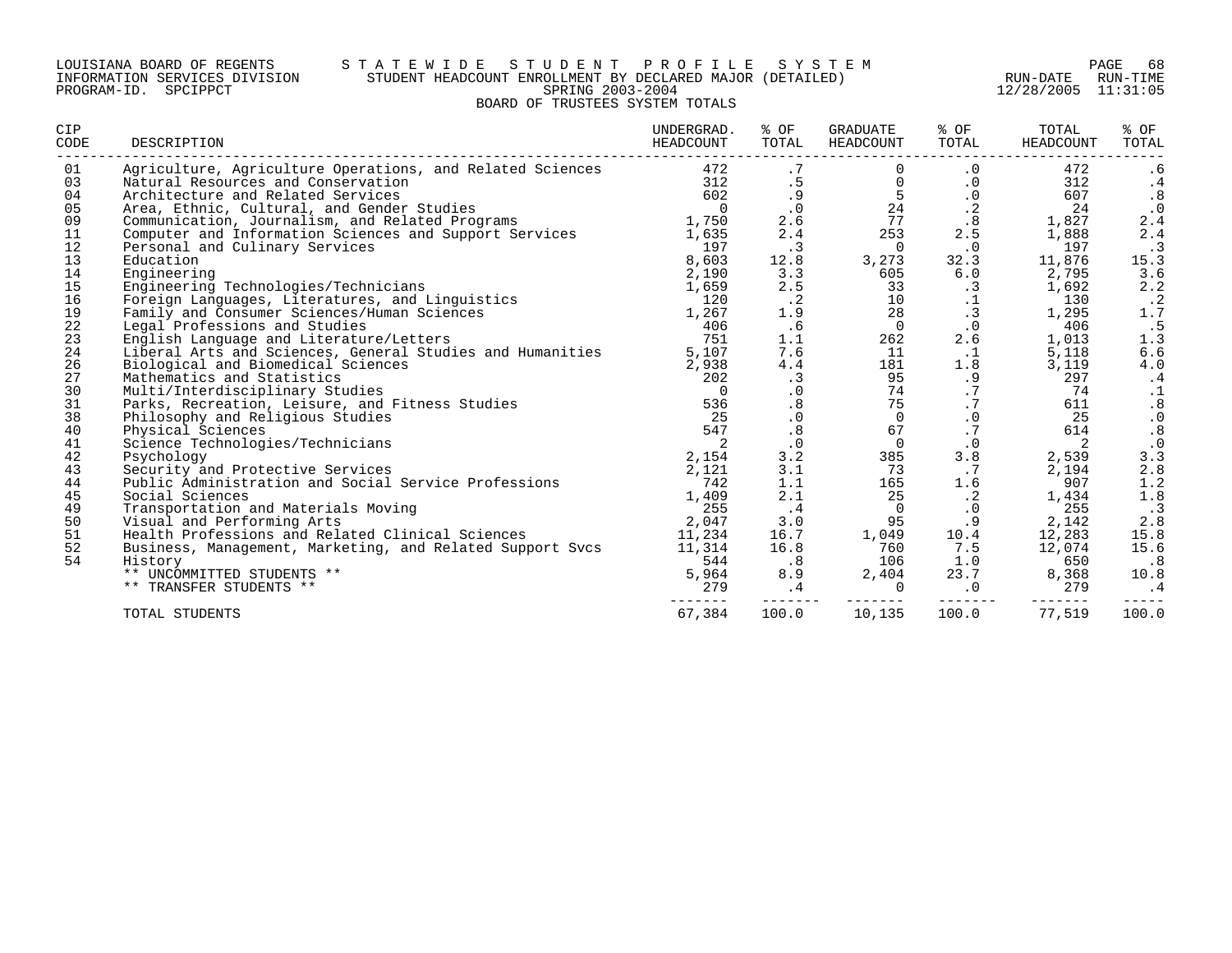### LOUISIANA BOARD OF REGENTS S T A T E W I D E S T U D E N T P R O F I L E S Y S T E M PAGE 69 INFORMATION SERVICES DIVISION STUDENT HEADCOUNT ENROLLMENT BY DECLARED MAJOR (DETAILED) RUN-DATE RUN-TIME PROGRAM-ID. SPCIPPCT SPRING 2003-2004 12/28/2005 11:31:05 L.S.U. SYSTEM TOTALS

| CIP<br>CODE | DESCRIPTION                                               | UNDERGRAD.<br>HEADCOUNT      | % OF<br>TOTAL | GRADUATE<br>HEADCOUNT | % OF<br>TOTAL | TOTAL<br>HEADCOUNT                           | % OF<br>TOTAL |
|-------------|-----------------------------------------------------------|------------------------------|---------------|-----------------------|---------------|----------------------------------------------|---------------|
| 01          | Agriculture, Agriculture Operations, and Related Sciences | ---------------------<br>624 | 1.3           | 190                   | 1.8           | -------------------------------------<br>814 | 1.4           |
| 03          | Natural Resources and Conservation                        | 209                          | .4            | 100                   | 1.0           | 309                                          | .5            |
| 04          | Architecture and Related Services                         | 806                          | 1.7           | 133                   | 1.3           | 939                                          | $1.7$         |
| 05          | Area, Ethnic, Cultural, and Gender Studies                | 18                           | $\cdot$ 0     | $\overline{0}$        | $\cdot$ 0     | 18                                           | $\,$ . $0$    |
| 09          | Communication, Journalism, and Related Programs           | 1,923                        | 4.1           | 70                    | .7            | 1,993                                        | 3.5           |
| 11          | Computer and Information Sciences and Support Services    | 1,047                        | 2.3           | 170                   | 1.6           | 1,217                                        | 2.1           |
| 13          | Education                                                 | 3,677                        | 7.9           | 1,208                 | 11.6          | 4,885                                        | 8.6           |
| 14          | Engineering                                               | 3,659                        | 7.9           | 809                   | 7.8           | 4,468                                        | 7.9           |
| 15          | Engineering Technologies/Technicians                      | $\Omega$                     | $\cdot$ 0     | 34                    | .3            | 34                                           | $\cdot$ 1     |
| 16          | Foreign Languages, Literatures, and Linguistics           | 163                          | .4            | 92                    | .9            | 255                                          | $\cdot$ 4     |
| 19          | Family and Consumer Sciences/Human Sciences               | 160                          | $\cdot$ 3     | 35                    | $\cdot$ 3     | 195                                          | $\cdot$ 3     |
| 22          | Legal Professions and Studies                             | 85                           | $\cdot$ 2     | 686                   | $6.6$         | 771                                          | 1.4           |
| 23          | English Language and Literature/Letters                   | 1,164                        | 2.5           | 197                   | 1.9           | 1,361                                        | 2.4           |
| 24          | Liberal Arts and Sciences, General Studies and Humanities | 3,509                        | $7.5\,$       | 51                    | . 5           | 3,560                                        | 6.3           |
| 25          | Library Science                                           | 0                            | $\cdot$ 0     | 178                   | 1.7           | 178                                          | $\cdot$ 3     |
| 26          | Biological and Biomedical Sciences                        | 3,175                        | 6.8           | 216                   | 2.1           | 3,391                                        | 6.0           |
| 27          | Mathematics and Statistics                                | 185                          | .4            | 118                   | 1.1           | 303                                          | .5            |
| 30          | Multi/Interdisciplinary Studies                           | 147                          | $\cdot$ 3     | 25                    | $\cdot$ 2     | 172                                          | .3            |
| 38          | Philosophy and Religious Studies                          | 158                          | .3            | 11                    | $\cdot$ 1     | 169                                          | $\cdot$ 3     |
| 40          | Physical Sciences                                         | 457                          | 1.0           | 396                   | 3.8           | 853                                          | 1.5           |
| 42          | Psychology                                                | 1,608                        | 3.5           | 129                   | 1.2           | 1,737                                        | 3.1           |
| 43          | Security and Protective Services                          | 474                          | 1.0           | $\overline{0}$        | $\cdot$ 0     | 474                                          | .8            |
| 44          | Public Administration and Social Service Professions      | $\Omega$                     | $\cdot$ 0     | 405                   | 3.9           | 405                                          | .7            |
| 45          | Social Sciences                                           | 2,334                        | 5.0           | 372                   | 3.6           | 2,706                                        | $4\,.8$       |
| 50          | Visual and Performing Arts                                | 1,374                        | 3.0           | 456                   | 4.4           | 1,830                                        | 3.2           |
| 51          | Health Professions and Related Clinical Sciences          | 2,704                        | 5.8           | 523                   | 5.0           | 3,227                                        | 5.7           |
| 52          | Business, Management, Marketing, and Related Support Svcs | 8,976                        | 19.3          | 1,395                 | 13.4          | 10,371                                       | 18.2          |
| 54          | History                                                   | 602                          | 1.3           | 90                    | .9            | 692                                          | 1.2           |
|             | ** UNCOMMITTED STUDENTS **                                | 5,675                        | 12.2          | 2,293                 | 22.1          | 7,968                                        | 14.0          |
|             | ** TRANSFER STUDENTS **                                   | 1,600                        | 3.4           | $\mathbf 0$           | $\cdot$ 0     | 1,600                                        | 2.8           |
|             | TOTAL STUDENTS                                            | 46,513                       | 100.0         | 10,382                | 100.0         | 56,895                                       | 100.0         |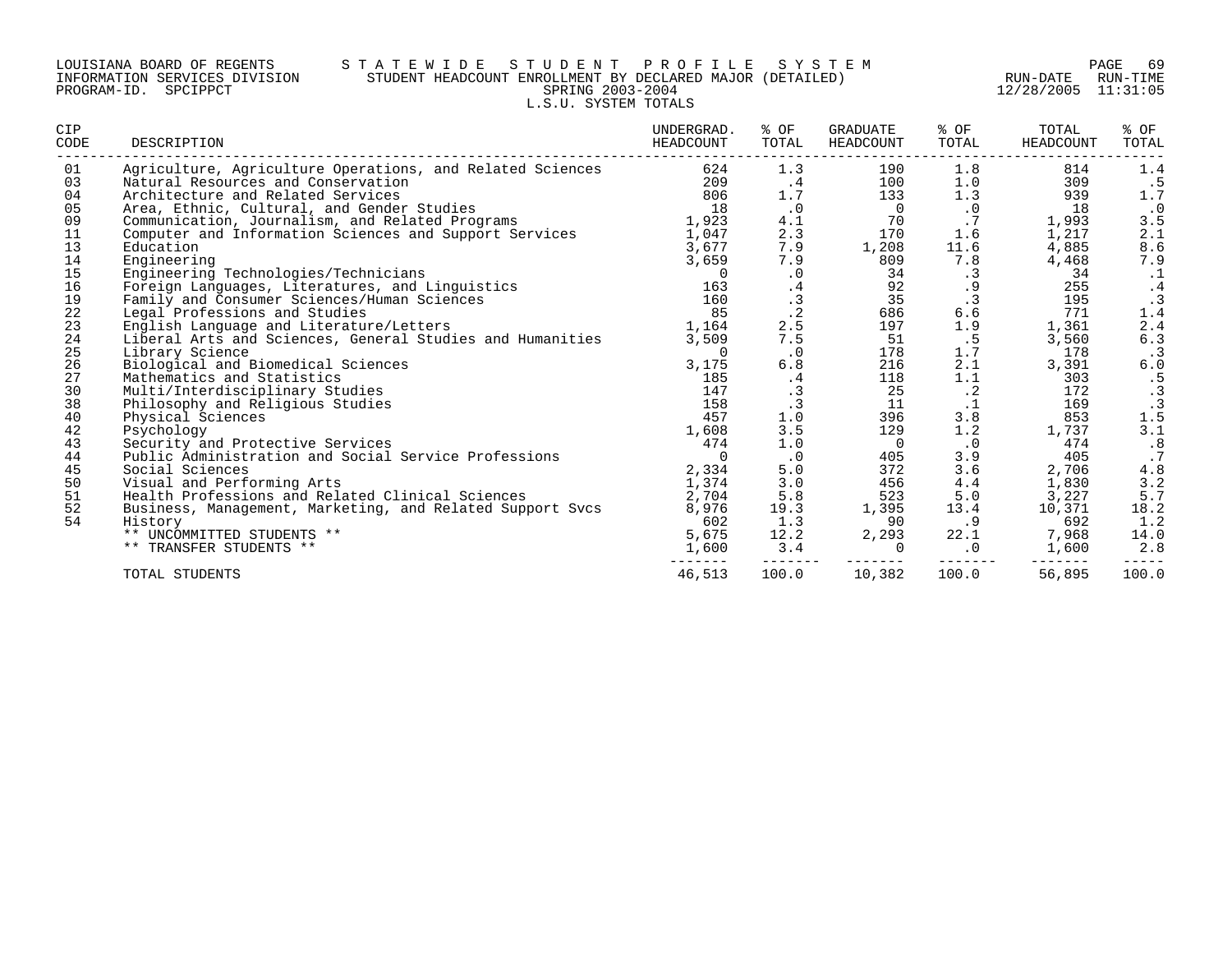### LOUISIANA BOARD OF REGENTS S T A T E W I D E S T U D E N T P R O F I L E S Y S T E M PAGE 70 INFORMATION SERVICES DIVISION STUDENT HEADCOUNT ENROLLMENT BY DECLARED MAJOR (DETAILED) RUN-DATE RUN-TIME PROGRAM-ID. SPCIPPCT SPRING 2003-2004 12/28/2005 11:31:05 SOUTHERN U. SYSTEM TOTALS

| <b>CIP</b><br>CODE | DESCRIPTION                                               | UNDERGRAD.<br>HEADCOUNT | % OF<br>TOTAL | GRADUATE<br>HEADCOUNT | % OF<br>TOTAL | TOTAL<br>HEADCOUNT | % OF<br>TOTAL |
|--------------------|-----------------------------------------------------------|-------------------------|---------------|-----------------------|---------------|--------------------|---------------|
| 01                 | Agriculture, Agriculture Operations, and Related Sciences | 68                      | .5            | $\Omega$              | $\cdot$ 0     | 68                 | . 5           |
| 03                 | Natural Resources and Conservation                        | 35                      | $\cdot$ 3     | 14                    | .5            | 49                 | $\cdot$ 3     |
| 04                 | Architecture and Related Services                         | 142                     | 1.1           | $\Omega$              | $\cdot$ 0     | 142                | .9            |
| 09                 | Communication, Journalism, and Related Programs           | 295                     | 2.4           | 22                    | .8            | 317                | 2.1           |
| 11                 | Computer and Information Sciences and Support Services    | 702                     | 5.7           | 102                   | 3.9           | 804                | 5.4           |
| 12                 | Personal and Culinary Services                            | 15                      | $\cdot$ 1     | $\Omega$              | $\cdot$ 0     | 15                 |               |
| 13                 | Education                                                 | 996                     | 8.1           | 468                   | 18.0          | 1,464              | 9.8           |
| 14                 | Engineering                                               | 588                     | 4.8           | 37                    | 1.4           | 625                | 4.2           |
| 15                 | Engineering Technologies/Technicians                      | 204                     | 1.6           | $\Omega$              | $\cdot$ 0     | 204                | 1.4           |
| 16                 | Foreign Languages, Literatures, and Linguistics           | 12                      | .1            | 3                     | $\cdot$ 1     | 15                 | $\cdot$ 1     |
| 19                 | Family and Consumer Sciences/Human Sciences               | 178                     | 1.4           | $\Omega$              | $\cdot$ 0     | 178                | 1.2           |
| $2\sqrt{2}$        | Legal Professions and Studies                             | 5                       | $\cdot$ 0     | 409                   | 15.7          | 414                | 2.8           |
| 23                 | English Language and Literature/Letters                   | 71                      | .6            |                       | $\cdot$ 0     | 72                 | .5            |
| $2\sqrt{4}$        | Liberal Arts and Sciences, General Studies and Humanities | 1,029                   | 8.3           | $\Omega$              | $\cdot$ 0     | 1,029              | 6.9           |
| 26                 | Biological and Biomedical Sciences                        | 564                     | 4.6           | 32                    | 1.2           | 596                | 4.0           |
| 27                 | Mathematics and Statistics                                | 57                      | . 5           | 14                    | .5            | 71                 | .5            |
| 30                 | Multi/Interdisciplinary Studies                           | $\Omega$                | $\cdot$ 0     | 11                    | .4            | 11                 | 1:1           |
| 40                 | Physical Sciences                                         | 160                     | 1.3           | 12                    | .5            | 172                |               |
| 42                 | Psychology                                                | 458                     | 3.7           | 3                     | $\cdot$ 1     | 461                | 3.1           |
| 43                 | Security and Protective Services                          | 512                     | 4.1           | 69                    | 2.7           | 581                | 3.9           |
| 44                 | Public Administration and Social Service Professions      | 405                     | 3.3           | 493                   | 19.0          | 898                | 6.0           |
| 45                 | Social Sciences                                           | 296                     | 2.4           | 73                    | 2.8           | 369                | 2.5           |
| 47                 | Mechanic and Repair Technologies/Technicians              | 46                      | $\cdot$ 4     | $\Omega$              | $\cdot$ 0     | 46                 | $\cdot$ 3     |
| 50                 | Visual and Performing Arts                                | 191                     | 1.5           | $\Omega$              | $\cdot$ 0     | 191                | 1.3           |
| 51                 | Health Professions and Related Clinical Sciences          | 2,024                   | 16.4          | 233                   | 9.0           | 2,257              | 15.1          |
| 52                 | Business, Management, Marketing, and Related Support Svcs | 1,645                   | 13.3          | 8                     | .3            | 1,653              | 11.0          |
| 54                 | History                                                   | 80                      | .6            | 2                     | $\cdot$ 1     | 82                 | .5            |
|                    | ** UNCOMMITTED STUDENTS **                                | 1,594                   | 12.9          | 594                   | 22.8          | 2,188              | 14.6          |
|                    | TOTAL STUDENTS                                            | 12,372                  | 100.0         | 2,600                 | 100.0         | 14,972             | 100.0         |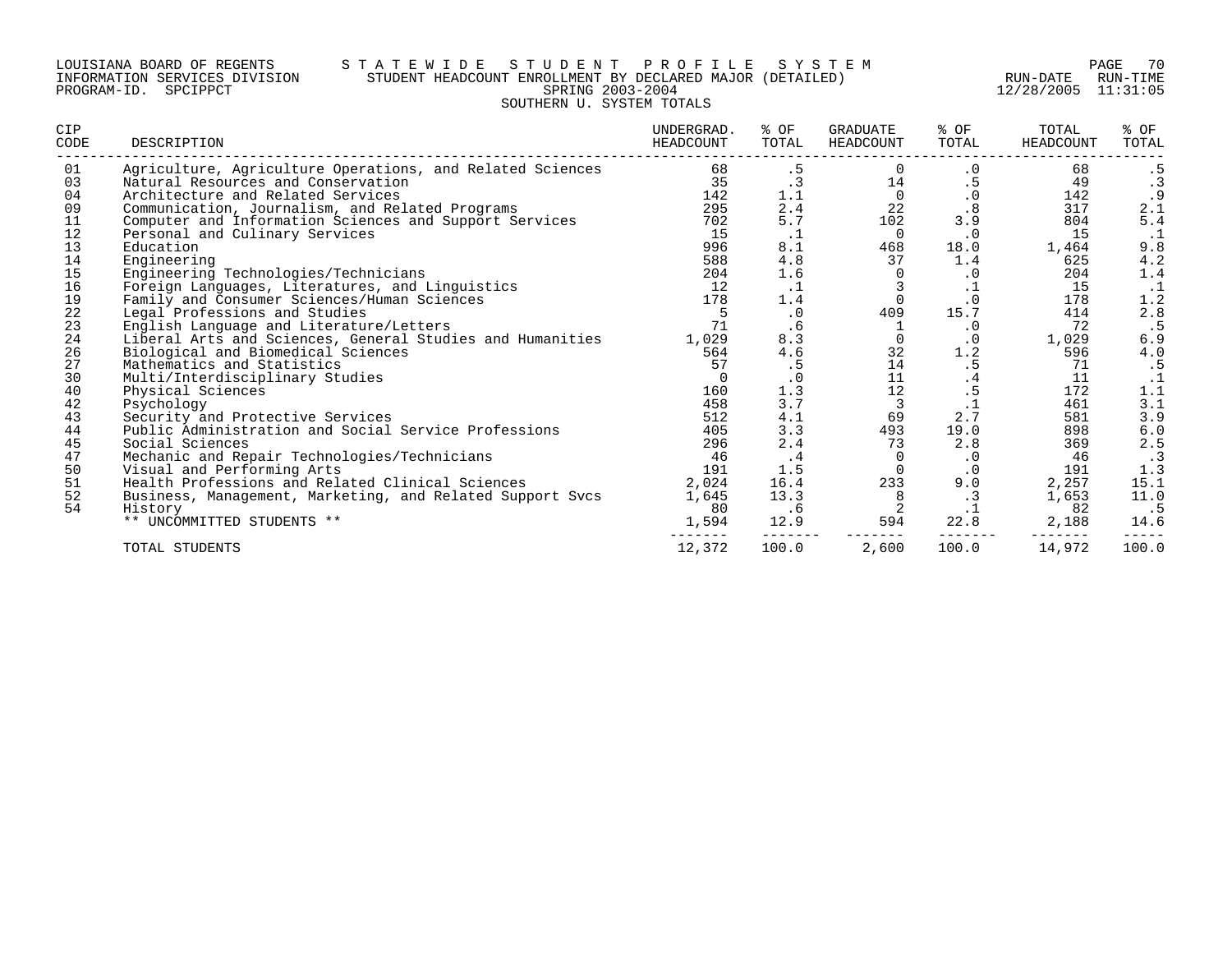### LOUISIANA BOARD OF REGENTS S T A T E W I D E S T U D E N T P R O F I L E S Y S T E M PAGE 71 INFORMATION SERVICES DIVISION STUDENT HEADCOUNT ENROLLMENT BY DECLARED MAJOR (DETAILED) RUN-DATE RUN-TIME PROGRAM-ID. SPCIPPCT SPRING 2003-2004 12/28/2005 11:31:05 L.C.T.C. SYSTEM TOTALS

| CIP<br>CODE | DESCRIPTION                                                  | UNDERGRAD.<br>HEADCOUNT | % OF<br>TOTAL | GRADUATE<br>HEADCOUNT | % OF<br>TOTAL          | TOTAL<br>HEADCOUNT | % OF<br>TOTAL |
|-------------|--------------------------------------------------------------|-------------------------|---------------|-----------------------|------------------------|--------------------|---------------|
| 01          | Agriculture, Agriculture Operations, and Related Sciences    | 120                     | $\cdot$ 2     |                       | $\cdot$ 0              | 120                | $\cdot$ 2     |
| 03          | Natural Resources and Conservation                           | 12                      |               |                       | $\cdot$ 0              | 12                 | $\cdot$ 0     |
| 09          | Communication, Journalism, and Related Programs              | 204                     | .4            |                       | $\cdot$ 0              | 204                |               |
| 10          | Communications Technologies/Technicians and Support Services | 240                     |               |                       | $\boldsymbol{\cdot}$ 0 | 240                |               |
| 11          | Computer and Information Sciences and Support Services       | 1,925                   | 3.9           |                       | $\boldsymbol{\cdot}$ 0 | 1,925              | 3.9           |
| 12          | Personal and Culinary Services                               | 1,041                   | 2.1           |                       | $\cdot$ 0              | 1,041              | 2.1           |
| 13          | Education                                                    | 1,237                   | 2.5           |                       | $\cdot$ 0              | 1,237              | 2.5           |
| 14          | Engineering                                                  | 32                      | $\cdot$ 1     |                       | $\cdot$ 0              | 32                 |               |
| 15          | Engineering Technologies/Technicians                         | 1,959                   | 4.0           |                       | $\cdot$ 0              | 1,959              | $4.0\,$       |
| 16          | Foreign Languages, Literatures, and Linguistics              | 99                      | $\cdot$ 2     |                       | .0                     | 99                 | $\cdot$ 2     |
| 19          | Family and Consumer Sciences/Human Sciences                  | 547                     | 1.1           |                       | $\cdot$ 0              | 547                | 1.1           |
| 22          | Legal Professions and Studies                                | 186                     | . 4           |                       | $\cdot$ 0              | 186                | .4            |
| 24          | Liberal Arts and Sciences, General Studies and Humanities    | 6,359                   | 12.8          |                       | $\cdot$ 0              | 6,359              | 12.8          |
| 26          | Biological and Biomedical Sciences                           |                         | $\cdot$ 0     |                       | $\cdot$ 0              |                    | $\cdot$ 0     |
| 41          | Science Technologies/Technicians                             | 141                     |               |                       | $\cdot$ 0              | 141                |               |
| 43          | Security and Protective Services                             | 1,173                   | 2.4           |                       | $\cdot$ 0              | 1,173              | 2.4           |
| 46          | Construction Trades                                          | 567                     | 1.1           |                       | $\cdot$ 0              | 567                | 1.1           |
| 47          | Mechanic and Repair Technologies/Technicians                 | 2,337                   | 4.7           |                       | $\cdot$ 0              | 2,337              | 4.7           |
| 48          | Precision Production                                         | 1,077                   | 2.2           |                       | $\cdot$ 0              | 1,077              | 2.2           |
| 49          | Transportation and Materials Moving                          | 133                     | $\cdot$ 3     |                       | $\cdot$ 0              | 133                | $\cdot$ 3     |
| 50          | Visual and Performing Arts                                   | 766                     | 1.5           |                       | $\cdot$ 0              | 766                | 1.5           |
| 51          | Health Professions and Related Clinical Sciences             | 11,408                  | 23.0          |                       | $\cdot$ 0              | 11,408             | 23.0          |
| 52          | Business, Management, Marketing, and Related Support Svcs    | 6,185                   | 12.5          |                       | $\cdot$ 0              | 6,185              | 12.5          |
|             | ** UNCOMMITTED STUDENTS **                                   | 11,291                  | 22.8          |                       | $\cdot$ 0              | 11,291             | 22.8          |
|             | ** TRANSFER STUDENTS **                                      | 512                     | 1.0           |                       | $\cdot$ 0              | 512                | 1.0           |
|             | TOTAL STUDENTS                                               | 49,554                  | 100.0         |                       | $\cdot$ 0              | 49,554             | 100.0         |